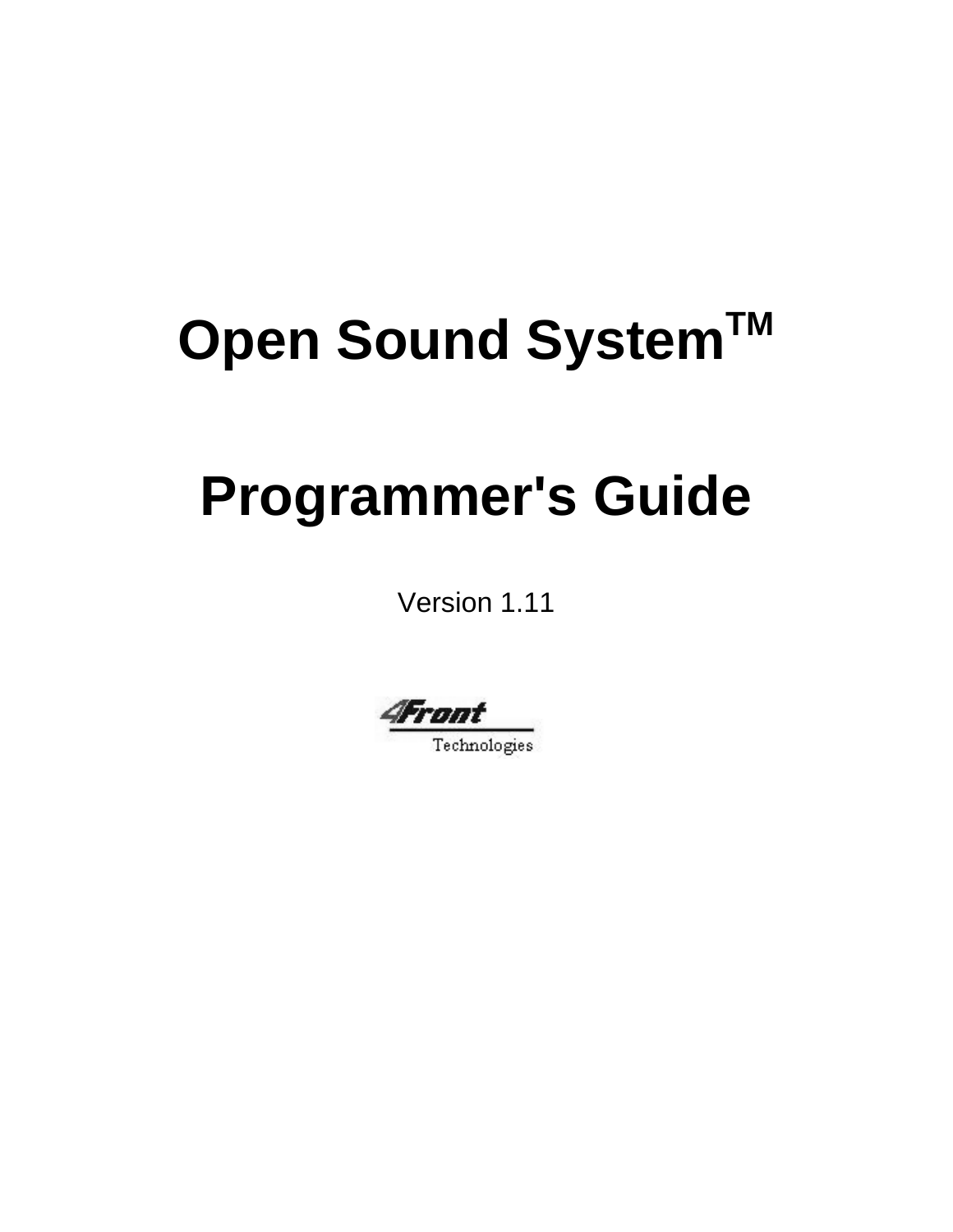Copyright © 1999-2000, 4Front Technologies Linux is a registered trademark of Linus Torvalds. All other trademarks and copyrights referred to are the property of their respective owners.

Revision 1.0 Jan 5 2000 Written by Jeff Tranter

Revision 1.1 Jun 5 2000 by Hannu Savolainen Revision 1.11 Nov 7 2000 by Hannu Savolainen

4Front Technologies 4035 Lafayette Place, Unit F Culver City, CA 90232 USA Telephone: (310) 202-8530 Fax: (310) 202-0496 E-mail: info@opensound.com WWW: http://www.opensound.com

While every precaution has been taken in the preparation of this manual, 4Front Technologies assumes no responsibility for errors or omissions or for damages resulting from the use of the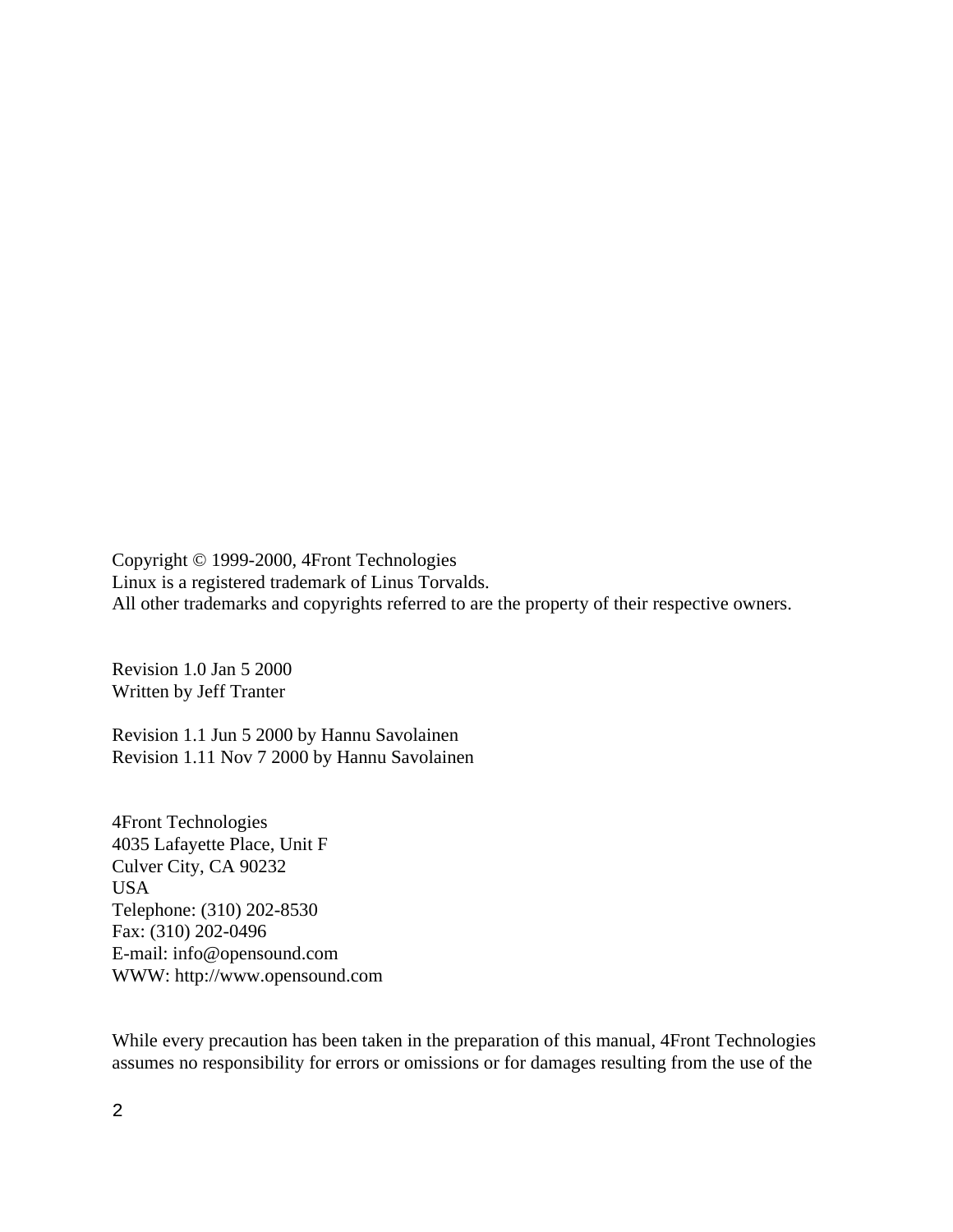information contained herein.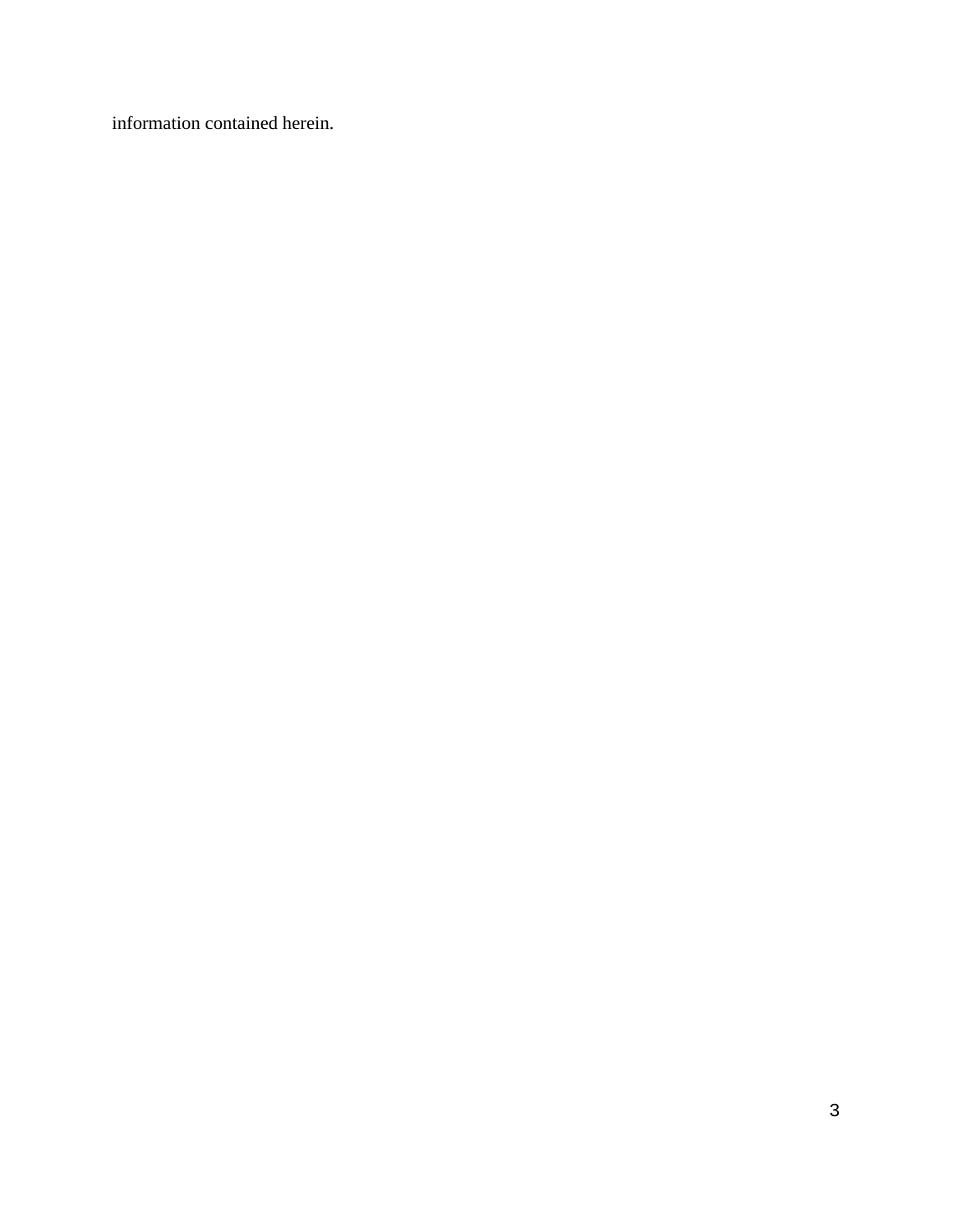# **Table of Contents**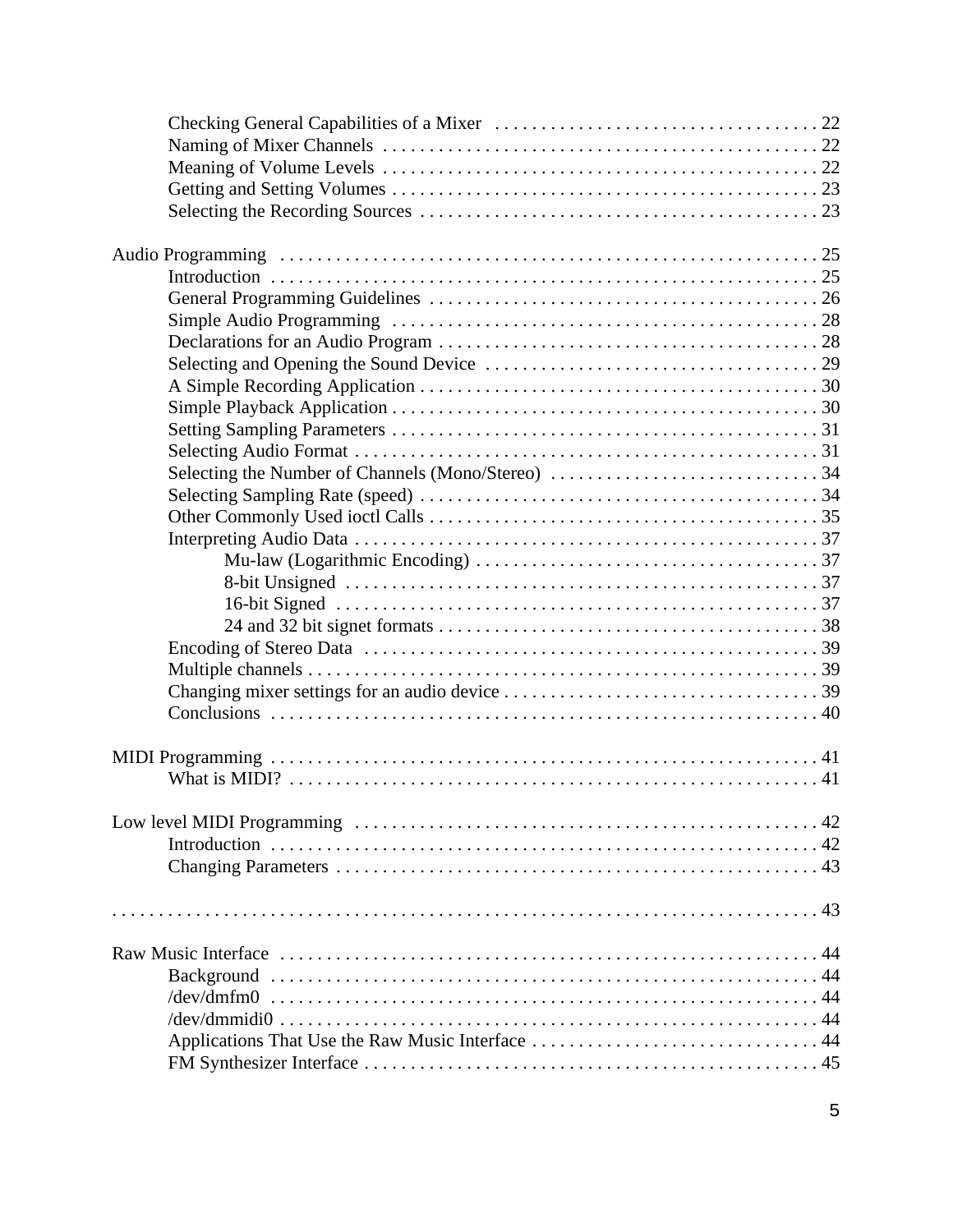| Differences Between Internal Synthesizer and MIDI Port Devices  78 |  |
|--------------------------------------------------------------------|--|
|                                                                    |  |
|                                                                    |  |
|                                                                    |  |
|                                                                    |  |
|                                                                    |  |
|                                                                    |  |
|                                                                    |  |
|                                                                    |  |
|                                                                    |  |
|                                                                    |  |
|                                                                    |  |
|                                                                    |  |
|                                                                    |  |
|                                                                    |  |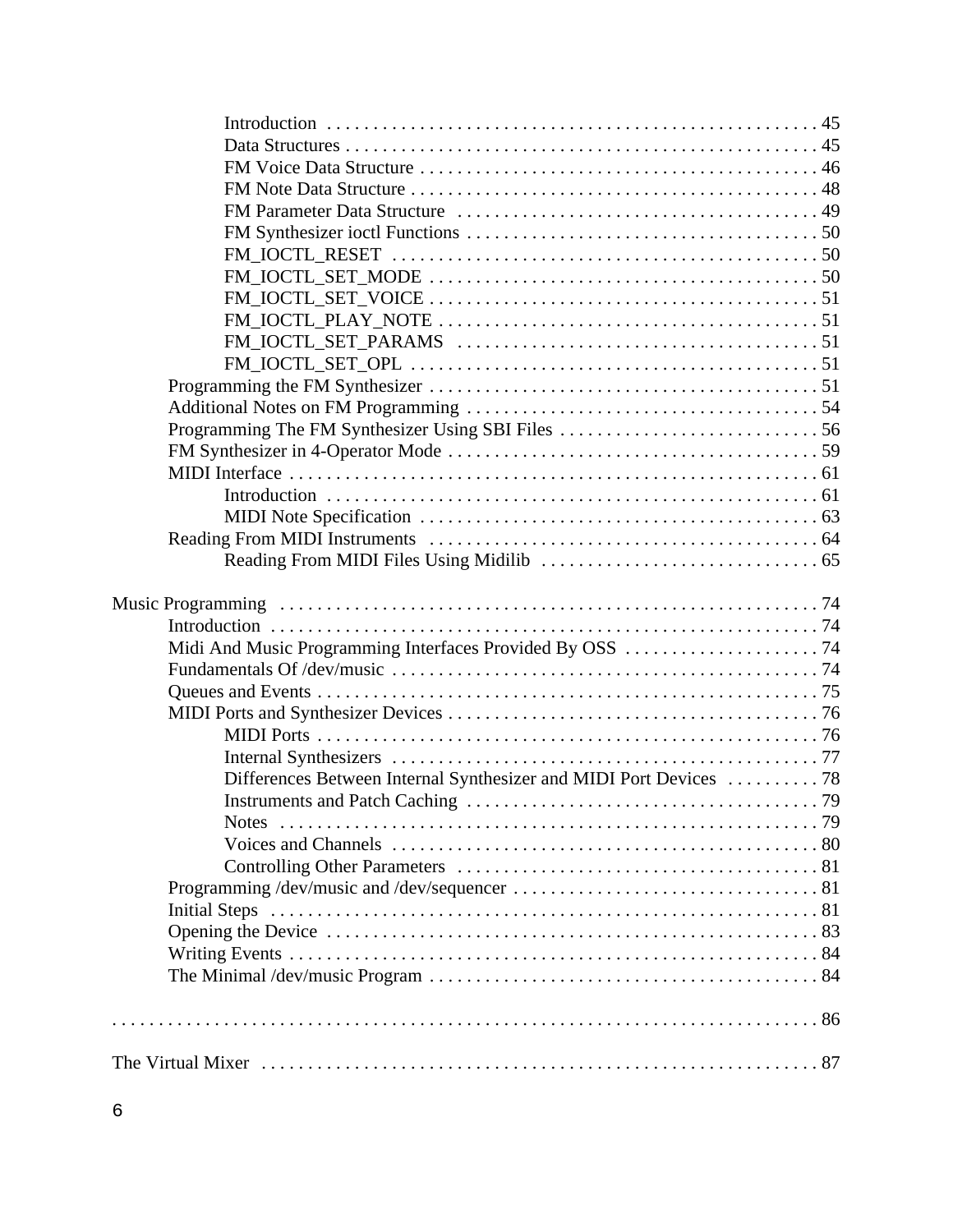| Implementing Real-Time Effect Processors and other Oddities  105                   |  |
|------------------------------------------------------------------------------------|--|
|                                                                                    |  |
| Starting Audio Recording or Playback in Sync with /dev/sequencer or /dev/music 107 |  |
|                                                                                    |  |
|                                                                                    |  |
|                                                                                    |  |
|                                                                                    |  |
|                                                                                    |  |
|                                                                                    |  |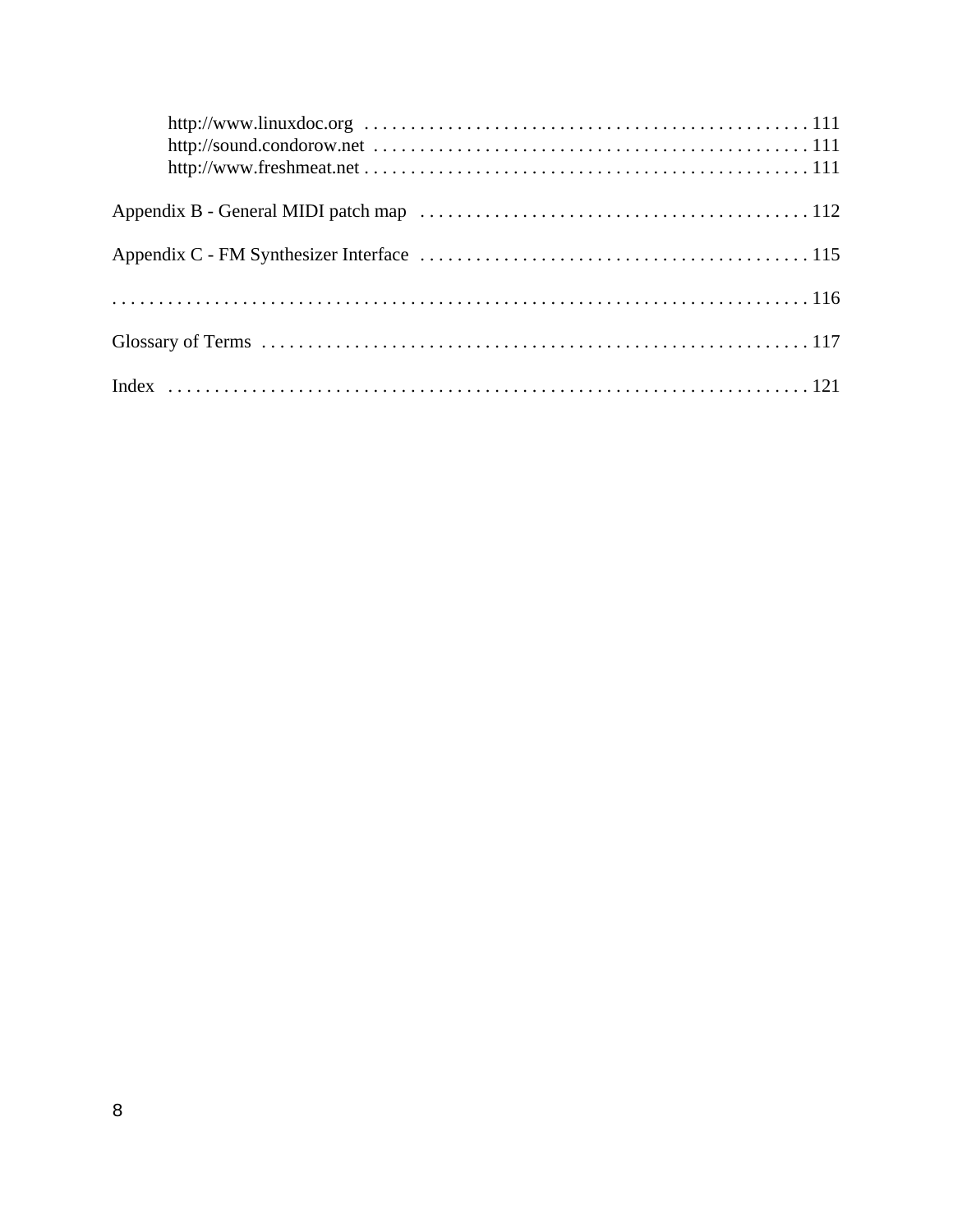# **Introduction**

This manual describes the Open Sound System (OSS) application programming interface. It starts with general background information on OSS devices and programming techniques. It then gets into a detailed description of programming the mixer, audio, MIDI, raw music and the new Virtual Mixer and SoftOSS devices. Also covered are some advanced programming topics and platform specific issues. The manual finishes up with references to further information and a glossary of technical terms used in the manual.

It is assumed that the reader has OSS installed and working and has a basic familiarity with C programming on the platform on which OSS is being used.

OSS is continuously under development, with new features being constantly added. This manual is a work in progress that attempts to document these features. You should periodically check the 4Front Technologies web site to obtain the latest version of the manual. We also welcome comments or corrections to the manual - please send them by e-mail to support@opensound.com.

Additional late-breaking information can be found in the Readme and other files that come with your copy of the OSS software. For issues related to installing OSS, see the *Open Sound System Installation Guide*.

## **Background**

The Open Sound System (OSS) is a device driver for sound cards and other sound devices under various UNIX and UNIX-compatible operating systems. OSS was derived from the sound driver written for the Linux operating system kernel. The current version now runs on more than a dozen operating system platforms and supports most popular sound cards and sound devices integrated on computer motherboards.

Sound cards normally have several different devices or ports which produce or record sound. There are differences between various cards, but most have the devices described in this section.

The *digitized voice* device (also referred to as a codec, PCM, DSP or ADC/DAC device) is used for recording and playback of digitized sound.

The *mixer* device is used to control various input and output volume levels. The mixer device also handles switching of the input sources from microphone, line-level input and CD input.

The *synthesizer* device is used mainly for playing music. It is also used to generate sound effects in games. The OSS driver currently supports two kinds of synthesizer devices. The first is the Yamaha FM synthesizer chip which is available on most sound cards. There are two models of this FM chip. The Yamaha OPL-2 is a two operator version which was used in early sound cards such as the AdLib and SoundBlaster 1 and 2. It has just 9 simultaneous voices and is not capable of producing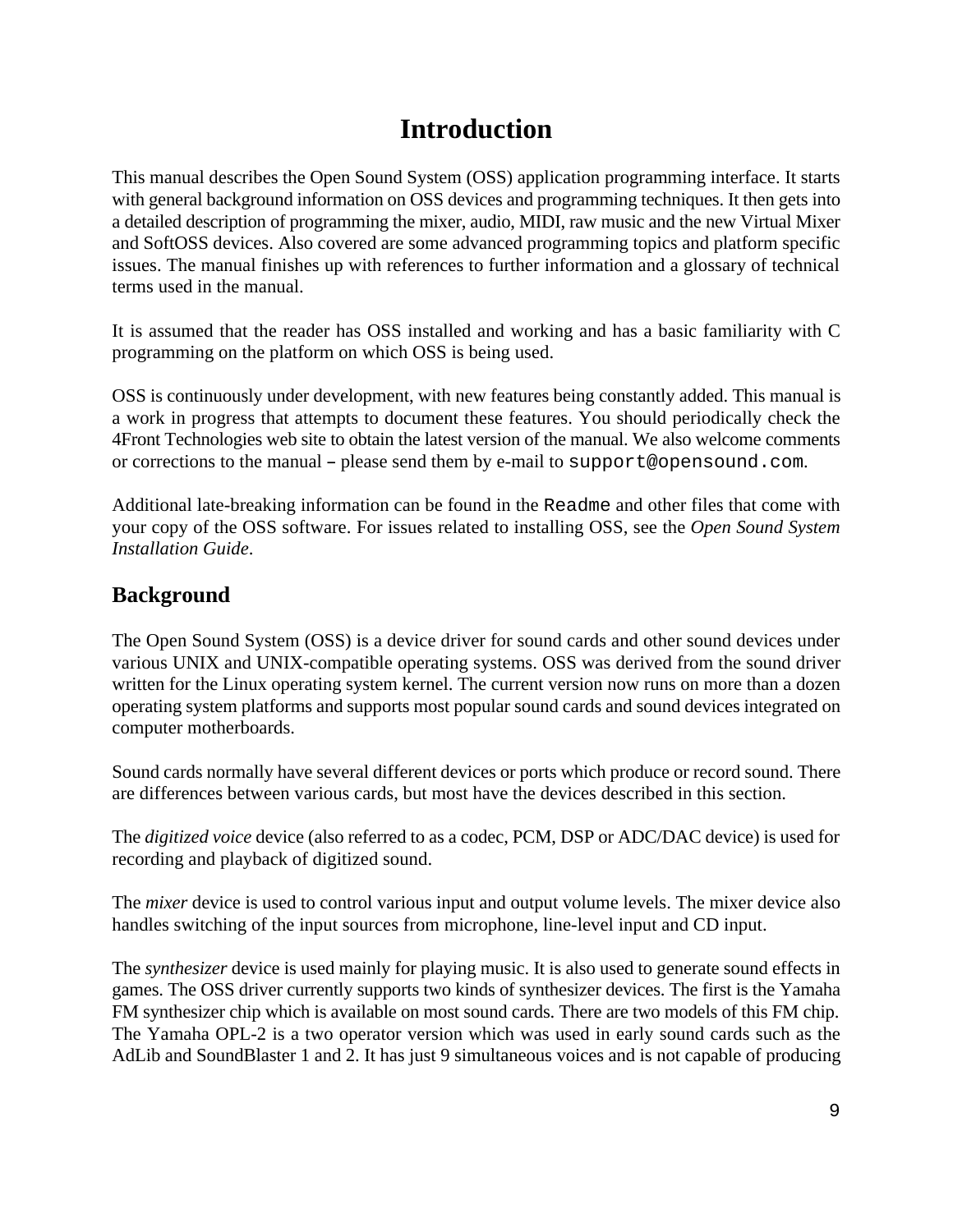very realistic instrument sounds. The OPL-3 is an improved version that supports 4 operator voices which offer the ability to produce more realistic sounds. The second type of synthesizer devices are the so-called wave table synthesizers. These devices produce sound by playing back pre-recorded instrument samples. This method makes it possible to produce extremely realistic instrument timbres. The Gravis UltraSound (GF1) is an example of a wave table synthesizer.

A MIDI interface is a used to communicate with devices, such as synthesizers, that use the industry standard MIDI protocol. MIDI uses a serial interface running at 31.5 kbps which is similar to (but not compatible with) standard PC serial ports. The MIDI interface is designed to work with on-stage equipment like synthesizers, keyboards, stage props, and lighting controllers. MIDI devices communicate by sending messages through a MIDI cable.

Most sound cards also provide a joystick port and some kind of interface (IDE, SCSI, or proprietary) for a CD-ROM drive. These devices are not controlled by OSS but there are typically separate drivers available.

## **OSS API Basics**

The application programming interface (API) of the OSS driver is defined in the C language header file  $\langle$  soundcard.h $>^1$ .

The OSS software ships with a copy of the header file in the include/sys subdirectory. You may have older versions of the include file that are included with your operating system (Linux distributions typically include the older OSS/Free driver, for example). It usually causes no harm to use the older header file but you will not be able to use some of the newer features only provided in OSS. Very old versions may also cause compatibility problems. To avoid this, you can either point to the OSS header files when compiling applications (e.g. use the compile option "-I/usr/lib/oss/include") or install the header file in a standard system header file location (e.g. /usr/include/sys).

If you get compile errors when building an application, verify that you are using the version of <soundcard.h> supplied with OSS.

## **Device Files Supported by OSS**

The OSS driver supports several different types of devices. These are described in the following sections.

<sup>&</sup>lt;sup>1</sup>There is another include file for the Gravis UltraSound card,  $\lt$ ultrasound.h>, but normally it should not be required. It is not actually part of the OSS API, but a hardware specific extension to it.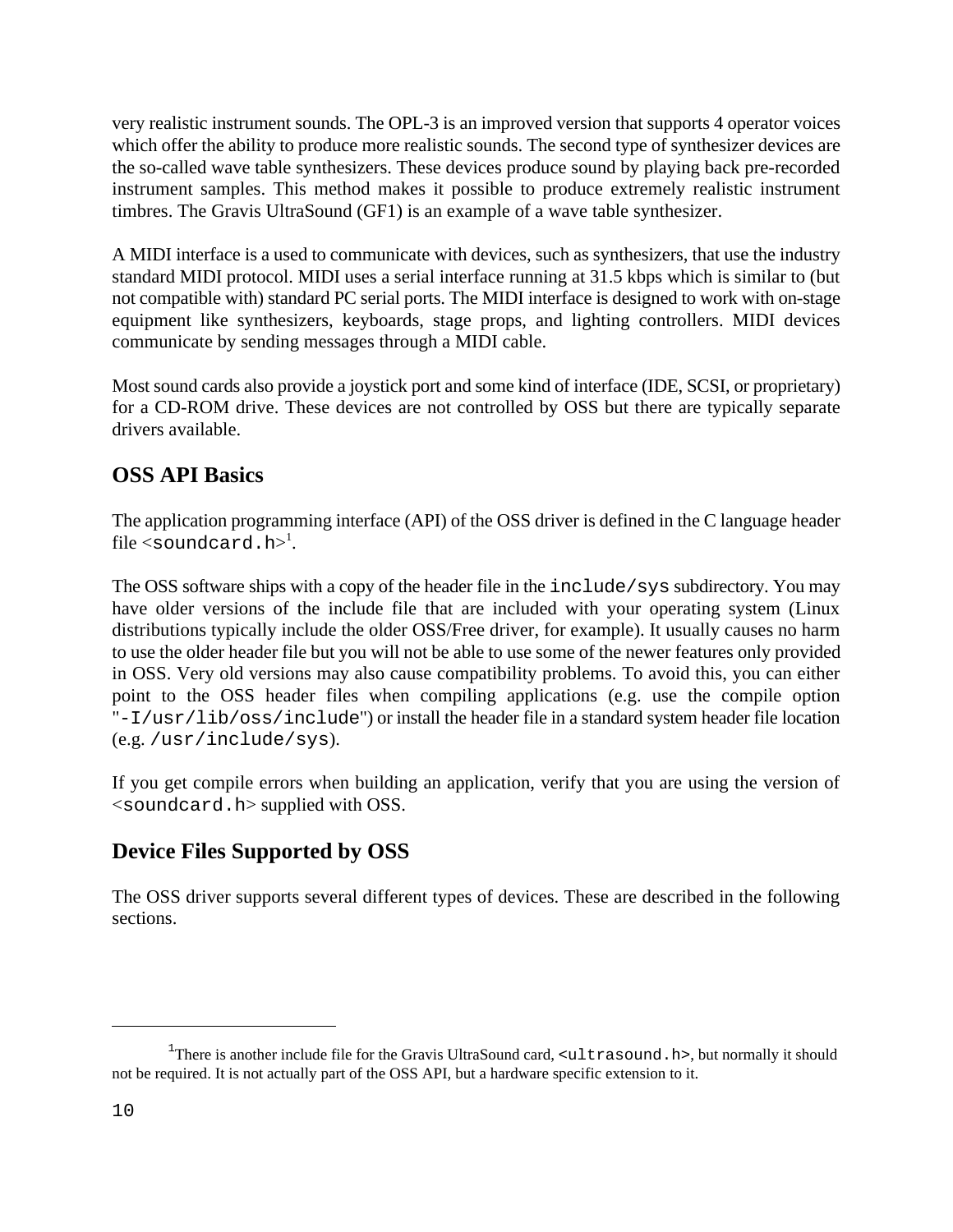#### **/dev/mixer**

The mixer device files are used primarily for accessing the built-in mixer circuits of sound cards. A mixer makes it possible to adjust playback and recording levels of various sound sources. This device file is also used for selecting recording sources. Typically a mixer will control the output levels of the digital audio and FM synthesizer and also mix it with the CD input, line level input and microphone input sources.

The OSS driver supports several mixers on the same system. The mixer devices are named /dev/mixer0, /dev/mixer1, etc. The device file /dev/mixer is a symbolic link to one of these device files (usually the first mixer, /dev/mixer0).

#### **/dev/sndstat**

This device file is provided for diagnostic purposes, and unlike all of the other sound devices, produces its output in human readable format. The device prints out information about all of the ports and devices detected by the OSS driver. Running the command "cat /dev/sndstat" will display useful information about the driver configuration. It should be noted that the output of /dev/sndstat is *not* intended to be machine readable and may change without notice in future versions of OSS.

#### **/dev/dsp and /dev/audio**

These are the main device files for digitized voice applications. Any data written to this device is played back with the DAC/PCM/DSP device of the sound card. Reading the device returns the audio data recorded from the current input source (the default is the microphone input).

The /dev/audio and /dev/dsp device files are very similar. The difference is that /dev/audio uses logarithmic mu-law encoding by default while /dev/dsp uses 8-bit unsigned linear encoding. With mu-law encoding a sample recorded with 12 or 16-bit resolution is represented by one 8-bit byte. Note that the initial sample format is the only difference between these device files. Both devices behave similarly after a program selects a specific sample encoding by calling  $i$  octl. The /dev/audio device is provided for compatibility with the sound device provided on Sun workstations running SunOS. These device files can be used for applications such as speech synthesis and recognition and voice mail.

Although /dev/audio provides minimal compatibility with Sun's API, there is no support for Sun's ioctl() interface. OSS under Solaris emulates these calls to some degree to provide compatibility with existing Solaris and SunOS applications, however this emulation is not officially supported by 4Front Technologies.

The OSS driver supports several codec devices on the same system. The audio devices are named /dev/dsp0, /dev/dsp1, etc. The file /dev/dsp is a symbolic link to one of these device files (usually  $/$ dev $/$ dsp0). A similar naming scheme is used for  $/$ dev $/$ audio devices.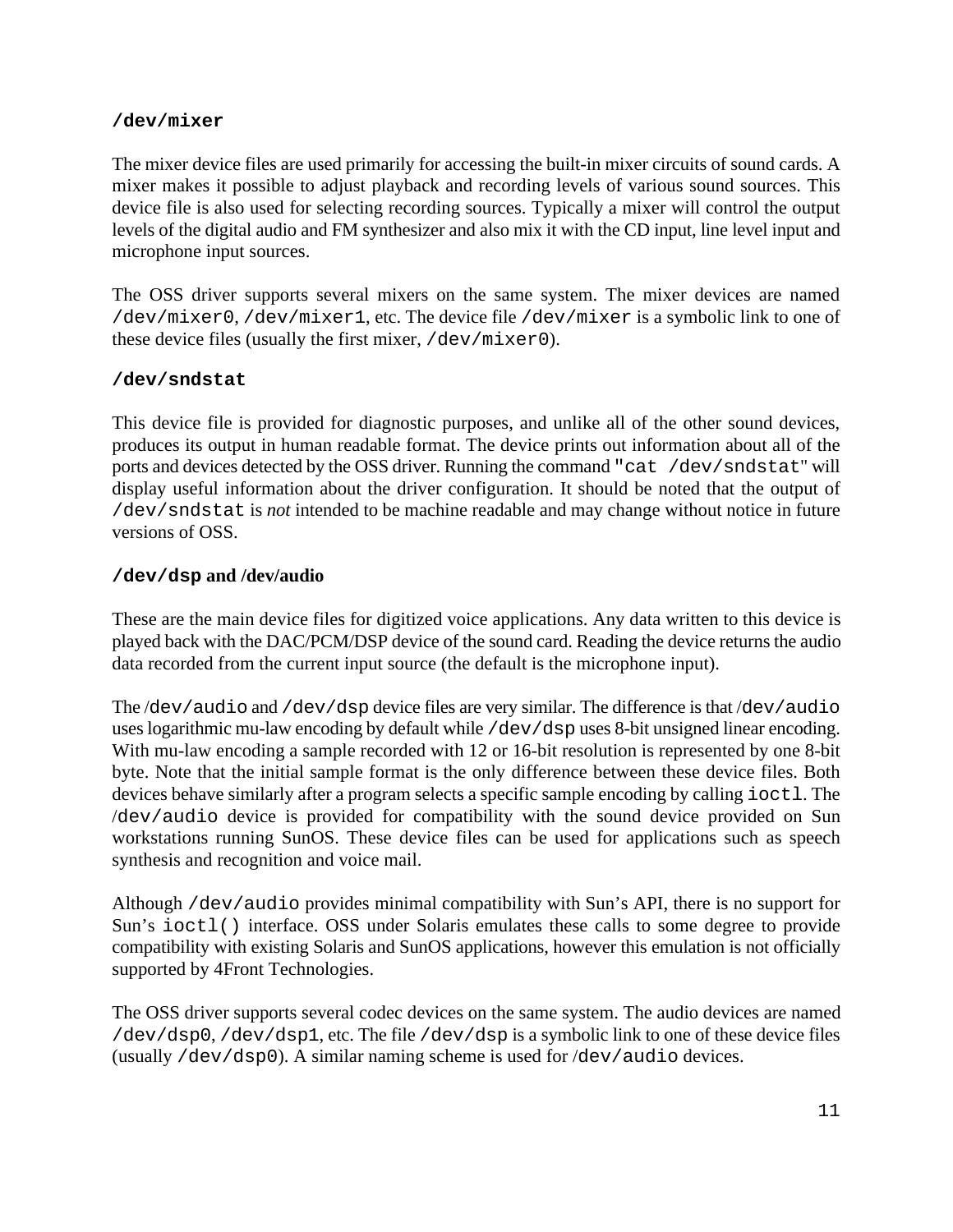#### **/dev/sequencer**

This device file is intended for electronic music applications. It can also be used for producing sound effects in games. The /dev/sequencer device provides access to any internal synthesizer devices of the sound cards. In addition, this device file can be used for accessing any external music synthesizer devices connected to the MIDI port of the sound card as well as General MIDI daughtercards connected to the WaveBlaster connector of many sound cards. The /dev/sequencer interface permits control of up to 15 synthesizer chips and up to 16 MIDI ports at the same time.

#### **/dev/music (formerly /dev/sequencer2)**

This device file is very similar to /dev/sequencer. The difference is that this interface handles both synthesizer and MIDI devices in the same way. This makes it easier to write device independent applications than it is with  $/$  dev/sequencer. On the other hand,  $/$  dev/sequencer permits more precise control of individual notes than /dev/music, which is based on MIDI channels.

#### **CAUTION**

Unlike the other device files supported by OSS, both /dev/sequencer and /dev/music accept formatted input. It is not possible, for example, to play music by just sending MIDI files to them.

#### **/dev/midi**

These are low level interfaces to MIDI bus ports that work much like TTY (character terminal) devices in raw mode. The device files are not intended for real-time use – there is no timing capability so everything written to the device file will be sent to the MIDI port immediately. These devices are suitable for use by applications such as MIDI SysEx and sample librarians.

There device files are named  $/$ dev $/$ midi00,  $/$ dev $/$ midi01, etc. (note the two digit device numbering). The device /dev/midi is a symbolic link to one of the actual device files (typically  $/\text{dev/midi}(0)$ .

#### **TIP**

Many of the sound device files are numbered from 0 to n. It is possible to find out the proper number by using the command "cat /dev/sndstat". The output produced contains a section for each device category. Devices in each category are numbered, with the number corresponding to the number in the device file name. The numbering of devices depends on the order that the devices have been initialized during startup of the driver. This order is not fixed, so don't make any assumptions about device numbers.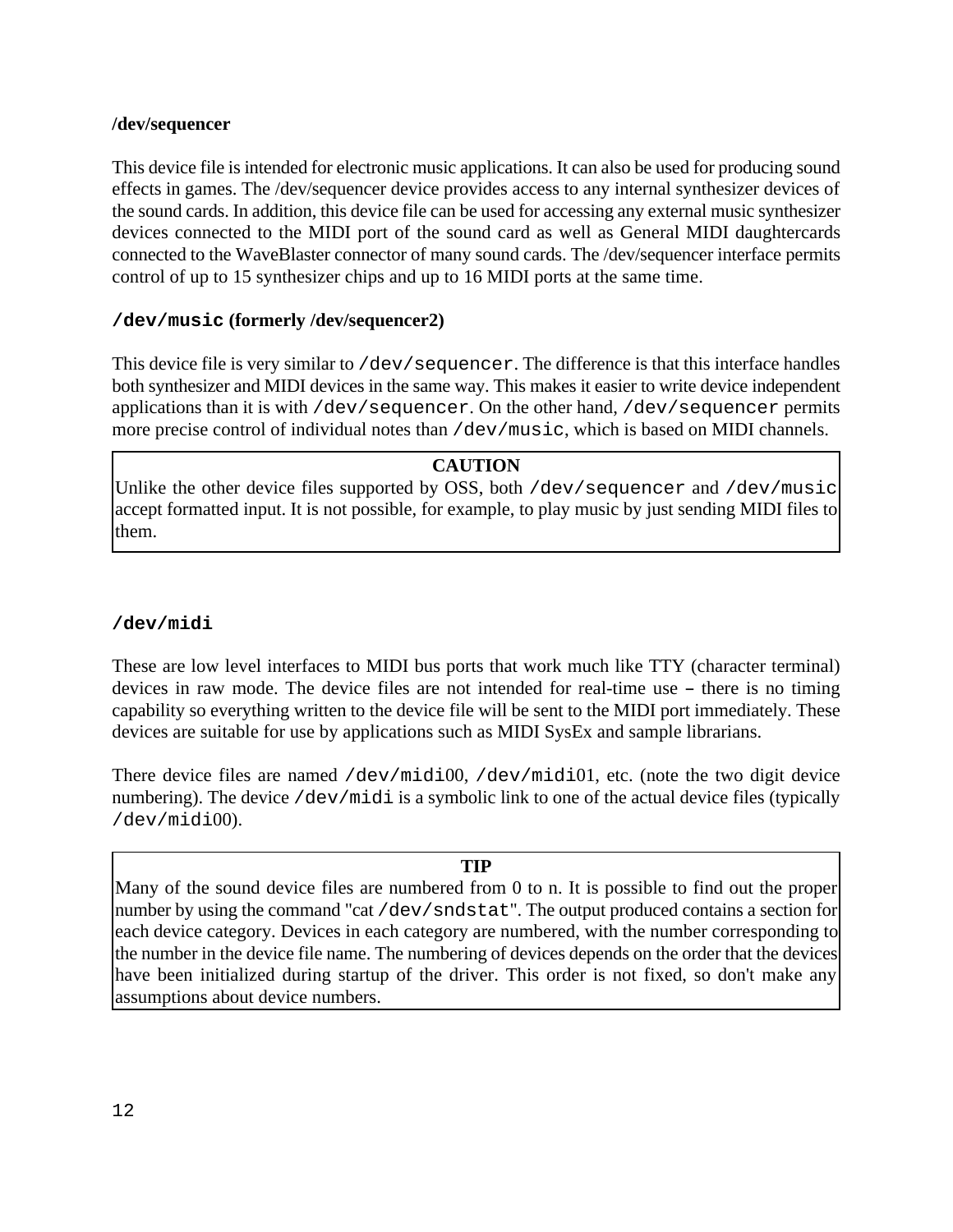#### **/dev/dmfm**

This is a raw interface to FM synthesizers. It provides low level register access to the FM sound chip. Devices are named /dev/dmfm0, /dev/dmfm1, etc.

#### **/dev/dmmidi**

This is the raw interface to MIDI devices. It provides direct TTY-like access to the MIDI bus for specialized applications. Devices are named /dev/dmmidi0, /dev/dmmidi1, etc.

## **Device Numbering**

The OSS device files share the same major device number. One the Linux platform the major device number is 14; on other operating systems it is usually something else. The minor number assignment is given in table 1 below.

The four least significant bits of the minor number are used to select the device type or class. If there is more than one device in a class the upper 4 bits are used to select the device. For example, the class number of /dev/dsp is 3. The minor number of the first device, /dev/dsp0, is 3 and for the second device,  $/$  dev $/$ dsp1, is 19 (16 + 3).

| <b>Major</b>             | <b>Minor</b>             | <b>Name</b>                            |
|--------------------------|--------------------------|----------------------------------------|
| 14                       | $\overline{0}$           | /dev/mixer0 /dev/mixer4                |
| 14                       | 1                        | /dev/sequencer                         |
| 14                       | 2                        | /dev/midi00 /dev/midi04                |
| 14                       | 3                        | /dev/dsp0 /dev/dsp15                   |
| 14                       | $\overline{4}$           | $/$ dev $/$ audio0 $/$ dev $/$ audio15 |
| 14                       | 5                        | /dev/dspW0 /dev/dspW15                 |
| 14                       | 6                        | /dev/sndstat                           |
| 14                       | 7                        | $/$ dev $/$ dmfm $0$                   |
| 14                       | 8                        | /dev/music                             |
| $\overline{\phantom{a}}$ | ۰                        | /dev/audio (link to /dev/audio0)       |
|                          | $\overline{\phantom{0}}$ | /dev/audioctl (link to /dev/mixer0)    |
|                          | $\overline{a}$           | /dev/dmdsp0 (link to /dev/dsp)         |
|                          | $\overline{a}$           | /dev/dmmidi0 (link to /dev/midi)       |

**Table 1 - OSS Device Numbers (Linux platform)**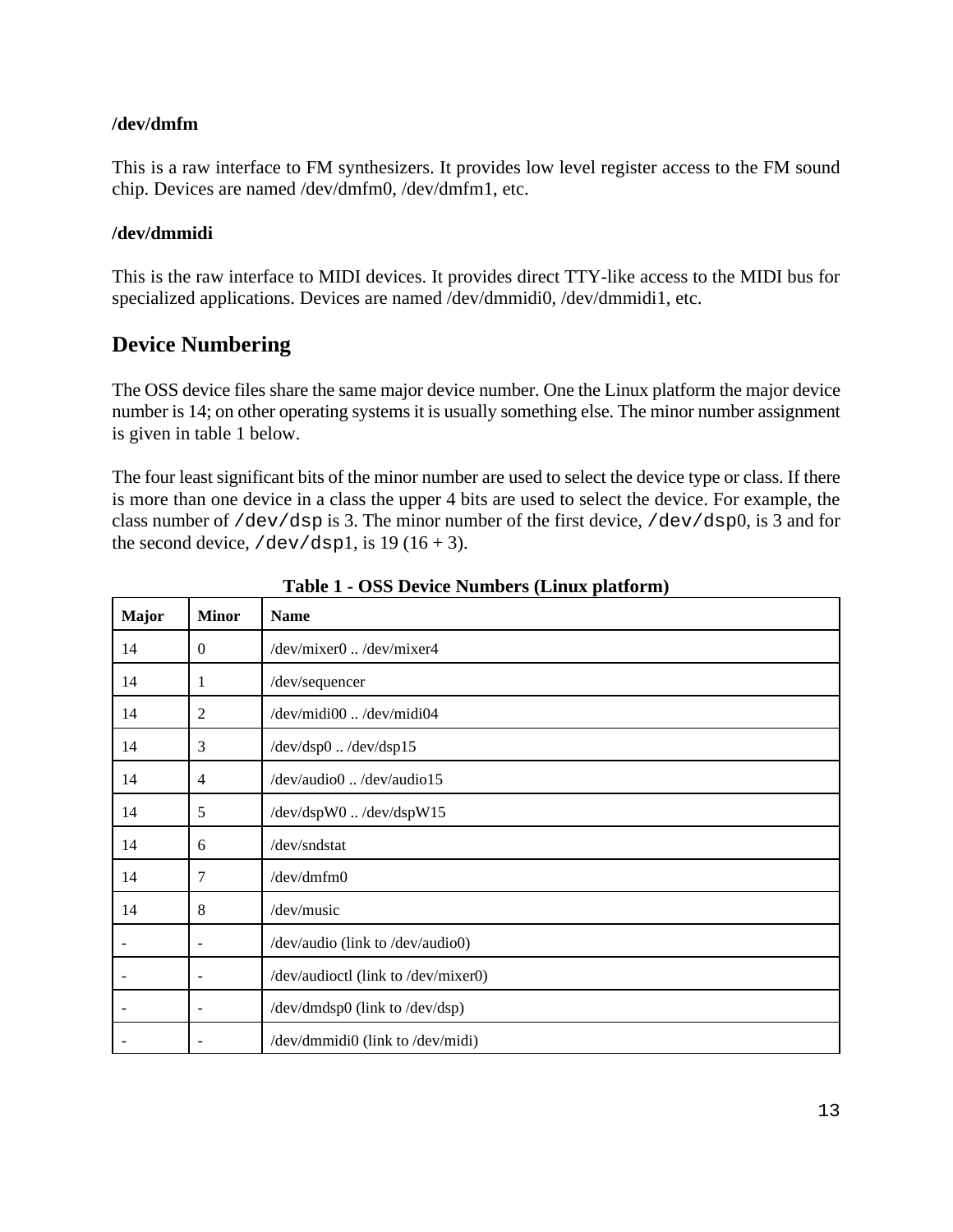|  | $/$ dev $/$ dsp $($ link to $/$ dev $/$ dsp $($ 0 $)$ |
|--|-------------------------------------------------------|
|  | /dev/dspW (link to /dev/dspW0)                        |
|  | /dev/dspdefault (link to /dev/dsp0)                   |
|  | /dev/midi (link to /dev/midi00)                       |
|  | /dev/mixer (link to /dev/mixer0)                      |
|  | $dev/sequence2$ (link to $dev/music$ )                |
|  | mixer (link to /dev/mixer0)                           |

## **Programming Guidelines**

One of the main goals of the OSS API is full source code portability of applications between systems supporting OSS. This is possible if certain guidelines are followed when designing and programming the audio portion of an application. It is even more important that the rest of your application is written in a portable manner. In practice, most portability problems in the current sound applications written for Linux are in the program modules that perform screen handling. Sound related portability problems are usually just endian problems.

The term portability doesn't just refer to the program's ability to work on different machines running different operating systems. It also includes the ability to work with different sound hardware. This is even more important than operating system portability since differences between the current and future sound devices are likely to be relatively large. OSS makes it possible to write applications which work with all possible sound devices by hiding device specific features behind the API. The API is based on universal physical properties of sound and music rather than hardware specific properties.

This section lists a number of areas to watch for that will help improve the likelihood that OSS applications are portable.

#### **Use API Macros**

The macros defined in  $\le$ soundcard.h> provide good portability since possible future changes to the driver's internals will be handled transparently by the macros. It is possible, for example, to use the /dev/sequencer device by formatting the event messages in the application itself. However it is not guaranteed that this kind of application works in all systems. You should use the macros provided for this purpose in the sound header file.

#### **Device Numbering and Naming**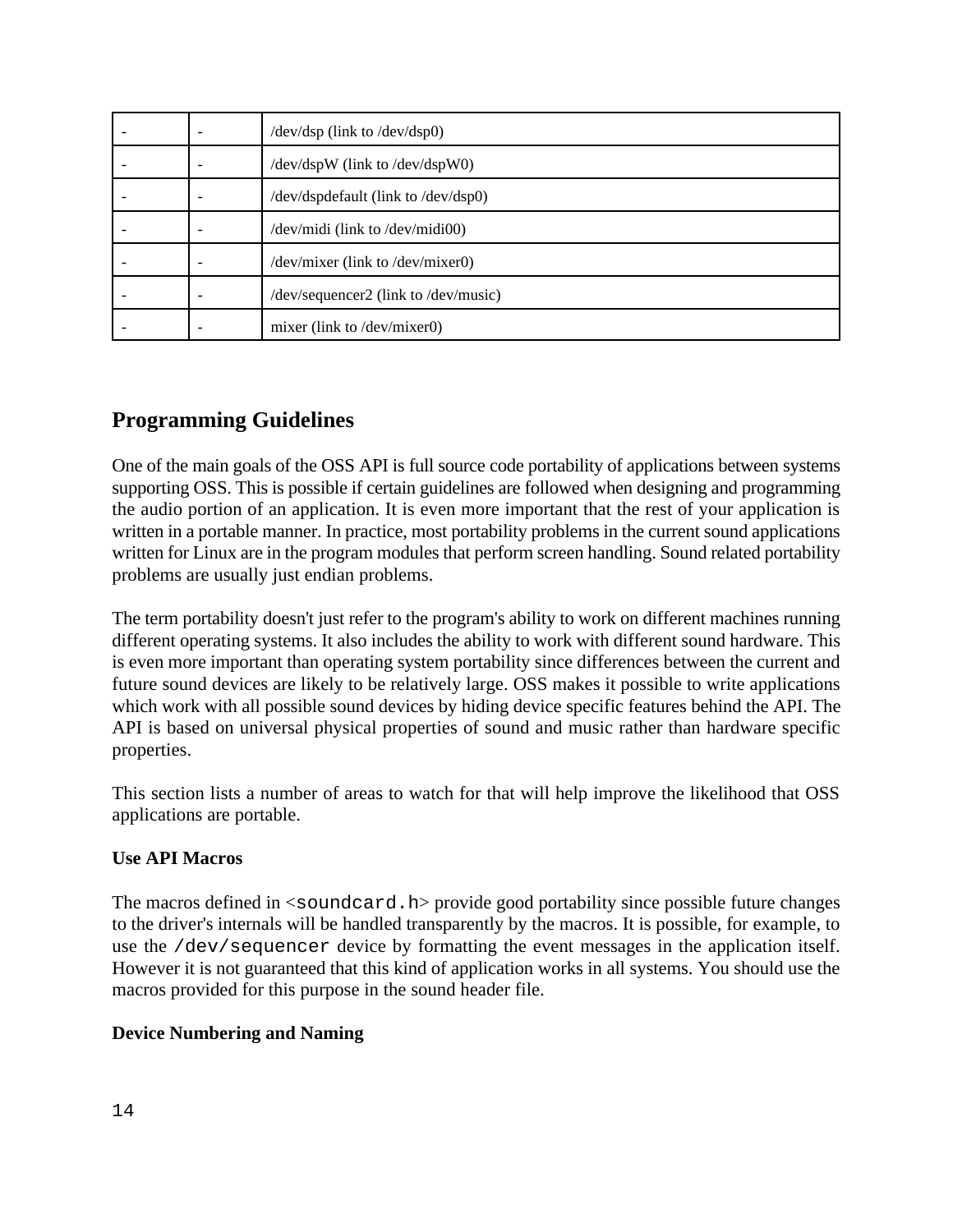In some cases there might be several sound devices in the same system (e.g. a sound card and on-board audio). In such cases the user may have valid reasons for using different devices with different applications. This is not a major problem with open source applications where the user has the freedom to change device names in source code. However, the situation is different when the source code for the program is not available. In either case it is preferable that the user can specify the devices in the application's preferences or configuration file. The same is true with MIDI and synthesizer numbers used in /dev/sequencer and /dev/music. Design your application so that it is possible to select the device numbers. In particular, don't hard code your program with device names which have a numeric suffix. For example, it is preferable to program your application to use /dev/dsp and not /dev/dsp0. While /dev/dsp is usually a symbolic link which points to /dev/dsp0, the user may have reasons to change audio applications to use /dev/dsp1 by changing the link. In this case an application that uses /dev/dsp0 directly will use the incorrect device.

#### **Endian Convention**

This is a serious problem with applications using 16-bit audio sampling resolution. Most PC sound cards use little-endian encoding of samples. This means that there are no problems with audio applications on little-endian machines such as Intel x86 and Alpha AXP. In these environments it is possible to represent 16-bit samples as 16-bit integers (signed short). This is also not a problem in big-endian machines which have built-in big-endian codec devices. However, the endian convention is a big problem in mixed endian systems. For example, many RISC systems use big-endian encoding but it is possible to use little-endian ISA or PCI sound cards with them. In this case, using 16-bit integers (signed short) directly will produce just white noise with a faint audio signal mixed in with it. This problem can be solved if the application properly takes care of the endian convention using standard portability techniques.

#### **Don't Use Undefined Default Conditions**

For most parameters accepted by the OSS driver there is a defined default value. These defined default values are listed in this manual at the point where the specific features are discussed. However, in some cases the default condition is not fixed but depends on characteristics of the machine and the operating system where the program runs. For example, the timer rate of /dev/sequencer is fixed and depends on the system timer frequency parameter (HZ). Usually the timer frequency is 100 Hz which gives a timer resolution of 0.01 seconds. However there are systems where the timer frequency is 60 or 1024 Hz. Many programs assume that the tick interval is always 0.01 seconds and will not work on these systems. The proper way to handle this kind of variable condition is to use the method defined for querying the default value.

#### **Don't Try to Open the Same Device Twice**

Most device files supported by the OSS driver have been designed to be used exclusively by one application process (/dev/mixer is the only exception). It is not possible to re-open a device while the same device is already open by another process. Don't try to overcome this situation by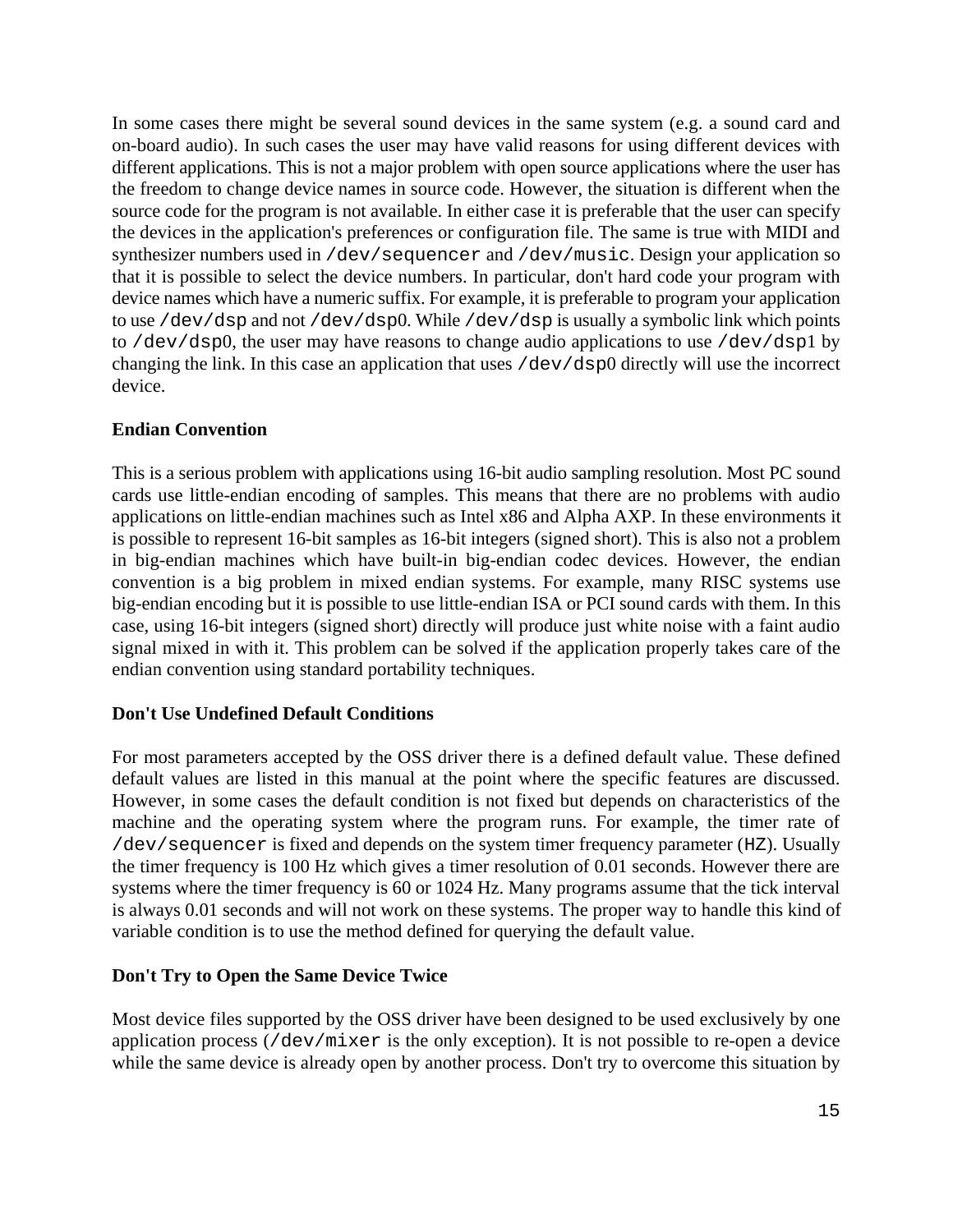using  $f \circ r k^2$  or other tricks. This may work in some situations, but in general the result is undefined.

#### **Avoid Extra Features and Tricks**

Think carefully before adding a new feature to your application. A common problem in many programs is that there are lot of unnecessary features<sup>3</sup> which are untested and just cause problems when used. A common example of an extra feature is including a mixer interface in an audio playback application. It is very likely that the feature will be poorly implemented and cause troubles on some systems which are different from the author's. In this case a separate mixer application is probably a more flexible and reliable tested solution.

#### **Don't Use Undocumented Features**

There are features that are defined in  $\le$ soundcard.h> but which are not documented here. This features are left undocumented for a reason. Usually they are obsolete features which are no longer supported and will disappear in future driver versions. Some of them are features which have not yet been fully tested and may cause problems on some systems. A third possibility is there are undocumented features which are device dependent and work with only few devices (which are often obsolete). Therefore, avoid the temptation of using features just because they were found when browsing <soundcard.h>.

#### **Avoid Invalid Assumptions**

There are many common assumptions which make programs non-portable or highly hardware dependent. The following is a list of things that are commonly misunderstood.

#### *Mixer*

Not all sound cards have a mixer. This is true with some older sound cards, some sound cards that are not yet fully supported by the OSS driver, and some high end professional ("digital only") devices which are usually connected to an external mixer. Your program will not work with these cards if it requires the availability of a mixer.

Not all mixers have a main volume control. For some reason almost all mixer programs written for the OSS API make this assumption.

The set of available mixer controls is not fixed, but varies between devices. Your application should query the available channels from the driver before attempting to use them (alternatively the

<sup>&</sup>lt;sup>2</sup> Using fork is acceptable if only one process actually uses the device. The same is true for multithreaded programs.

<sup>&</sup>lt;sup>3</sup> This is a general problem, not one that just applies to sound applications. One of the original design tenets of UNIX was that each program should do exactly one thing well.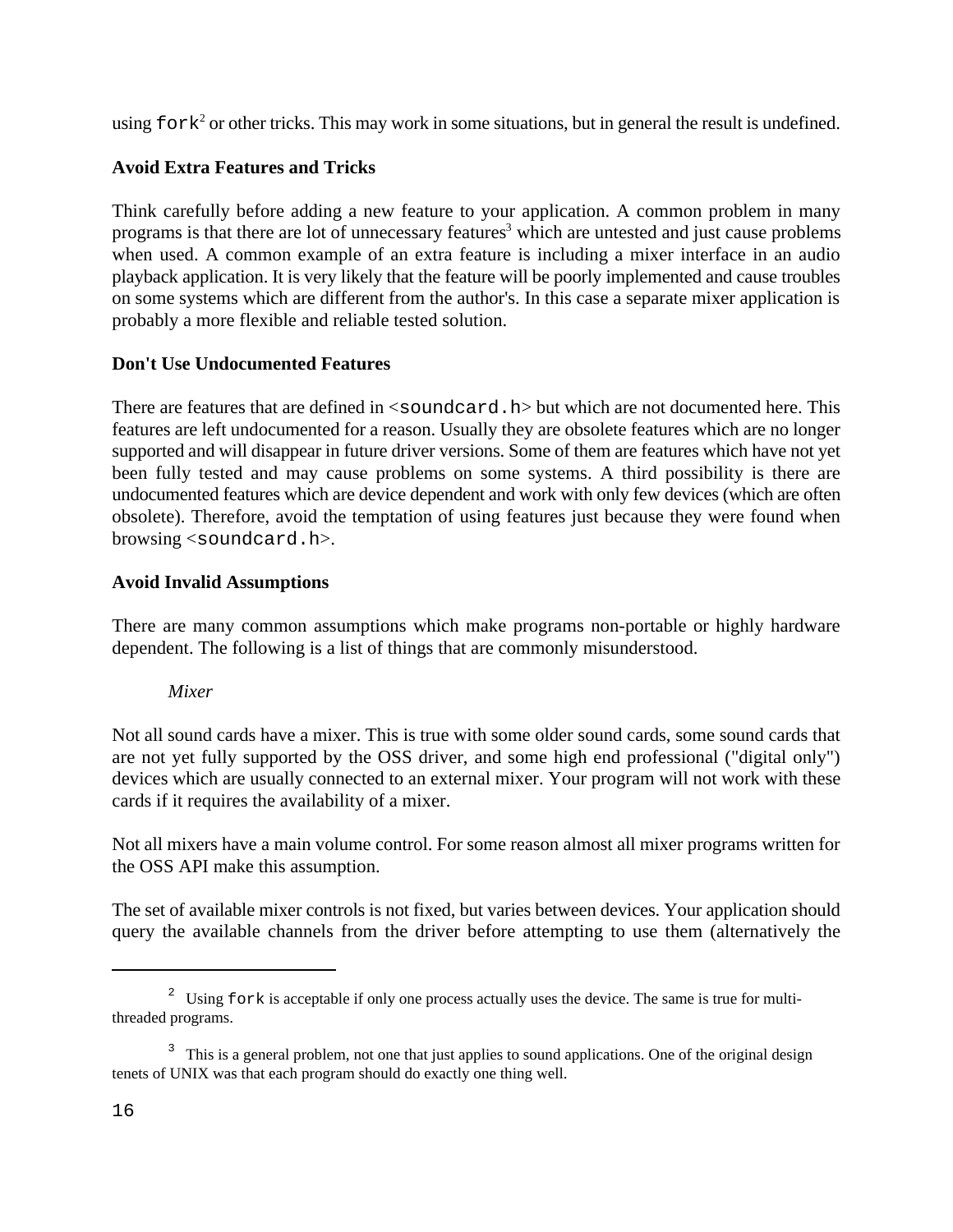application can just selectively ignore some error codes returned by the mixer API but this is a really crude and semantically incorrect method).

Try to avoid automatic use of the main volume mixer control. This control affects the volume of *all* audio sources connected to the mixer. Don't use it for controlling the volume of audio playback since it also affects the volume of an audio CD that may be playing in the background. Your program should use only the PCM channel to control the volume of audio playback.

There is absolutely no connection between the device numbers of /dev/dsp# and /dev/mixer#. In the other words /dev/mixer1 is **NOT** the mixer device that controls volume of /dev/dsp1.

/dev/dsp *and* /dev/audio

The default audio data format is 8 kHz/8-bit unsigned/mono (/dev/dsp) or 8 kHz/mu-Law/mono (/dev/audio). However, this is not always true. Some devices simply don't support the 8 kHz sampling rate, mono mode or 8-bit/mu-Law data formats. An application which assumes these defaults will produce unexpected results (such as 144 dB noise) with some hardware (such as future 24-bit only sound hardware).

#### /dev/sequencer *and* /dev/music

As mentioned earlier, don't assume that the timer rate of /dev/sequencer is 100 Hz (0.01 second). This is not true on all platforms – Linux on Alpha uses a much higher system clock rate, for example.

Set all of the timing parameters of /dev/music before using the device. There are no globally valid default values.

Don't assume that there is always at least one MIDI port and/or one synthesizer device. There are sound cards which have just a synthesizer or just a MIDI port.

Don't try to use a MIDI port or synthesizer device before first checking that it exists.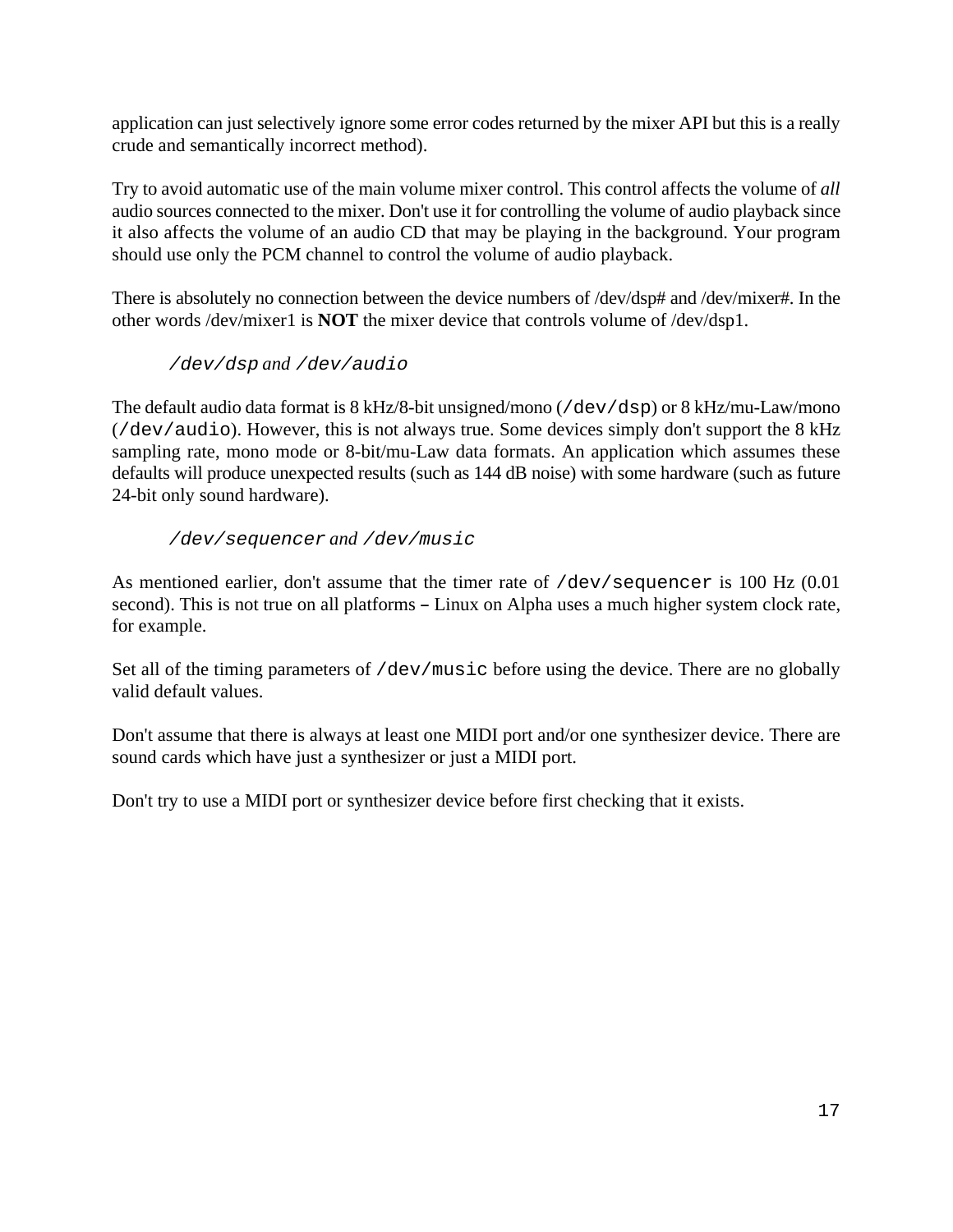# **Mixer Programming**

## **Introduction**

Most sound cards have some kind of mixer which can be used for controlling volume levels. The OSS API defines a device file, /dev/mixer, which can be used to access the mixer functions of the card. It is possible that there is more than one mixer if there are several sound cards installed on the system. The actual mixer device files are /dev/mixer0, /dev/mixer1, etc. with /dev/mixer being just a symbolic link to one of these device files (usually /dev/mixer0, but the user has the freedom to assign the link differently).

#### **NOTE**

It is possible that no mixers are present on the system. Some sound cards simply don't have any mixer functionality. This is common with some old sound cards. There are also some high end professional sound cards that don't have a mixer. Don't assume that there is a mixer in every system. All systems have /dev/mixer0 but the ioctl calls will fail and set errno to ENXIO if no mixer is present. Your program should be prepared to handle ENXIO returned by any of the ioctl calls.

There is no relationship between the mixer and audio device numbers. Even it may seem that /dev/mixer1 controls the volume of /dev/dsp1 this is not an correct observation. The right way to change playback/recording volumes on audio devices will be given in the audio programming section.

The OSS mixer API is based on channels. A mixer channel is a numbered object which represents a physical control or slider of the mixer. Each of the channels have independently adjustable values which may vary between 0 (off) and 100 (maximum volume). Most of the channels are stereo controls, so it is possible to set values for both stereo channels separately which permits the control of balance. The mixer API contains a few ioctl calls for setting and getting the values of these mixer channels.

In addition to volumes, the mixer API also controls the selection of recording sources. With most sound cards it is possible to record simultaneously only from one source, while a few cards (such as the PAS16) allow several recording sources to be active at the same time. After a system reset the microphone input is usually selected as the recording source (but there is no guarantee that this is always true).

#### **NOTE**

Changes to the mixer settings will remain active until the system is rebooted or changed again. The driver doesn't change the mixer settings unless instructed to do so by commands.

The third class of mixer ioctl calls are functions used for querying the capabilities of the mixer.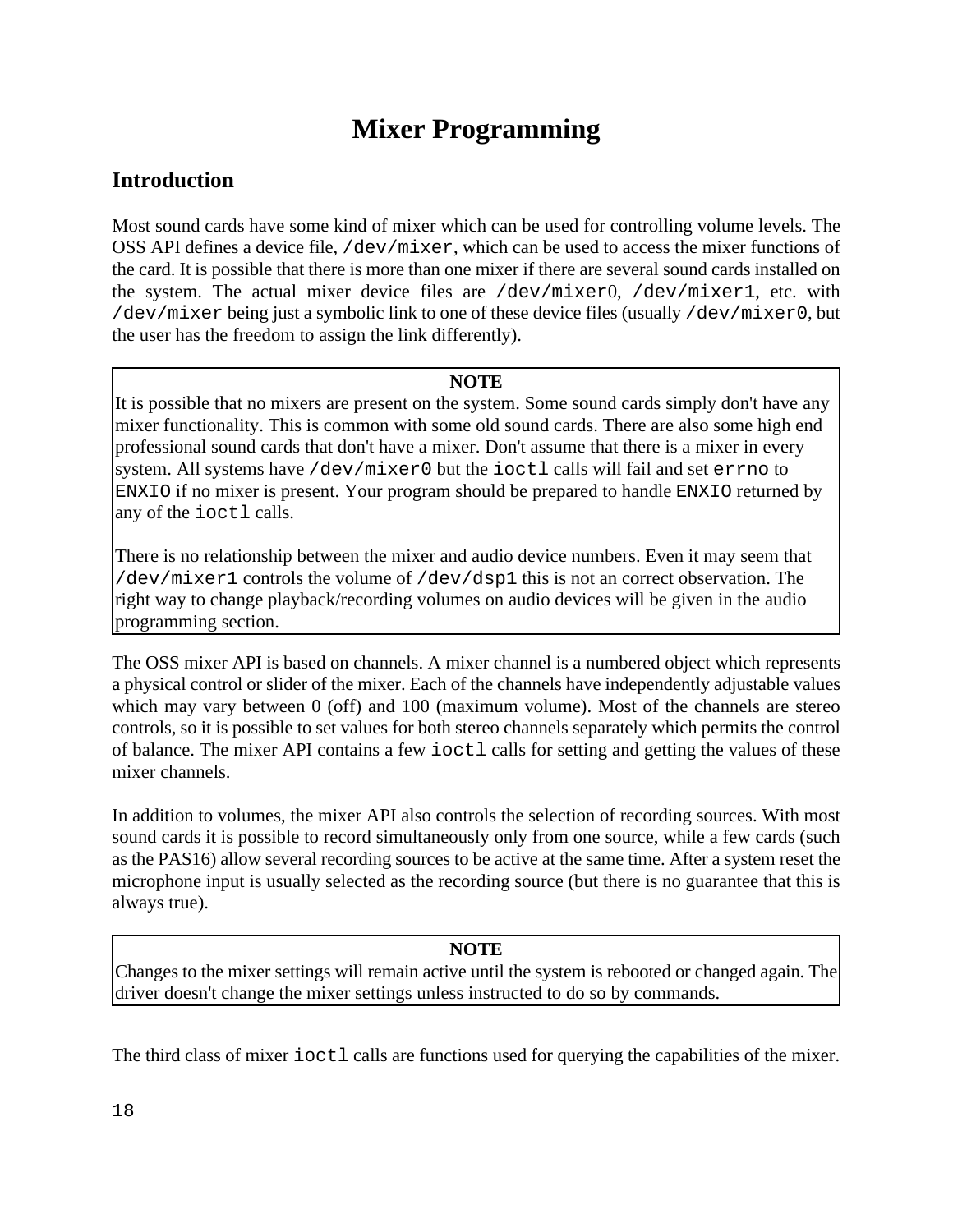With these calls it is possible to check which mixer channels are actually present and which can be used as input sources.

#### **NOTE**

The set of available mixer channels is not fixed since different sound cards have different mixers. For this reason it is important to check which channels are available before attempting to use the mixer. It is possible that even the main volume setting is missing. The driver will return -1 and set errno to the error code EINVAL if a nonexistent mixer channel is assigned.

 Mixer channels are bound to pins of the mixer chip. Some mixer chips are used in cards made by several manufacturers. It is possible that some manufacturers have connected the mixer chip in a different way than the others. In this case some mixer channels may have a different meaning than defined below.

It is recommended that mixer functionality is not embedded in programs whose main function is something else (for example, audio). In some sound cards the hardware level mixer implementation may differ significantly from the normal situation. In this case, only a mixer program tailored for that card works properly. Adding mixer functionality to programs may cause unexpected support problems in future.

## **Types of Mixer Programs**

The mixer API of OSS permits writing of generic mixer programs which work with almost any sound card. This is possible only if the program uses the query functions of the API to check the capabilities of the device before trying to use it.

It is also possible to design a mixer so that it works best with a particular sound card. In this way it is easier to design a nice looking GUI which matches the hardware properly. Even in this case it is a good idea to check that the required mixer channels are actually present by using the query ioctl functions defined below. In this case you should clearly indicate in the documentation for the program that it requires a particular sound card.

## **Mixer Channels**

The mixer channels have an unique number between 0 and 30. The file  $\leq$ soundcard.h  $>$  defines some mnemonic names for the channels. Note that these are the current ones, new ones could be added in the future.

The macro SOUND\_MIXER\_NRDEVICES gives the number of channels known when this version of <soundcard.h> was written. A program should not try to access channels greater or equal than SOUND\_MIXER\_NRDEVICES.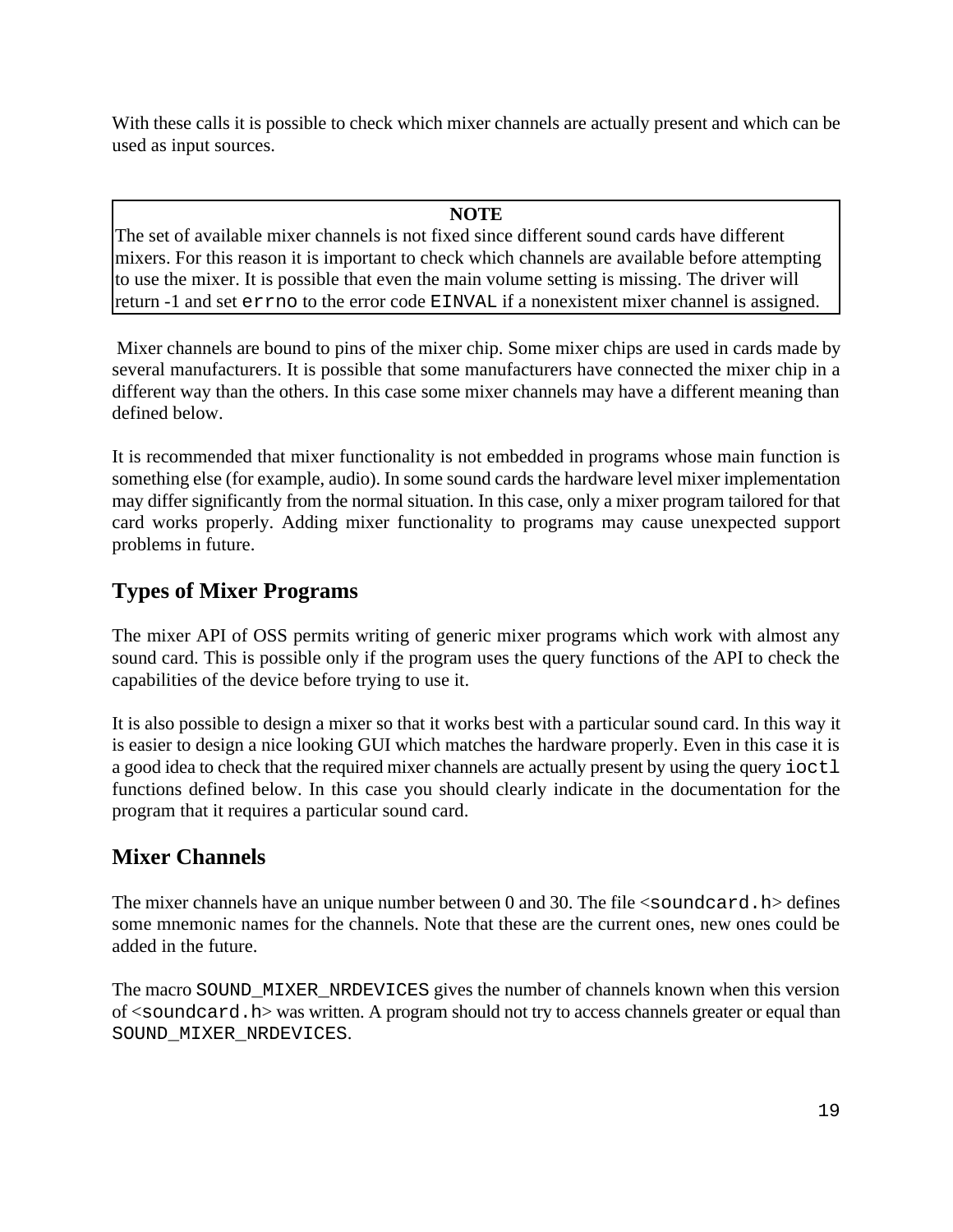The channels currently known by the driver are shown in table 2.

| <b>Macro</b>                                                | <b>Description</b>                                                                                                                                                                                                                                                                                                                                                                                                                   |
|-------------------------------------------------------------|--------------------------------------------------------------------------------------------------------------------------------------------------------------------------------------------------------------------------------------------------------------------------------------------------------------------------------------------------------------------------------------------------------------------------------------|
| SOUND_MIXER_VOLUME                                          | Master output level (headphone/line out volume)                                                                                                                                                                                                                                                                                                                                                                                      |
| SOUND_MIXER_TREBLE                                          | Treble level of all of the output channels                                                                                                                                                                                                                                                                                                                                                                                           |
| SOUND_MIXER_BASS                                            | Bass level of all of the output channels                                                                                                                                                                                                                                                                                                                                                                                             |
| SOUND_MIXER_SYNTH                                           | Volume of the synthesizer input (FM, wavetable). In some cases may be<br>connected to other inputs too.                                                                                                                                                                                                                                                                                                                              |
| SOUND_MIXER_PCM                                             | Output level for the audio (Codec, PCM, ADC) device (/dev/dsp and<br>/dev/audio)                                                                                                                                                                                                                                                                                                                                                     |
| SOUND_MIXER_SPEAKER                                         | Output volume for the PC speaker signals. Works only if the speaker<br>output is connected directly to the sound card. Doesn't affect the built in<br>speaker, just the signal which goes through the sound card. On some<br>sound cards this is actually a generic mono input which may control some<br>other function. For example, in the GUS Max this control adjusts the<br>volume of the microphone signal routed to line out. |
| SOUND_MIXER_LINE                                            | Volume level for the line in jack                                                                                                                                                                                                                                                                                                                                                                                                    |
| SOUND_MIXER_LINE1<br>SOUND_MIXER_LINE2<br>SOUND_MIXER_LINE3 | Generic mixer channels which are used in cases when the precise<br>meaning of a physical mixer channel is not known. The actual meaning of<br>these signals is vendor defined. Usually these channels are connected to<br>the synth, line-in and CD inputs of the card but the order of the<br>assignment is not known to the driver.                                                                                                |
| SOUND_MIXER_MIC                                             | Volume for the signal coming from the microphone jack. In some cases<br>his signal controls only the recording volume from the microphone and<br>on some cards it controls the volume of the microphone signal routed to<br>the output of the card too. In some cards the microphone is not connected<br>to the true microphone input at all but to one of the line level inputs of the<br>mixer chip.                               |
| SOUND_MIXER_CD                                              | Volume level for the input signal connected to the CD audio input.                                                                                                                                                                                                                                                                                                                                                                   |
| SOUND_MIXER_IMIX                                            | A recording monitor channel on the PAS16 and some other cards. It<br>controls the output (headphone jack) volume of the selected recording<br>sources while recording. This channel only has effect when recording.                                                                                                                                                                                                                  |
| SOUND_MIXER_ALTPCM                                          | Volume of the alternate codec device (such as the SoundBlaster<br>emulation of the PAS16 cards).                                                                                                                                                                                                                                                                                                                                     |
| SOUND_MIXER_RECLEV                                          | Global recording level setting. In the SoundBlaster16 card this controls<br>the input gain, which has just 4 possible levels.                                                                                                                                                                                                                                                                                                        |

| <b>Table 2 - Mixer Channels</b> |
|---------------------------------|
|                                 |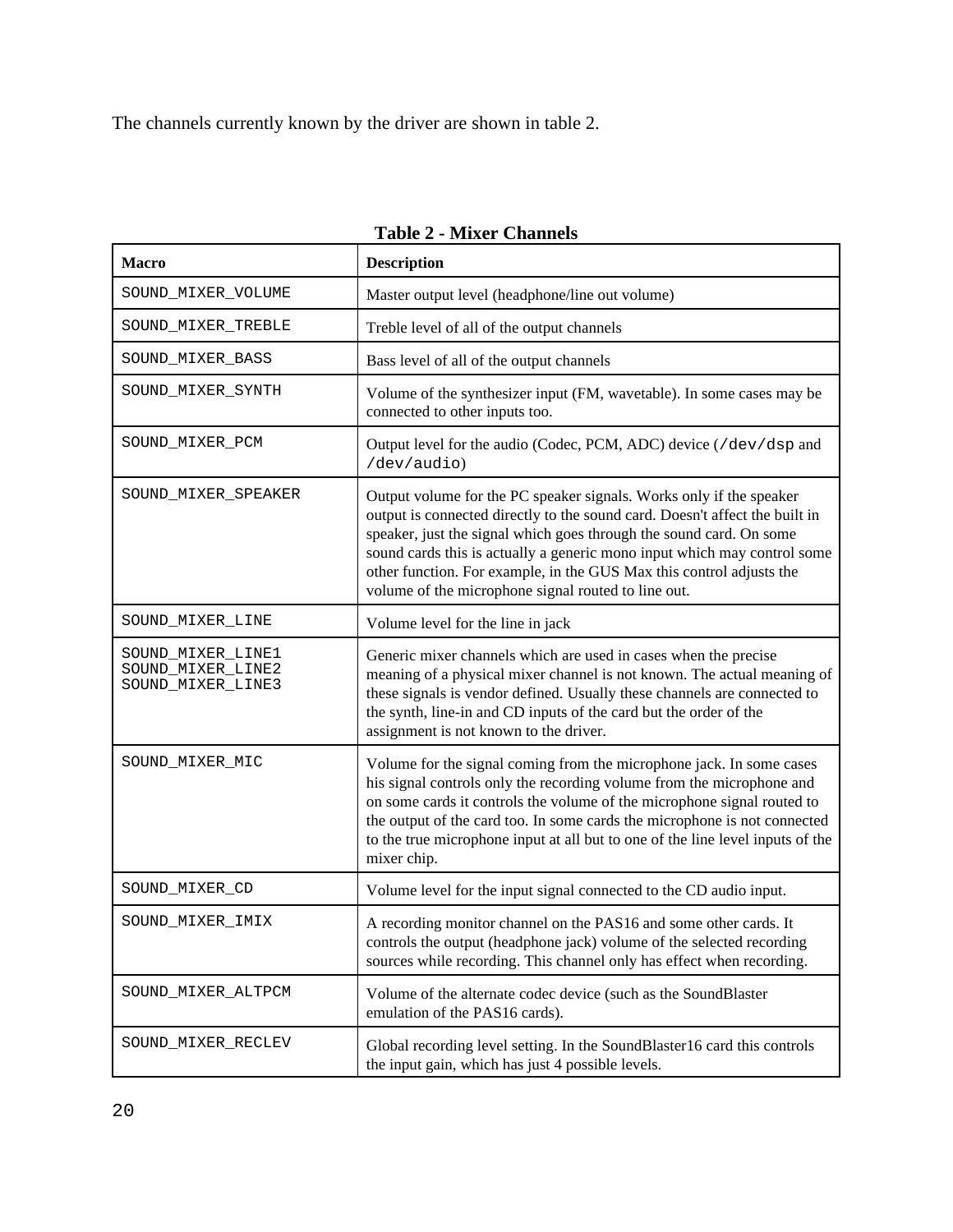It is important to remember that the exact effect of mixer channels may be slightly different in some sound cards. For this reason, try to avoid too specific descriptions of the mixer channels in documentation of a mixer program.

## **Querying the Capabilities of the Mixer**

The mixer interface of OSS has been designed so that it is possible to compile a mixer program on one system and to use it on another system with different sound hardware. This is possible only if the mixer program follows some guidelines. It has to query for the hardware configuration before taking any other actions with the mixer interface. It does no harm if the program tries to change the volume of a channel without first querying if the channel is valid, since the  $i$ octl call will return an error if there is something wrong with the request. However, if a mixer program shows mixer channels that are not valid for the sound hardware, the user may become confused. The ioctl calls described in the next section give programs a way to determine the correct sound hardware capabilities.

## **Using the Mixer Query Interface**

All query functions of the mixer API return a bit mask in an integer variable which is passed as an argument to the ioctl call. The following code fragment shows the generic method used for the calls described in the following sections.

#### **Listing 1 - Checking for Device Capabilities**

int mask; if (ioctl(mixer fd, SOUND\_MIXER\_READ\_xxxx,  $\&$ mask) == -1) { /\* Mixer capability is not available - handle this gracefully ... \*/ }

It is important to note that any ioctl call for the mixer API may return -1 and set the errno variable to ENXIO if no mixer at all is present (it is always possible to open /dev/mixer0, even when no mixer is available). The meaning of the bits of the mask are defined in later sections. Testing the bit corresponding to a mixer channel can be done using the expression "mask  $\&$  (1) << channel\_no)". The channel\_no parameter may be one of the SOUND\_MIXER\_ macros defined earlier or an integer value between 0 and SOUND\_MIXER\_NRDEVICES. The latter alternative is useful for writing a mixer that dynamically adapts to the capabilities of any card.

## **Checking Available Mixer Channels**

The ioctl SOUND MIXER READ DEVMASK returns a bit mask in the variable pointed to by the argument (mask in the previous example). To see if a particular mixer channel is supported you need to test if the bit corresponding to the channel number is set. Any attempt to access undefined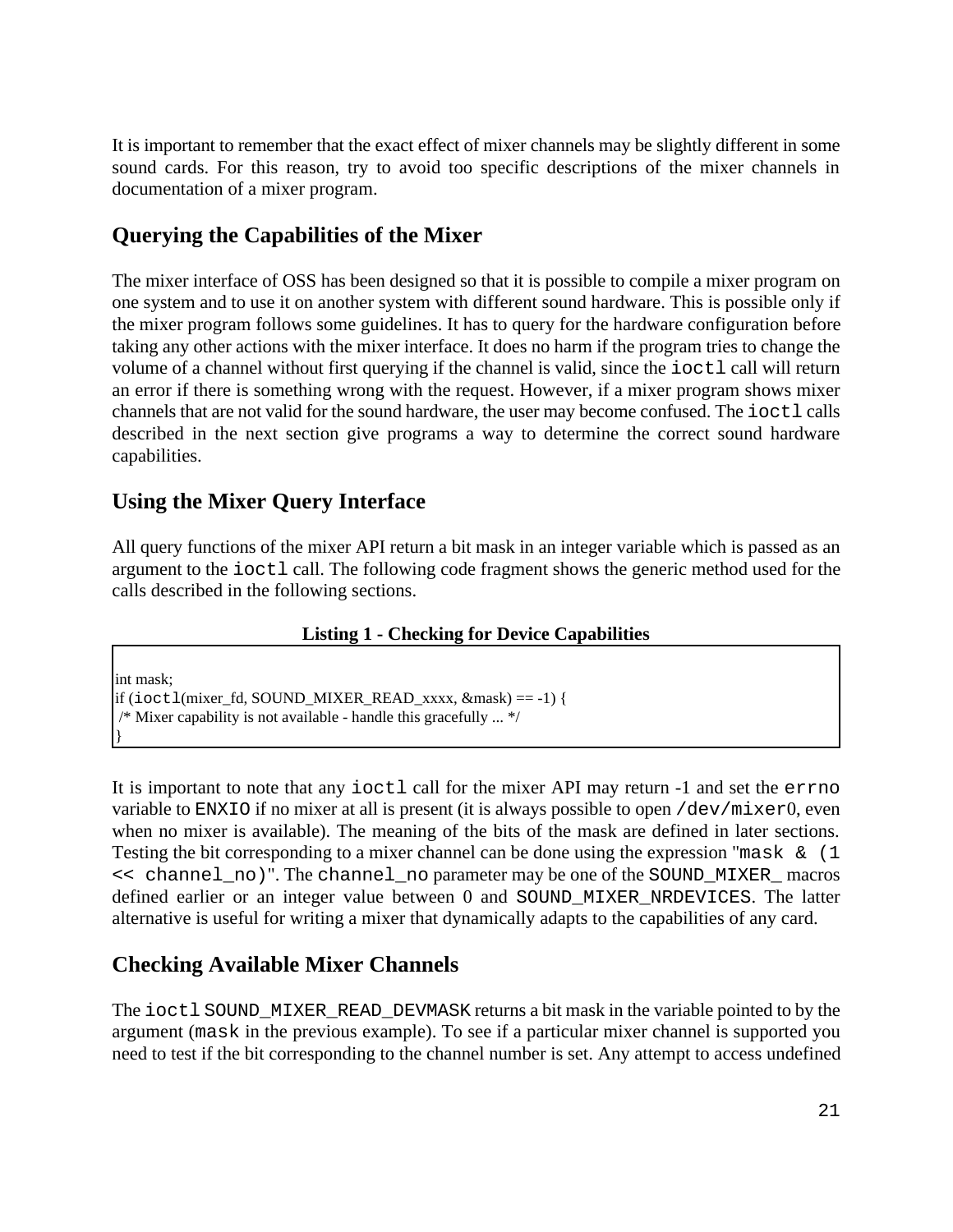mixer channels using channel specific ioctl calls will return an error (errno will be set to EINVAL).

## **Checking Available Recording Devices**

The ioctl SOUND MIXER READ RECMASK returns a bit mask where each bit represents a mixer channel. The channels having their corresponding bit set may be used as a recording channel.

## **Checking if a Device is Mono or Stereo**

Most mixer devices have stereo capability, making it possible to independently set the volumes for both the left and right stereo channels of the mixer channel. However, some devices are mono only and in this case just the left channel volume is used. The ioctl call SOUND\_MIXER\_READ\_STEREODEVS returns a bit mask where a 1 indicates that the corresponding channel supports stereo. A mixer program should use this information to decide if it should draw sliders for both stereo channels or not. Otherwise, having a stereo control displayed for a mono channel may confuse the user of the application.

## **Checking General Capabilities of a Mixer**

The ioctl call SOUND\_MIXER\_READ\_CAPS returns a bit mask which describes general capabilities of the mixer. These capabilities are not related to any particular mixer channel. Currently just one mixer capability is defined. The bit SOUND CAP EXCL INPUT is set to 1 if only one mixer channel can be selected as a recording source at any one time. If the bit is 0 then it is possible to have several recording devices selected at the same time. In practice, checking this bit is not crucial since the ioctl call used for selecting the recording channel handles the two different modes of operation.

## **Naming of Mixer Channels**

The file  $\le$ soundcard.h  $\ge$  defines two sets of printable names for the mixer channels. These names should be used when labelling or naming the mixer channels in application programs. The macro SOUND DEVICE LABELS contains a list of printable strings which can be used, for example, to label the sliders for the channels. You could access the names by defining a variable as:

```
const char *labels[] = SOUND DEVICE LABELS;
```
For example, labels [SOUND\_MIXER\_VOLUME] contains a textual label ("Vol") for the main volume channel.

The macro SOUND DEVICE NAMES is similar but it contains names to be used for features such as parsing command options. The names in this macro don't contain blanks or upper case letters.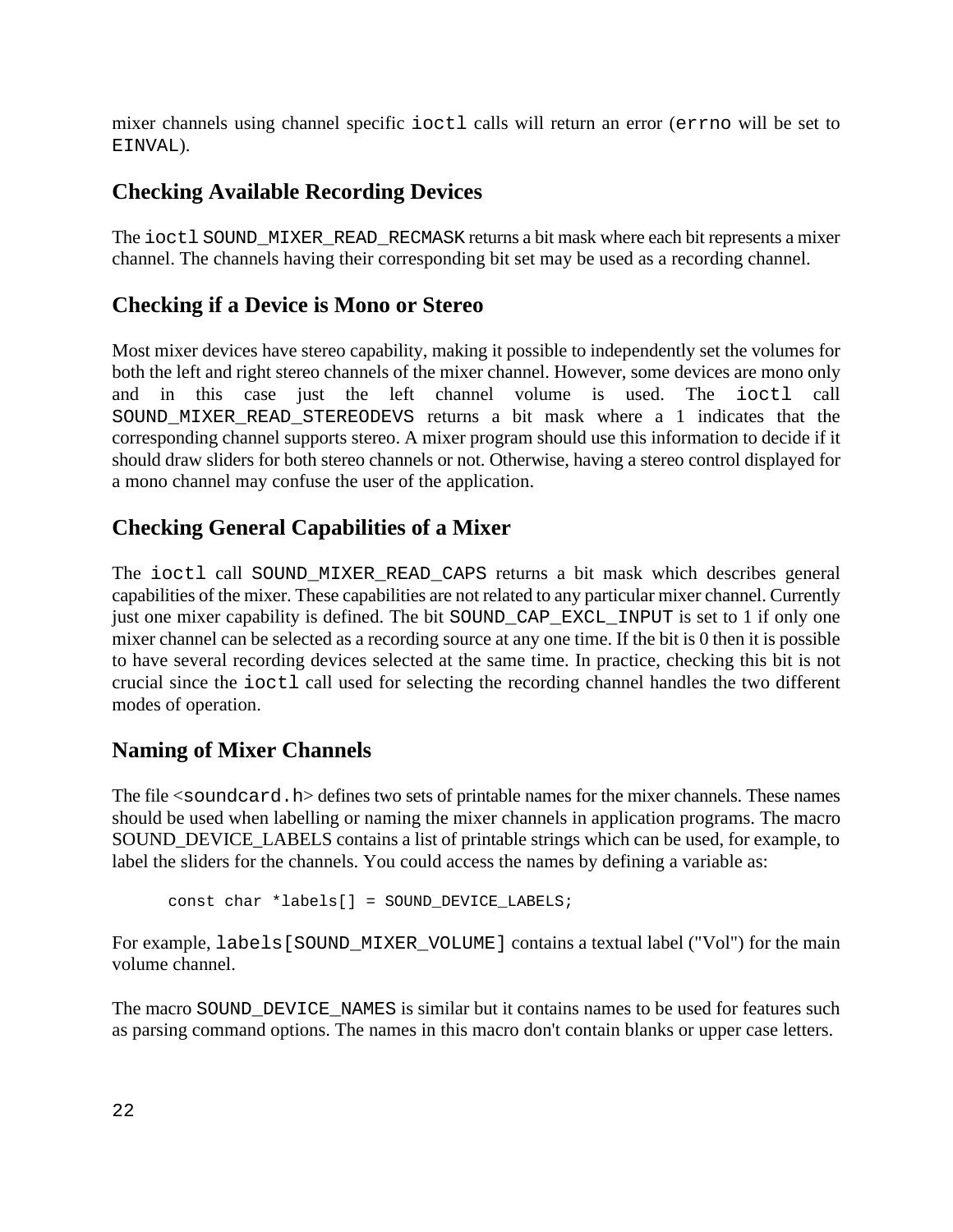## **Meaning of Volume Levels**

The OSS driver specifies volume levels using integer values from 0 to 100. The value 0 means minimum volume (off) and 100 means maximum volume.

Most mixers have anywhere from 3 to 8 bits of accuracy for controlling the volume at the hardware level. The OSS driver scales between the local (0-100) and hardware defined volume. Since this scaling is not exact, the application should be careful when using the volume returned by the  $i$ octl calls. If the application writes the volume and then reads it back, the returned volume is usually slightly different (smaller) than the requested one. If the write-read sequence is repeated several times, the volume level slides to zero even if the application makes no changes itself. It is recommended, therefore, that the application reads the volume just during initialization and ignores the volume returned later.

## **Getting and Setting Volumes**

An application program can read and/or write the volume setting of a mixer device by calling the ioctl functions SOUND\_MIXER\_READ and SOUND\_MIXER\_WRITE. The mixer channel is given as an argument to the macro. The channel number may be one of the channel identifiers defined in  $\le$ soundcard.h > or an integer between 0 and SOUND\_MIXER\_NRDEVICES. For example, the following call reads the current volume of the microphone input:

int vol; if (ioctl(mixer\_fd, SOUND\_MIXER\_READ(SOUND\_MIXER\_MIC),  $&vol$ ) == -1) { /\* An undefined mixer channel was accessed... \*/ }

The program should check if an error was returned from the ioctl call. The driver will return -1 and set errno if the mixer channel is not known or if there is no mixer at all.

The volumes for both stereo channels are returned in the same integer variable. The least significant byte gives volume for the left channel and the next 8 bits for the right channel. The upper 16 bits are undefined and should be ignored. For mono devices just the left channel value is valid (the right channel value is set to the left channel value by the driver).

The volume setting can be altered by using the ioctl SOUND\_MIXER\_WRITE. It works just like SOUND MIXER READ, but in addition it alters the actual hardware volume of the channel. Note that this call also returns the new volume in the variable passed as an argument to the ioctl call. In some cases the value may be slightly different from the value passed to the call.

#### **NOTE**

The SOUND\_MIXER\_WRITE ioctl returns the modified volume in the argument used in the call. A temporary variable should be used as the argument, otherwise the volume will slide down on each access.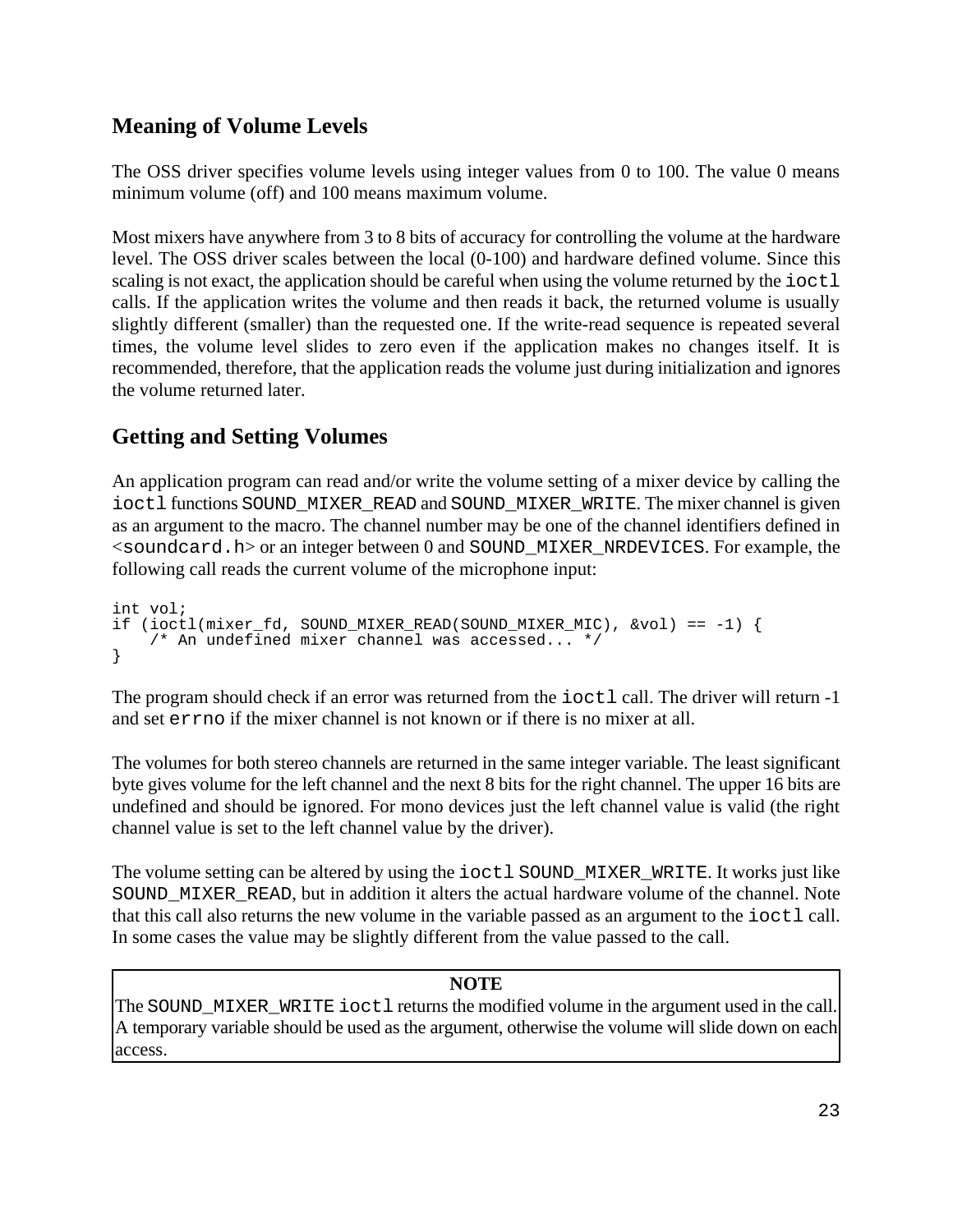## **Selecting the Recording Sources**

The OSS driver has two calls for selecting recording sources. In addition, the SOUND MIXER READ RECMASK returns the devices which can be used as recording devices.

The ioctl SOUND\_MIXER\_READ\_RECSRC returns a bit mask having a bit set for each of the currently active recording sources. The default is currently the microphone input but the application should not assume this.

The SOUND\_MIXER\_WRITE\_RECSRC ioctl can be used to alter the recording source selection. If no bits are on, the microphone input will be used.

Some cards, such as the SoundBlaster Pro, only allows one active input source at a time. The driver correctly handles requests for invalid recording source selections and returns a valid setting. A mixer program should always check the recording mask after changing it. It should also update the display if the returned mask is something other than the requested one.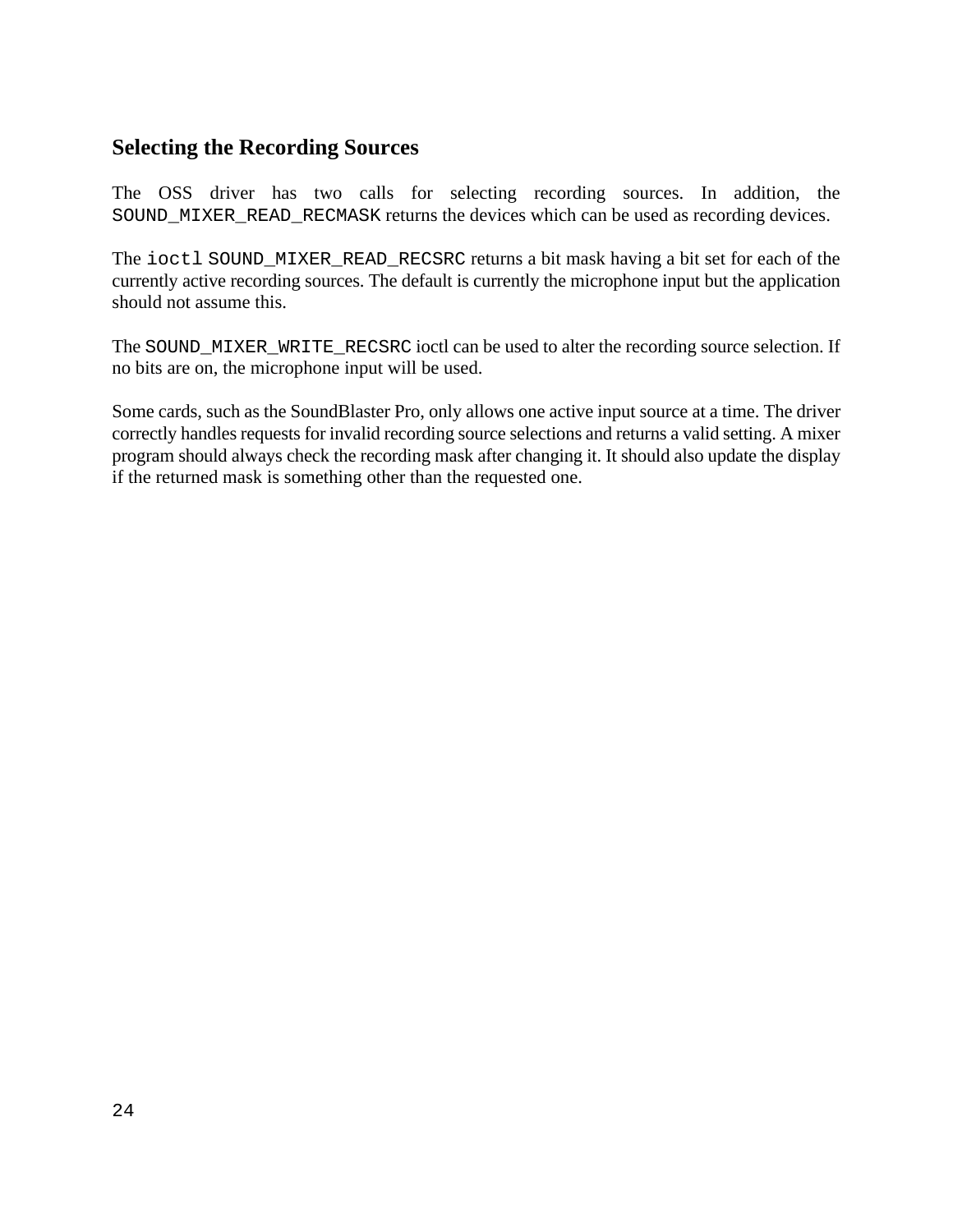# **Audio Programming**

### **Introduction**

Digital audio is the most common method used to represent sound inside a computer. In this method, sound is stored as a sequence of samples taken from an audio signal at constant time intervals. A sample represents the volume of the signal at the moment when it was measured. In uncompressed digital audio, each sample requires one or more bytes of storage. The number of bytes required depends on the number of channels (mono, stereo) and sample format (8 or 16 bits, mu-Law, etc.). The time interval between samples determines the sampling rate, usually expressed in samples per second or Hertz. Commonly used sampling rates range from 8 kHz (telephone quality) to 48 kHz (DAT tape). With the latest professional devices you can get as high as 96 kHz (DVD audio).

The physical devices used in digital audio are known as an ADC (Analog to Digital Converter) and DAC (Digital to Analog Converter). A device containing both ADC and DAC is commonly known as a codec. The codec device used in SoundBlaster cards is often referred to as a DSP or Digital Signal Processor. Strictly speaking, this term is incorrect since true DSPs are powerful processor chips designed for signal processing applications rather than just a codec.

The sampling parameters affect the quality of the sound which can be reproduced from the recorded signal. The most fundamental parameter is the sampling rate which limits the highest frequency than can be stored. Nyquist's Sampling Theorem states that the highest frequency that can be reproduced from a sampled signal is at most half of the sampling frequency. For example, an 8 kHz sampling rate permits recording of signals in which the highest frequency is less than 4 kHz. Higher frequency signals must be filtered out before feeding them to a DAC.

The encoding format (or sample size) limits the dynamic range of the recorded signal (the difference between the faintest and the loudest signal that can be recorded). Theoretically the maximum dynamic range of a signal is 6 dB for each bit of sample size . This means, for example, that an 8-bit sample size gives dynamic range of 48 dB while 16-bit resolution can achieve 96 dB.

There is a tradeoff with sound quality. The number of bytes required to store an audio sequence depends on the sampling rate, number of channels, and sampling resolution. For example, storing one second of sound with one channel at an 8 kHz sample rate and 8-bit sample size take 8000 bytes of memory. This requires a data rate of 64 kbps, equivalent to one ISDN B channel. The same sound stored as 16-bit 48 kHz stereo samples takes 192 kilobytes. This is a 1.5 Mbps data rate, roughly equivalent to a T1 or ISDN primary rate interface.

Looking at it another way, at the higher data rate 1 megabyte of memory can store just 5.46 seconds of sound. With 8 kHz, 8-bit sampling the same megabyte of memory can hold 131 seconds of sound. It is possible to reduce memory and communication costs by compressing the recorded signal but this is beyond the scope of this document.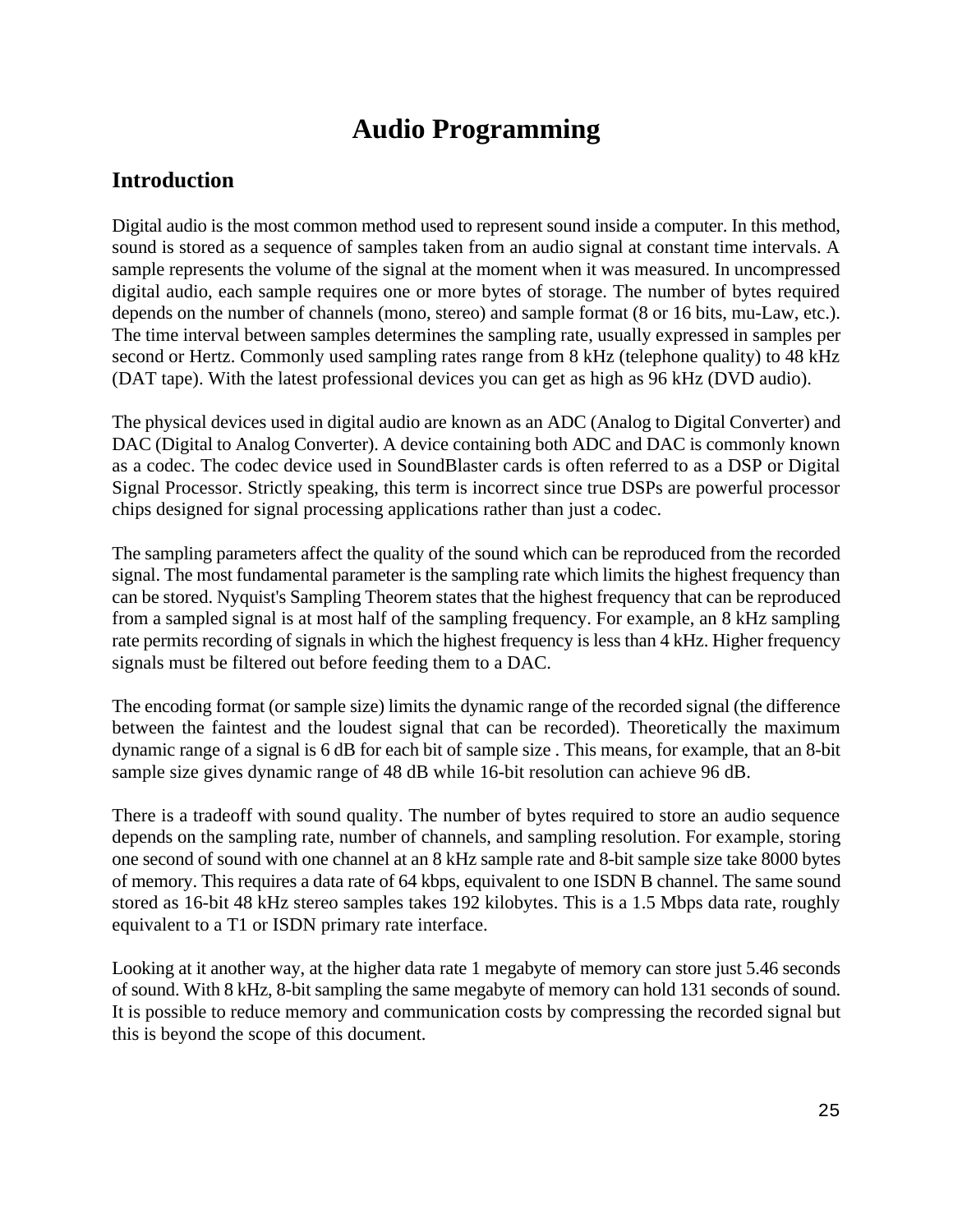OSS provides three kinds of device files for audio programming. The only difference between the devices is the default sample encoding used after opening the device. The /dev/dsp device uses 8-bit unsigned encoding while /dev/dspW uses 16-bit signed little-endian (Intel) encoding and /dev/audio uses logarithmic mu-law encoding. There are no other differences between the devices. All of them work in 8 kHz mono mode after opening them. It is possible to change sample encoding by using ioctl calls, after which all of the device files behave in a similar way. However, it is recommended that the device file be selected based on the encoding to be used. This gives the user more flexibility in establishing symbolic links for these devices.

In short, it is possible to record from these devices using the normal open, close, read and write system calls. The default parameters of the device files (discussed above) have been selected so that it is possible to record and play back speech and other signals with relatively low quality requirements. It is possible to change many parameters of the devices by calling the ioctl functions defined later. All codec devices have the capability to record or playback audio. However, there are devices which don't have recording capability at all. Most audio devices have the capability of working in half duplex mode which means that they can record and play back but not at the same time. Devices having simultaneous recording and playback capability are called full duplex.

The simplest way to record audio data is to use standard UNIX commands such as cat and dd. For example "cat /dev/dsp >xyz" records data from the audio device to a disk file called xyz until the command is killed (e.g. with Ctrl-C). The command "cat  $xyz$  >/dev/dsp" can be used to play back the recorded sound file (note that you may need to change the recording source and level using a mixer program before recording to disk works properly).

Audio devices are always opened exclusively. If another program tries to open the device when it is already open, the driver returns immediately with an error (EBUSY).

## **General Programming Guidelines**

It is highly recommended that you carefully read the following notes and also the Programming Guidelines chapter of the Introduction section. These notes are likely to prevent you from making the most common mistakes with the OSS API. At the very least you should read them if you have problems in getting your program to work.

This section lists a number of things that must be taken into account before starting programming digital audio. Many of the features referred to in these notes will be explained in more detail later in this document.

Avoid extra features and tricks. They don't necessarily make your program better but may make it incompatible with future devices or changes to OSS.

Open the device files using O\_RDONLY or O\_WRONLY flags whenever it is possible. The driver uses this information when making many optimizing decisions. Use O\_RDWR only when writing a program which is going to both record and play back digital audio. Even in this case, try to find if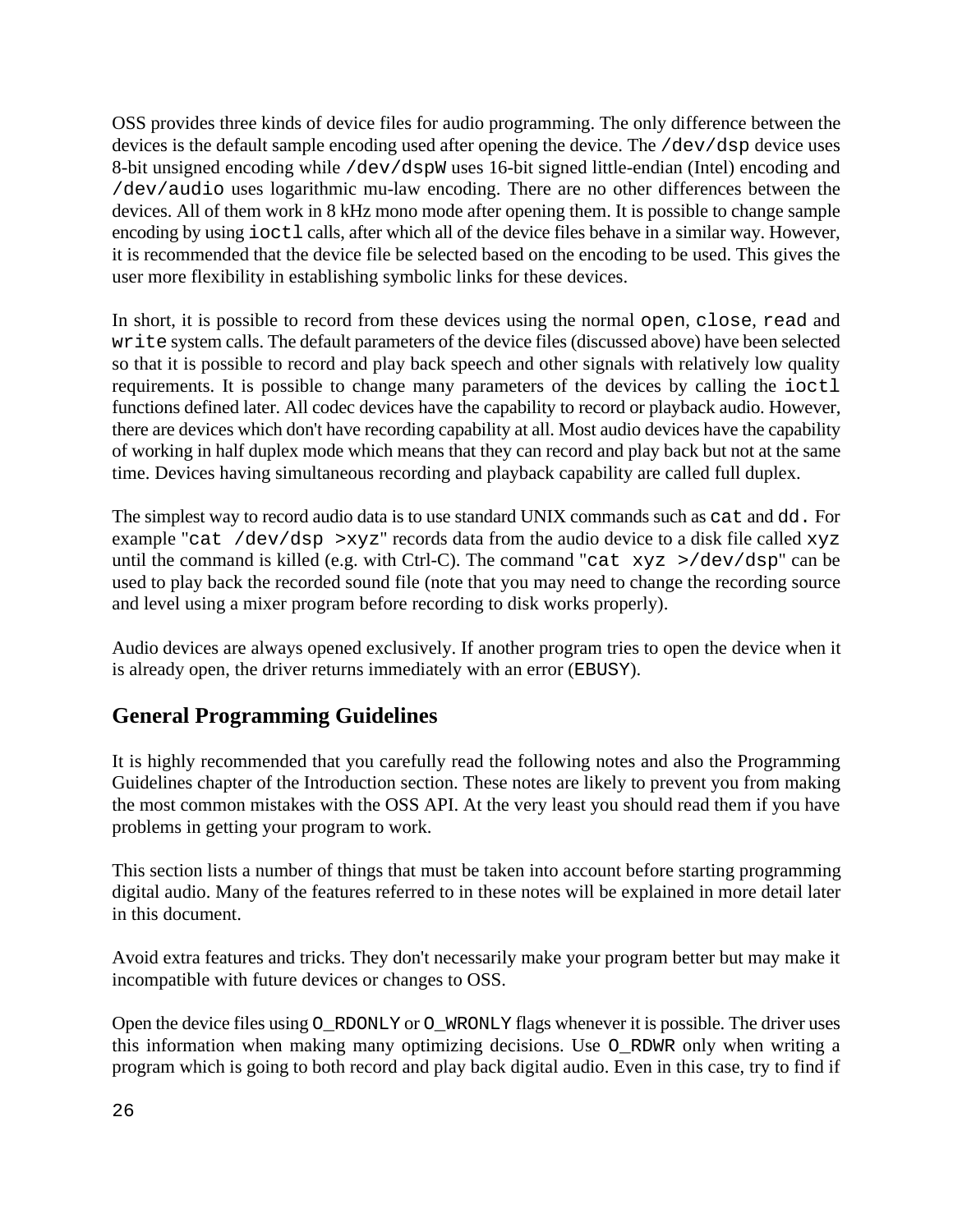it is possible to close and reopen the device when switching between recording and playback.

Beware of byte order (endian convention) issues with encoding of 16-bit data. This is not a problem when using 8-bit data or normal 16-bit sound cards in little-endian (Intel) machines. However, byte order is likely to cause problems in big-endian machines (68k, PowerPC, SPARC, etc.). You should not blindly try to access 16-bit samples as signed short.

The default recording source and recording level are undefined when an audio device is opened. You should inform the user about this and instruct them to use a mixer program to change these settings. It is possible to include mixer features in a program which works with digital audio, but it is not recommended since it is likely to make your program more hardware dependent. Mixers operate differently and in fact may not be present at all.

Explicitly set all parameters your program depends on. There are default values for all parameters but it is possible that some future devices may not support them. For example, the default sampling speed (8 kHz) or sampling resolution (8-bit) may not be supported by some high end professional devices.

Always check if an error code (-1) is returned from a system call such as  $i$  octl. This indicates that the driver was not able to execute the request made by your program.

In most cases ioctl modifies the value passed in as an argument. It is important to check this value since it indicates the value that was actually accepted by the device. For example, if the program requests a higher sampling rate than is supported by the device, the driver automatically uses the highest possible speed. The value actually used is returned as the new value of the argument. As well, the device may not support all possible sampling rates but in fact just a few of them. In this case the driver uses the supported sampling rate that is closest to the requested one.

Set sampling parameters always so that number of channels (mono/stereo) is set before selecting sampling rate (speed). Failing to do this will make your program incompatible with cards such as the SoundBlaster Pro which supports 44.1 kHz in mono but just 22.05 kHz in stereo. A program which selects 44.1 kHz speed and then sets the device to stereo mode will incorrectly believe that the device is still in 44.1 kHz mode when actually the speed is decreased to 22.05 kHz.

If examining an older program as an example, make sure that it follows these rules and that it actually works. Many old programs were made for early prototype versions of the driver and they are not compatible with later versions (2.0 or later).

Avoid writing programs which work only in 16-bit mode since some audio devices don't support anything other than 8-bit mode. It is relatively easy to write programs so that they are capable of output both in 8 and 16-bit modes. This makes the program usable for other than 16-bit sound card owners. At least you should check that the device supports 16-bit mode before trying to output 16-bit data to it. 16-bit data played in 8-bit mode (and vice versa) just produces a loud annoying noise.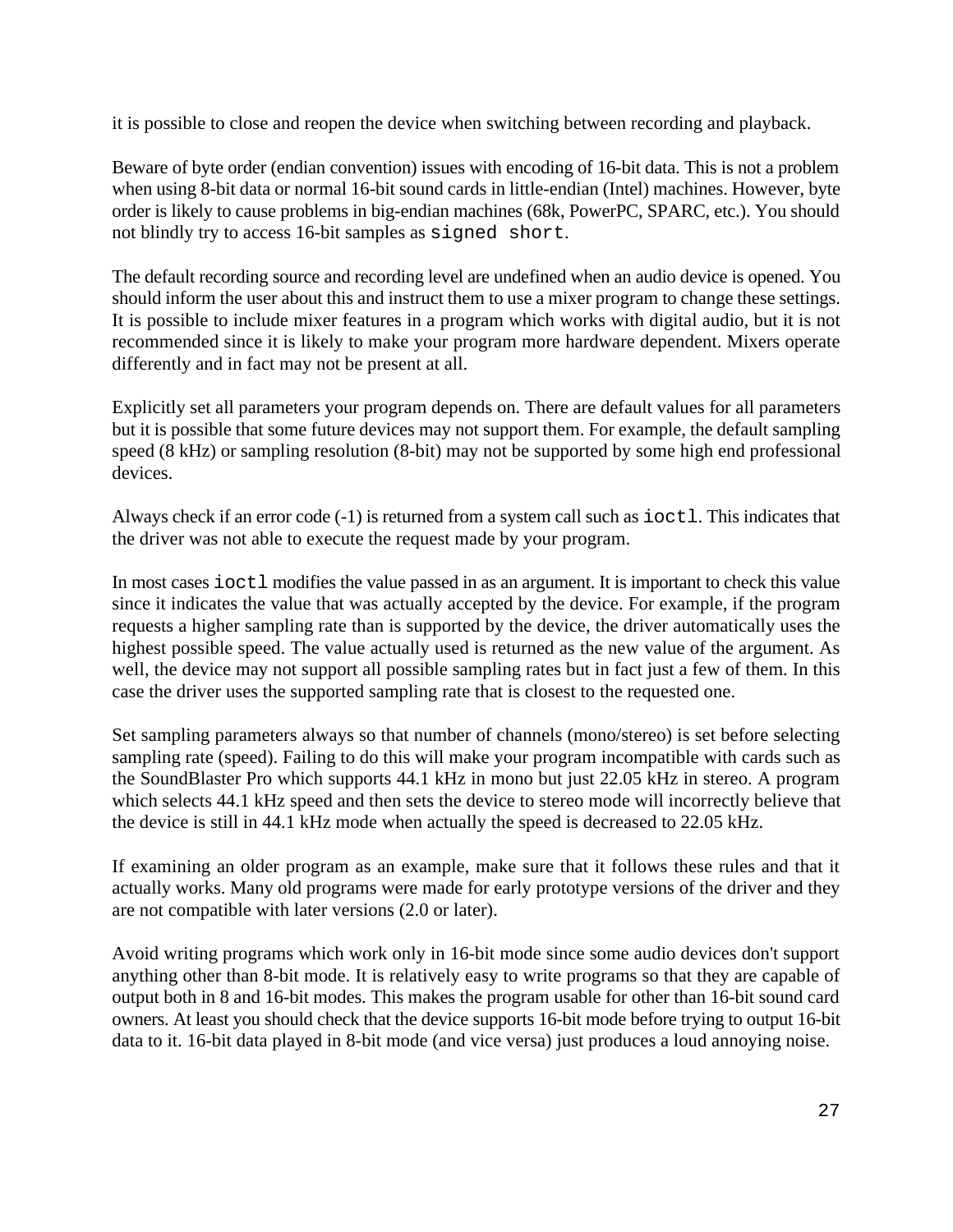Don't try to use full duplex audio before checking that the device actually supports full duplex mode.

Always read and write full samples. For example, in 16-bit stereo mode each sample is 4 bytes long (two 16-bit sub-samples). In this case the program must always read and write multiples of 4 bytes. Failing to do so will cause lost sync between the program and the device sooner or later. In this case the output and input will be just noise or the left and right channels will be reversed.

Avoid writing programs which keep audio devices open when they are not required. This prevents other programs from using the device. Implement interactive programs so that the device is opened only when user activates recording and/or playback or when the program needs to validate sampling parameters (in this case it should handle EBUSY situations intelligently). However, the device can be kept open when it is necessary to prevent other programs from accessing the device.

Always check for and display error codes returned by calls to the driver. This can be done using perror, strerror or some other standard method which interprets the error code returned in errno. Failing to do this makes it very difficult for the end user to diagnose problems with your program.

## **Simple Audio Programming**

For simplicity, recording and playback will be described separately. It is possible to write programs which record and play back audio simultaneously but the techniques for doing this are more complex and so will be covered in a later section.

## **Declarations for an Audio Program**

All programs using the OSS API should include  $\le$  soundcard. h which is a C language header file containing the definitions for the API. The other header files to be included are  $\text{dist}$ .h>,  $\le$ unistd.h > and  $\le$ f cntl.h >. Other mandatory declarations for an audio application are a file descriptor for the device file and a program buffer which is used to store the audio data during processing by the program. The following is an example of declarations for a simple audio program: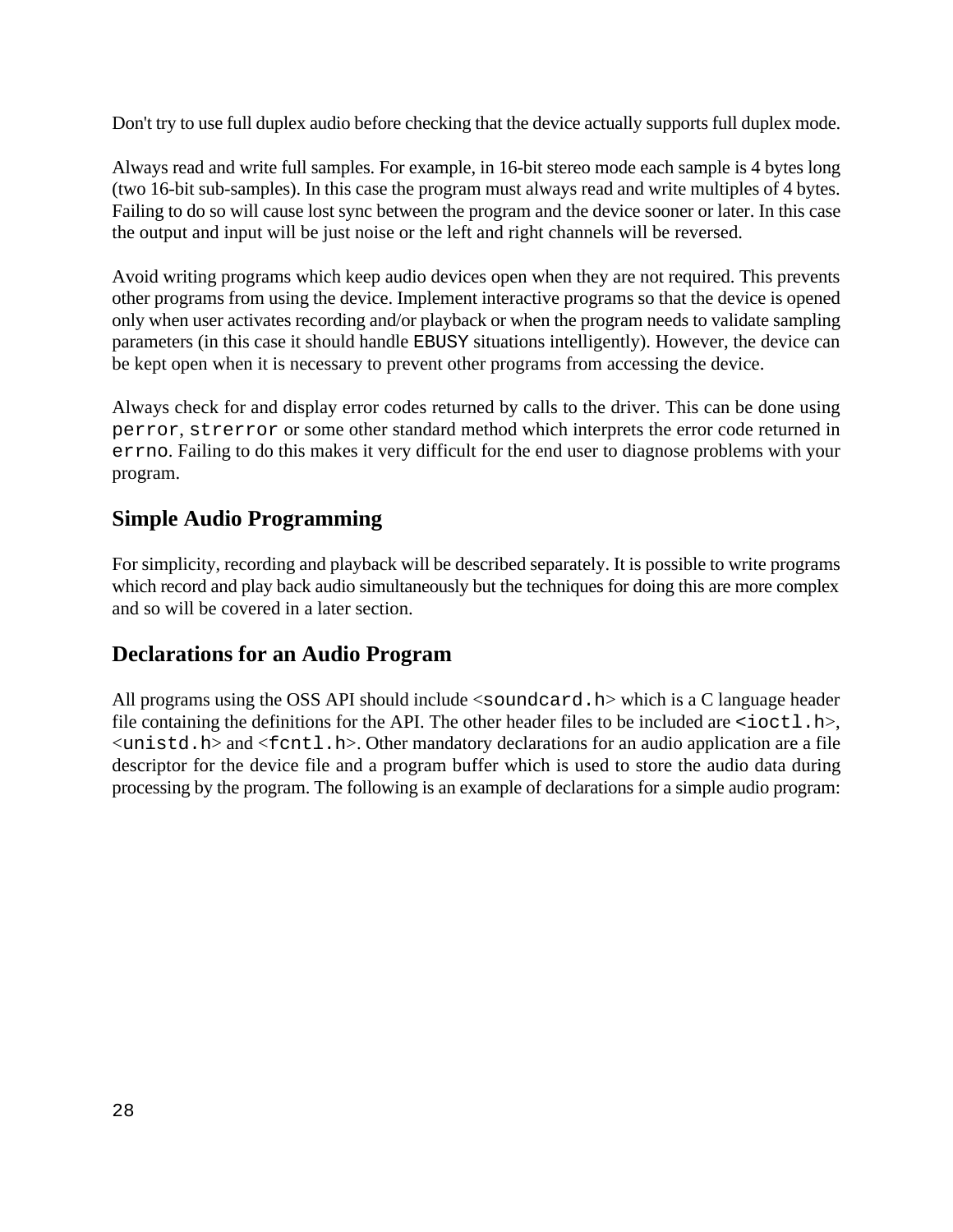**Listing 2 - Definitions for an Audio Program**

```
/*
  * Standard includes
  */
#include <ioctl.h>
#include <unistd.h>
#include <fcntl.h>
#include <sys/soundcard.h>
/*
 * Mandatory variables.
 */
#define BUF_SIZE 4096
int audio_fd;
unsigned char audio_buffer[BUF_SIZE];
```
In the above, the BUF\_SIZE macro is used to define size of the buffer allocated for audio data. It is possible to reduce the system call overhead by passing more data in each read and write call. However, shorter buffers give better results when recording. The effect of buffer size will be covered in detail in the section Improving Real Time Performance. Buffer sizes between 1024 and 4096 are good choices for normal use.

## **Selecting and Opening the Sound Device**

An audio device must be opened before it can be used. As mentioned earlier, there are three possible device files which differ only in the default sample encoding format they use (/dev/dsp used 8-bit unsigned, /dev/dspW uses 16-bit signed little-endian and /dev/audio uses mu-law). It is important to open the right device if the program doesn't set the encoding format explicitly.

The device files mentioned above are actually just symbolic links to the actual device files. For example, /dev/dsp normally points to /dev/dsp0, which is the first audio device detected on the system. The user has the freedom to set the symbolic links to point to other devices if it produces better results. It is good practice to always uses the symbolic link name (e.g. /dev/dsp) and not the actual device name (e.g.  $/$ dev $/$ d $sp$ 0). Programs should access the actual device files only if the device name is made easily configurable.

It is recommended that the device file is opened in read only (O\_RDONLY) or write only (O\_WRONLY) mode. Read write mode (O\_RDWR) should be used only when it is necessary to record and play back at the same time (full duplex mode).

The following code fragment can be used to open the selected device defined as DEVICE\_NAME). The value of open\_mode should be O\_WRONLY, O\_RDONLY or O\_RDWR. Other flags are undefined and must not be used with audio devices.

#### **Listing 3 - Opening a Device File**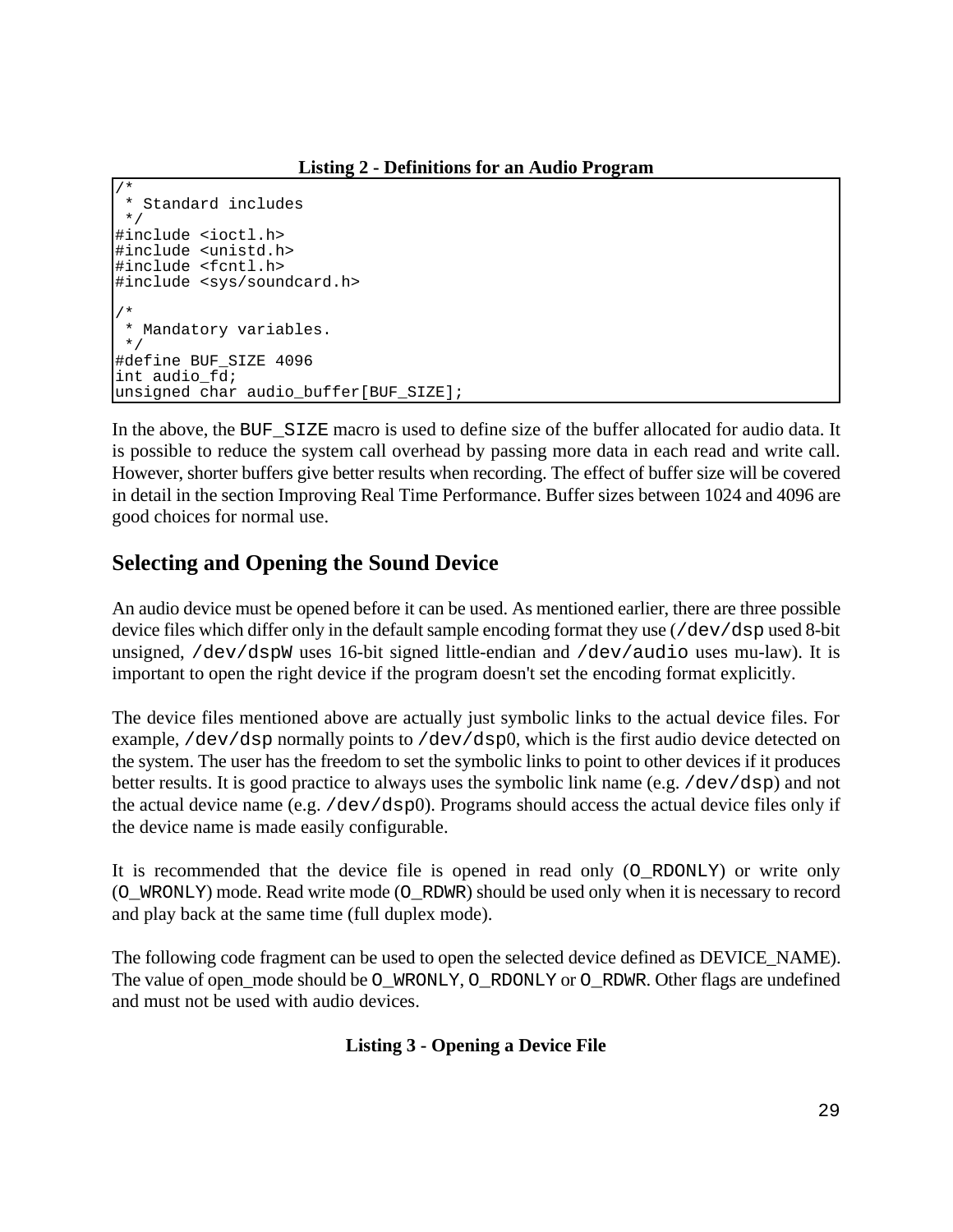```
if ((audio fd = open(DEVICE NAME, open mode, 0)) == -1) {
    /* Open of device failed */
    perror(DEVICE_NAME);
   exit(1);}
```
It is recommended that programs display the error message returned by open using standard methods such as perror or strerror. This information is likely to be very important to the user or support group trying to determine why the device cannot be opened. There is no need to handle the various error messages differently. Only EBUSY (Device busy) can be handled by the program by trying to open the device again after some time (although it is not guaranteed that the device will ever become available).

## **A Simple Recording Application**

Writing an application which reads from an audio device is very easy when the recording speed is relatively low, the program doesn't perform time consuming computations, there are no strict real-time response requirements. Solutions to handle exceptions to this case will be presented later in this document. All the program needs to do is to read data from the device and to process or store it in some way. The following code fragment can be used to read data from the device:

```
Listing 4 - Sound Recording
```

```
int len;
if ((len = read(audio_fd, audio_buffer, count)) == -1) {
   perror("audio read");
    exit(1);
}
```
In the above example, variable count defines the number of bytes the program wants to read from the device. It must be less or equal to the size of audio\_buffer. In addition, it must always be an integer multiple of the sample size. Using an integer power of 2 (i.e. 4, 8, 16, 32, etc.) is recommended as this works best with the buffering used internally by the driver.

The number of bytes recorded from the device can be used to measure time precisely. The audio data rate (bytes per second) depends on sampling speed, sample size and number of channels. For example, when using 8 kHz 16-bit stereo sampling the data rate is 8000  $*$  2  $*$  2 = 32000 bytes/second. This is actually the only way to know when to stop recording. It is important to notice that there is no end of file condition defined for audio devices.

An error returned by read usually means that there is a (most likely permanent) hardware error or that the program has tried to do something which is not possible. In general it is not possible to recover from errors by trying again, although closing and reopening the device may help in some cases.

## **Simple Playback Application**

A simple playback program works exactly like a recording program. The only difference is that a playback program calls write.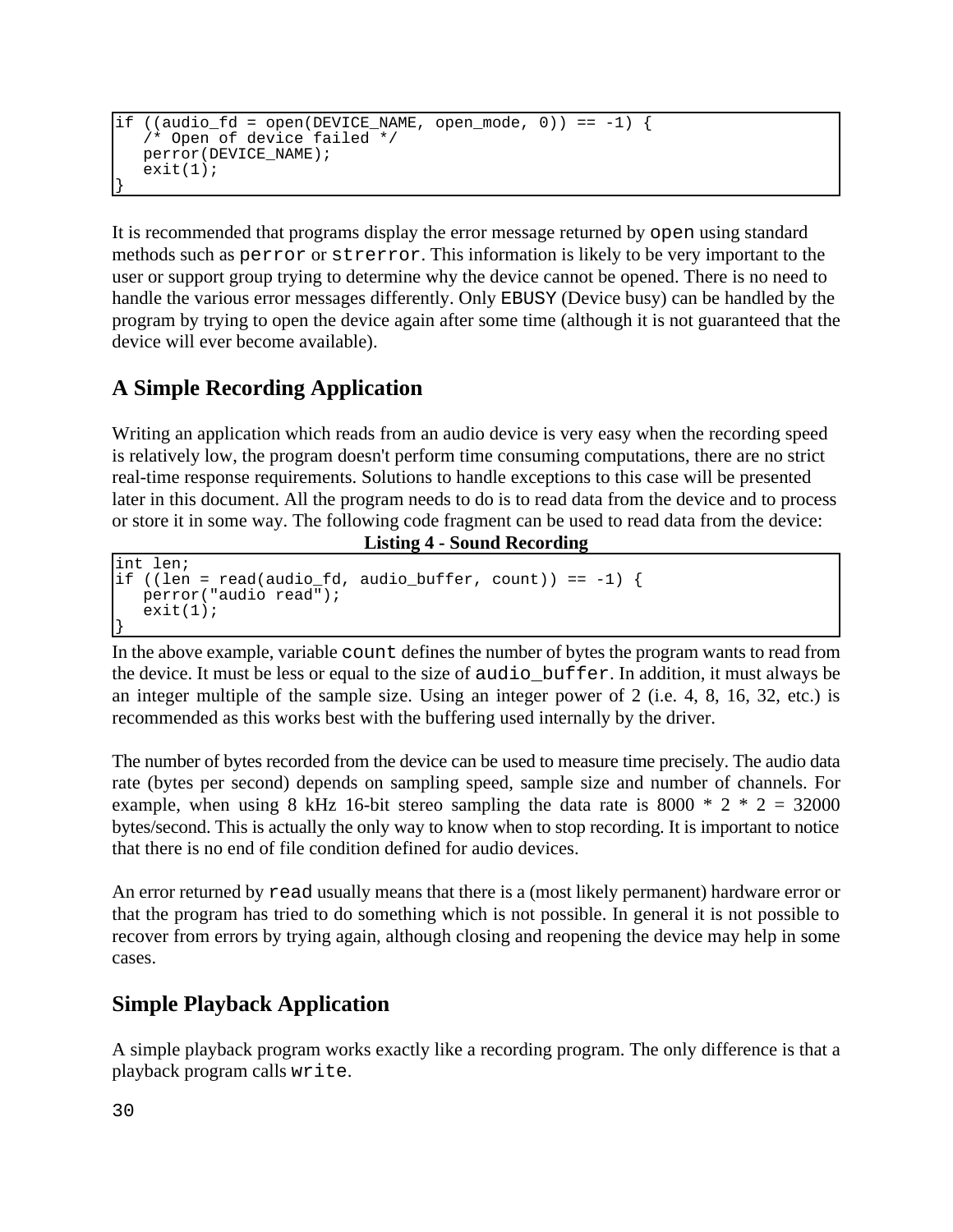## **Setting Sampling Parameters**

There are three parameters which affect the sound quality (and therefore memory and bandwidth requirements) of sampled audio data. These are:

- sample format (sometimes called as number of bits),
- number of channels (mono or stereo), and
- sampling rate (speed).

#### **NOTE**

It is important to always set these parameters in the above order. Setting sampling rate before the number of channels doesn't work with all devices.

It is possible to change sampling parameters only between open and the first read, write or other ioctl call made to the device. The effect of changing sampling parameters when the device is active is undefined. The device must be reset using the ioctl SNDCTL\_DSP\_RESET before it can accept new sampling parameters.

### **Selecting Audio Format**

Sample format is an important parameter which affects the quality of audio data. The OSS API supports several different sample formats but most devices support just a few of them. The  $\le$ soundcard.h> header file defines the following sample format identifiers:

| <b>Name</b>    | <b>Description</b>                                                                                                                                                                                                                                                                                                              |
|----------------|---------------------------------------------------------------------------------------------------------------------------------------------------------------------------------------------------------------------------------------------------------------------------------------------------------------------------------|
| AFMT QUERY     | Not an audio format but an identifier used when querying the current audio<br>format.                                                                                                                                                                                                                                           |
| AFMT MU LAW    | Logarithmic mu-law audio encoding.                                                                                                                                                                                                                                                                                              |
| AFMT A LAW     | Logarithmic A-law audio encoding (rarely used)                                                                                                                                                                                                                                                                                  |
| AFMT IMA ADPCM | A 4:1 compressed format where a 16-bit audio sequence is represented using the<br>average of 4 bits per sample. There are several different ADPCM formats and this<br>one is defined by the Interactive Multimedia Association (IMA). The Creative<br>ADPCM format used by the SoundBlaster 16 is not compatible with this one. |
| AFMT_U8        | The standard unsigned 8-bit audio encoding used in PC soundcards.                                                                                                                                                                                                                                                               |
| AFMT S16 LE    | The standard 16-bit signed little-endian (Intel) sample format used in PC<br>soundcards.                                                                                                                                                                                                                                        |
| AFMT S16 BE    | Big-endian (M68K, PowerPC, SPARC, etc.) variant of the 16-bit signed format.                                                                                                                                                                                                                                                    |
| AFMT_S16_NE    | 16-bit signed format in machine's native endian convention.                                                                                                                                                                                                                                                                     |
| AFMT S8        | Signed 8-bit audio format.                                                                                                                                                                                                                                                                                                      |

#### **Table 3 - Sound Sample Formats**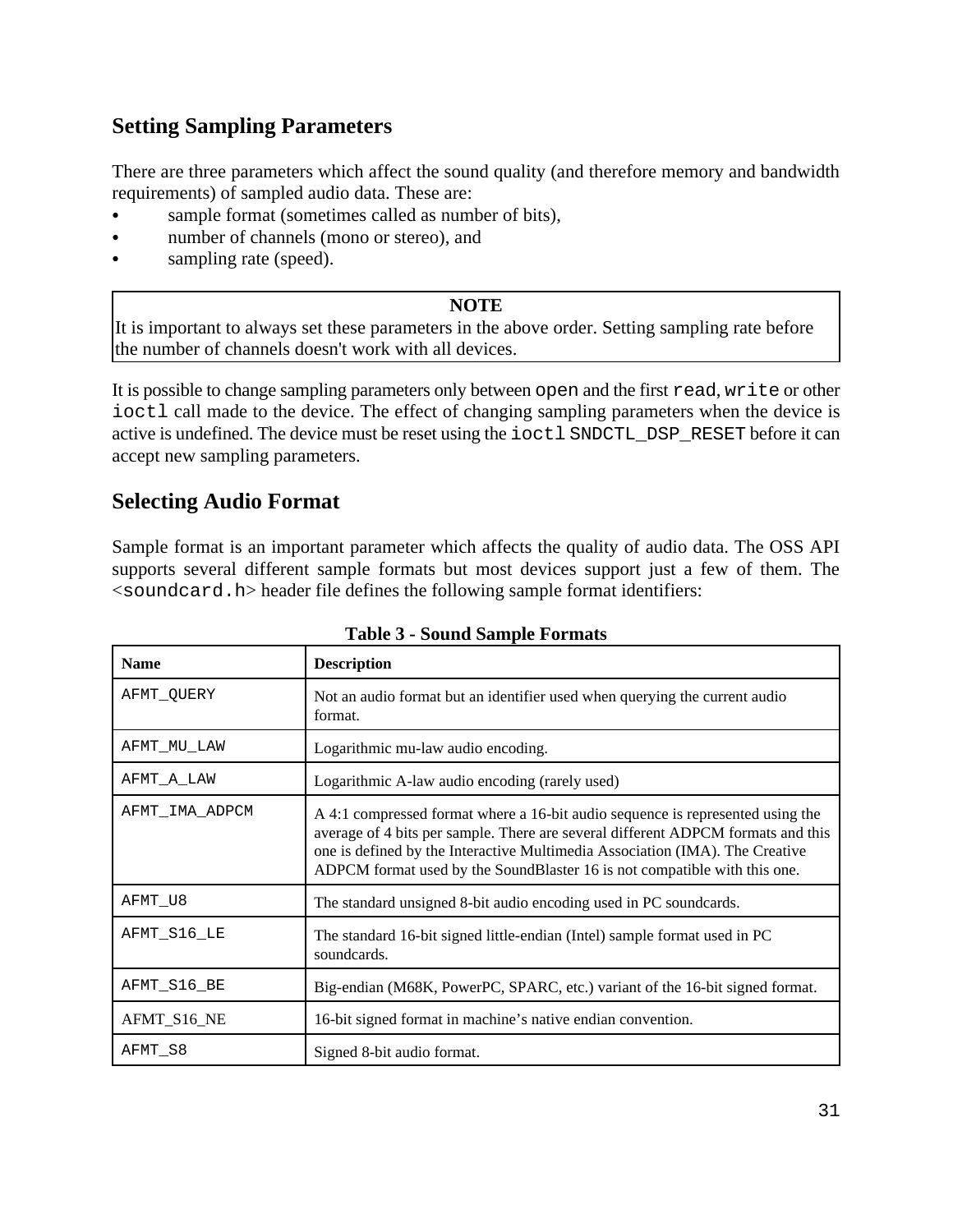| AFMT_S32_LE | Signed little-endian 32-bit format. Used for 24-bit audio data where the data is<br>stored in the 24 most significant bits and the least significant 8 bits are not used<br>(should be set to $0$ ). |
|-------------|------------------------------------------------------------------------------------------------------------------------------------------------------------------------------------------------------|
| AFMT_S32_BE | Signed big-endian 32-bit format. Used for 24-bit audio data where the data is<br>stored in the 24 most significant bits and the least significant 8 bits are not used<br>(should be set to $0$ ).    |
| AFMT U16 LE | Unsigned little-endian 16-bit format.                                                                                                                                                                |
| AFMT U16 BE | Unsigned big-endian 16-bit format.                                                                                                                                                                   |
| AFMT MPEG   | MPEG MP2/MP3 audio format (currently not supported).                                                                                                                                                 |

It is important to realize that for most devices just the 8-bit unsigned format (AFMT\_U8) is supported at the hardware level (although there are high-end devices which support only 16-bit formats). Other commonly supported formats are AFMT\_S16\_LE and AFMT\_MU\_LAW. With many devices AFMT\_MU\_LAW is emulated using a software based (lookup table) translation between mu-law and 8-bit encoding. This causes poor quality when compared with straight 8 bits.

Applications should check that the sample format they require is supported by the device. Unsupported formats should be handled by converting data to another format (usually AFMT\_U8). Alternatively, the program should abort if it cannot do the conversion. Trying to play data in an unsupported format is a fatal error. The result is usually just loud noise which may damage ears, headphones, speakers, amplifiers, concrete walls and other unprotected objects.

The above format identifiers have been selected so that AFMT\_U8 is defined as 8 and AFMT S16 LE is 16. This makes these identifiers compatible with older ioctl calls which were used to select the number of bits. This is valid just for these two formats so format identifiers should not be used as sample sizes in programs.

The AFMT\_S32\_XX formats are designed to be used with applications requiring more than 16 bit sample sizes. Storage allocated for one sample is 32 bits (int in most architectures). 24 bit data is stored in the three most significant bytes (the least significant byte should be set to zero).

AFMT\_S16\_NE is a macro provided for convenience. It is defined to be AFMT\_S16\_LE or AFMT S16 BE depending of endian convention of the processor where the program is being run. AFMT\_S32\_NE behaves in the same way.

The number of bits required to store a sample is:

- & 4 bits for the IMA ADPCM format,
- & 8 bits for 8-bit formats, mu-law and A-law,
- & 16 bits for the 16-bit formats, and
- 32 bits for the 24/32 bit formats.
- undefined for the MPEG audio format.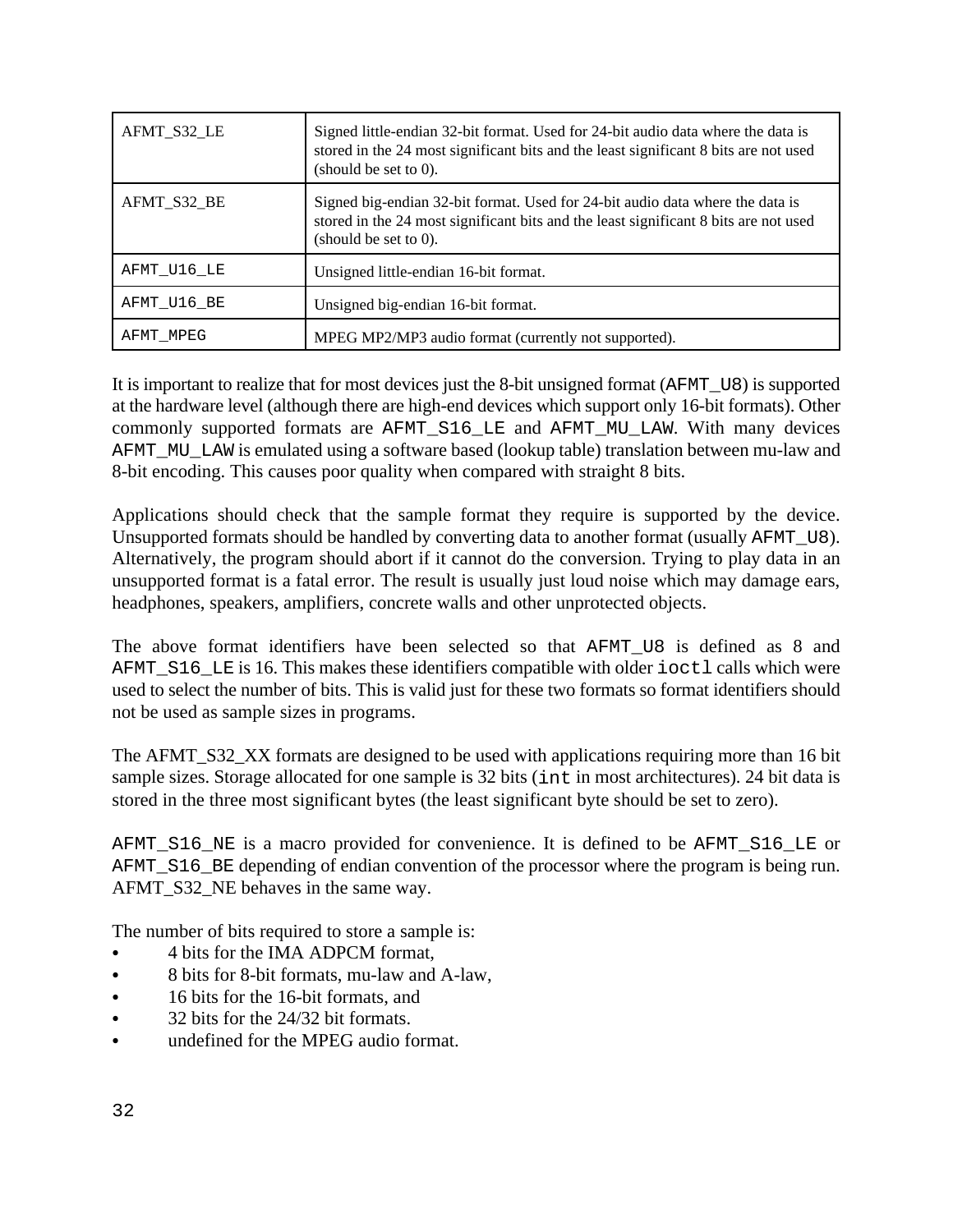The sample format can be set using the ioctl call SNDCTL\_DSP\_SETFMT. The following code fragment sets the audio format to AFMT\_S16\_LE (other formats are similar):

**Listing 5 - Setting Sample Format**

```
int format;
format = AFMT S16 LE;
if (ioctl(audio_fd, SNDCTL_DSP_SETFMT, &format) == -1) {
     /* fatal error */
    perror("SNDCTL_DSP_SETFMT");
   exit(1);}
if (format != AFMT_S16_LE) {
    /* The device doesn't support the requested audio format. The
       program should use another format (for example the one returned
       in "format") or alternatively it must display an error message
       and to abort. */
}
```
The SNDCTL\_DSP\_SETFMT ioctl call simply returns the currently used format if AFMT\_QUERY is passed as the argument.

It is very important to check that the value returned in the argument after the ioctl call matches the requested format. If the device doesn't support this particular format, it rejects the call and returns another format which is supported by the hardware.

A program can check which formats are supported by the device by calling ioctl SNDCTL\_DSP\_GETFMTS as in the listing below:

#### **Listing 6 - Checking for Supported Formats**

```
int mask;
if (ioctl(audio_fd, SNDCTL_DSP_GETFMTS, &mask) == -1) {
    /* Handle fatal error ... */
}
if (mask & AFMT_MPEG) {
    /* The device supports MPEG format ... */
}
```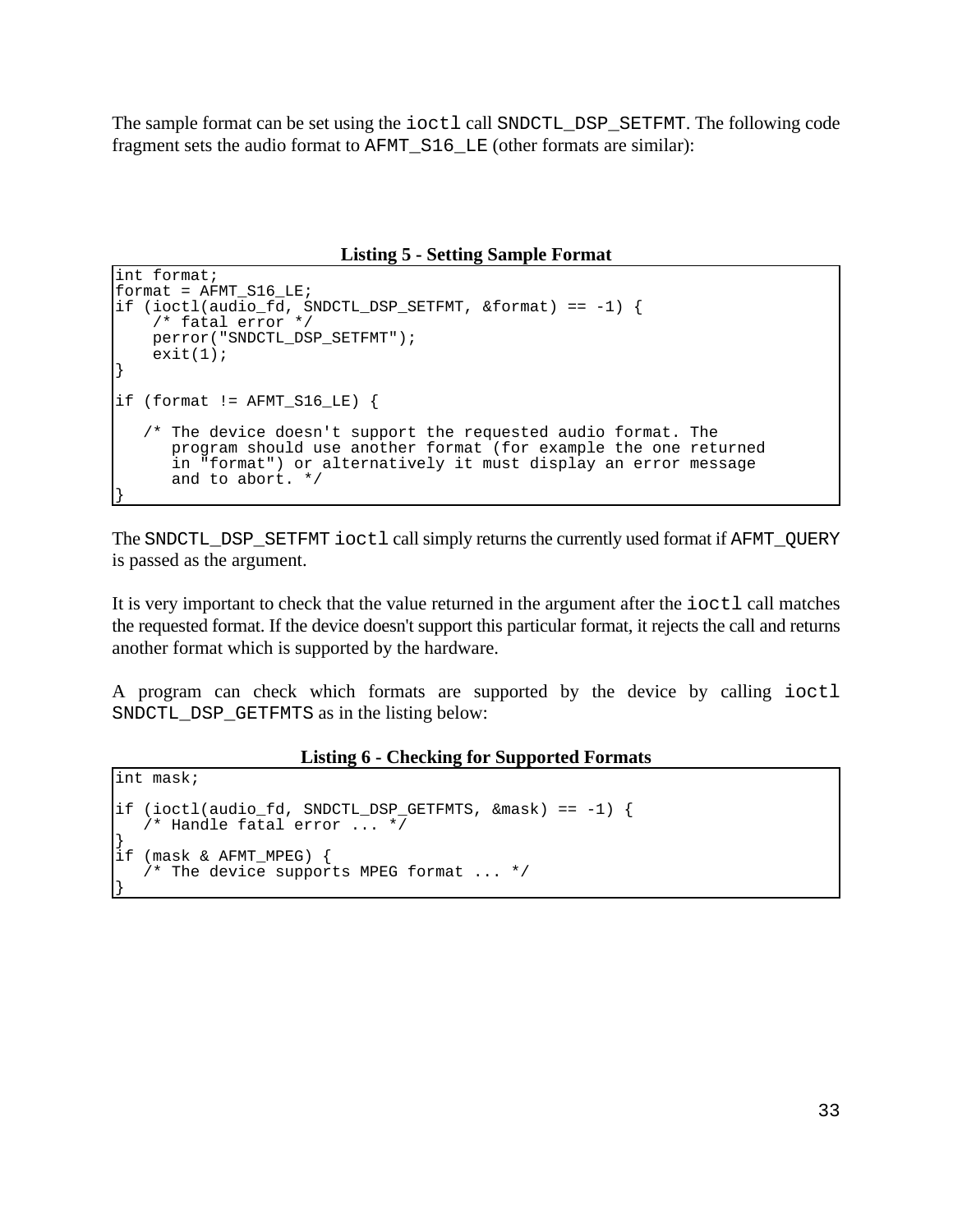#### **NOTE**

SNDCTL\_DSP\_GETFMTS returns only the sample formats that are actually supported by the hardware. It is possible that the driver supports more formats using some kind of software conversion (signed to unsigned, big-endian to little-endian or 8-bits to 16-bits). These emulated formats are not reported by this ioctl but SNDCTL\_DSP\_SETFMT accepts them. The software conversions consume a significant amount of CPU time so they should be avoided. Use this feature only if it is not possible to modify the application to produce the supported data format directly.

AFMT\_MU\_LAW is a data format which is supported by all devices. OSS versions prior to 3.6 always reported this format in SNDCTL\_DSP\_GETFMTS. Version 3.6 and later report it only if the device supports mu-law format in hardware. This encoding is meant to be used only with applications and audio files ported from systems using mu-law encoding (such as SunOS).

## **Selecting the Number of Channels (Mono/Stereo)**

Most modern audio devices support stereo mode. The default mode is mono. An application can select the number of channels calling  $i$  octl SNDCTL DSP CHANNELS with an argument specifying the number of channels (see listing 7). Some devices support up to 16 channels. Future devices may support even more.

**Listing 7 : Setting Number of Channels**

```
int channels = 2; /* 1=mono, 2=stereo */
if (ioctl(audio_fd, SNDCTL_DSP_CHANNELS, &channels) == -1) {
    /* Fatal error */
    perror("SNDCTL_DSP_CHANNELS");
    exit(1);}
if (channels != 2)
{
 /* The device doesn't support stereo mode ... */}
```
#### **NOTE**

Applications must select the number of channels and number of bits before selecting sampling speed. There are devices which have different maximum speeds for mono and stereo modes. The program will behave incorrectly if the number of channels is changed after setting the card to high speed mode. The speed must be selected before the first read or write call to the device.

An application should check the value returned in the variable pointed by the argument. Many older SoundBlaster 1 and 2 compatible devices don't support stereo. As well, there are high end devices which support only stereo modes.

## **Selecting Sampling Rate (speed)**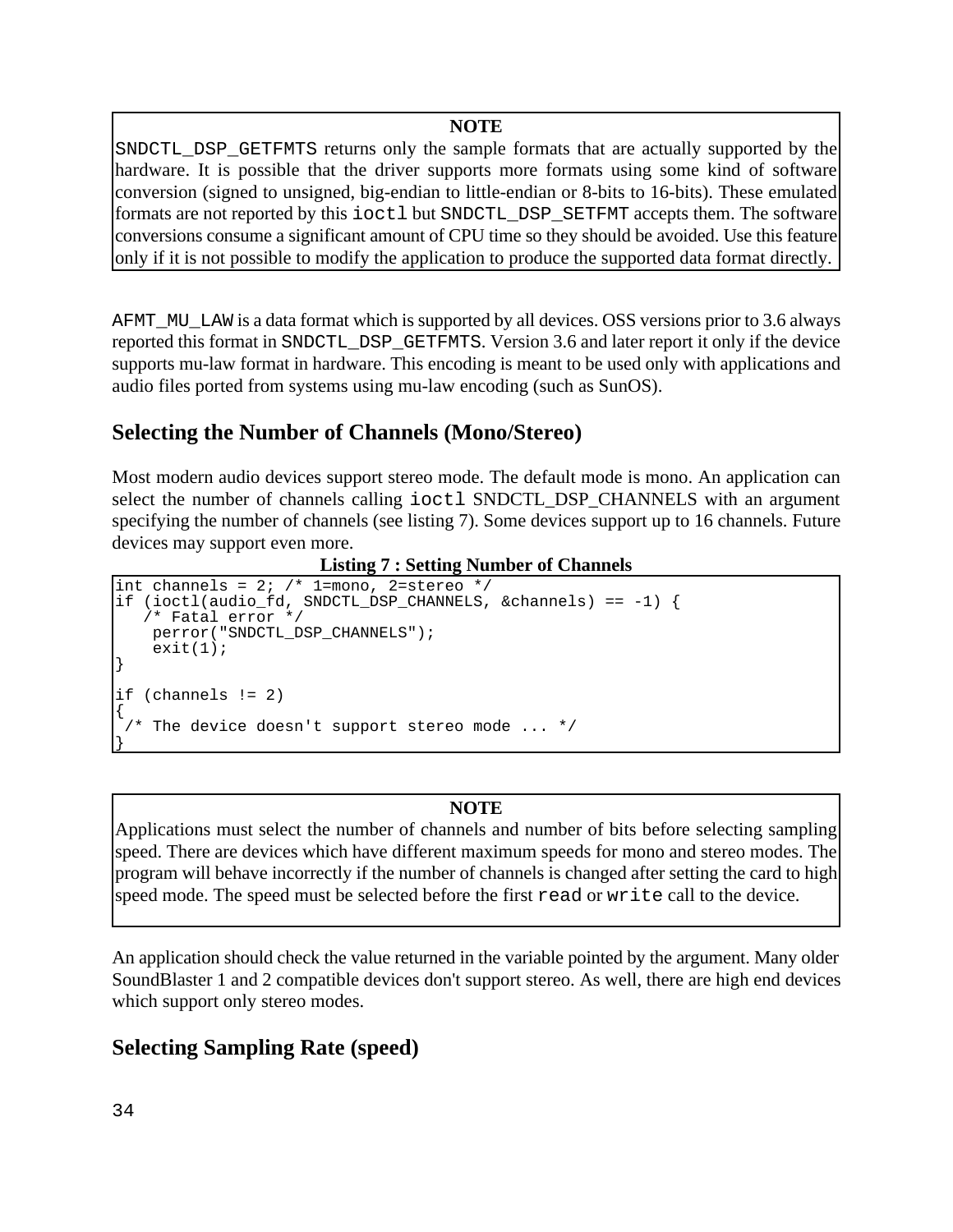Sampling rate is the parameter that determines much of the quality of an audio sample. The OSS API permits selecting any frequency between 1 Hz and 2 GHz. However in practice there are limits set by the audio device being used. The minimum frequency is usually 5 kHz while the maximum frequency varies widely. Some of the oldest sound cards supported at most 22.05 kHz (playback) or 11.025 kHz (recording). The next generation supported 44.1 kHz (mono) or 22.05 kHz (stereo). With modern sound devices the limit is 96 kHz (DVD quality) but there are still few popular cards that support just 44.1 kHz (audio CD quality).

The default sampling rate is 8 kHz. However an application should not depend on the default since there are devices that support only higher sampling rates. The default rate could be as high as 96 kHz with such devices.

Codec devices usually generate the sampling clock by dividing the frequency of a high speed crystal oscillator. In this way it is not possible to generate all possible frequencies in the valid range. For this reason the driver always computes the valid frequency which is closest to the requested one and returns it to the calling program. The **application should check the returned frequency** and to compare it with the requested one. Differences of few percents should be ignored since they are usually not audible. A larger difference means that the device is not capable to reproduce the requested sampling rate at all or it may be currently configured to use some fixed rate.

Also note that this call rarely returns an error (-1). Getting an OK result doesn't mean that the requested sampling rate was accepted. The value returned in the argument needs to be checked.

With some professional devices the sampling rate may be locked to some external source (S/PDIF, AES/EBU, ADAT, or world clock). In this case the SNDCTL\_DSP\_SPEED ioctl cannot change the sampling rate, instead the locked rate will be returned. This type of exceptional condition will be explained in the README file for the particular low-level sound driver.

The following code fragment can be used to select the sampling speed:

#### **Listing 8 - Setting Sampling Rate**

```
int speed = 11025;
if (ioctl(audio fd, SNDCTL DSP SPEED, &speed)==-1) {
    /* Fatal error */
    perror("SNDCTL_DSP_SPEED");
    exit(Error code);
}
if ( /* returned speed differs significantly from the requested one... */ ) \{ /* The device doesn't support the requested speed... */
}
```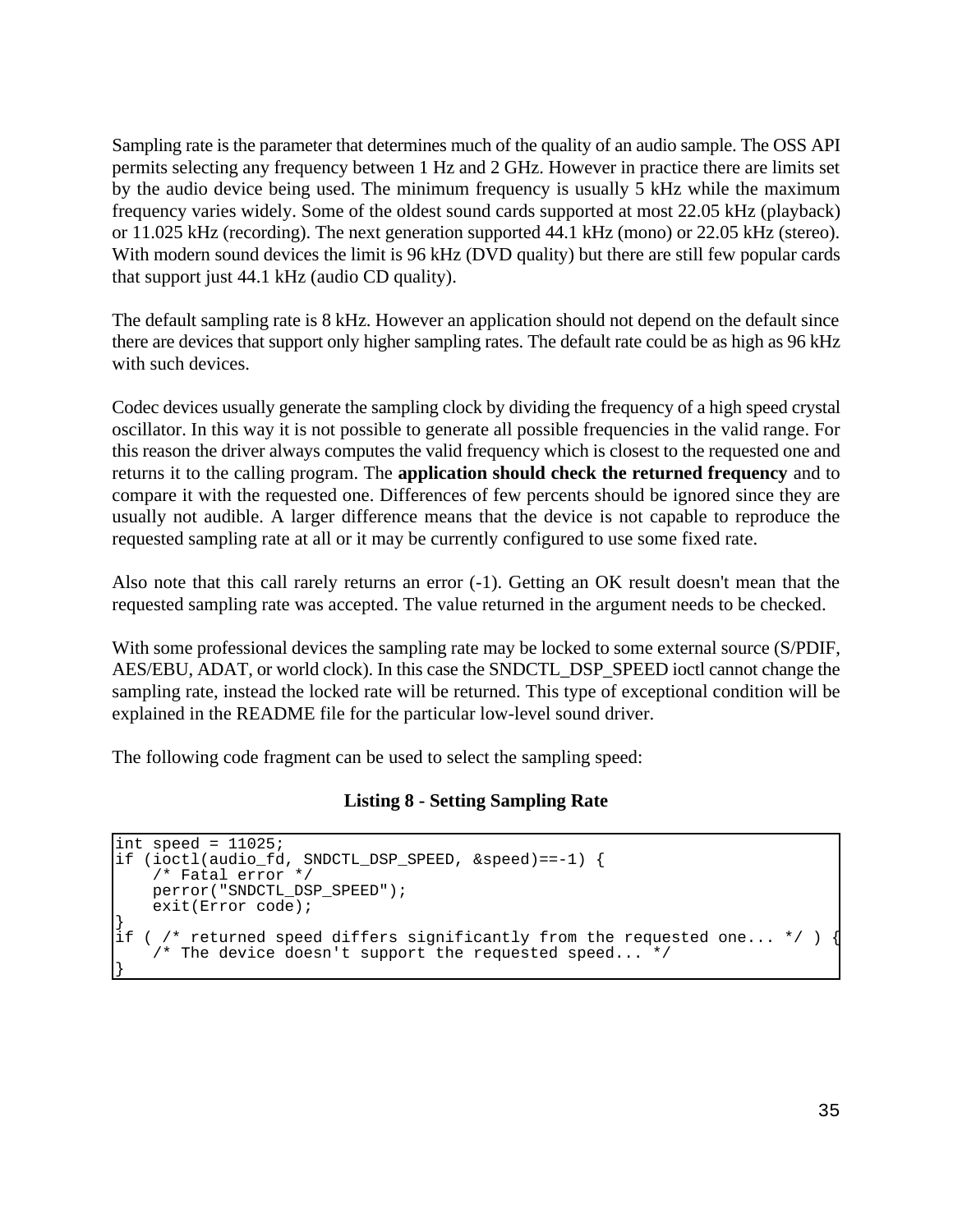#### **NOTE**

Applications must select the number of channels and number of bits before selecting speed. There are devices which have different maximum speeds for mono and stereo modes. The program will behave incorrectly if number of channels is changed after setting the card to high speed mode. Speed must be selected before the first read or write call to the device.

## **Other Commonly Used ioctl Calls**

It is possible to implement most audio processing programs without using any ioctl calls other than the three described earlier. This is possible if the application just opens the device, sets parameters, calls read or write continuously (without noticeable delays or pauses) and finally closes the device. This kind of application can be described as stream or batch application.

There are three additional calls which may be required with slightly more complicated programs. All of them do not require or return an argument (just use an argument of 0).

The ioctl SNDCTL\_DSP\_SYNC can be used when an application wants to wait until the last byte written to the device has been played (it doesn't wait in recording mode). When that occurs, the call resets (stops) the device and returns back to the calling program. Note that this call may take several seconds to execute depending on the amount of data in the buffers. Closing any sound device calls SNDCTL\_DSP\_SYNC implicitly. It is highly recommended that you close and reopen the device instead of calling SNDCTL\_DSP\_SYNC.

The ioctl SNDCTL\_DSP\_RESET stops the device immediately and returns it to a state where it can accept new parameters. It should **not** be called after opening the device as it may cause unwanted side effects in this situation. The call is only required when recording ir playback needs to be aborted. In general, opening and closing the device is recommended after using SNDCTL\_DSP\_RESET.

The ioctl SNDCTL\_DSP\_POST is a lightweight version of SNDCTL\_DSP\_SYNC. It just tells to the driver that there is likely to be a pause in the output. This makes it possible for the device to handle the pause more intelligently. This ioctl call doesn't block the application.

#### **NOTE**

All of these ioctl calls are likely to cause clicks or unnecessary pauses in the output. You should use them only when they are absolutely required.

There are few places where these calls should be used. You should call SNDCTL\_DSP\_POST when your program is going to pause continuous output of audio data for relatively long time. This kind of situation is, for example, the following:

& after playing a sound effect when a new one is not started immediately (another way is to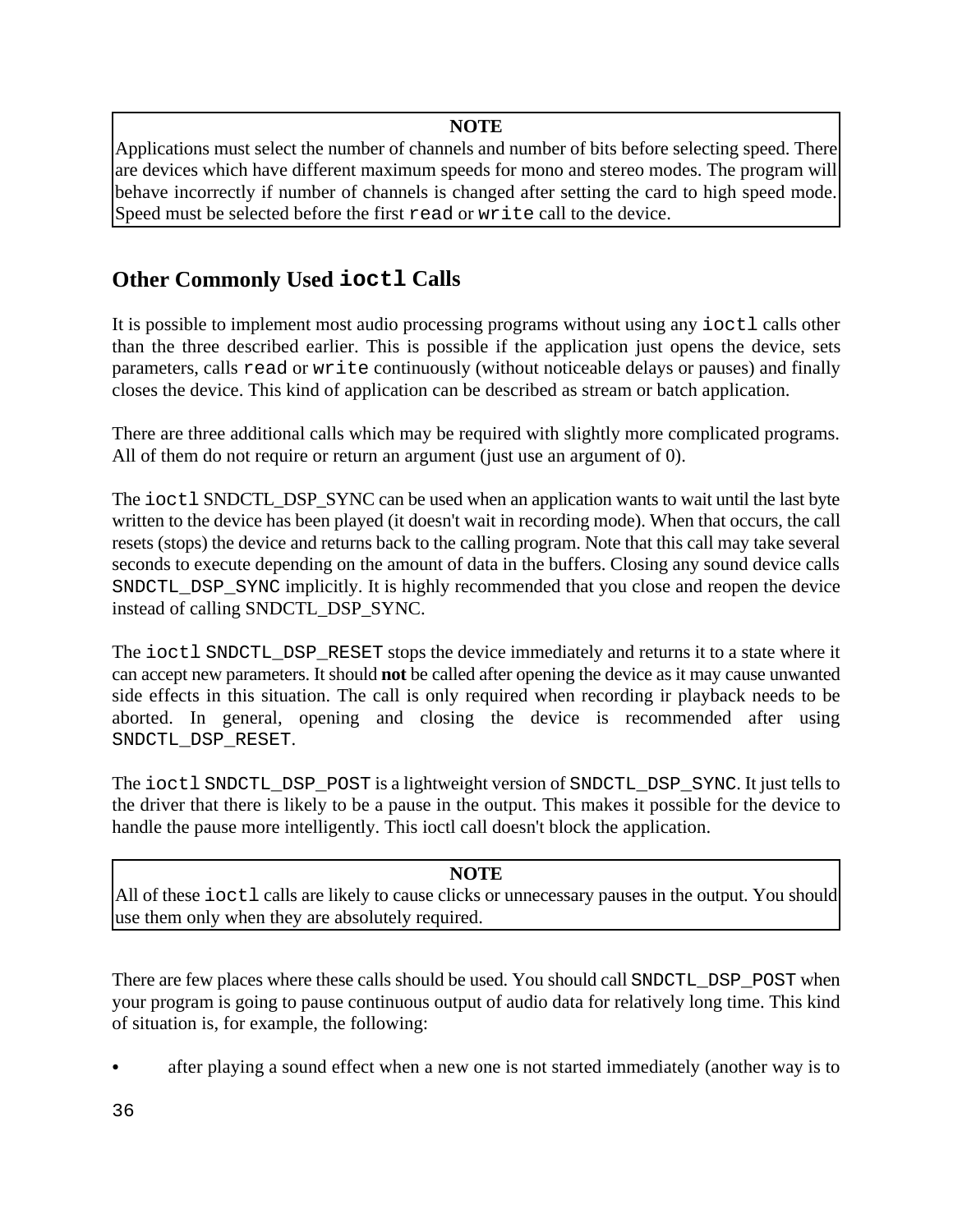output silence until next effect starts);

- & before the application starts waiting for user input;
- before starting lengthy operation such as loading a large file to memory.

The functions SNDCTL\_DSP\_RESET or SNDCTL\_DSP\_SYNC should be called when the application wants to change sampling parameters (speed, number of channels or number of bits). However it's more reliable to close and reopen the device at the moment of parameter change.

The application must call SNDCTL\_DSP\_SYNC or SNDCTL\_DSP\_RESET before switching between recording and playback modes (or alternatively it should close and reopen the audio device (recommended)).

# **Interpreting Audio Data**

Encoding of audio data depends on the sample format. There are several possible formats, the most common of which are described here.

### **Mu-law (Logarithmic Encoding)**

This is a format that originated from digital telephone technology. Each sample is represented as an 8-bit value which is compressed from the original 16-bit value. Due to logarithmic encoding, the value must be converted to linear format before it is used in computations (two mu-law encoded values cannot simply be added). The actual conversion procedure is beyond the scope of this text. Avoid mu-law if possible and use the 8 or 16-bit linear formats instead.

### **8-bit Unsigned**

This is the normal PC sound card (SoundBlaster) format which is supported by practically all sound hardware. Each sample is stored in an 8-bit byte. The value of 0 represents the minimum level and 255 the maximum. The neutral level is 128 (0x80 in hexadecimal). In practice there is some noise in the silent portions of recorded files, so the byte values may vary between 127 (0x7f) and 129 (0x81).

The C data type to be used is unsigned char. To convert from unsigned to signed 8-bit formats, subtract 128 from the value to be converted. Exclusive ORing value with 0x80 does the same (in C use the expression "value  $\sim$  = 0x80").

### **16-bit Signed**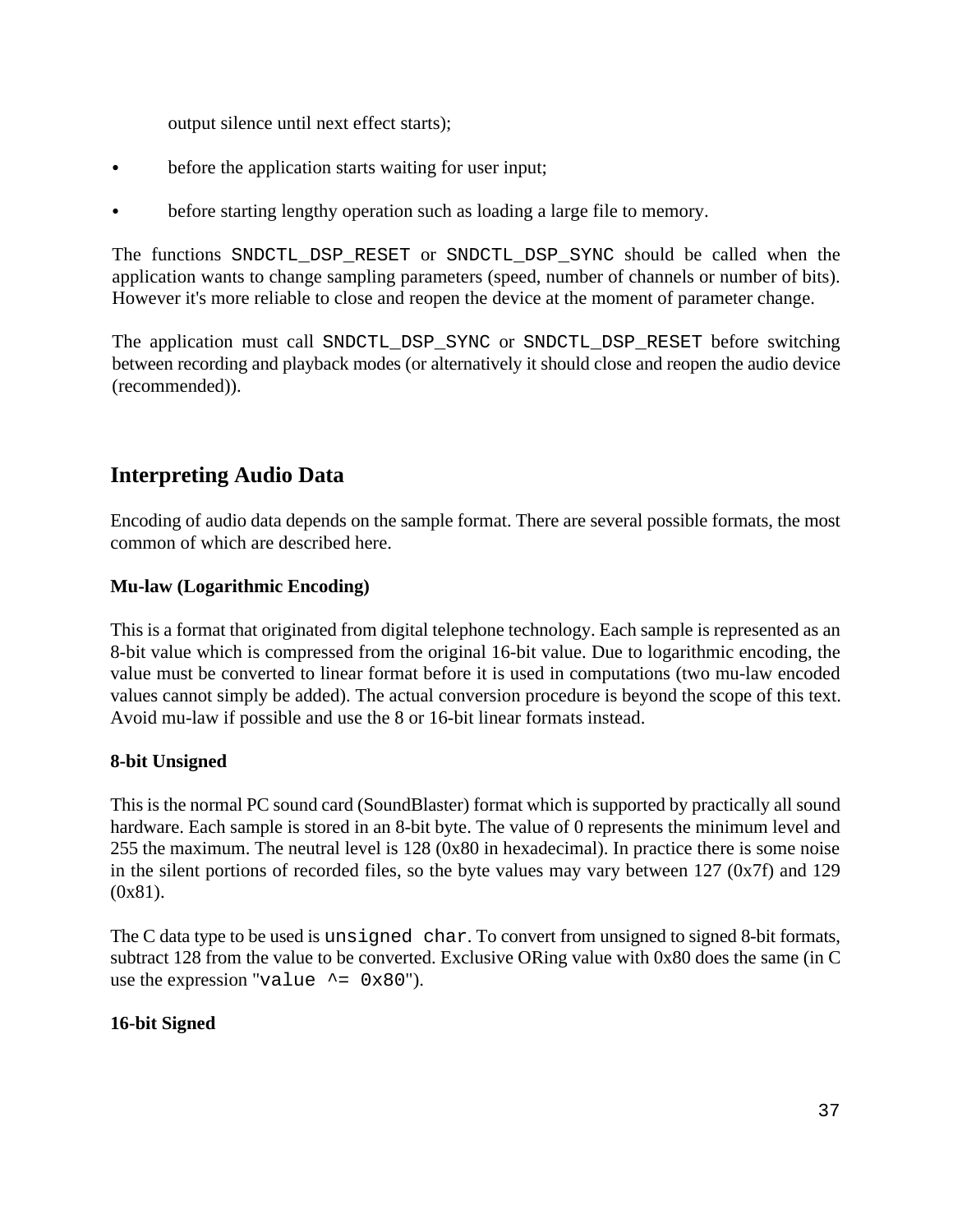## **CAUTION**

Care must be taken when working with 16-bit formats. 16-bit data is not portable and depends on the design of both the CPU and audio device. The situation is simple when using a little-endian x86 CPU with a normal soundcard. In this case both the CPU and the soundcard use the same encoding for 16-bit data. However, the same is not true when using 16-bit encoding in a big-endian environment such as SPARC, PowerPC or HP-PA.

The 16-bit encoding normally used by sound hardware is little-endian (AFMT\_S16\_LE). However there are machines with built-in audio chips which support only big-endian encoding.

When using signed 16-bit data, the C data type best matching this encoding is usually signed short. However, this is true only in little-endian machines. In addition, the C standard doesn't define the sizes of particular data types so there is no guarantee that short is 16 bits long in all machines. For this reason, using an array of signed short as an audio buffer should be considered a programming error although it is commonly done in audio applications.

The proper way is to use an array of unsigned char and to manually assemble/disassemble the buffer to be passed to the driver. For example:

**Listing 9 - Handling 16-bit Data**

```
unsigned char devbuf[4096];
int applicbuf[2048];
int i, p=0;
/* Place 2048 16-bit samples into applicbuf[] here */
for (i=0; i<2048; i+=2) {
    /* first send the low byte then the high byte */devbuf[p++] = (unsigned char)(applicbuf[i] & 0xff);
   devbuf[p++] = (unsigned char)((applicbuf[i] >> 8) & 0xf;
}
 /* Write the data to the device ... */
```
Disassembling the data after input from the file can be performed in similar way (this is left as an exercise for the reader).

The AFMT\_S16\_NE format can be used when a program wants to encode or decode 16-bit samples locally. It automatically selects the right format for the CPU architecture being compiled for. In this way it's usually possible to simply use signed short format to store the samples.

### **24 and 32 bit signet formats**

The AFMT\_S32\_LE, AFMT\_S32\_BE, and AFMT\_S32\_NE formats are a 32-bit signed format which can be used to store audio data of arbitrary precision. Data smaller than 32 bits is stored left justified so that the unused bits are set to all zeroes. For example, 24-but data is store such that the 24 most significant bits are used and the 8 least significant are left as zeroes.

# **Encoding of Stereo Data**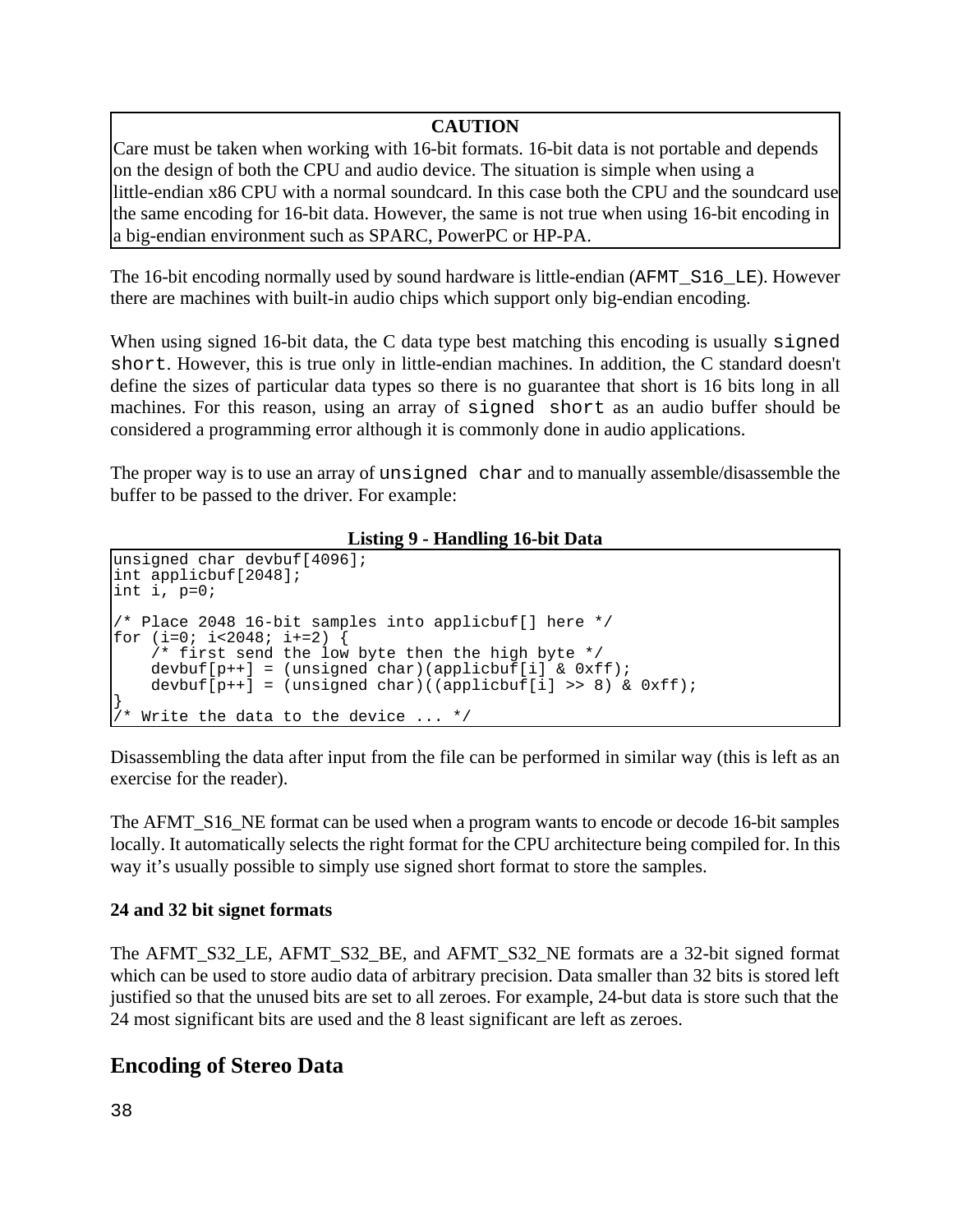When using stereo data, there are two samples for each time slot. The left channel data is always stored before the right channel data. The samples for both channels are encoded as described previously.

This is extended when more channels are used. For example, with 4 channels the sample values for each channel are send in turn.

# **Multiple channels**

OSS supports professional multi channel audio devices that support up to 16 (or even more) mono channels (or up to 8 stereo channel pairs). Depending on the device being used there are two different ways to handle multiple channels. In some cases the driver supports both methods at the same time.

## **Interleaved multi channel audio**

In this method there is just one device file (such as /dev/dsp) that supports multiple channels. The application can simply request multiple channels  $(2, 3, 4, \ldots, N)$  using the SNDCTL DSP CHANNELS ioctl. The multi channel data will the be encoded in similar way than with stereo so that the channel samples for every sampling period will be interleaved.

## **Multiple audio device method**

In this method there are several device files (dev/dspM to /dev/dspM+N where M is the device number of the first channel and N is the number of channels). In this way the same application or several separate applications may open the channels individually. It's also possible that the device files are organized as stereo pairs (/dev/dspM=channels0/1, /dev/dspM+1=channels2/3, etc).

## **Mixed multi device and interleaved method**

With devices that provide multiple independent device files it's also possible to use third approach that provides almost infinite flexibility. In this way one application can open one device file (say /dev/dsp0) and set it to stereo (2 channel) mode (this allocates the channel reserved for /dev/dsp1 too). Another application may open /dev/dsp2 and set it to a 4 channel mode (so the channels of /dev/dsp3, /dev/dsp4 and /dev/dsp5 will get allocated too). Finally third and fourth applications may open /dev/dsp6 and /dev/dsp7 and then use them in mono mode. All possible channel combinations are permitted.

## **Changing mixer settings for an audio device**

In general it's highly recommended that audio applications don't touch the mixer settings. The idea is that users will use a dedicated mixer program to make changes in the mixer settings. An audio application changing them too is likely to cause conflicts.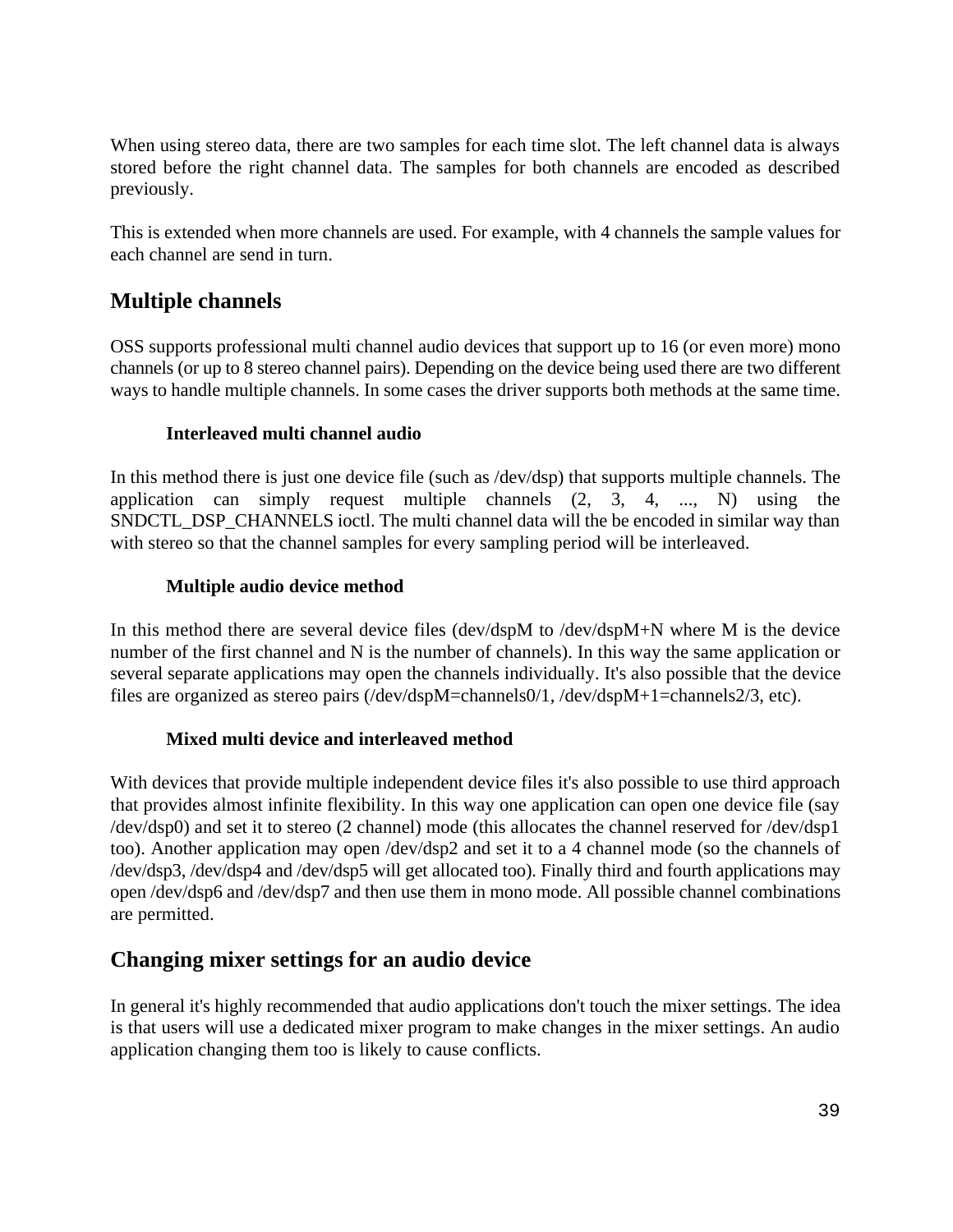At least great care must be taken so that problems on the mixer side don't break the application. There are already too many good audio applications that fail because their mixer support is broken.

If you really have to do mixer changes you should do the im the following way.

1) Do not open any /dev/mixer# devices. There is no way to find out which one (if any) is related with this particular audio device. Instead call the mixer ioctls (as defined in the mixer programming section) directly on the audio device file. You should not try to reopen the device again for mixer access. Just use the same file descriptor as for audio reads and writes.

2) You may only change the recording device setting and PCM volume. These are the only controls that may work in the same way with all devices. If some mixer control is missing it's not an error condition. It just means that you don't need to care about it at all. Possibly the device being used is just a high end professional device which doesn't have any unnecessary mixer devices on the signal path.

3) If you encounter any kind of error when doing mixer access just ignore the situation or (preferably) stop trying to do any further mixer operations. The worst mistake you can do is aborting the application due to a mixer problem. The audio features of your application will still work even the mixer access fails (these two things are completely unrelated).

## **Conclusions**

The preceding should be all you need to know when implementing basic audio applications. There are many other ioctl calls but they are usually not required. However, there are real-time audio applications such as games, voice conferencing systems, sound analysis tools, effect processors and many others. In these applications more advanced techniques are required. These are covered in the later section Advanced Programming Topics. Make sure that you understand all of the basic concepts before proceeding to the advanced section.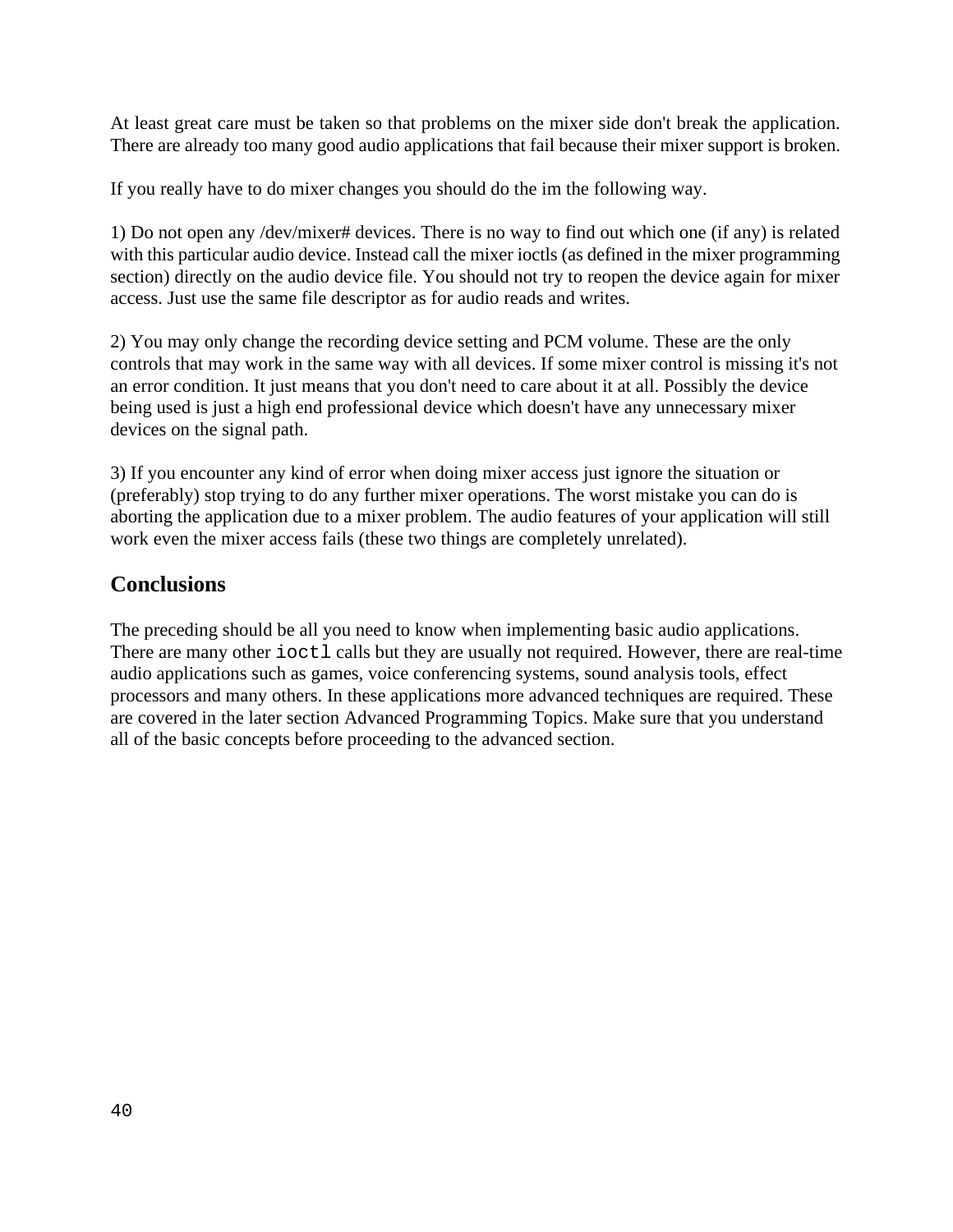# **MIDI Programming**

This section starts with a general introduction to MIDI, then covers programming using both the low-level API and the raw music interface.

# **What is MIDI?**

The acronym MIDI stands for Musical Instrument Digital Interface. *The MIDI 1.0 Detailed Specification* defines both the hardware level interface and the communication protocol used for communication between devices using a MIDI interface. It is primarily a data communication specification but is also used in other ways. This section gives a very cursory overview of MIDI.

The hardware level MIDI interface is an asynchronous serial byte-oriented protocol similar to (but not compatible with) the RS-232 standard. The data transfer rate is 31250 bits per second and devices are connected using MIDI cables which use a 5-pin DIN connector on each end. One cable can carry data on just one direction; a bi-directional connection requires two cables. More than two devices can be connected together by daisy-chaining the devices.

MIDI devices communicate by sending messages through the MIDI cable. Every message starts with a status byte and may have one or more additional data bytes. The status byte has 1 in the most significant bit while the data bytes have 0. This means that the data bytes can take just 128 different values and carry just 7 bits of information.

The upper four bits of a status byte specify the type of status message and the last 4 bits carry the MIDI channel number. Status bytes 0xF0 to 0xFF are reserved for system messages.

There are 16 possible channels in the MIDI cable. Each of them can be assigned to physically separate devices or devices may interpret the messages sent to all channels. Some parameters, such as instrument (program) number, are assigned by channel so each device listening to a particular MIDI channel will play using the same instrument number. The device has the freedom to interpret the instrument number as it wishes.

For example, when a performer presses a key on a music keyboard, a NOTE ON message is transmitted on the MIDI cable. It starts with the status byte 0x9*X* (where the *X* is the channel number). There are two data bytes following the status. The first is the note number, indicating which key the performer pressed. The second specifies the velocity of the key press. The velocity is used to control the volume and some other parameters of the played sound.

It is important to note that no sound is transferred through the MIDI interface, just instructions for how the receiving instrument should be controlled.

A MIDI file contains MIDI messages and other data which can be used by MIDI sequencers and other applications. It is a well-defined interchange format which makes it possible to transfer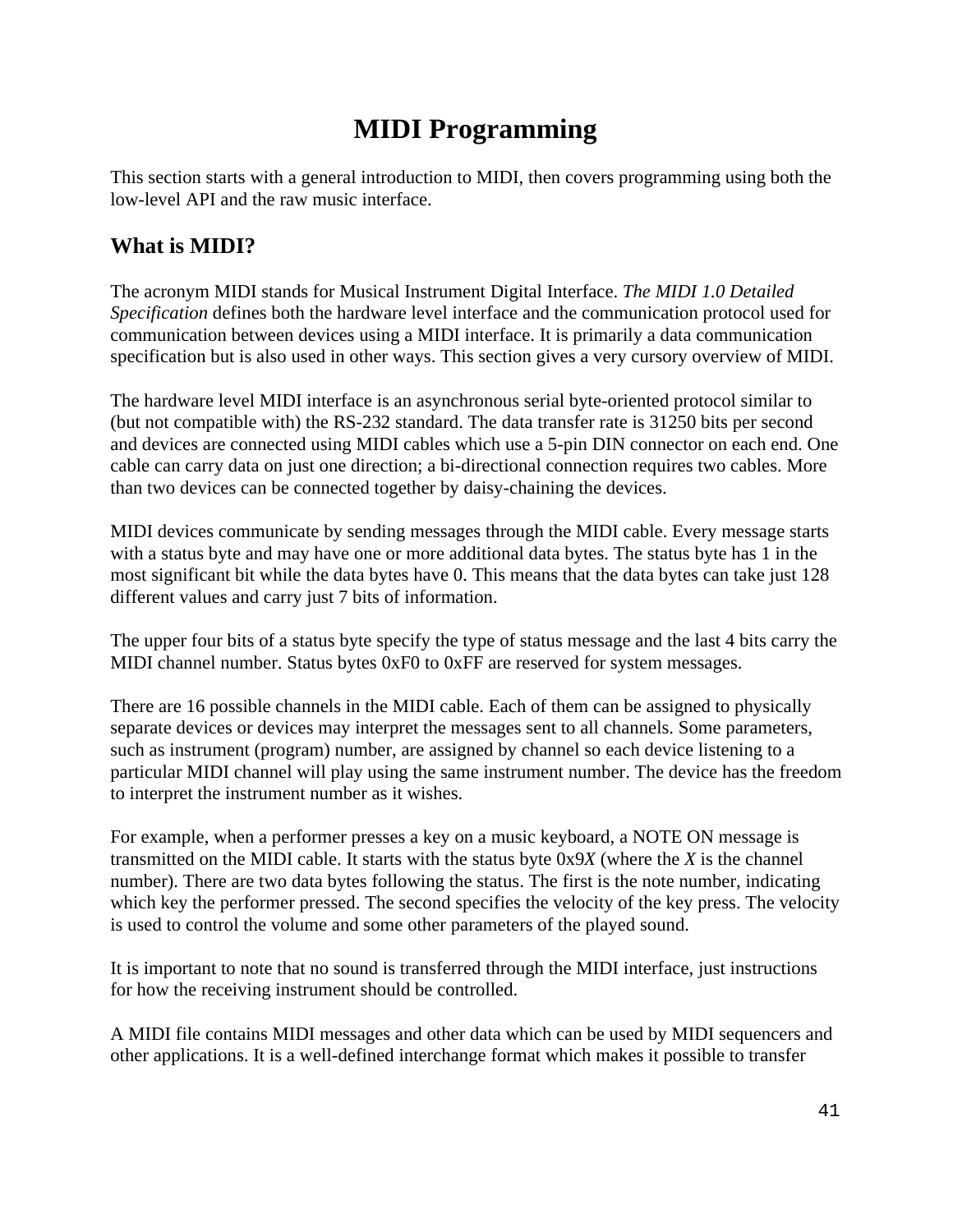songs between virtually any application supporting the format. These files commonly have the extension mid.

Unlike some other file formats for storing musical information (e.g. mod), MIDI files don't contain any instrument data. The instruments are defined by including some MIDI program change messages into the files. The playing system has complete freedom to assign the actual instrument timbres for the program numbers.

# **Low level MIDI Programming**

# **Introduction**

There is a separate device file for each installed MIDI interface. The device name contains two decimal digits which specify the interface number. The interface number is shown in the output of /dev/sndstat. For example, the device file for the first installed MIDI port is /dev/midi00. The name /dev/midi is a symbolic link that points to the default MIDI device file, which is usually /dev/midi00.

These device files have capabilities similar to the ordinary /dev/tty interface. Everything written to the device will be sent to the MIDI port as soon as possible (not necessarily immediately, there could be some earlier written bytes in the queue which delay the transmit). There are no timing features, which makes it difficult to use these devices for sequencer type applications. The intended use of this interface is sending and receiving system exclusive messages. This is required, for example, when making patch editors and librarians for various MIDI synthesizers.

Reading from the device waits until there is at least one byte in the receive buffer. When the first byte is received, the driver will not wait for additional characters. This means that the read usually returns fewer bytes than requested. Since the MIDI transfer rate is fairly high (about 31 Kbaud), several bytes will be received before the reading process finally gets activated and is able to continue execution of the read call. On a 50 MHz 486 system, for example, it can receive up to about 60 bytes at a time. On a slower or more heavily loaded system the read could return even more data at once.

There are a couple of unnecessary delays in the current implementation, but they seem to be harmless. For example, you can route the incoming MIDI data from one port into another using "cat /dev/midi00 >/dev/midi01". There is no noticeable delay between a key press on the keyboard and the sound on the synthesizer connected to /dev/midi01.

The /dev/midi interface supports the select system call, but currently only on the Linux platform.

To use the raw MIDI devices, you will need some knowledge of the MIDI protocol. The official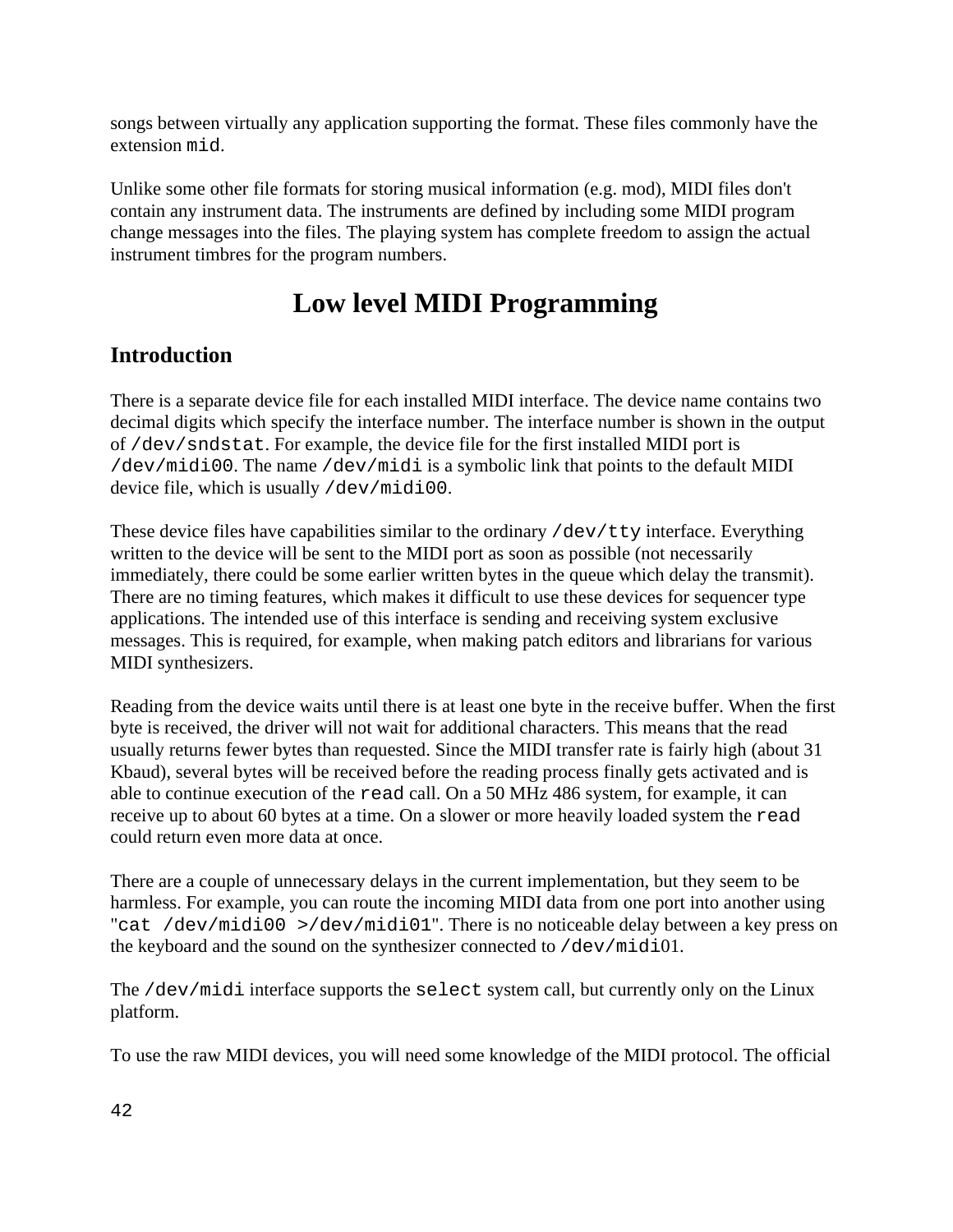MIDI 1.0 specification is sold by the MIDI Manufacturer's Association (MMA). There are some books containing the most important parts of the protocol. In addition, various unofficial MIDI specifications are available on the Internet, one of which is

**ftp://mitpress.mit.edu/pub/Computer-Music-Journal/Documents/MIDI**.

## **Changing Parameters**

The SNDCTL\_MIDI\_PRETIME ioctl function sets the timeout for which to wait for the first MIDI message byte to be received. It accepts an integer parameter which specifies the time to wait in 100 ms steps. By default the driver waits indefinitely for data.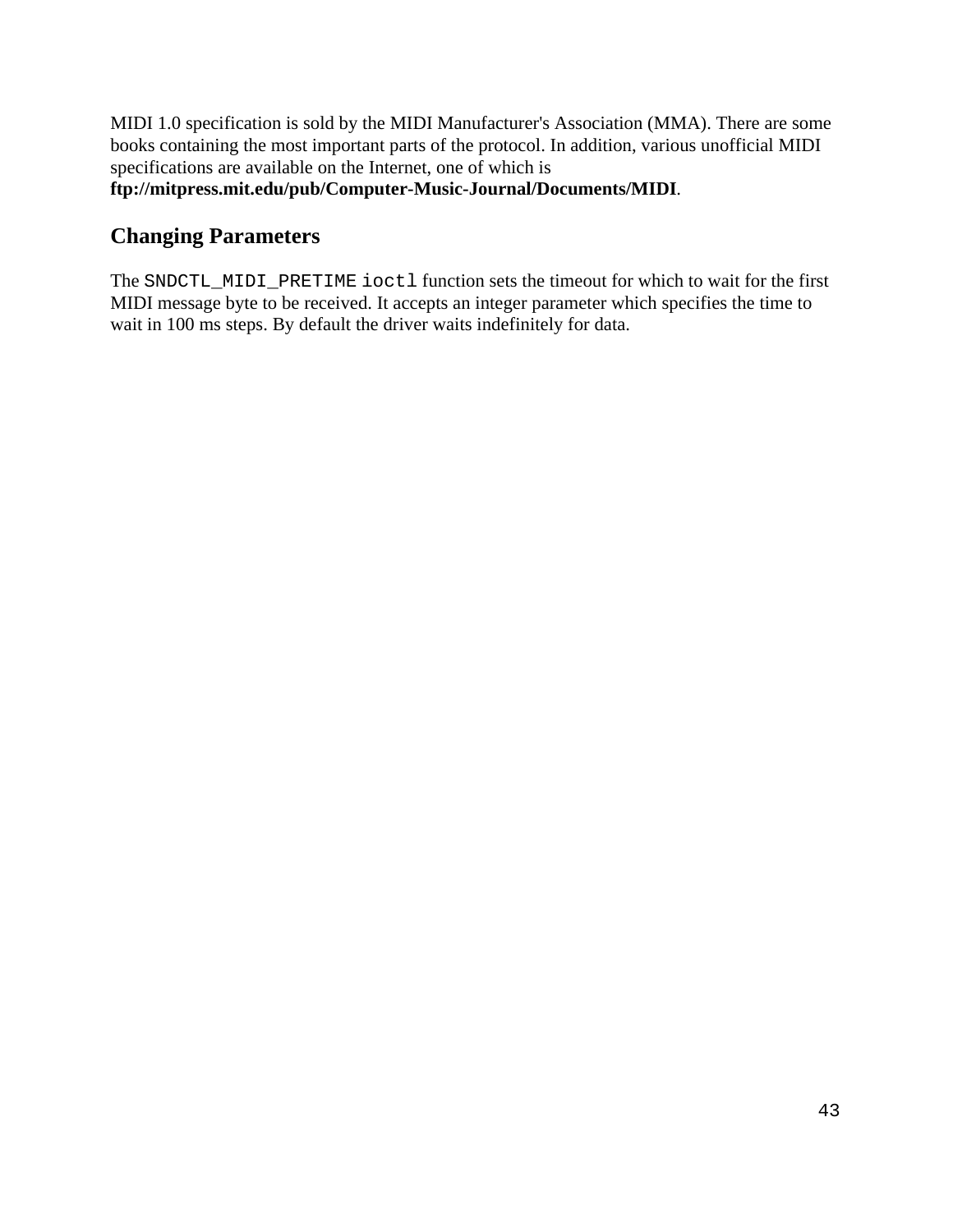# **Raw Music Interface**

# **Background**

The raw music interface provides low-level access to the FM synthesizer and the MIDI devices on the soundcard. This interface is provided only in the commercial Open Sound System version (not OSS/Free) and it works only with soundcards that have FM syhthesizer hardware (OPL3). The API definitions can be found in the file  $\langle dm, h \rangle$ . Using this old interface is not recommended any more since FM synth chips are not present on most current soundcards.

# **/dev/dmfm0**

By providing register level access to the FM synthesizer chip, developers can use the FM synthesizer in applications that are not music or sequencer oriented. Examples are signal generation and acoustic research. By obtaining direct access to the FM chip, you can generate custom FM sounds that cannot be played back via the sequencer. You can control individual parameters and export the resulting sound as a sequencer patch file.

# **/dev/dmmidi0**

On the MIDI side, the raw music API provides simple read and write access to the MIDI port. This enables applications to provide their own MIDI sequencing. Examples of such applications are MIDI lighting controllers and extended MIDI support. In contrast, the /dev/midi device in OSS provides a TTY like interface and does provide intelligent MIDI processing. The raw music MIDI device provides a direct interface to the MIDI device.

# **Applications That Use the Raw Music Interface**

A number of sample applications that use the raw music interface can be downloaded for the OSS web site. They are provided as pre-compiled binaries (with Motif) for the Linux x86 platform.

**xfmedit** - this is an editor for controlling all the FM synthesizer's registers. This provides OPL-3 2-operator access.

**xcmf** - This is a player for playing Creative Music Format (cmf) music files, which are a derivative of the standard MIDI except that the patches are contained in the file. This application provides a GUI for selecting the CMF file and tape-recorder like controls.

**xmidi** - This is a MIDI player which plays back MIDI files in the 4-operator mode of the FM synthesizer. This application allow you to change the MIDI instrument on the fly.

**xsynth** - This an application which provides a keyboard interface. You can either use the mouse to click on the keys or use the computer keyboard to make the sound. It is a virtual synthesizer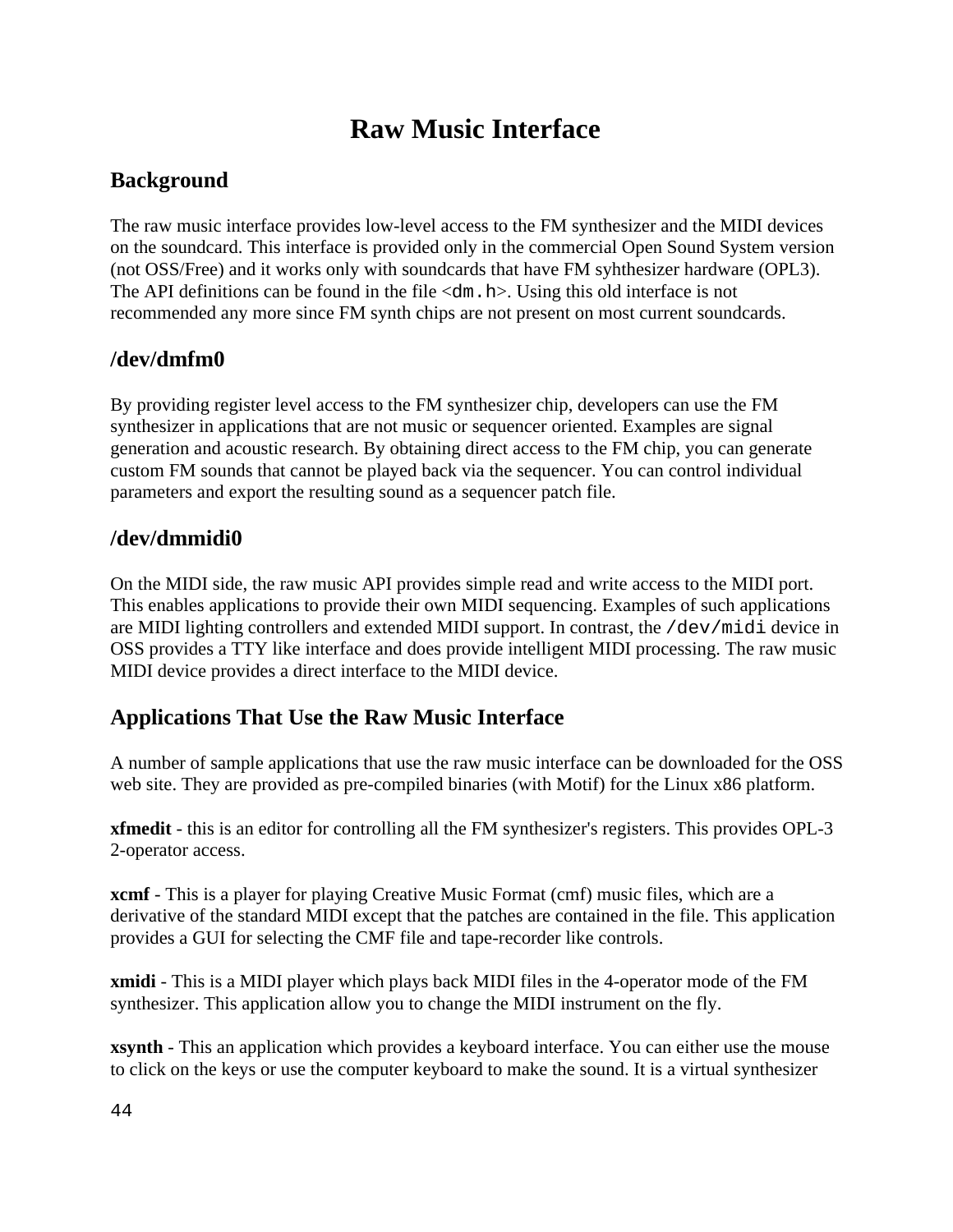which provides access to MIDI channels. It also provides a drum pattern generator. Additionally, it also allows you to record and play back MIDI files via an FM or wave-table synthesizer.

**xmuseq** - This is a piano-roll style MIDI editor. It provides complete MIDI editing capabilities such as is found on Windows based MIDI editors such as Windjammer. This is an evolving product. There are plans to provide music notation support.

# **FM Synthesizer Interface**

## **Introduction**

The FM synthesizer uses FM modulation to perform tone generation. The FM synthesizer supports OPL-3 mode (2 or 4 operator stereo mode) or the older OPL-2 mode (AdLib mono mode). FM synthesis interface to the device driver is provided through ioctls. The following sections deal with the basic FM synthesis programming techniques.

FM Synthesizer Specifications:

- Yamaha YMF 262 OPL-3 Chip
- & AdLib Compatible OPL-2 mode
- & OPL-2 mode (AdLib) supports 9 channels of 2-operator FM tones or 6 channels of 2 operator FM tones and 5 percussion instruments
- & OPL-3 mode supports 18 channels of 2-operator Stereo FM tones or 6 channels of 4-operator and 6 channels of 2-operator FM tones and 5 percussion instrument channels

FM synthesis uses a modulator cell and a carrier cell. The modulator cell modulates the carrier cell. The FM synthesizer provides 36 cells comprising of 18 modulator cells and 18 carrier cells that result in 18 simultaneous channels being generated. In essence, the 18 channels can generate any 2 operator note.

There are basically 2 modes supported by the FM synthesizer: OPL-2 and OPL-3. OPL-2 mode consists of nine 2-operator note channels with mono output. OPL-3 mode consists of eighteen 2-operator note channels with stereo output or six 4-operator and six 2-operator channels. Both OPL-2 and OPL-3 modes support 5 percussion instruments and when the rhythm mode is selected, the percussion instruments occupy 3 channels (1 channel for bass drum,  $\frac{1}{2}$  channel for the other 4 percussion instruments).

## **Data Structures**

The FM synthesizer uses three structures for FM tone generation. The data structure dm fm voice sets the voice parameters for the FM tone. The parameters do not change for a given type of voice. The second data structure used is dm\_fm\_note. This data structure sets the frequency and octave and sounds the tone when activated for a particular channel. The final data structure is dm\_fm\_param. This data structure controls the rhythm section as well as global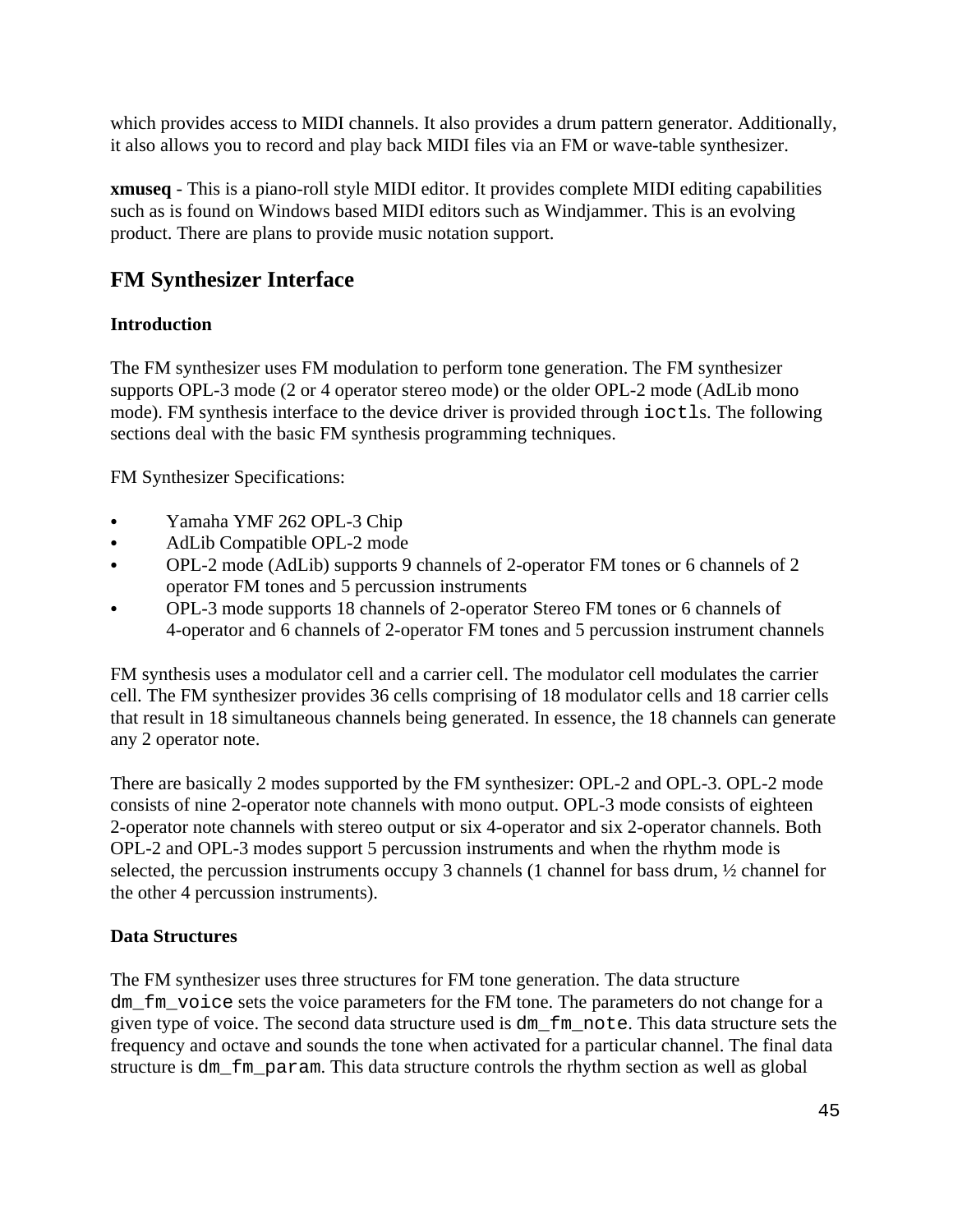parameters for the FM synthesizer.

#### **FM Voice Data Structure**

```
struct dm_fm_voice 
{
   unsigned char op; /* 0 for modulator and 1 for carrier */
  unsigned char voice; \overline{\phantom{a}} /* Channels of 2-op notes */
   unsigned char am; /* Tremolo or AM modulation effect flag - 1 bit
*/
  unsigned char vibrato; \frac{1}{2} /* Vibrato effect flag - 1 bit */<br>unsigned char do_sustain; /* Sustaining sound phase flag -1
  unsigned char do_sustain; /* Sustaining sound phase flag -1 1 bit */<br>unsigned char kbd_scale; /* keyboard scaling flag - 1 bit */<br>\frac{1}{2}unsigned char kbd_scale; /* keyboard scaling flag - 1 bit */<br>unsigned char harmonic; /* Harmonic or frequency multiplier
                                            /* Harmonic or frequency multiplier - 4 bits */
  unsigned char scale_level; /* Decreasing volume of higher notes - 2 bits */<br>unsigned char volume; /* Volume of output - 6 bits */
  unsigned char volume; \frac{1}{2} /* Volume of output - 6 bits */<br>unsigned char attack; \frac{1}{2} /* Attack phase level of the no
  unsigned char attack; /* Attack phase level of the note - 4 bits */<br>unsigned char decay; /* Decay phase level of the note - 4 bits */<br>unsigned char sustain; /* Sustain phase level of the note - 4 bits *<br>unsigned char rele
                                            /* Decay phase level of the note - 4 bits */
                                            /* Sustain phase level of the note - 4 bits */
                                            /* Release phase level of the note - 4 bits */
                                            /* Feedback from op 1 or op 2 - 3 bits */
   unsigned char connection; /* Serial or parallel operator connection-1 bit
*/
  unsigned char left; \frac{1}{2} /* Left channel audio output */
                                           /* Right channel audio output */<br>/* Waveform select - 3 bits */
  unsigned char right;<br>unsigned char waveform;<br>:
};
```
The fields of the structure are used as follows:

op - holds the type modulator or carrier operator. A value of 0 denotes a modulator cell and 1 denotes a carrier cell.

voice - holds the voice or the channel number. There are 36 op cells that result in 18 channels that can produce a note simultaneously. A value of 0 through 17 specify a channel. In rhythm mode, channels 6, 7 and 8 cannot be used to generate melodic notes.

am - a flag (1-bit) that turns the AM modulation (tremolo) effect on or off. The rate for AM modulation is 3.7 Hz.

vibrato - a flag  $(1-bit)$  that turn the vibrato effect on or off. The rate is 6.4 Hz.

do sustain - a flag (1-bit) that turns the sustained sound on or off. If do sustain is 1 then the sustaining sound is sound when the note is played. If do\_sustain is 0 then the diminishing sound is selected when the note on (see the figure).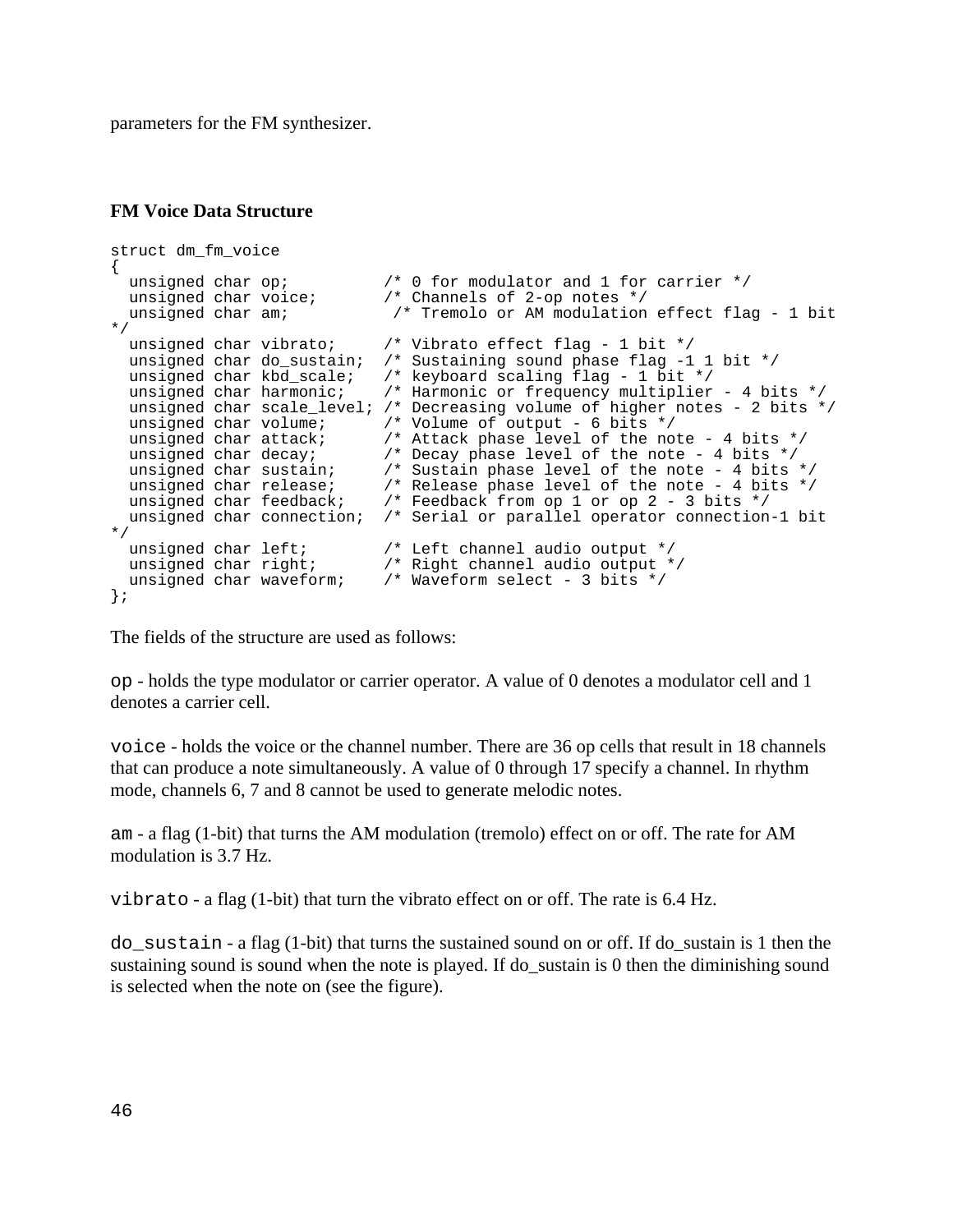#### **Figure 1 - do\_sustain bit**



harmonic - a 3 bit field (values 0-7) which represents the harmonic or the multiplication factor that needs to be applied to the frequency(fnum). The following table specifies the multiplication factor with respect to harmonic number.

**Table 4 - harmonic values**

| <b>Harmonic</b>   |          | ∽<br>- | -<br>້ | ⊶              | $\overline{\phantom{0}}$<br>$\overline{\phantom{0}}$ | ∽<br>U | $\overline{\phantom{0}}$ | ◡ | 10 | - 4<br>      | $\mathbf{1}$<br>$\overline{ }$ | $\sim$<br>∸         | 14  | ∸ |
|-------------------|----------|--------|--------|----------------|------------------------------------------------------|--------|--------------------------|---|----|--------------|--------------------------------|---------------------|-----|---|
| <b>Multiplier</b> | -<br>U.J | ∽<br>- | -<br>ັ | $\overline{ }$ | $\overline{\phantom{a}}$                             | U      | -                        | ◡ | 10 | $\mathbf{1}$ | $\sim$<br>∸                    | $\sim$<br><b>TP</b> | . . |   |

kbd\_scale - a flag (1-bit) that turns on the keyboard scale rate. If kbd\_scale is 1 then the attack/decay rates become faster as the pitch (fnum + octave) increases.

| $1$ able $3$ - Kbu scale values |                |   |   |        |   |                     |          |                |               |          |                  |             |                 |    |    |             |
|---------------------------------|----------------|---|---|--------|---|---------------------|----------|----------------|---------------|----------|------------------|-------------|-----------------|----|----|-------------|
| <b>Key Scale</b>                | $\overline{0}$ |   | ∼ | $\sim$ | 4 | $\overline{a}$<br>◡ | O        | $\overline{ }$ | $\Omega$<br>Õ | $\Omega$ | $\cap$<br>1 V    | - 1<br>. .  | 12<br>┸         | 13 | 14 |             |
| $\text{KSR} = 0$                | $\overline{0}$ | υ |   | v      |   |                     |          |                | ∸             | ∠        | $\sim$<br>∠      | $\sim$<br>∠ | $\sqrt{2}$<br>J |    |    | $\sim$<br>◡ |
| $KSR = 1$                       | $\overline{0}$ |   | ∠ |        | 4 | -<br>◡              | $\sigma$ | $\overline{ }$ | $\Omega$<br>O |          | $\sqrt{ }$<br>10 | -1          | 12              | 13 | 14 | 15          |

**Table 5 - kbd\_scale values**

scale\_level - is a 2 bit field (values 0-3) which produces a gradual decrease in note output level towards higher pitches (octave+fnum). The following table shows the scale level and the corresponding attenuation.

| <b>KSL</b>         |                                |             |               |             |  |
|--------------------|--------------------------------|-------------|---------------|-------------|--|
| <b>Attenuation</b> | $0 \, \text{db}/\text{Octave}$ | 3 dB/Octave | 1.5 dB/Octave | 6 dB/Octave |  |

**Table 6 - scale\_level values**

volume - a 6 bit field (values 0-63) which represents the total output volume of the op. Maximum attenuation is 47.25 dB. Attenuating the output from a modulator cell will change the frequency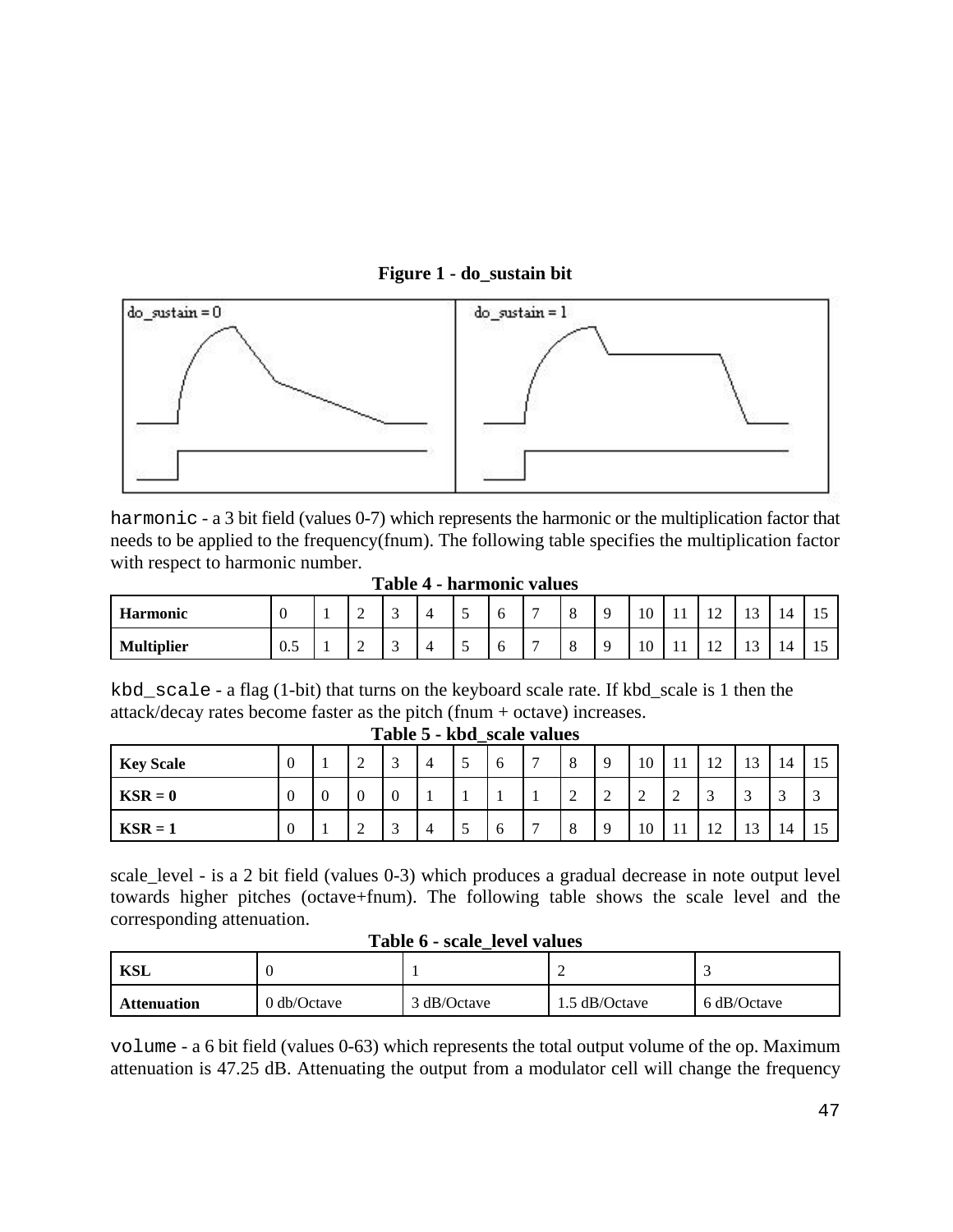spectrum produced by the carrier cell.

attack - a 4-bit field (values 0-15) that sets the attack rate or the rising time of the sound.

decay - a 4-bit field (values 0-15) that sets the decay rate or the diminishing time after the attack.

sustain - a 4-bit field (values 0-15) that sets the sustain level. For continuing sounds the sustain level gives the point of change where the attenuated sounds in the decay mode changes to a sound having a constant level. For diminishing sounds, the sustain level gives the point where the decay mode changes to a release mode.

release - a 4-bit field (values 0-15) that sets the release level. For continuing sounds, the release level defines the rate at which sound disappears after key\_off. For diminishing sounds, the release level indicates the attenuation after the sustain level is reached.

feedback - a 3 bit field (values 0-7) which determines the modulation factor for self-feedback. This is applicable only to the modulator cell.

| Feedback   |   |                         |         | -       |                   |                      | . J          | -      |
|------------|---|-------------------------|---------|---------|-------------------|----------------------|--------------|--------|
| Modulation | ◡ | $\sim$<br>$\pi$ /<br>40 | $\pi/8$ | $\pi/4$ | $\sim$<br>$\pi/2$ | $\overline{ }$<br>りし | —<br>یا او ک | $4\pi$ |

|  |  | Table 7 - feedback bits |  |
|--|--|-------------------------|--|
|--|--|-------------------------|--|

connection - a flag (1-bit) that describes the connection of the modulator and carrier. When connection is 0 the carrier is chained to the modulator in a serial connection and produces true FM tones. If connection is 1, the carrier and modulator are connected in parallel to produce two simultaneous tones.

waveform - a 3 bit field (values 0-7) which specifies the shape of the waveform.

left - a flag (1 bit) field which enables (set to 1) the left output channel or disables (set to 0) the left output channel.

right - a flag (1 bit) field which enables (set to 1) the right output channel or disables (set to 0) the right output channel.

#### **FM Note Data Structure**

The next data structure consists of parameters such as octave, channel and frequency. These parameters vary compared to the dm\_fm\_voice characteristics.

```
struct dm_fm_note
{
 unsigned char voice; /* 18 channels of 2-op notes */
 unsigned char octave; /* Octave number of the note - 3 bits */
 unsigned int fnum; /* Frequency of the note - 10 bits */
   unsigned char key_on; /* Output sound flag - 1 bit */
```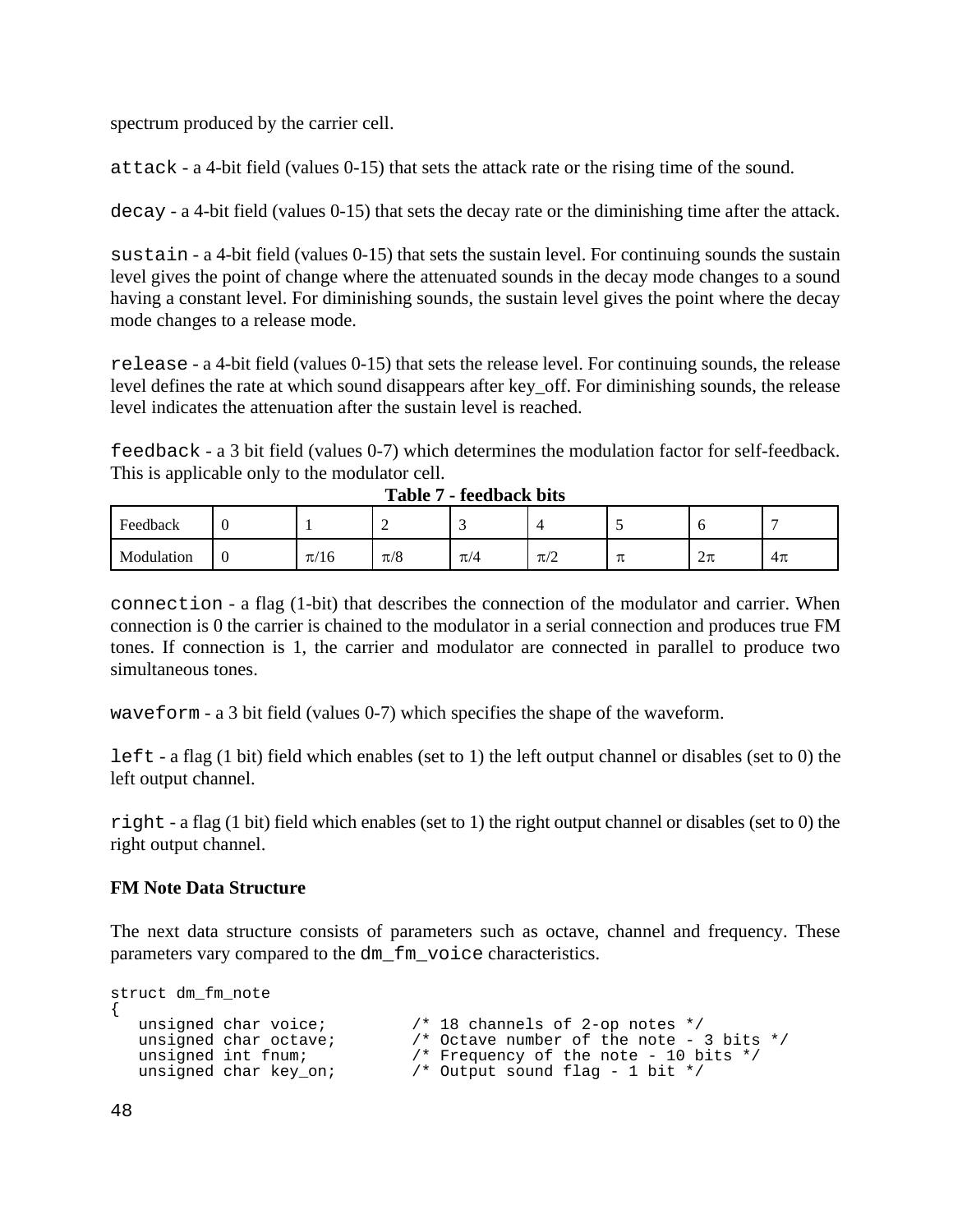};

voice - holds the voice or the channel number. There are 36 op cells resulting in 18 channels that can produce a note simultaneously. A value of 0 through 17 specify a channel. In rhythm mode, channels 6, 7, and 8 cannot be used to generate melodic notes.

octave - a 3 bit value (values 0-7) which represents the octave number of the note.

fnum - a 10 bit value (values 0-1023) which represents the frequency of the note.

key on - a flag  $(1-bit)$  that voices the notes (i.e. sound is produced). When key on is 1, sound is produced. If key\_on is 0, no sound is produced. In order to sound a note the key\_on should make a 0 to 1 transition. Hence, you need to set it to 0 and then set it to 1 in the FM synthesizer.

### **FM Parameter Data Structure**

The following is a description of the data structure used for the rhythm section and global FM parameters.

```
struct dm_fm_param 
{
     unsigned char am_depth; /* AM modulation depth for AM modulation effect */
 unsigned char vib_depth; /* Vibrato depth for Vibrato effect */
 unsigned char kbd_split; /* split keyboard for kbd_scaling */
     unsigned char rhythm; /* turn on rhythm mode */<br>unsigned char bass; /* bass-occupies channel 7
     unsigned char bass; \frac{1}{10} /* bass-occupies channel 7(modulator & carrier) */<br>unsigned char snare; /* snare - occupies modulator of channel 8 */
     unsigned char snare; /* snare - occupies modulator of channel 8 */<br>unsigned char tomtom; /* tom-tom - occupies modulator of channel 9<br>unsigned char cymbal; /* cymbal - occupies carrier of channel 9 */<br>unsigned char hibat:
                                             /* tom-tom - occupies modulator of channel 9 */
      unsigned char cymbal; /* cymbal - occupies carrier of channel 9 */<br>unsigned char hihat; /* hihat - occupies carrier of channel 8 */
                                              /* hihat - occupies carrier of channel 8 */
};
```
am\_depth - a flag (1 bit) field which determines the amplitude modulation (tremolo) depth. The attenuation is 4.8 dB when am\_depth=1 and 1 dB when am\_depth=0.

vib\_depth - a flag (1 bit) field which determines the vibrato depth of the op cell. The attenuation factor is 14% when vib\_depth=1 and 7% when vib\_depth=0.

kbd  $split$  - a flag (1 bit) field which determines the split method to select the key scale number. This field is used to select the kbd\_scale value. Depending on the pitch of the note (octave plus fnum), a key scale number between 0 and 15 is generated. This key scale number is applied to the attack/decay/sustain/release rates depending whether kbd\_scale is 1 or 0. If kbd\_split=1 then the key scale number depends on the most significant bit of the frequency. If kbd\_split=0 then the key\_scale number depends on the 2nd MSB of the frequency.

rhythm - a flag (1 bit) field. When rhythm=1, the channels 6,7 and 8 are used to generate percussion instruments such as bass, snare, tomtom, hihat and cymbals. Hence, regular FM notes or operators cannot be played on these channels.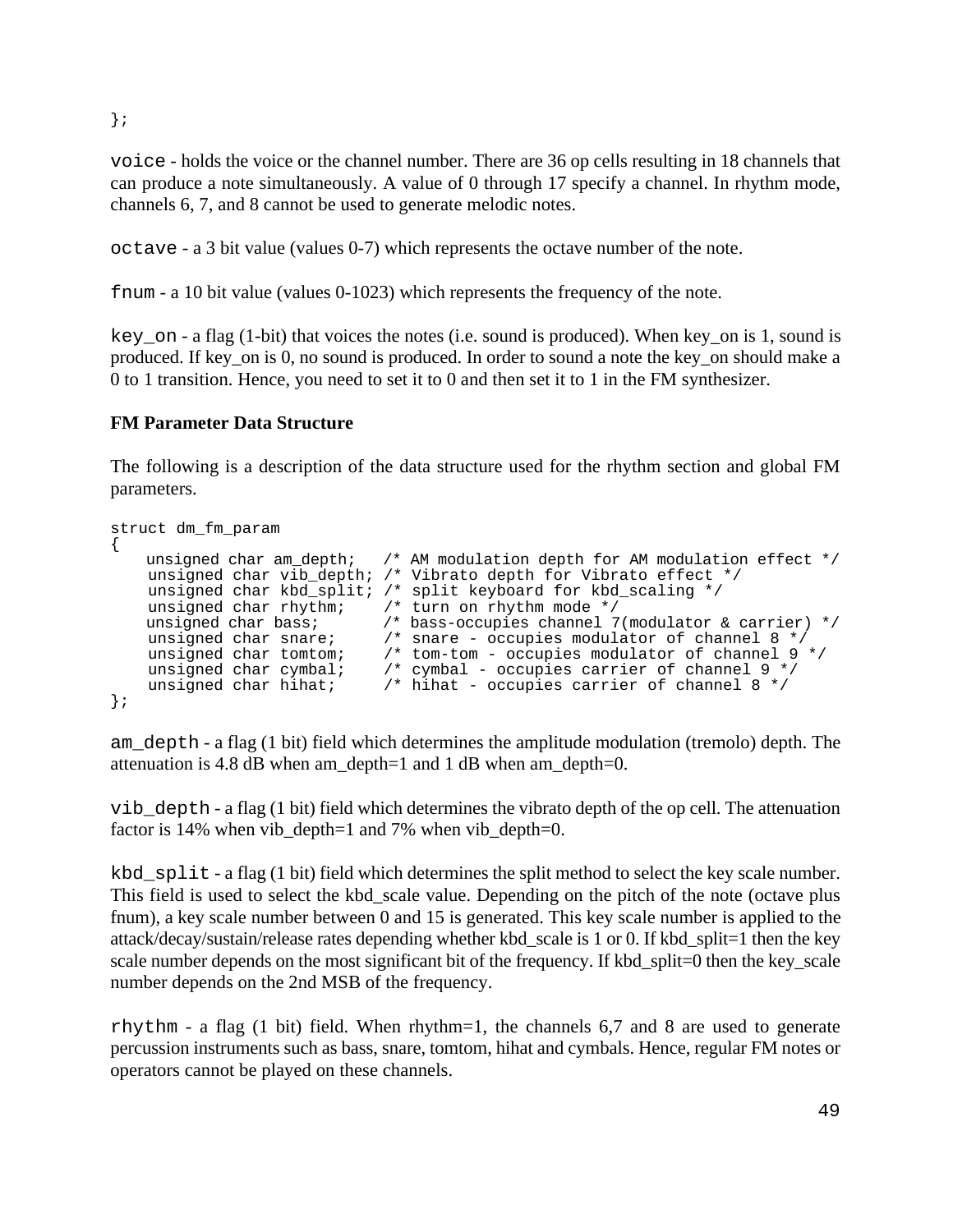bass - a flag (1 bit) field which turns on or off the bass drum percussion instrument. The bass drum requires a modulator and a carrier cell that occupy channel 6. Both operators require note settings (Attack/Decay/Sustain/Release/Octave/Fnum etc) but the key\_on field should be set to 0. Only when bass=1 is the bass drum sound produced.

snare - a flag (1 bit) field which turns on or off the snare drum percussion instrument. The snare drum requires a modulator cell occupying channel 7. The modulator cell needs to be set with the note settings that simulate a snare drum but the key\_on field must be 0. Snare drum sound is produced when snare=1.

tomtom - a flag (1 bit) field which turns on of off the tomtom drums. The tomtom drum requires a carrier cell occupying channel 8. The carrier cell needs to be set with note settings that resemble the tomtom drum but the key on field must be 0. Tomtom drum sound is produced when tomtom=1.

cymbal - a flag (1 bit) field which turns on or off the cymbal. The cymbal instrument requires a modulator cell occupying channel 8. The modulator cell must be set with note settings that resemble a cymbal. As with the previous percussion instrument, key\_on should be 0. Only when cymbal=1, is the cymbal sound produced.

hihat - a flag (1 bit) field which turns on or off the hihat. The hihat instrument requires a carrier cell occupying channel 7. The carrier cell must be set with note settings that resemble a hihat. As with the previous percussion instrument, key\_on should be 0. Only when hihat=1, is the hihat sound produced.

### **FM Synthesizer ioctl Functions**

In this section we will examine the ioctls that are used to generate FM tones. Before you can issue the ioctls you must first obtain the file descriptor using an open call on the /dev/sbpfm0 device. In the following examples we will use the file descriptor fmfd for the FM synthesizer device.

### **FM\_IOCTL\_RESET**

This ioctl is used to reset the FM synthesizer. After opening the FM device /dev/dmfm0 it is advisable to issue a reset ioctl. This ioctl takes no parameters and is used as follows:

```
ioctl(fmdev, FM_IOCTL_RESET, NULL);
```
### **FM\_IOCTL\_SET\_MODE**

This ioctl is used to set the mode of the FM synthesizer. The ioctl takes one parameters which should be set to the value OPL2 or OPL3. OPL2 sets the FM synthesizer in OPL-2 or AdLib compatible mode. In this mode only 9 channels of 2 op voices with mono output are permitted. In OPL3 mode, there are 18 channels of 2 op with stereo output or 6 channels of 4 operators and 6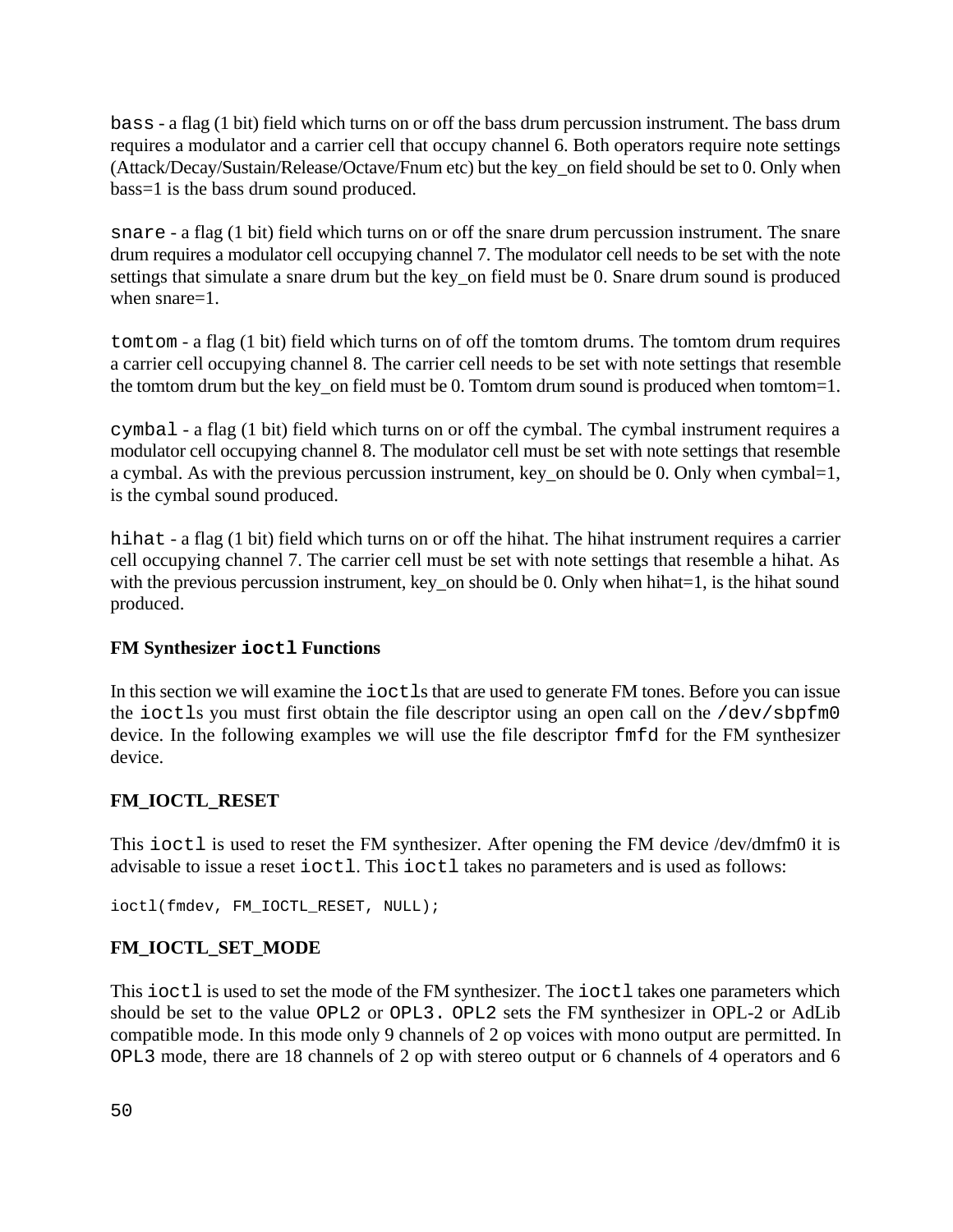channels of 2 operators with stereo output. The command to set the FM synthesizer in OPL-3 mode is as follows:

```
ioctl(fmfd, FM_IOCTL_SET_MODE, OPL3);
```
#### **FM\_IOCTL\_SET\_VOICE**

This ioctl sets the voice parameters for the modulator and carrier operators. It accepts one parameter type struct dm\_fm\_voice. The ioctl is used as follows:

struct dm\_fm\_voice voice; ioctl(fmfd, FM\_IOCTL\_SET\_VOICE, &voice);

#### **FM\_IOCTL\_PLAY\_NOTE**

This ioctl is used to voice a particular FM channel which has been preset with the FM voice characteristics. The parameter is of type struct dm\_fm\_note. The ioctl is used as follows:

```
struct dm_fm_note note;
note.key_on = 0;ioctl(fmfd, FM_IOCTL_PLAY_NOTE, &note);
note.key on = 1;
ioctl(fmfd, FM_IOCTL_PLAY_NOTE, &note);
```
#### **FM\_IOCTL\_SET\_PARAMS**

This ioctl is used to set global FM parameters as well as control the percussion instruments. The parameter is of type struct dm\_fm\_params. The ioctl is used as follows:

```
struct dm_fm_params param;
ioctl(fmfd, FM_IOCTL_SET_PARAMS, &param);
```
#### **FM\_IOCTL\_SET\_OPL**

This ioctl is used to set the connection type for the 4 op mode. The parameter is a byte defining the connection. If you want the synthesizer in 2-op mode then the conn\_type =  $0x0$ . If you want the synthesizer in 4-op mode with six 4-op channels then conn\_type =  $0x3F$ .

char conn\_type =  $0x3f$ ; ioctl(fmfd, FM\_IOCTL\_SET\_PARAMS, &conn\_type);

### **Programming the FM Synthesizer**

In this section we will write a simple program to play random notes on the FM synthesizer. The example will demonstrate the capabilities of the device.

#### **Listing 10 - Example FM Synthesizer Program**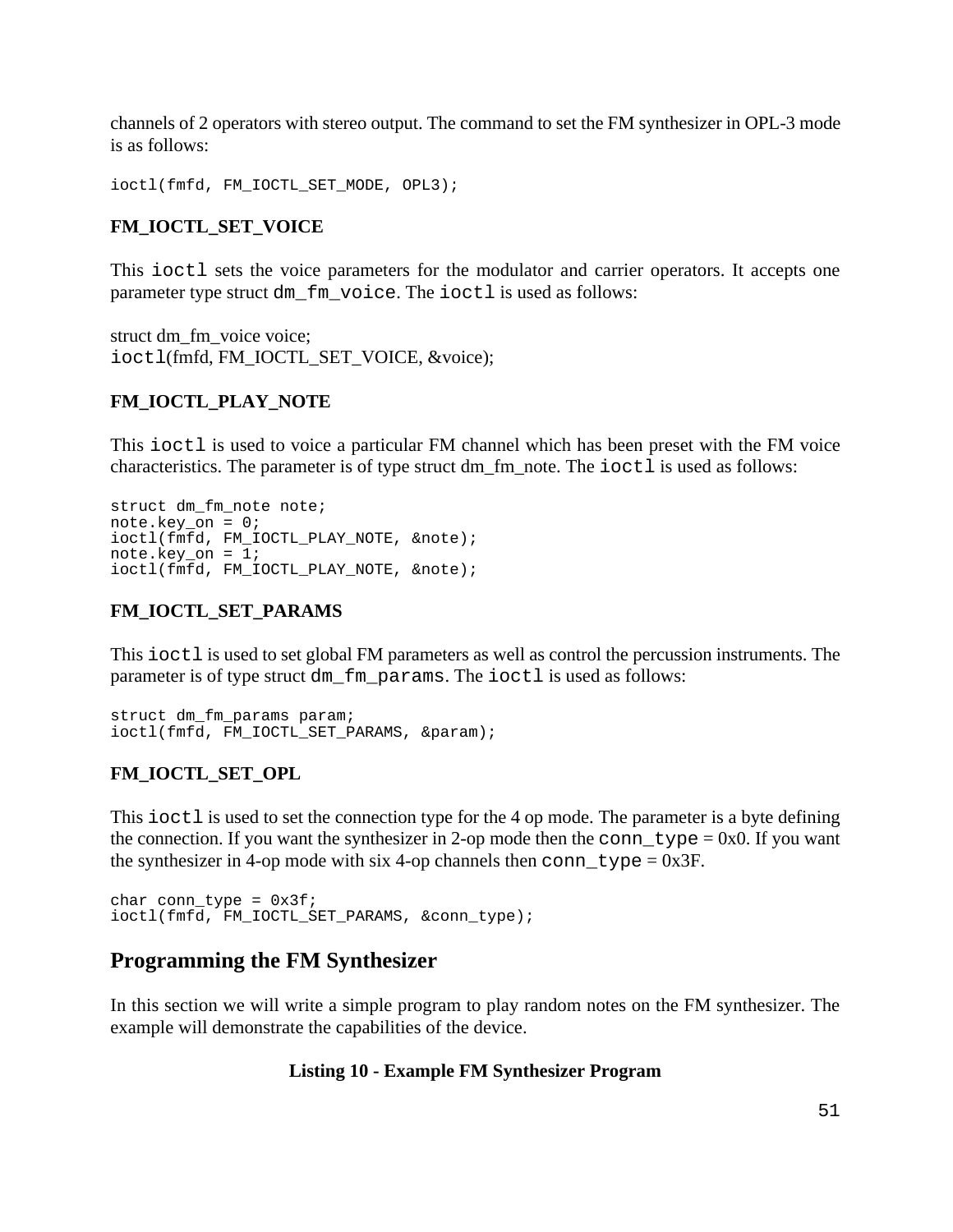```
#include <stdio.h>
#include <fcntl.h>
#include <math.h>
#include <sys/dm.h>
#define VOICES 18
#define RAND(bits) (random() & (1<<(bits)) -1)
main()
{
         int fmfd;
         struct dm_fm_voice modulator, carrier;
         struct dm_fm_note note;
        struct dm fm params param;
         int channel_num;
/* First we open the FM device using an open call */
         fmfd = open("/dev/dmfm0", O_WRONLY);
        if (fmfd < 0) perror("open");
/* Now we reset the FM synthesizer using the RESET ioctl */
        if (ioctl(fmfd, FM_IOCTL_REST) == -1) perror("reset");
/* Now set the FM synthesizer in OPL3 mode */
        if (ioctl(fmfd, FM_lOCTL_SET_MODE, OPL3) == -1) perror("mode");
        while (1) {
/* set global parameters but do not turn on percussion section */
            param.annotation = RAND(1);param.vib_depth = RAND(1);param.kbd_split = RAND(1);param.rhythm = 0;param. bass = 0; param.snare = 0;
             param.hihat = 0;
             param.cymbal = 0;
             param.tomtom = 0;
/* send the param structure to the FM synthesizer */
            ioctl(fmfd, FM_IOCTL_SET_PARAMS, &param);
/* Play the note on all channels at the same time */
             for (channel_num = 0; channel_num < VOICES; channel_num++)
\left\{ \begin{array}{c} 1 & 1 \\ 1 & 1 \end{array} \right\}/*
  * Now fill in the modulator cell structure using randomly generated
  * values and masking off the bits. Look at the definition
  * of RAND(bits) 
  */
                   modulator.voice = channel_num;
                   modulator.op = 0;
                  modulator . am = RAND(1); modulator.vibrato = RAND(1);
                   modulator.do_sustain = RAND(1);
                   modulator.kbd_scale = RAND(1);
                   modulator.connection = 0; 
                  modulator.attack = RAND(4);modulator.decay = RAND(4);
                   modulator.sustain = RAND(4);
                   modulator.release = RAND(4);
```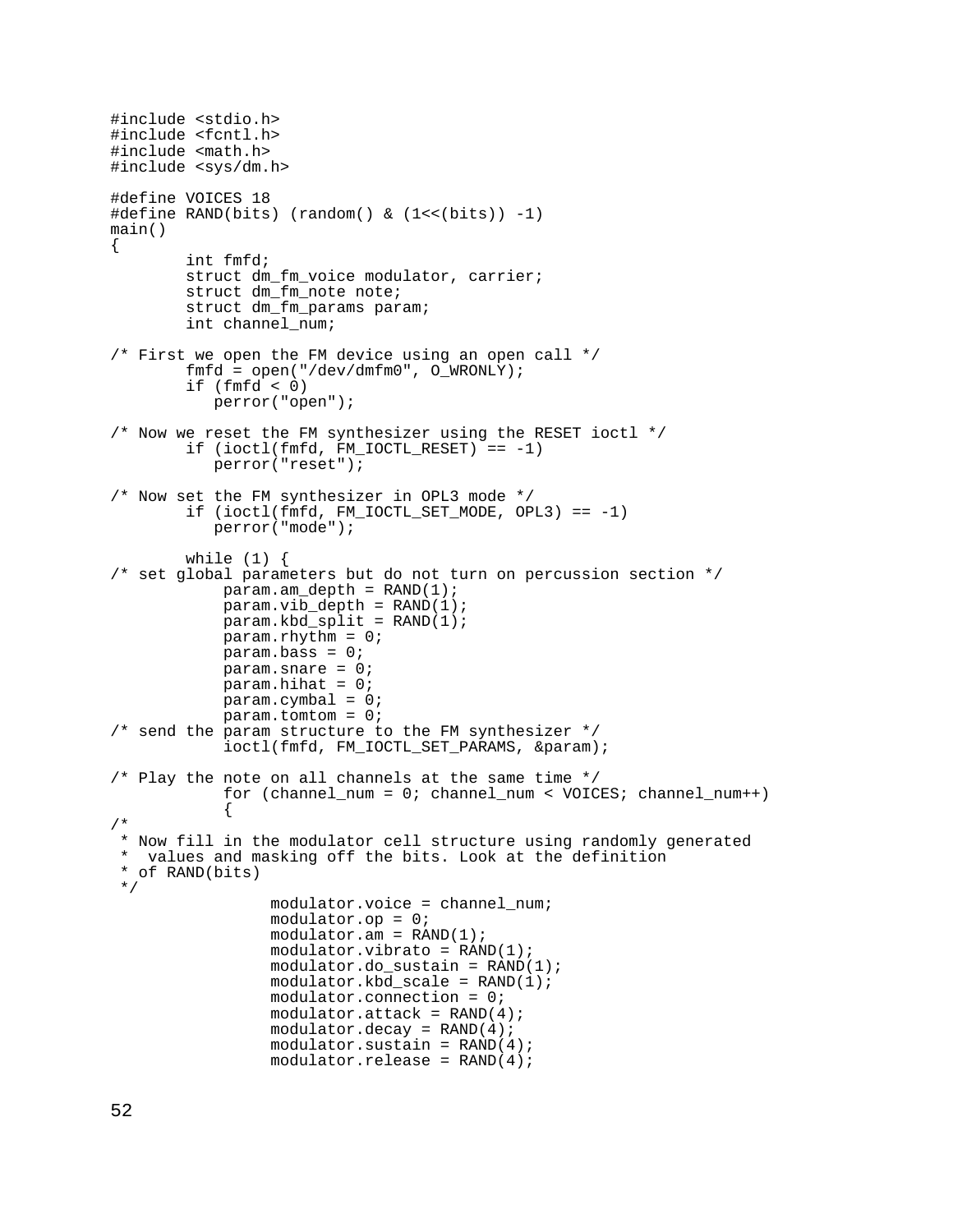```
modulator.volume = RAND(6);modulator.scale level = RAND(2);
                 modulator.feedback = RAND(3);modulator.waveform = RAND(3);modulator.left = RAND(1);modulator.right = RAND(1);/* Send the modulator structure to the FM synth */
                  if (ioctl(fmfd, FM_IOCTL_SET_VOICE, &modulator) == -1)
                     perror("modulator");
/*
  * Now fill in the carrier cell structure using randomly generated
   values and masking off the bits. Look at the definition
 * of RAND(bits) 
  */
                  carrier.voice = channel_num;
                  carrier.op = 1;
                 carrier.am = RAND(1);
                 carrier.vibrato = RAND(1);
                 carrier.do sustain = RAND(1); carrier.kbd_scale = RAND(1);
                  carrier.connection = 0; 
                 carrier.attack = RAND(4);
                 carrier.decay = RAND(4);
                 carrier.sustain = RAND(4);
                 carrier.release = RAND(4);
                 carrier.harmonic = RAND(4);
                 carrier.volume = RAND(6);
                  carrier.scale_level = RAND(2);
                 carrier.feedback = RAND(3);
                 carrier.waveform = RAND(3);
                 carrier.left = RAND(1);
                 carrier.right = RAND(1);/* Send the carrier structure to the FM synth */
                  if (ioctl(fmfd, FM_IOCTL_SET_VOICE, &carrier) == -1)
                     perror("carrier");
/* 
  * Now fill in the note structure with random octaves and frequencies.
 * Before sounding the FM tone turn the note off and then key_on the note.
  */
                  note.voice = channel_num;
                 note.octave = RAND(3);note. fnum = RAND(10);note.key_on = 0;if (ioctl(fmfd, FM\_IOCTL\_PLAY\_NOTE, % m=1)
                     perror("note");
                 note. key\_on = 1;if (ioctl(fmfd, FM_IOCTL_PLAY_NOTE, \&note) == -1)
                     perror("note");
/* sleep between notes */
                 usleep(100000);
             } /*for loop*/
         } /*while loop */
}
```
## **Additional Notes on FM Programming**

FM synthesis requires many parameter fields to be set and sometimes it is simpler to use patches to simulate various instruments. The Sound Blaster Instrument (SBI) format provides a uniform approach to programming the FM synthesizer. The SBI format only handles sound characteristics.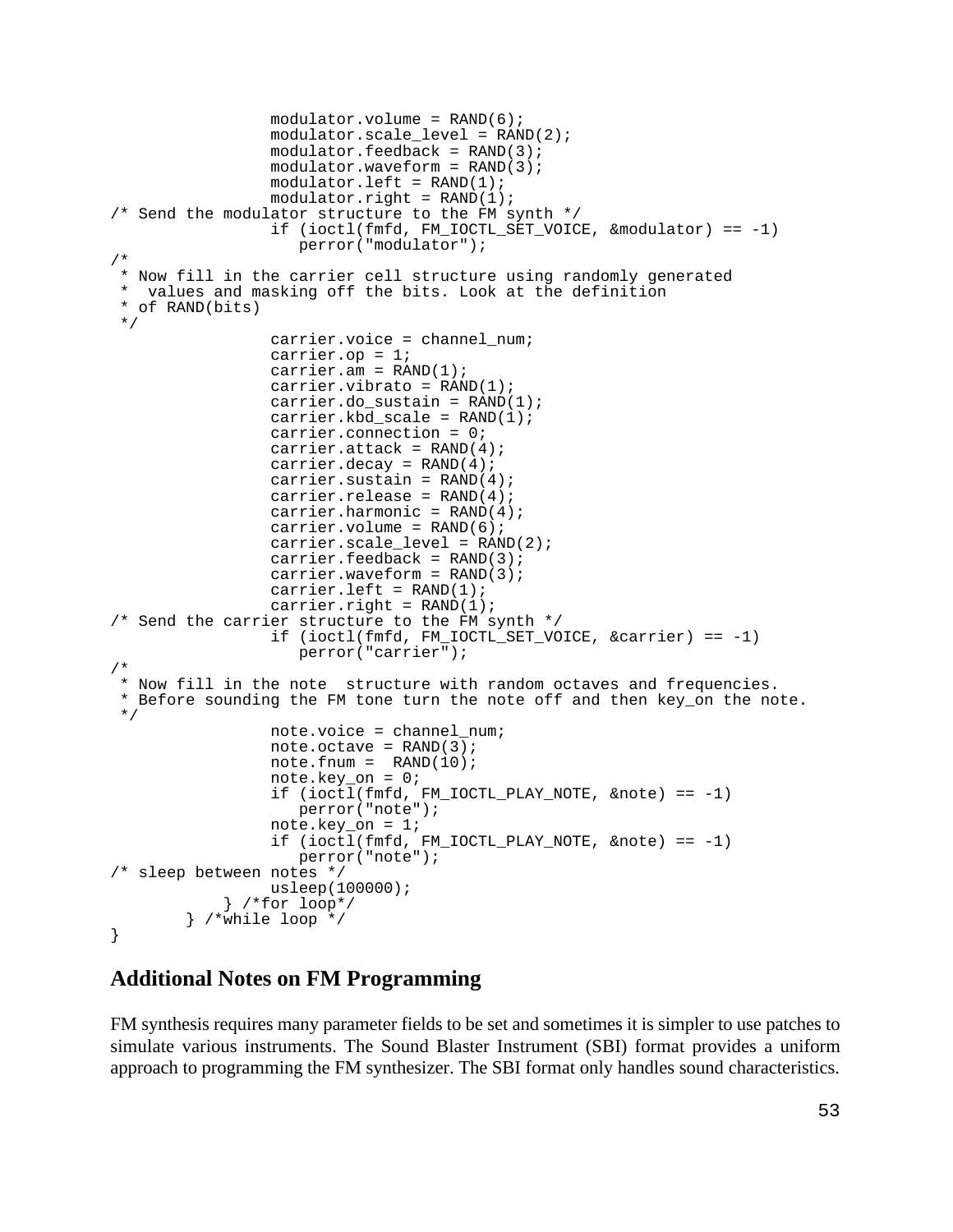The program has to provide the frequency and octave values. Sounding of the FM tone occurs when the key\_on bit is set on a particular voice channel. The following is a description of the SBI file format (Note: the names in parentheses denote the dm\_fm\_note structure parameter).

| <b>OFFSET</b> (hex) | <b>Description</b>                                                                                                                                                                                                         |
|---------------------|----------------------------------------------------------------------------------------------------------------------------------------------------------------------------------------------------------------------------|
| $00 - 03$           | File ID - 4 Bit ASCII String "SBI" ending with 0x1A                                                                                                                                                                        |
| $04 - 23$           | Instrument Name - Null terminated ASCII string                                                                                                                                                                             |
| 24                  | <b>Modulator Sound Characteristics</b><br>Bit 7: AM Modulation (am)<br>Bit 6: Vibrato (vibrato)<br>Bit 5: Sustaining Sound (do_sustain)<br>Bit 4: Envelop Scaling (kbd_scale)<br>Bits 3-0: Frequency Multiplier (harmonic) |
| 25                  | <b>Carrier Sound Characteristics</b><br>Bit 7: AM Modulation (am)<br>Bit 6: Vibrato (vibrato)<br>Bit 5: Sustaining Sound (do_sustain)<br>Bit 4: Envelop Scaling (kbd_scale)<br>Bits 3-0: Frequency Multiplier (harmonic)   |
| 26                  | Modulator Scaling/Output Level<br>Bits 7-6: Level Scaling (scale_level)<br>Bits 5-0: Output Level (volume)                                                                                                                 |
| 27                  | Carrier Scaling/Output Level<br>Bits 7-6: Level Scaling (scale_level)<br>Bits 5-0: Output Level (volume)                                                                                                                   |
| 28                  | Modulator Attack/Decay<br>Bits 7-4: Attack Rate (attack)<br>Bits 3-0: Decay Rate (decay)                                                                                                                                   |
| 29                  | Carrier Attack/Decay<br>Bits 7-4: Attack Rate (attack)<br>Bits 3-0: Decay Rate (decay)                                                                                                                                     |
| 2A                  | <b>Modulator Sustain/Release</b><br>Bits 7-4: Sustain Level (sustain)<br>Bits 3-0: Release Rate (release)                                                                                                                  |
| 2B                  | Carrier Sustain/Release<br>Bits 7-4: Sustain Level (sustain)<br>Bits 3-0: Release Rate (release)                                                                                                                           |
| 2C                  | <b>Modulator Wave Select</b><br>Bits $7-2$ : All bits clear $(0)$<br>Bits 1-0: Wave Select (waveform)                                                                                                                      |

**Table 8 - SBI File Format**

 $\overline{\mathbf{1}}$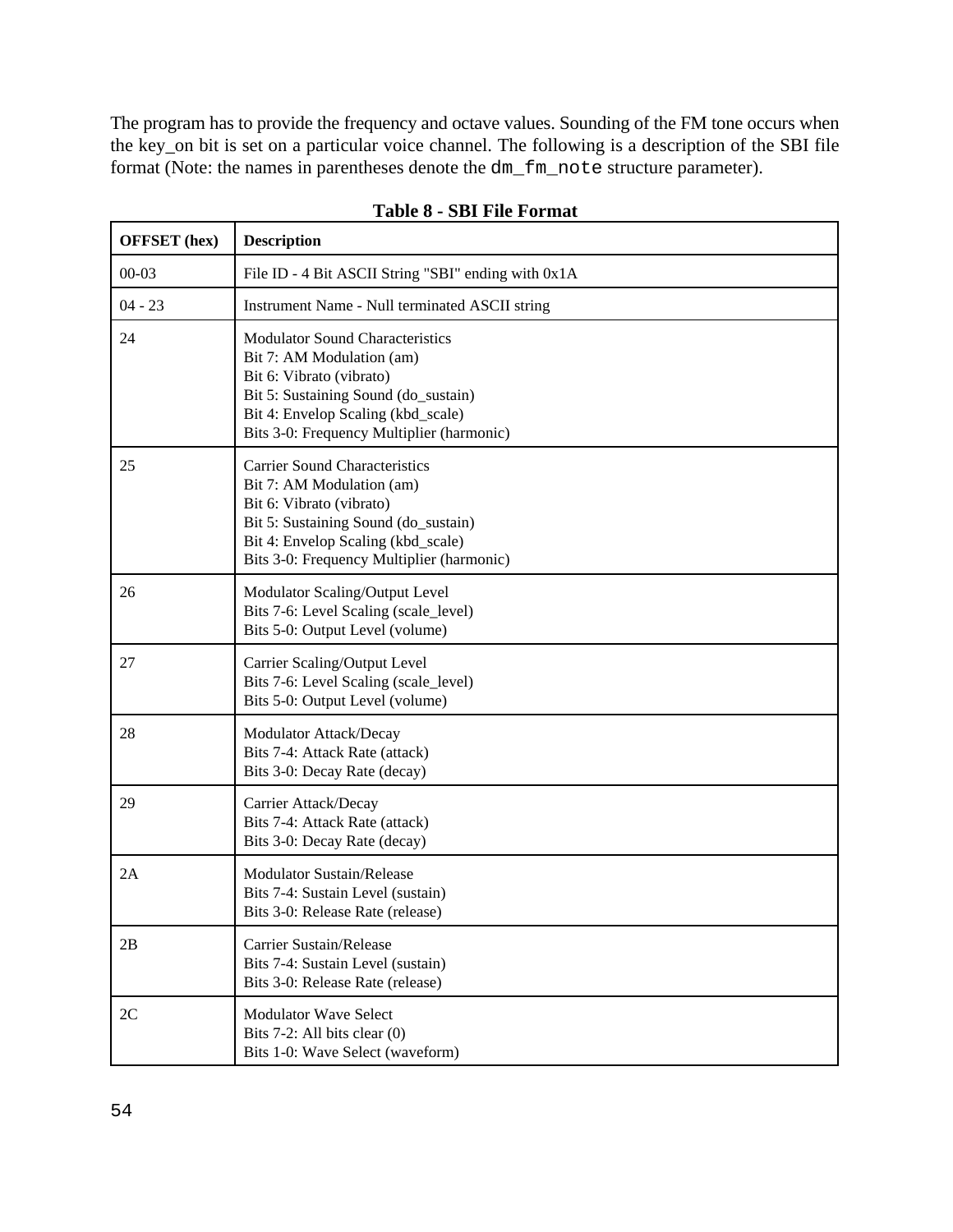| 2D      | Carrier Wave Select<br>Bits $7-2$ : All bits clear $(0)$<br>Bits 1-0: Wave Select (waveform)                                          |
|---------|---------------------------------------------------------------------------------------------------------------------------------------|
| 2E      | Feedback/Connection<br>Bits $7-4$ : All bits clear $(0)$<br>Bits 3-1: Modulator Feedback (feedback)<br>Bit 0: Connection (connection) |
| $2F-33$ | Reserved for future use                                                                                                               |

The above description requires you to declare the following structures:

```
struct dm_fm_voice modulator;
struct dm_fm_voice carrier;
struct dm_fm_note note;
```
Now store the corresponding values from the SBI file into the respective structures. From the above description, the programmer needs to provide are the following parameters:

```
modulator.voice=carrier.voice=x (where x is a channel number between 0 and 17)
modulator.left=carrier.left=x (where x is the left audio output flag 0 or 1)
modulator.right=carrier.right=x (where x is the right audio output flag 0 or 1)
modulator.op = 0 (modulator's op number is 0)
carrier.op = 1 (carrier's op is 1)
note.voice = x (where x is a channel number from 0-17)
note.fnum = x (where x is a frequency number from 0-1023)
note.octave = x (where x is an octave number from 0-7)
note.key_on = 1 (the note must be keyed off and then keyed on)
```
### **Programming The FM Synthesizer Using SBI Files**

The following code explains the mechanism to read an SBI format file and play the note at frequency 800 in octave number 5.

#### **Listing 11 - Sample Code to Read an SBI File**

```
#include <stdio.h>
#include <fcntl.h>
#include <errno.h>
#include "/sys/dm.h"
#define FALSE 0
#define TRUE 1
struct dm_fm_voice op0, op1; /* the voice struct to hold the SBI file */<br>struct dm_fm_note note; /* the note struct to make the sound */
struct dm_fm_note note; <br>int fmfd, fd;<br>/* fmfd - FM dev handle; fd - SBI file<br>/
int fmfd, fd;<br>
char instrument_buf[16]; /* fmfd - FM dev handle; fd - SBI file */<br>
char instrument_buf[16]; /* buffer to hold the SBI data from file
                                         /* buffer to hold the SBI data from file */
main (argc, argv)
int argc;
char **argv;
{
```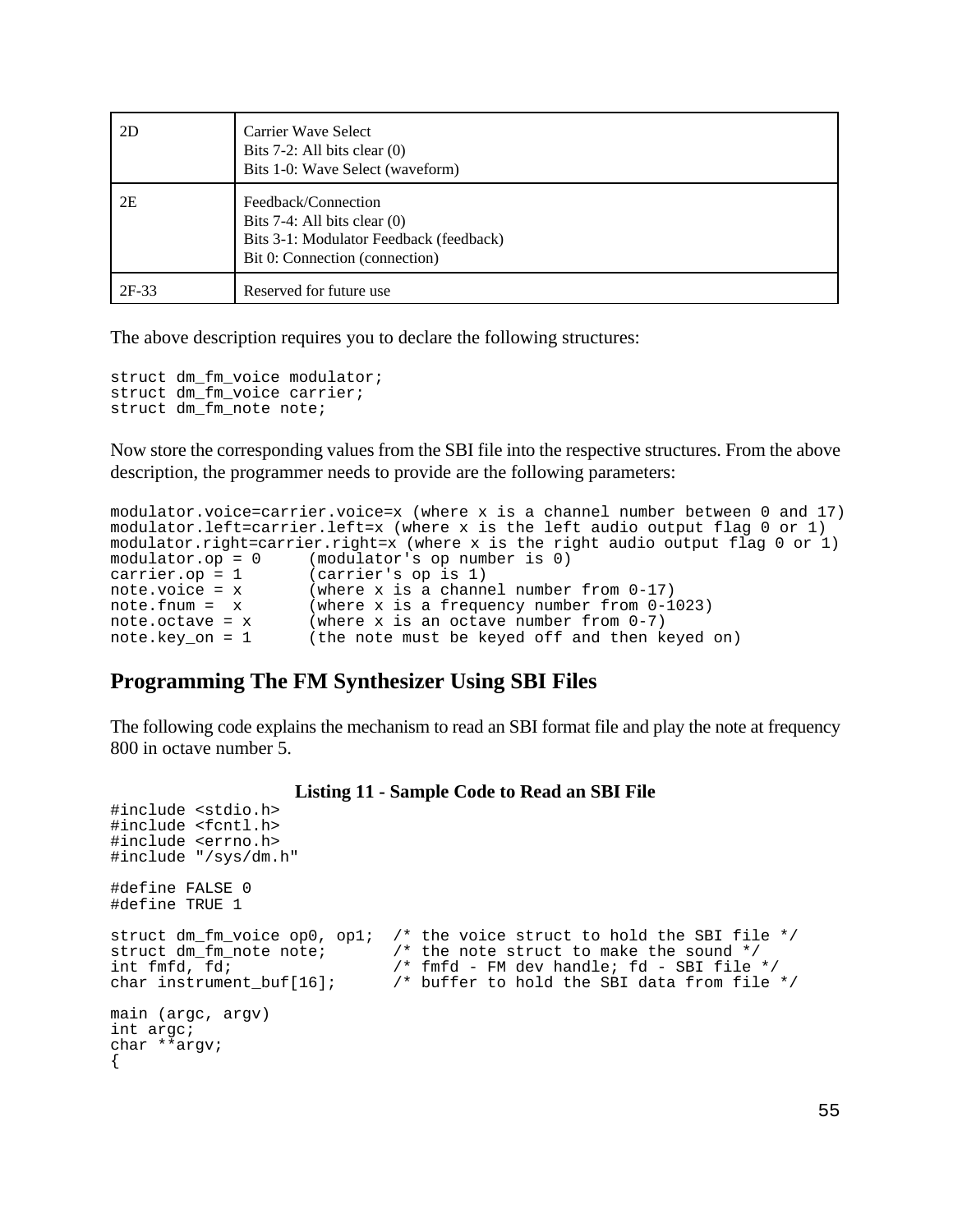```
fmfd = open("/dev/dmfm0", O_{WRONLY}; /* open the FM device */<br>ioctl(fmfd,FM IOCTL RESET); /* reset the FM device */
         ioctl(fmfd,FM_IOCTL_RESET); <br>ioctl(fmfd,FM_IOCTL_SET_MODE, OPL3); /* set_mode_to_OPL3 */
         ioctl(fmfd, FM_IOCTL_SET_MODE, OPL3);
         set_params();<br>fd = open(argv[1], O_RDONLY);<br>\frac{7}{5} /* open the SBI file */
         fd = open(argv[1], O_RDOMLY);/* now verify that it is truly an SBI instrument file by reading the 
  * header
  */
          if (!verify_sbi(fd)) {
                   printf("file is not in SBI format\n");
                  exit (0);
         }<br>get_instrument(fd);
                                                    /* fill the voice structs */play_instrument(); \overline{y} /* play the sound */
}
/* check for "SBI" + 0x1A (\032) in first four bytes of file */
int verify_sbi(fd)
int fd;
{
    char idbuf[5]; /* get id */ lseek(fd, 0, SEEK_SET);
    if (read(fd, idbuf, 4) != 4)<br>return(FALSE); /* com
                            /* compare to standard id */
    idbuf[4] = (char)0;if (strcmp(idbut, "SBI\032") != 0)return(FALSE); return(TRUE);
}
get_instrument(fd)
int fd;
{
     lseek(fd, 0x24, SEEK_SET);
    read(fd, instrument buf, 16);
/* Modulator Characteristics */
          if (instrument_buf[0] & (1<<7))
                  op0.vibrato = 1;
          else
                   op0.vibrato = 0;
          if (instrument_buf[0] & (1<<6))
                  op0.am = 1; else
                  op0.am = 0; if (instrument_buf[0] & (1<<5))
                  op0.kbd scale = 1;
          else
                   op0.kbd_scale = 0;
          if (instrument_buf[0] & (1<<4))
                  op0.do_sustain = 1;
          else
           op0.do sustain = 0; op0.harmonic = instrument_buf[0] & 0x0F;
/* Carrier Characteristics */
          if (instrument_buf[1] & (1<<7))
                   op1.vibrato = 1;
          else
                   op1.vibrato = 0;
          if (instrument_buf[1] & (1<<6))
```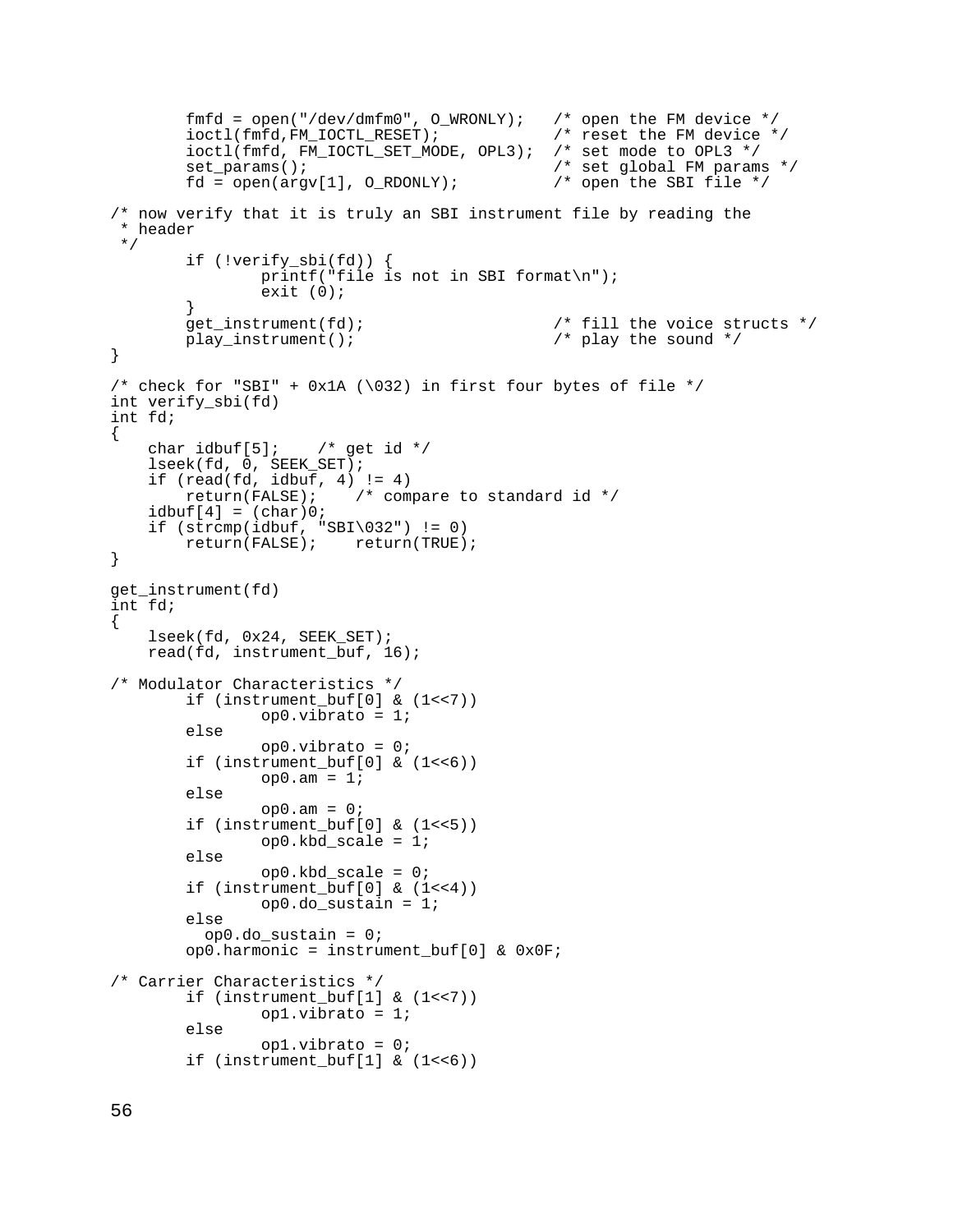```
op1.am = 1; else
                op1.am = 0; if (instrument_buf[1] & (1<<5))
                 op1.kbd_scale = 1;
         else
                 op1.kbd_scale = 0;
         if (instrument_buf[1] & (1<<4))
                 op1.do_sustain = 1;
         else
     op1.do_sustain = 0;
         op1.harmonic = instrument_buf[1] & 0x0F;
/* Modulator Scale/Volume Level */
         op0.scale_level = instrument_buf[2] >>6;
         op0.volume = instrument_buf[2] & 0x3f;
/* Carrier Scale/Volume Level */
         op1.scale_level = instrument_buf[3] >>6;
         op1.volume = instrument_buf[3] & 0x3f;
/* Modulator Attack/Decay */ 
         op0.attack = instrument_buf[4] >> 4;
         op0.decay = instrument_buf[4] & 0xF;
/* Carrier Attack/Decay */
         op1.attack = instrument_buf[5] >> 4;
         op1.decay = instrument_buf[5] & 0xF;
/* Modulator Sustain/Release */ 
         op0.sustain = instrument_buf[6] >> 4;
         op0.release = instrument_buf[6] & 0xF;
/* Carrier Sustain/Release */
        op1.sustain = instrument buf[7] >> 4;
         op1.release = instrument_buf[7] & 0xF;
/* Modulator Waveform */ 
         op0.waveform = instrument_buf[8] & 0x03;
/* Carruer Waveform */
         op1.waveform = instrument_buf[9] & 0x03;
/* Modulator Feedback/Connection*/ 
         op0.connection = instrument_buf[0xA] & 0x01;
         op1.connection = op0.connection; 
        op0.feedback = (instrument bulf[0xA] >> 1) & 0x07;op1.feedback = op0.feedback;/* byte 0xB - 20 Reserved */
}
play_instrument()
{
/*
  * Set the FM channel to channel 0. Fill in the rest of the fields and
  * Issue an ioctl to set the modulator parameters
  */
                op0.op = 0; op0.voice = 0;
                 op0.left = 1;
```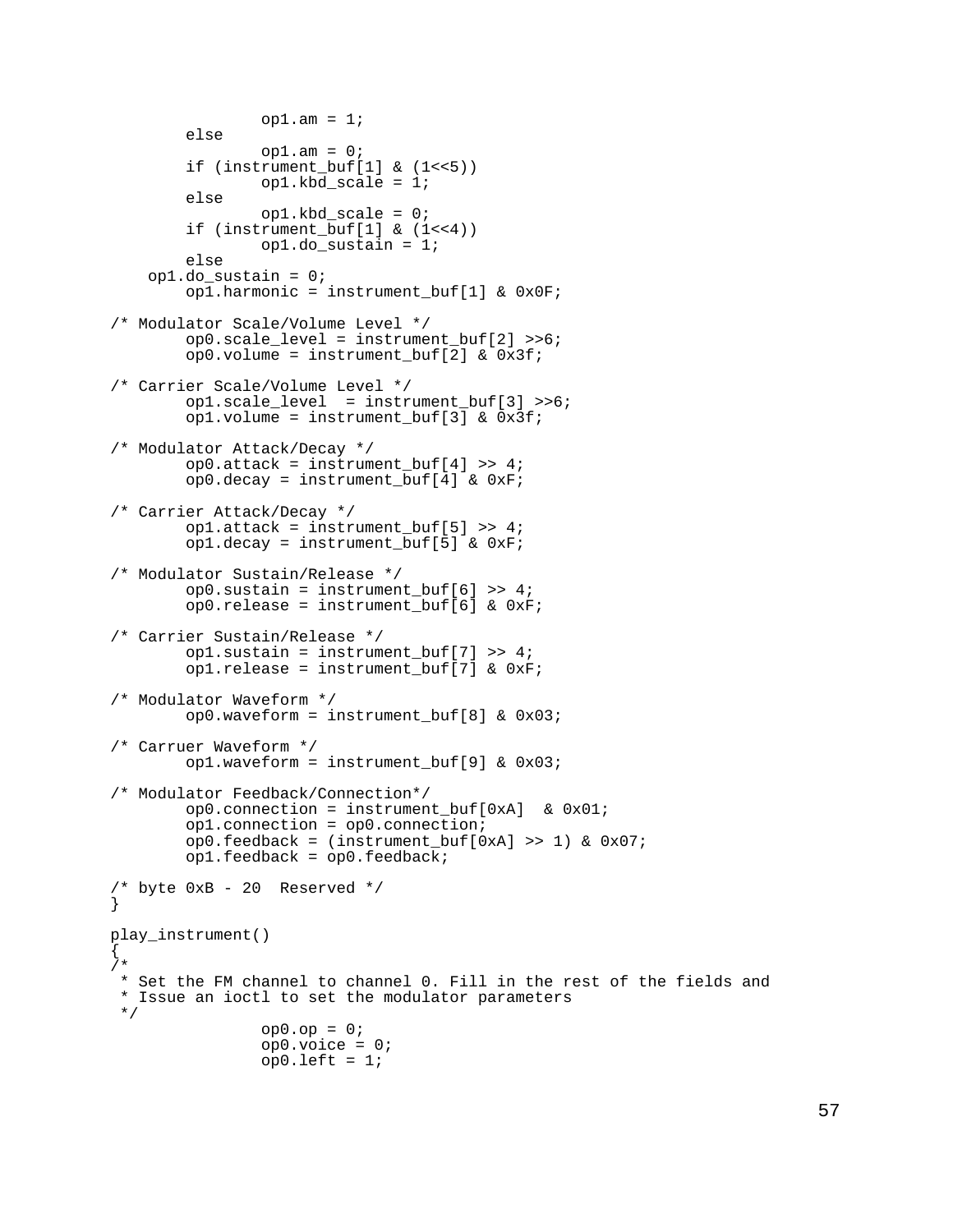```
op0.right = 1; ioctl(fmfd, FM_IOCTL_SET_VOICE, &op0);
/*
  * Set the FM channel to channel 0. Fill in the rest of the fields and
  * Issue an ioctl to set the carrier parameters
  */
                  op1.op = 1; op1.voice = 0;
                   op1.left = 1;
                  op1.right = 1; op1.volume = 63;
                   ioctl(fmfd, FM_IOCTL_SET_VOICE, &op1);
/*
  * Fill in the note structure and first key_off the note and then key_on.
 */
                  note.voice = 0; 4 \times select channel 0 \times/
                   note.octave = 5;
                  note.fnum = 800;note. key\_on = 0; /*Key off*/
                  \begin{array}{lcl} \texttt{iccl}(\texttt{fmfd},\texttt{FM\_IOCTL\_PLAN\_NOTE},\texttt{~\&note});\\ \texttt{note}.\texttt{key\_on} = 1; & \texttt{/*Key on*} \end{array}note.key_on = 1;ioctl(fmfd, FM_IOCTL_PLAY_NOTE, &note);
}
set_params()
{
struct dm_fm_params p;
        p . am\_depth = 0; p.vib_depth = 0;
         p.kbd_split = 0;p.rhythm = 0;p.bass = 0;p.snare = 0;p.tomton = 0;p.cymbal = 0;
         p.hihat = 0; ioctl (fmfd, FM_IOCTL_SET_PARAMS, &p);
}
```
## **FM Synthesizer in 4-Operator Mode**

In the 4-op mode the FM synthesizer uses 4 operators consisting of two 2-op channels. From 18 2-op channels, we can get six 4-op channels, with 5 channels for percussion (as described above) and three 2-op channels used for FM voices. The diagram below describes how 18 2-op channels are organized:

#### **Figure 2 - 4-Operator Schematic for Modulator/Carriers**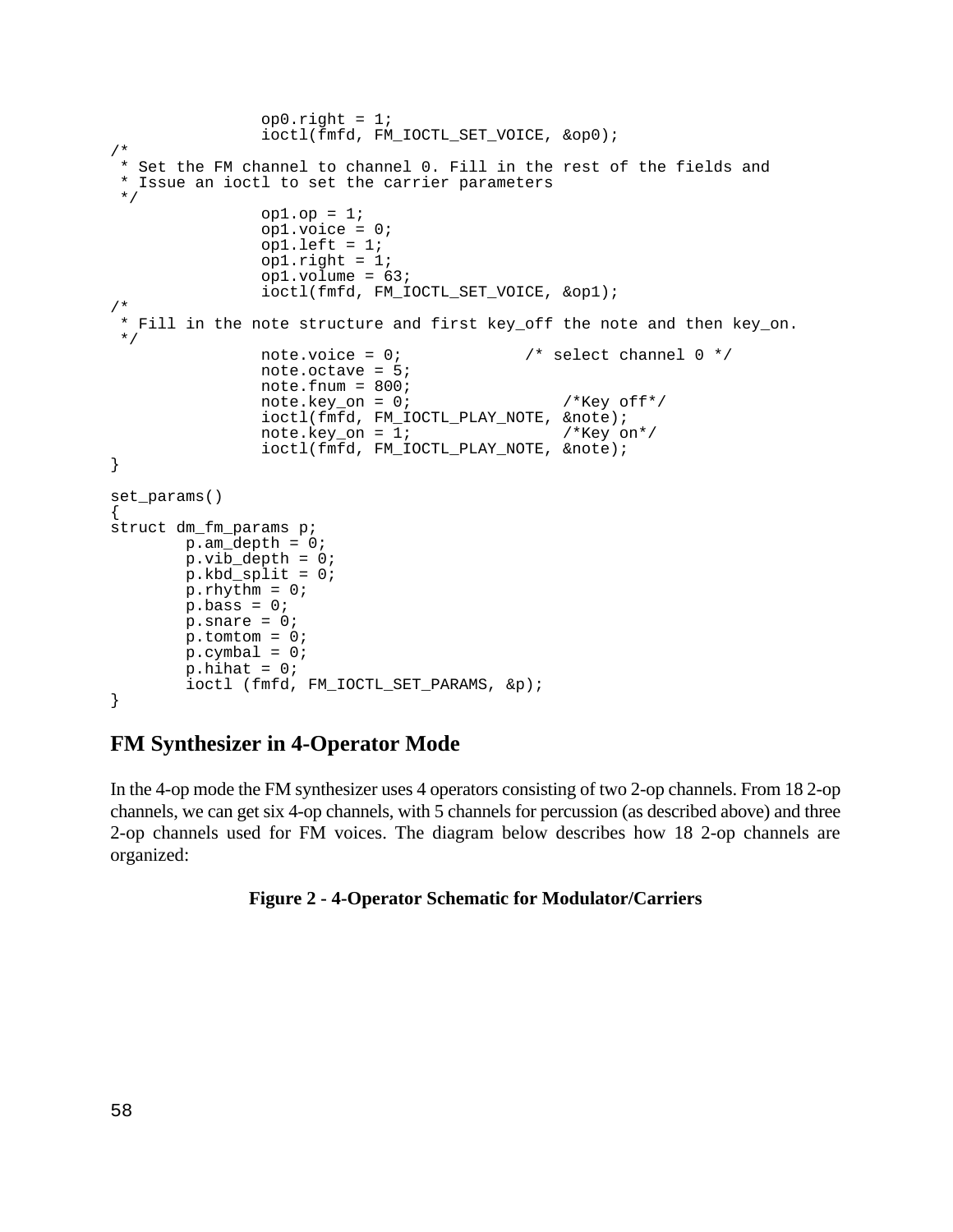

The ioctl FM\_IOCTL\_SET\_OPL is used to set the 4-op connection mask. This ioctl requires a 6 bit mask. If the mask is 0 then all the FM voice channels default to 2-op mode thus yielding 18 channels or 15 voice plus 5 percussion channels. If the mask is set to 0x3F then the FM synthesizer is configured for six 4 op voice channels plus six 2 op voice channels. The six 2 op voice channels can be configured for 5 percussion channels a 3 voice channels or 6 voice channels. In the case of the 4 -op channels the above diagram shows which two op channels go into building the six 4 op channels.

With 4 operators, the following diagram shows how the operators can be connected. The connection bits from the first two operators is designated as C0 and the connection bits from the remaining two are designated as C1.

#### **Figure 3 - Connection Possibilities with 4 operators**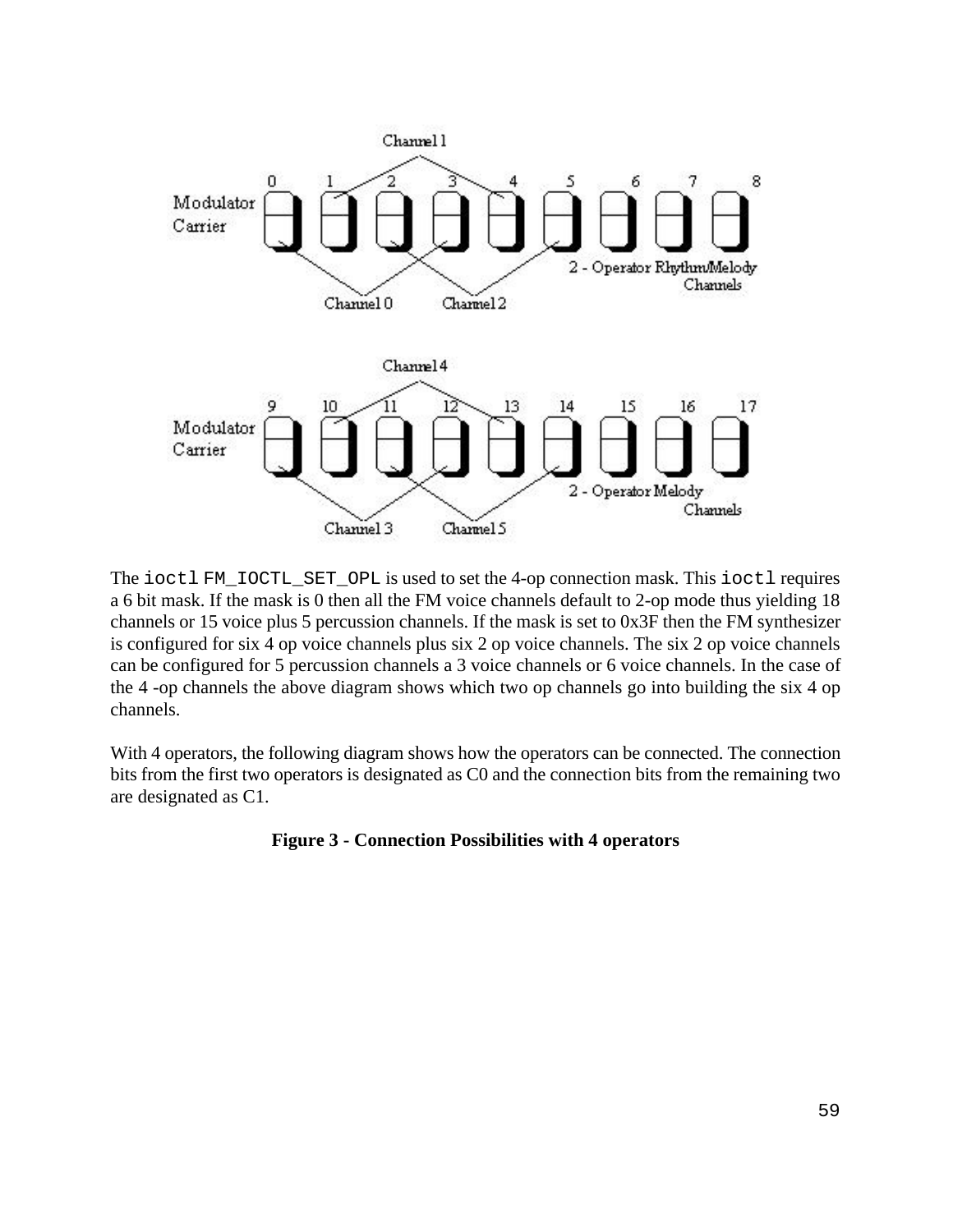

## **MIDI Interface**

#### **Introduction**

The MIDI interface is a hi-speed serial interface running at 31,250 baud. There are 8 data bits with 1 start and 1 stop bit. The dmmidi0 device essentially provides simple read and write access to the MIDI device on the sound card.

Table 9 lists the MIDI channel voice messages. These are the most common messages, and are used to control an instrument's voices.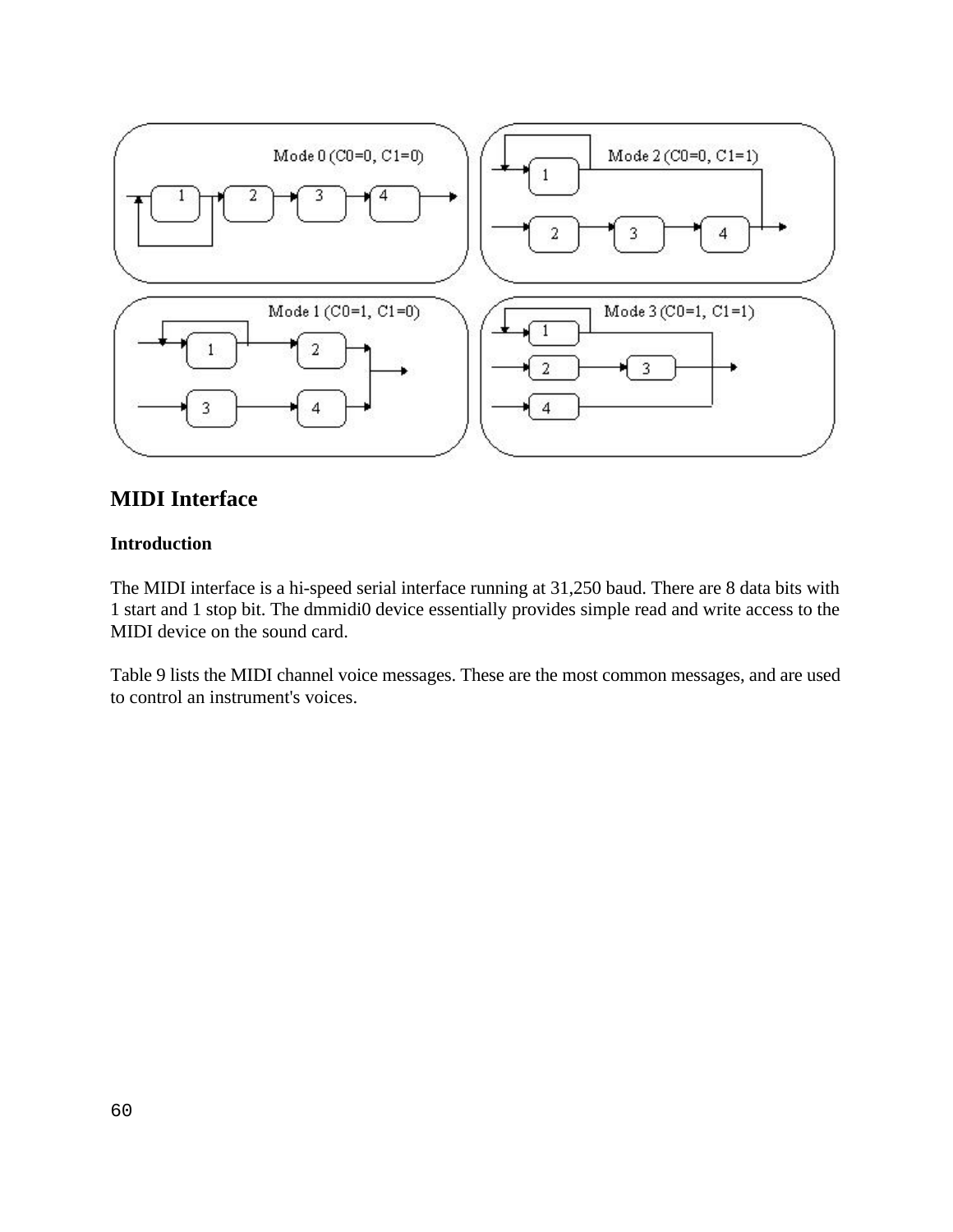| <b>Status Byte</b>                                   | <b>Data Bytes</b>                                 | <b>Description</b>                                                                                                                                                              |
|------------------------------------------------------|---------------------------------------------------|---------------------------------------------------------------------------------------------------------------------------------------------------------------------------------|
| 1000 cccc (cccc is channel #)<br>$0x80 - 0x8F$       | Onnnnnnn (Note Number)<br>0vvvvvvv (Velocity)     | Note Off Event. This event is sent<br>when a note is released.                                                                                                                  |
| 1001cccc (cccc is the channel #)<br>$0x90 - 0x9F$    | Onnnnnnn (Note Number)<br>Ovvvvvvv (Velocity)     | Note On Event. This message is<br>sent when a note is depressed.                                                                                                                |
| 1010cccc (cccc is the channel #)<br>$0xA0 - 0xAF$    | Onnnnnnn (Note Number)<br>Ovvvvvvv (New Velocity) | Polyphonic Key Pressure Event.<br>This message is sent when the<br>velocity of a previously triggered<br>note is changed.                                                       |
| 1011cccc (cccc is the channel #)<br>$0xB0 - 0xBF$    | Occecccc (Controller)<br>Ovvvvvvv (New Value)     | Control Change Event. This<br>message is sent when a controller<br>such as dials and pedals change<br>their value. Certain numbers are<br>reserved for standard controllers.    |
| 1100 cccc (cccc is the channel #)<br>$0xC0 - 0xCf$   | Oppppppp (Program Number)                         | Program Change Event. This event<br>is sent to change the patch or the<br>instrument on a specified channel.                                                                    |
| 1101cccc (cccc is the channel $#$ )<br>$0xD0 - 0xDF$ | Occccccc (Channel Number)                         | Channel Pressure (After Touch).<br>Use this message to send the single<br>greatest velocity of all notes<br>depressed.                                                          |
| 1110cccc (cccc is the channel #)<br>$0xE0 - 0xEf$    | 01111111 (LSB 7 bits)<br>0mmmmmmm (MSB 7 bits)    | Pitch Wheel Change. This message<br>is sent when the pitch bend wheel<br>is changed. The center position has<br>a value of 0x2000. Pitch bend is<br>measured by a 14-bit value. |

**Table 9 - MIDI Channel Voice Messages**

Table 10 summarizes the MIDI System Exclusive, System Common, and System Real Time Messages. System Exclusive messages are used for transferring data in a manufacturer-dependent manner. System Common messages are directed at all MIDI receivers in a system. System Real Time messages are used for synchronization between clock-based MIDI devices.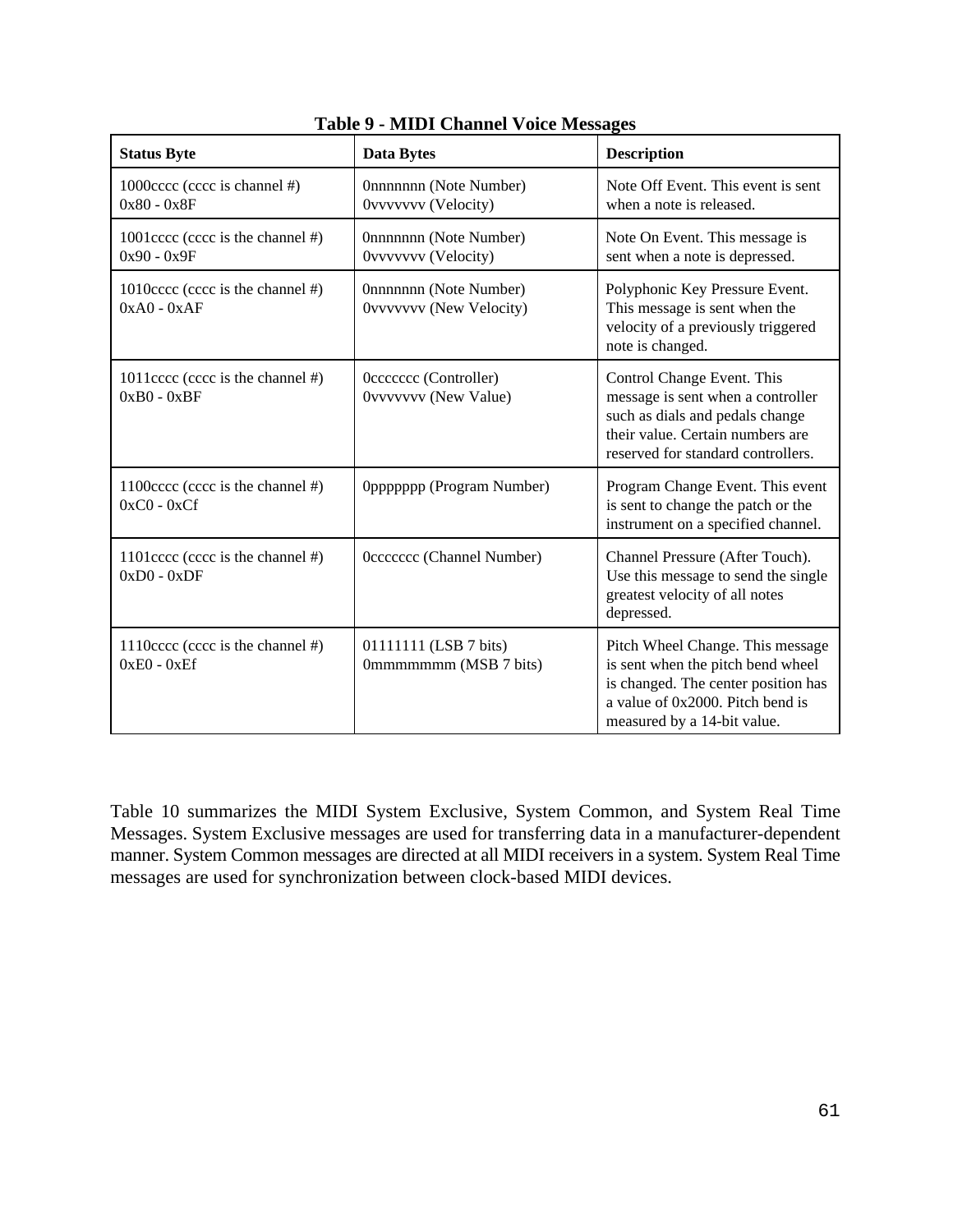| <b>Real Time / System</b>  | <b>Data Bytes</b>       | <b>Description</b>                                                                                                                                                                                                                                         |  |  |  |  |
|----------------------------|-------------------------|------------------------------------------------------------------------------------------------------------------------------------------------------------------------------------------------------------------------------------------------------------|--|--|--|--|
| 0xF0 System Exclusive      | <b>Variable Length</b>  | <b>Uses to send Sequencer Specific Messages.</b><br>First Data Byte should be the<br>Manufacturer's ID. Message is terminated<br>by oxF7 (EOX).                                                                                                            |  |  |  |  |
| 0xF1 Undefined             |                         |                                                                                                                                                                                                                                                            |  |  |  |  |
| <b>0xF2 Song Position</b>  | 14-bit value, LSB first | Song Position used in Karaoke systems.                                                                                                                                                                                                                     |  |  |  |  |
| 0xF3 Song Select           | 1 byte Song Number      | Used to select a song in a list of stored songs<br>in a sequencer.                                                                                                                                                                                         |  |  |  |  |
| 0xF4 Undefined             |                         |                                                                                                                                                                                                                                                            |  |  |  |  |
| 0xF5 Undefined             |                         |                                                                                                                                                                                                                                                            |  |  |  |  |
| 0xF6 Tune Request          | <b>None</b>             | Used to request analog synthesizers to tune<br>their oscillators.                                                                                                                                                                                          |  |  |  |  |
| 0xF7 EOX Terminator        | <b>None</b>             | <b>Used to terminate a System Exclusive</b><br>message                                                                                                                                                                                                     |  |  |  |  |
| 0xF8 Timing Clock          | <b>None</b>             | Use to sync devices such as drum machines.<br>Timing Clock messages are sent at the rate<br>of 24 clocks per quarter note.                                                                                                                                 |  |  |  |  |
| 0xF9 Undefined             | <b>None</b>             |                                                                                                                                                                                                                                                            |  |  |  |  |
| 0xFA Start                 | <b>None</b>             | Sent to start a sequencer or external MIDI<br>unit.                                                                                                                                                                                                        |  |  |  |  |
| 0xFB Continue              | <b>None</b>             | Causes the device to pick up at the next<br>clock mark.                                                                                                                                                                                                    |  |  |  |  |
| 0xFC Stop                  | <b>None</b>             | Sent to stop a sequencer or external MIDI<br>unit.                                                                                                                                                                                                         |  |  |  |  |
| 0xFD Undefined             | None                    |                                                                                                                                                                                                                                                            |  |  |  |  |
| <b>0xFE Active Sensing</b> | <b>None</b>             | Sent every 300ms. It is used to implement a<br>timeout mechanism for a receiver to revert<br>back to its default state. OSS will filter this<br>byte out from the data received from a MIDI<br>port so applications will never see it in<br>incoming data. |  |  |  |  |
| <b>0xFF System Reset</b>   | None                    | Initializes the MIDI controller to its power<br>on defaults. Applications should never write<br>this byte; it is reserved for future expansion<br>by OSS.                                                                                                  |  |  |  |  |

## **Table 10 - MIDI System Messages**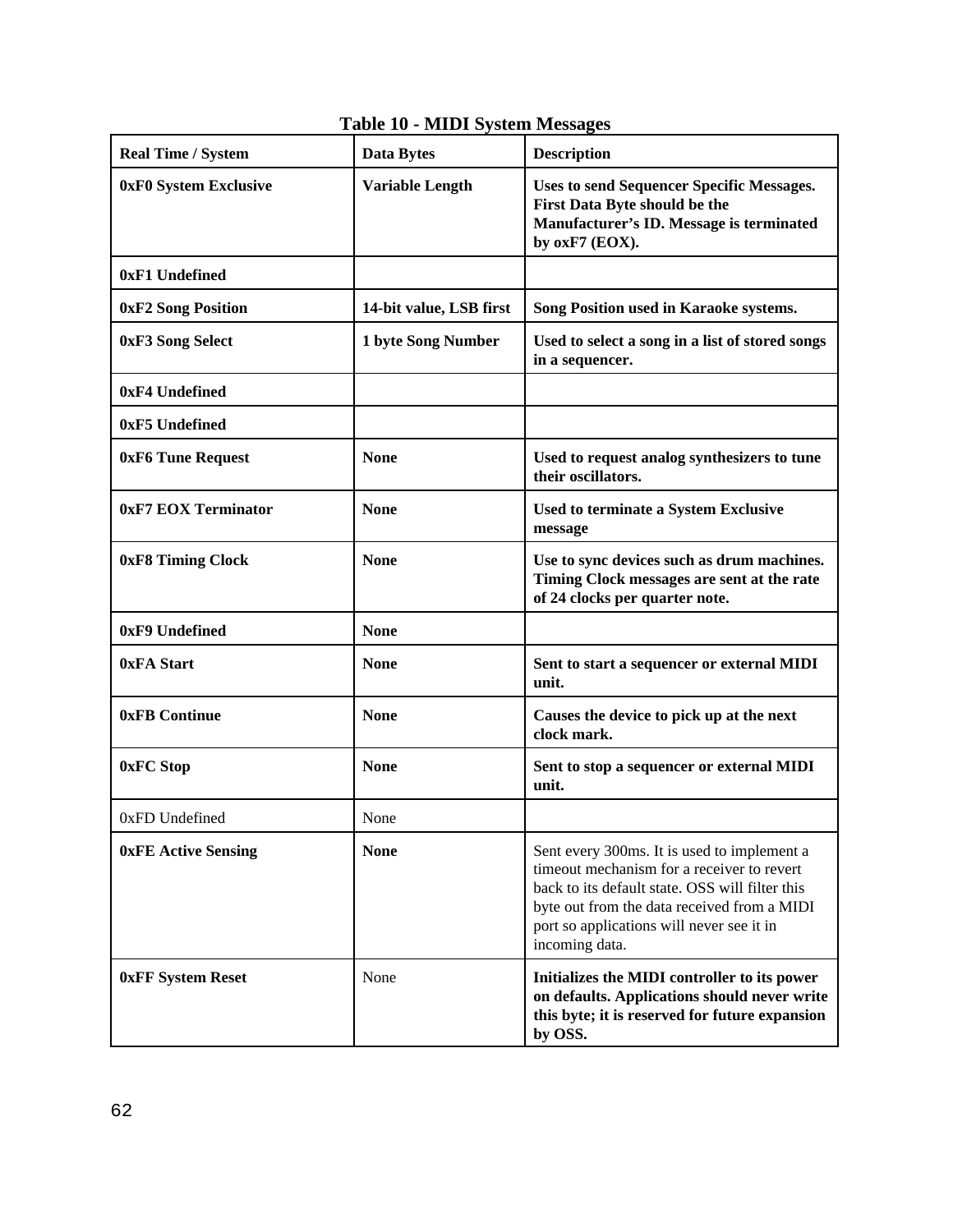#### **MIDI Note Specification**

Table 11 shows the correspondence between MIDI note pitch numbers and note frequencies. For FM synthesis, the octave is simply the note pitch number divided by 12 (NP/12) and the frequency is note pitch number in the note table modulo 12 (table[NP%12]) where the note table is the table of note names to frequencies described in the section on FM synthesizer programming.

| <b>Note</b><br>Octave   | $\mathbf C$ | C#  | D              | D#  | E              | $\mathbf F$ | F#  | G   | G#  | $\mathbf{A}$ | A#  | B   |
|-------------------------|-------------|-----|----------------|-----|----------------|-------------|-----|-----|-----|--------------|-----|-----|
| $\bf{0}$                | $\theta$    | 1   | $\overline{2}$ | 3   | $\overline{4}$ | 5           | 6   | 7   | 8   | 9            | 10  | 11  |
| 1                       | 12          | 13  | 14             | 15  | 16             | 17          | 18  | 19  | 20  | 21           | 22  | 23  |
| $\boldsymbol{2}$        | 24          | 25  | 26             | 27  | 28             | 29          | 30  | 31  | 32  | 33           | 34  | 35  |
| $\mathbf{3}$            | 36          | 37  | 38             | 39  | 40             | 41          | 42  | 43  | 44  | 45           | 46  | 47  |
| $\overline{\mathbf{4}}$ | 48          | 49  | 50             | 51  | 52             | 53          | 54  | 55  | 56  | 57           | 58  | 59  |
| 5                       | 60          | 61  | 62             | 63  | 64             | 65          | 66  | 67  | 68  | 69           | 70  | 71  |
| 76                      | 72          | 73  | 74             | 75  | 76             | 77          | 78  | 79  | 80  | 81           | 82  | 83  |
| $\overline{7}$          | 84          | 85  | 86             | 87  | 88             | 89          | 90  | 91  | 92  | 93           | 94  | 95  |
| 8                       | 96          | 97  | 98             | 99  | 100            | 101         | 102 | 103 | 104 | 105          | 106 | 107 |
| 9                       | 108         | 109 | 110            | 111 | 112            | 113         | 114 | 115 | 116 | 117          | 118 | 119 |
| 10                      | 120         | 121 | 122            | 123 | 124            | 125         | 126 | 127 |     |              |     |     |

**Table 11 - MIDI Note Pitch Numbers and Frequencies**

#### **Reading From MIDI Instruments**

In order to read input from a MIDI synthesizer, you need to first loop on reading the status byte. Depending on the type of the status byte, additional bytes are read from the MIDI keyboard. Reading data from the MIDI controller is achieved as follows:

- 1. Open the SoundBlaster MIDI device using an open call. This returns a MIDI device file descriptor.
- 2. Read one byte of status info. Use a read call on the MIDI device file descriptor to read 1 byte.
- 3. Decode the status byte using the table above. If the status byte requires 2 data bytes, then read two bytes of data into different variables (one byte at a time). If the status byte requires 1 data byte then issue a single byte read.
- 4. Perform the necessary operations on the data (send it to the FM synthesizer).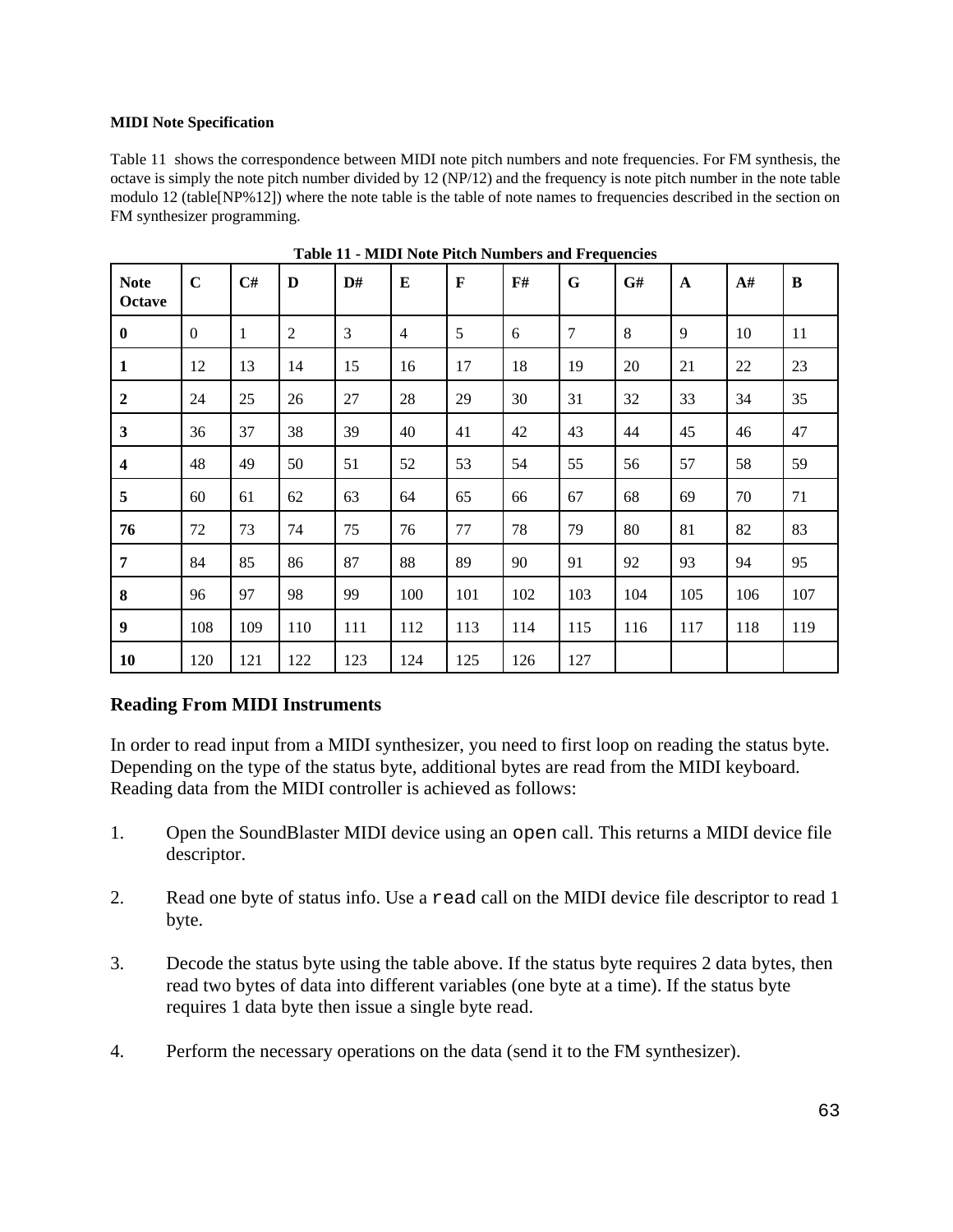5. Loop on reading the status info byte.

## **NOTE**

Devices can make use of the *running status* feature of the MIDI protocol. Consecutive messages of the same type can omit the status byte. This is a common source of confusion when decoding MIDI messages.

## **Reading From MIDI Files Using Midilib**

To read MIDI codes from MIDI files in format 1 or 0 requires the use of the standard MIDI file library which is supplied along with the software. Please read the documentation on reading MIDI files using the library. The following example (taken from the library example) demonstrates the scheme to read MIDI files and output music. MIDI files basically contain a header with track and SMPTE time code information. The header is also responsible for the tempo of the MIDI tune. Following the header is a track start flag with SMPTE time codes followed by a MIDI opcode described above followed by two or three bytes of data depending on the MIDI opcode. The following scheme describes how to process MIDI files for output to the FM synthesizer or a MIDI synthesizer connected to the MIDI port.

- 1. First define your MIDI functions to perform the following basic MIDI codes:
- Key Off
- Key On
- & Program Change
- Key Pressure
- & Channel Pressure
- & Pitch Wheel
- Controller Change (Mf\_parameter)
- & System Exclusive

These functions are called by the library and can be used to either hook into the FM synthesizer or output directly via a write to the MIDI port.

- 2. From main, you need to initialize all the MIDI library function pointers to point to your specific functions. Otherwise library defaults are taken. In most cases you will have to define the MIDI library function Mf\_getc to point to a local getc type of function which reads a character from the MIDI file and returns it to the calling function in the library. In order to define a getc type of routine, you will have to pass a file descriptor which is obtained using an fopen system call.
- 3. Issue a call to midifile routine which reads the MIDI format 1 files and parses the information.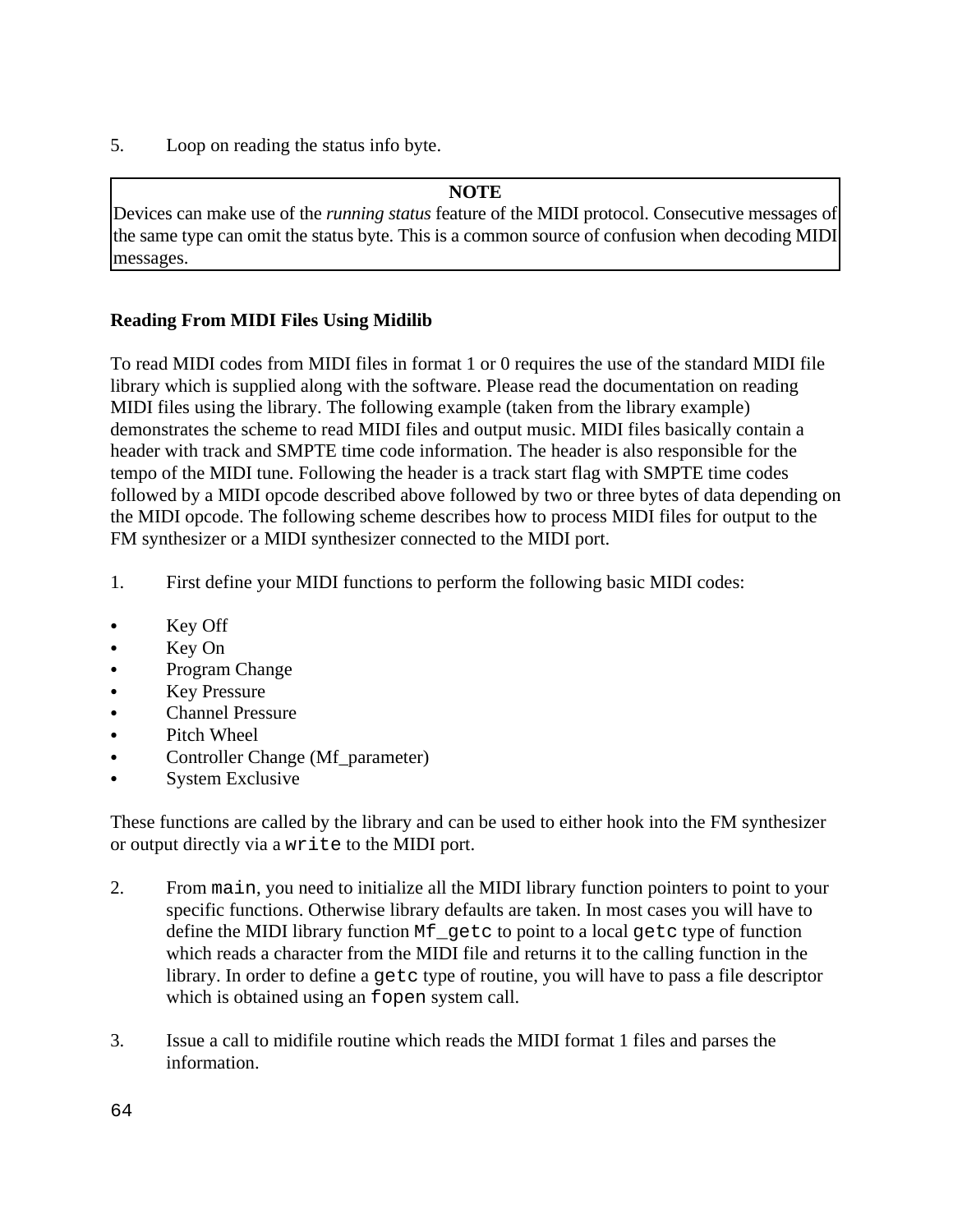4. Close the open file descriptor.

The C-code below describes how to declare local functions. The only functions you need to define for parsing MIDI files are:

```
Mf error = error;
        Mf_header = txt_header;
        Mf_starttrack = txt_trackstart;
        Mf_endtrack = txt_trackend;
        Mf_on = txt_noteon;
        Mf_off = txt_noteoff;
Mf_pressure = txt_pressure;
 Mf_controller = txt_parameter;
        Mf_pitchbend = txt_pitchbend;
        Mf_program = txt_program;
        Mf_chanpressure = txt_chanpressure;
        Mf_sysex = txt_sysex;
       Mf metamisc = txt metamisc;
        Mf_seqnum = txt_metaseq;
       Mf_eot = txt_metaeot; Mf_timesig = txt_timesig;
Mf_smpte = txt_smpte;
Mf_tempo = txt_tempo;
 Mf_keysig = txt_keysig;
        Mf_sqspecific = txt_metaspecial;
       Mf_{text} = txt_metatext;
        Mf_arbitrary = txt_arbitrary;
```
These functions handle the basic MIDI codes described above as well as handle errors, SMPTE and SysEx codes found in mode MIDI Format 1 files. You may wish to ignore them if you need rudimentary MIDI capabilities. The following code uses an array to hold about 100000 MIDI events which are written to the MIDI port of the SoundBlaster. This array is sorted according to the SMPTE time code since MIDI files handle one track at a time.

#### **Listing 12 - Reading a MIDI File**

```
/*
 * mftext
 * 
  * Convert a MIDI file to verbose text.
  */
#include <stdio.h>
#include <ctype.h>
#include <time.h>
#include <fcntl.h>
#include "midifile.h"
static FILE *F;
struct event {
                          char data0;
                          char data1;
                          char data2;
                          int time_stamp;
};
struct event midievent;
```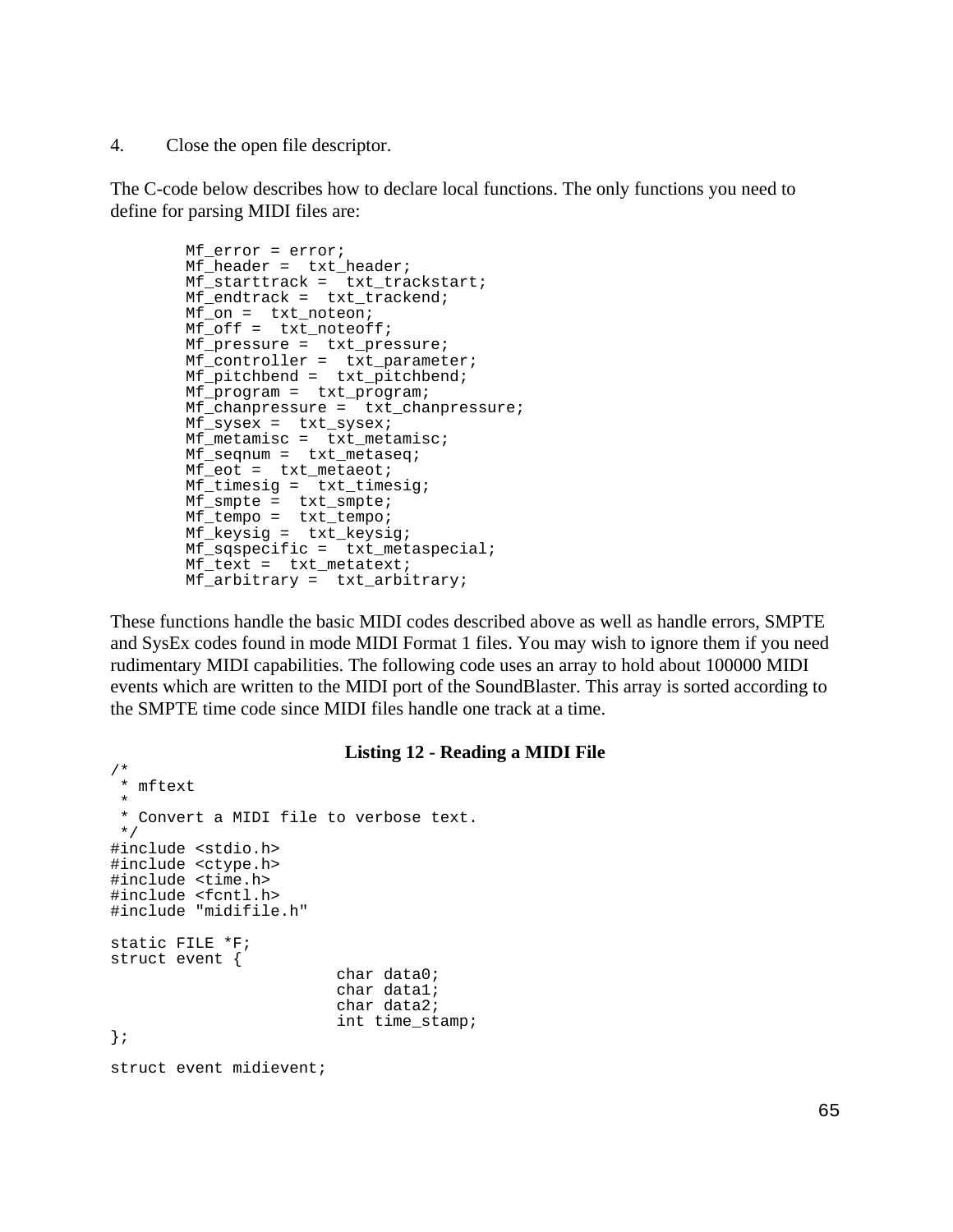```
int current_event = 0;
main(argc,argv)
char **argv;
{
FILE *efopen();
int blastfd;
        if ( \arg c > 1 )
                F = efopen(argv[1], "r");
         else
                 F = stdin;
         blastfd = open("/dev/sbpmidi0", O_WRONLY);
/* Initialize the function pointer in the MIDI file library */
         initfuncs();
         Mf_getc = filegetc;
/* Start processing the MIDI file */
         midifile();
         fclose(F);
/* qsort the events based on the time stamp */
         qsort(midievent, current_event, sizeof(event), compare);
/* write the events out to the MIDI port. Wait for the time on the event */
        for (i=0; i<sup>2</sup>) is interest (i+1) {
                 waitfor(midi_event[i].time_stamp);
                 write(blastfd, midi_event[i].data0, 1);
                 write(blastfd, midi_event[i].data1, 1);
/* Write the 3 byte of data only if necessary */
                 if (midievent[i].bytes == 3)
                          write(blastfd, midi_event[i].data3, 1);
 }
        ext(0);}
/* This is the getc routine to read the MIDI file */
filegetc()
{
         return(getc(F));
}
/* This routine opens the MIDI file and flags errors */
FILE *
efopen(name,mode)
char *name;
char *mode;
{
         FILE *f;
         extern int errno;
         extern char *sys_errlist[];
         extern int sys_nerr;
         char *errmess;
        if ( (f=fopen(name,mode) == NULL ) {
                  (void) fprintf(stderr,"*** ERROR *** Cannot open
'%s'!\n",name);
                 if ( errno <= sys_nerr )
                          errmess = sys_errlist[errno];
                 else
                          errmess = "Unknown error!";
                  (void) fprintf(stderr,"************* Reason: %s\n",errmess);
                exit(1);
```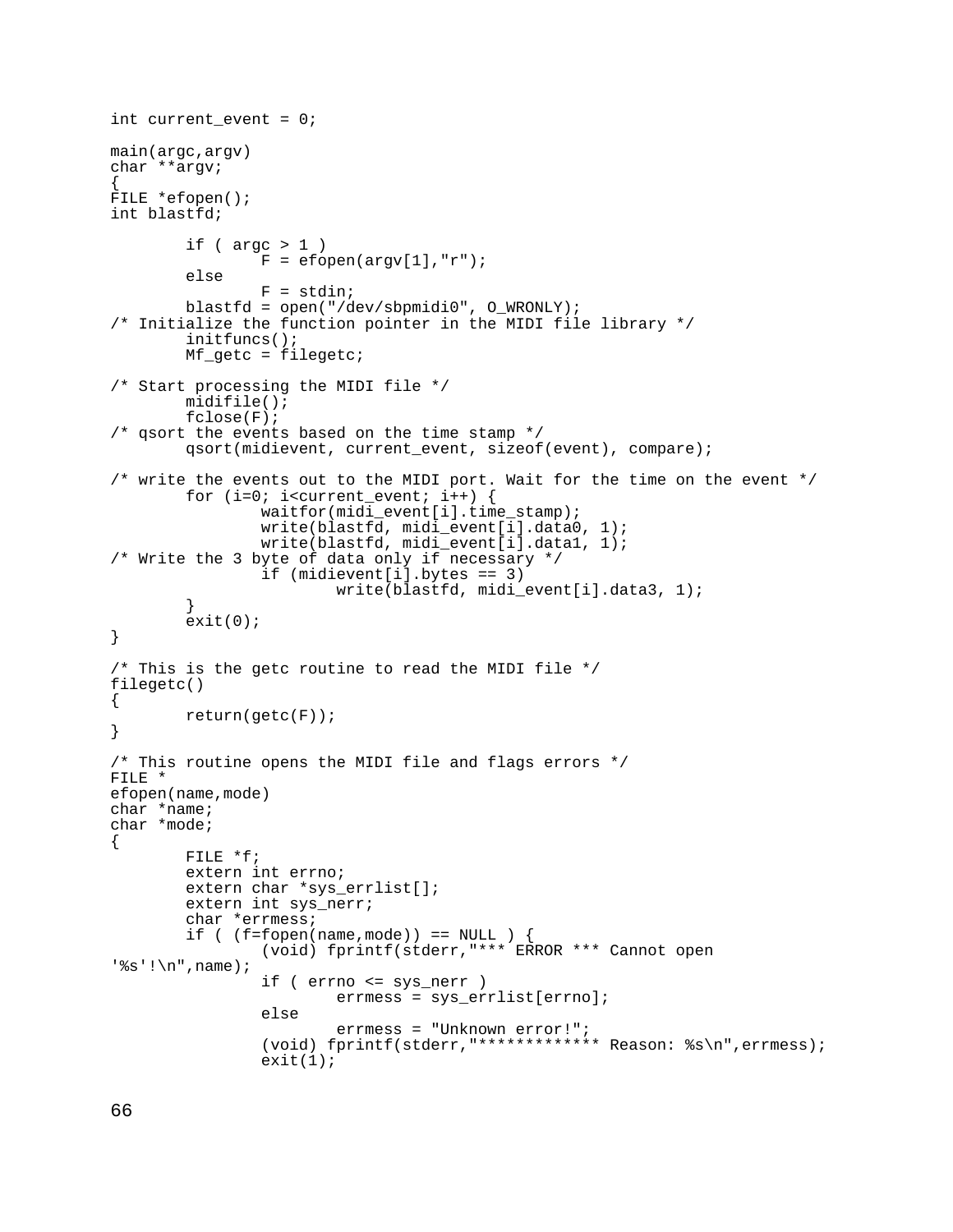```
 }
        return(f);}
/* Compare two events -- used for the qsort c-library function */
int compare(event *one, event *two)
\{ return (one->time_stamp - two->time_stamp)
}
/* suspend the program until the time is up for the event */waitfor(long currtime)
{
static ulong last_event = 0;
struct timeval tv;
ulong usecs;
        if (last\_event == 0) {
                  last_event = currtime;
                 return;
         }
         usecs = currtime - last_event;
         last_event = currtime;
        tv.tv\_sec = usecs/1000000itv.tv_usec = usecs % 1000000;
         select(0,0,0,0, &tv);
}
/* print errors in the MIDI file */
error(s)
char *s;
\left\{ \right. fprintf(stderr,"Error: %s\n",s);
}
/* Print the header information regarding MIDI format, tracks and tempo */
txt_header(format,ntrks,division)
{
         printf("Header format=%d ntrks=%d
division=%d\n",format,ntrks,division);
}
txt_trackstart()
{
         printf("Track start\n");
}
txt_trackend()
{
         printf("Track end\n");
}
/* Handle key off events - Refer to MIDI opcode chart */
txt_noteon(chan,pitch,vol)
{
         prtime();
         printf("Note on, chan=%d pitch=%d vol=%d\n",chan+1,pitch,vol);
        midievent[current event].data0 = chan;
         midievent[current_event].data1 = pitch;
         midievent[current_event].data2 = vol;
         midievent[current_event++].bytes = 3;
```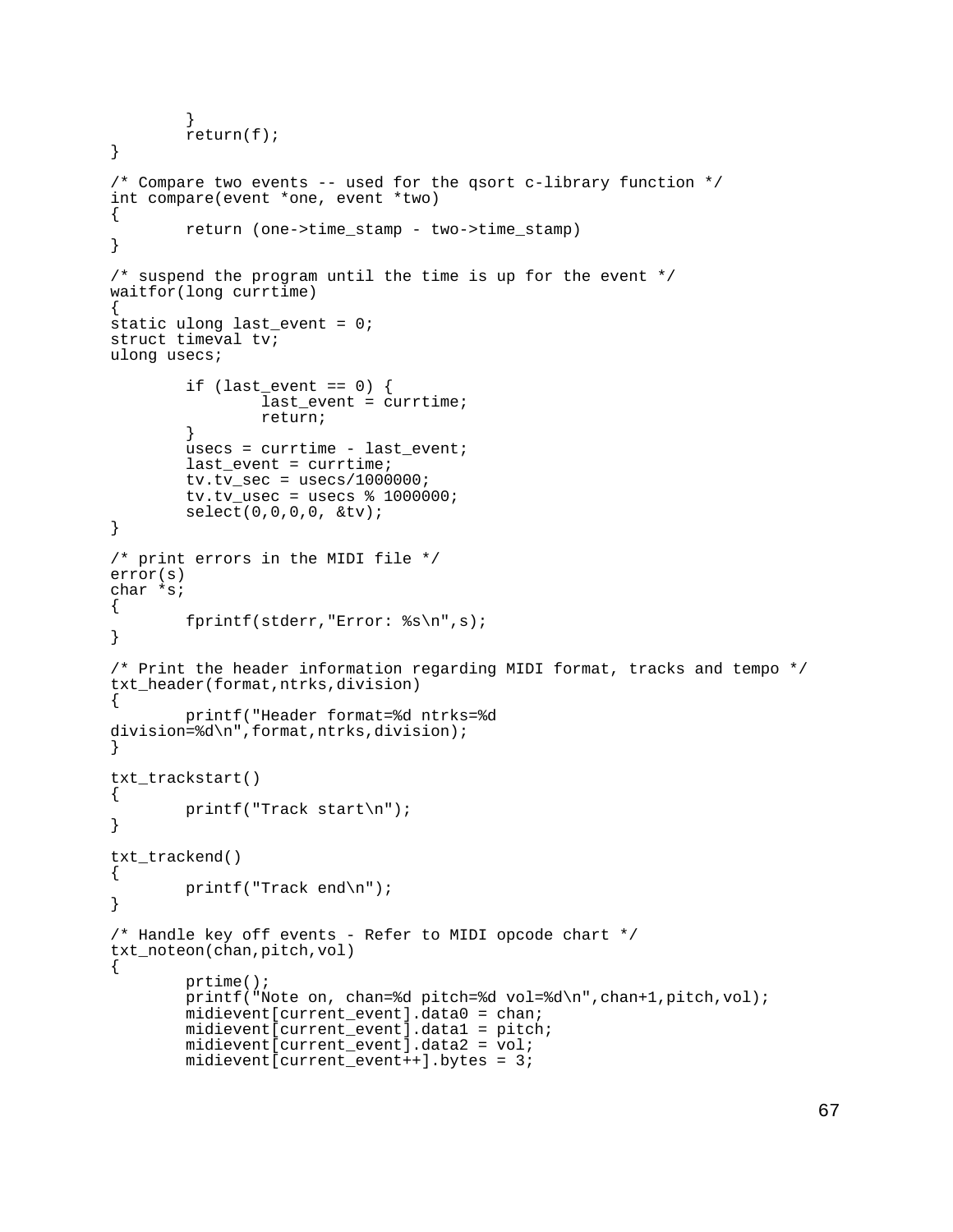```
}
/* Handle key on events - Refer to MIDI opcode chart */
txt_noteoff(chan,pitch,vol)
{
         prtime();
         printf("Note off, chan=%d pitch=%d vol=%d\n",chan+1,pitch,vol);
         midievent[current_event].data0 = chan;
         midievent[current_event].data1 = pitch;
         midievent[current_event].data2 = vol;
        midievent[current event++].bytes = 3;}
/* Handle key pressure event - Refer to MIDI opcode chart */
txt_pressure(chan,pitch,press)
{
         prtime();
         printf("Pressure, chan=%d pitch=%d press=%d\n",chan+1,pitch,press); 
}
/* Handle control change events - Refer to MIDI opcode chart */
txt_parameter(chan,control,value)
{
         prtime();
         printf("Parameter, chan=%d c1=%d c2=%d\n",chan+1,control,value);
         midievent[current_event].data0 = chan;
         midievent[current_event].data1 = control;
         midievent[current_event++].data2 = value;
}
/* Handle pitch bend - Refer to MIDI opcode chart */
txt_pitchbend(chan,msb,lsb)
{
         prtime();
         printf("Pitchbend, chan=%d msb=%d lsb=%d\n",chan+1,msb,lsb);
         midievent[current_event].data0 = chan;
         midievent[current_event].data1 = msb;
         midievent[current_event].data2 = lsb;
        midevent[current_events]\n.bytes = 3;
}
/* Handle program change events - Refer to MIDI opcode chart */
txt_program(chan,program)
{
         prtime();
         printf("Program, chan=%d program=%d\n",chan+1,program);
         midievent[current_event].data0 = chan;
         midievent[current_event].data1 = program;
        midievent[current_event++].bytes = 2;
}
/* Handle channel pressure events - refer to MIDI opcode chart */
txt_chanpressure(chan,press)
{
         prtime();
         printf("Channel pressure, chan=%d pressure=%d\n",chan+1,press);
        mid(current event event).data0 = chan; midievent[current_event].data1 = press;
        midevent[current_events + 1.bytes = 2;}
```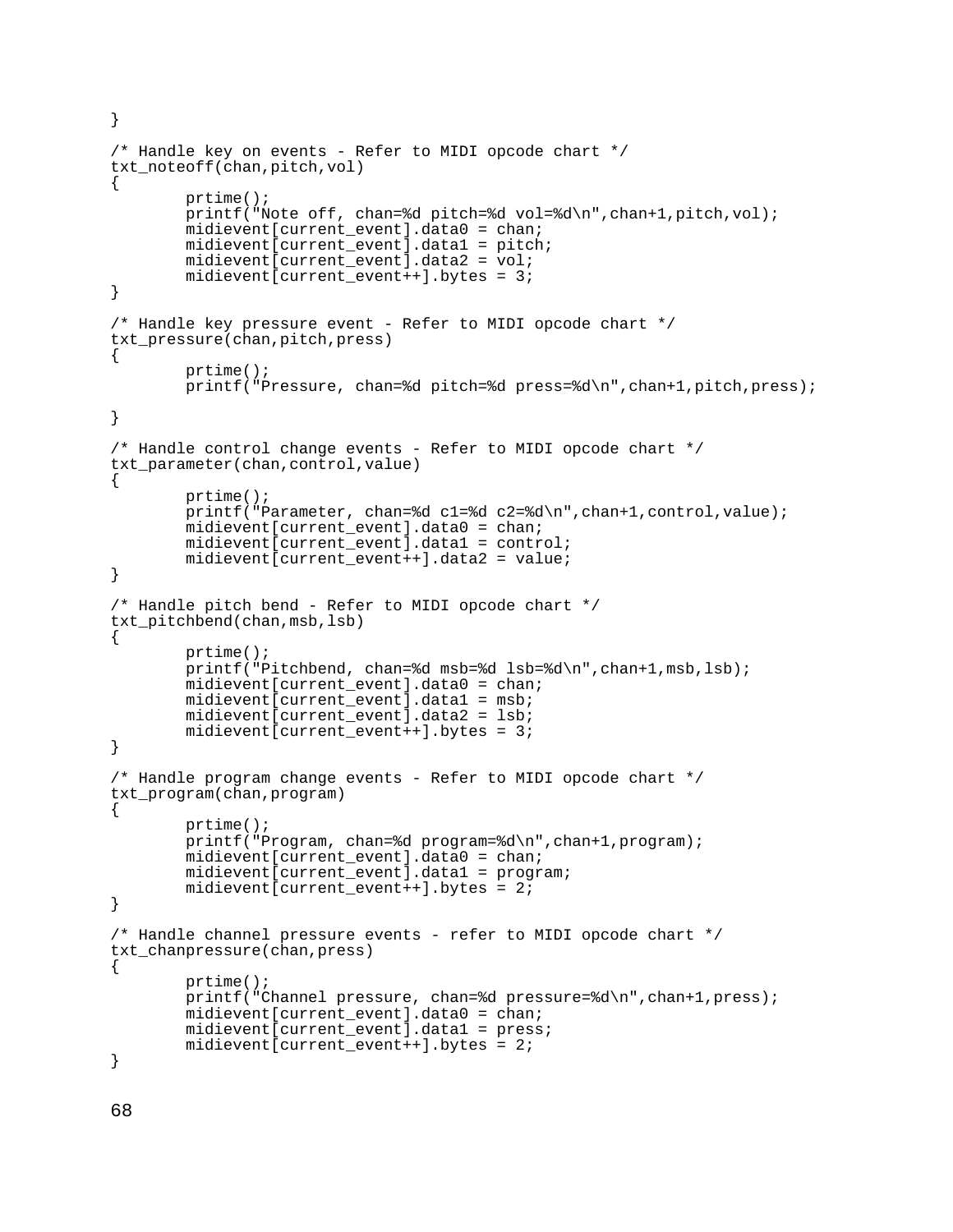```
/* Handle sysex events - Refer to MIDI opcode chart */
txt_sysex(leng,mess)
char *mess;
{
         prtime();
         printf("Sysex, leng=%d\n",leng);
}
/* Unrecognized meta events in the MIDI file - flag warnings */
txt_metamisc(type,leng,mess)
char *mess;
{
         prtime();
         printf("Meta event, unrecognized, type=0x%02x leng=%d\n",type,leng);
}
txt_metaspecial(type,leng,mess)
char *mess;
{
         prtime();
         printf("Meta event, sequencer-specific, type=0x%02x
leng=%d\n",type,leng);
}
txt_metatext(type,leng,mess)
char *mess;
{
         static char *ttype[] = {
                 NULL,
"Text Event", /* type=0x01 */
 "Copyright Notice", /* type=0x02 */
                 "Sequence/Track Name",
                 "Instrument Name", /* ... */
                 "Lyric",
                 "Marker",
                                        /* type=0x07 */
                 "Unrecognized"
         };
        int unrecognized = (sizeof(ttype)/sizeof(char *)) - 1;register int n, c;<br>reqister char *p = mess;
                                        if ( type < 1 || type > unrecognized
)
                 type = unrecognized;
         prtime();
         printf("Meta Text, type=0x%02x (%s) 
leng=%d\n",type,ttype[type],leng);
        printf(" Truext = < ");for ( n=0; n -leng; n++ ) {
                c = *p++;printf( (isprint(c)||isspace(c)) ? "%c" : "\\0x%02x", c);
 }
        print(f(">\n'');
}
txt_metaseq(num)
{
         prtime();
        printf("Meta event, sequence number = d \n\alpha", num);
}
txt_metaeot()
```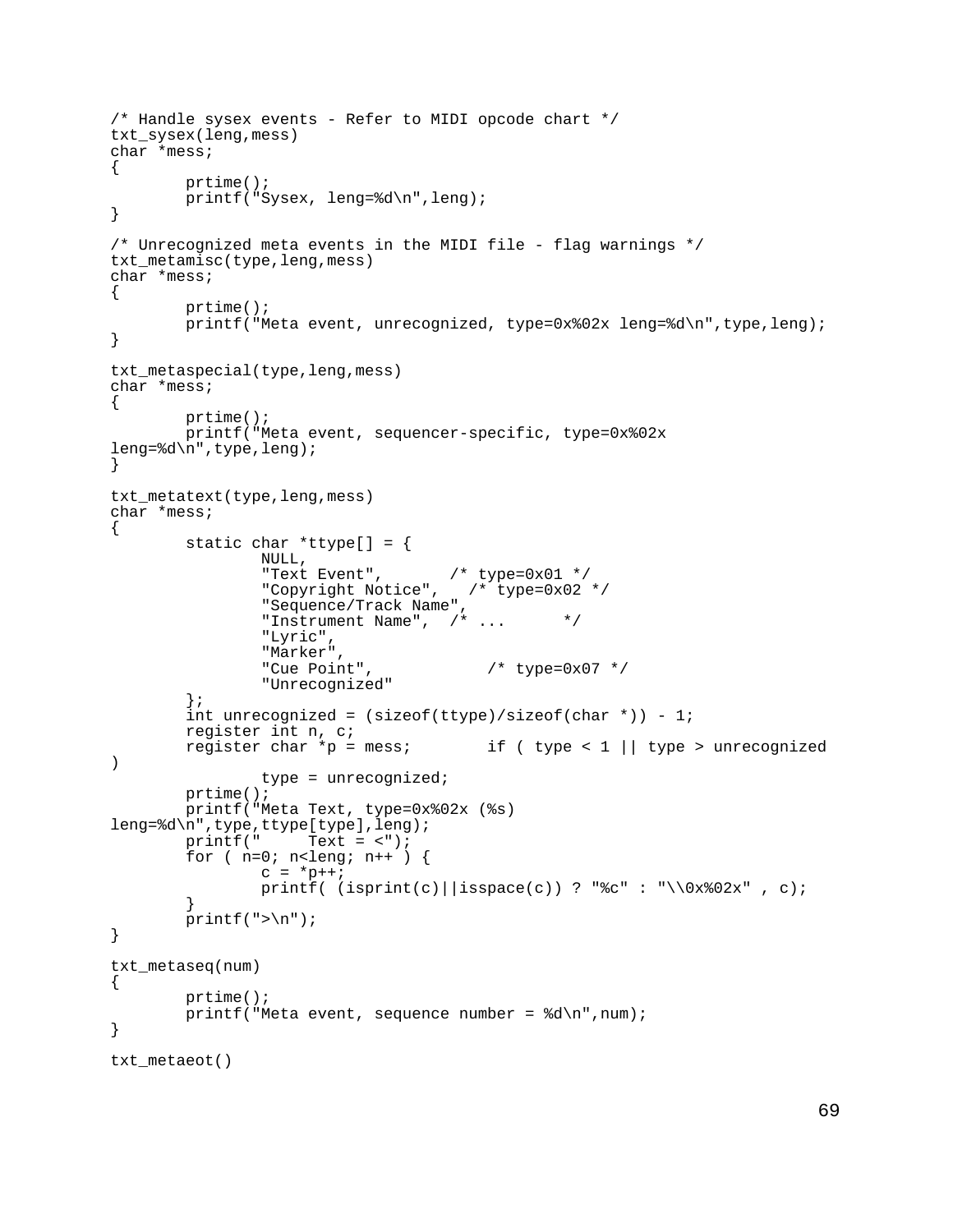```
{
         prtime();
         printf("Meta event, end of track\n");
}
txt_keysig(sf,mi)
{
         prtime();
         printf("Key signature, sharp/flats=%d minor=%d\n",sf,mi);
}
txt_tempo(tempo)
long tempo;
{
         prtime();
        printf("Tempo, microseconds-per-MIDI-quarter-note=%d\n",tempo);
}
txt_timesig(nn,dd,cc,bb)
{
         int denom = 1;
        while ( dd-- > 0 )
                 denom *= 2; prtime();
    printf("Time signature=%d/%d MIDI-clocks/click=%d 
32nd-notes/24-MIDI-clocks=%d\n",
                  nn,denom,cc,bb);
}
/* Parse the SMPTE time stamp and print the information */
txt_smpte(hr,mn,se,fr,ff)
\{ prtime();
         printf("SMPTE, hour=%d minute=%d second=%d frame=%d fract-frame=%d\n",
                  hr,mn,se,fr,ff);
}
txt_arbitrary(leng,mess)
char *mess;
\left\{ \right. prtime();
         printf("Arbitrary bytes, leng=%d\n",leng);
}
prtime()
{
         printf("Time=%ld ",Mf_currtime);
}
/* Initialize functions - refer to midifile.h for details */
initfuncs()
{
         Mf_error = error;
        Mf<sup>-</sup>header = txt<sub>-</sub>header;
         Mf_starttrack = txt_trackstart;
         Mf_endtrack = txt_trackend;
         Mf_on = txt_noteon;
         Mf_off = txt_noteoff;
         Mf_pressure = txt_pressure;
         Mf_controller = txt_parameter;
         Mf_pitchbend = txt_pitchbend;
```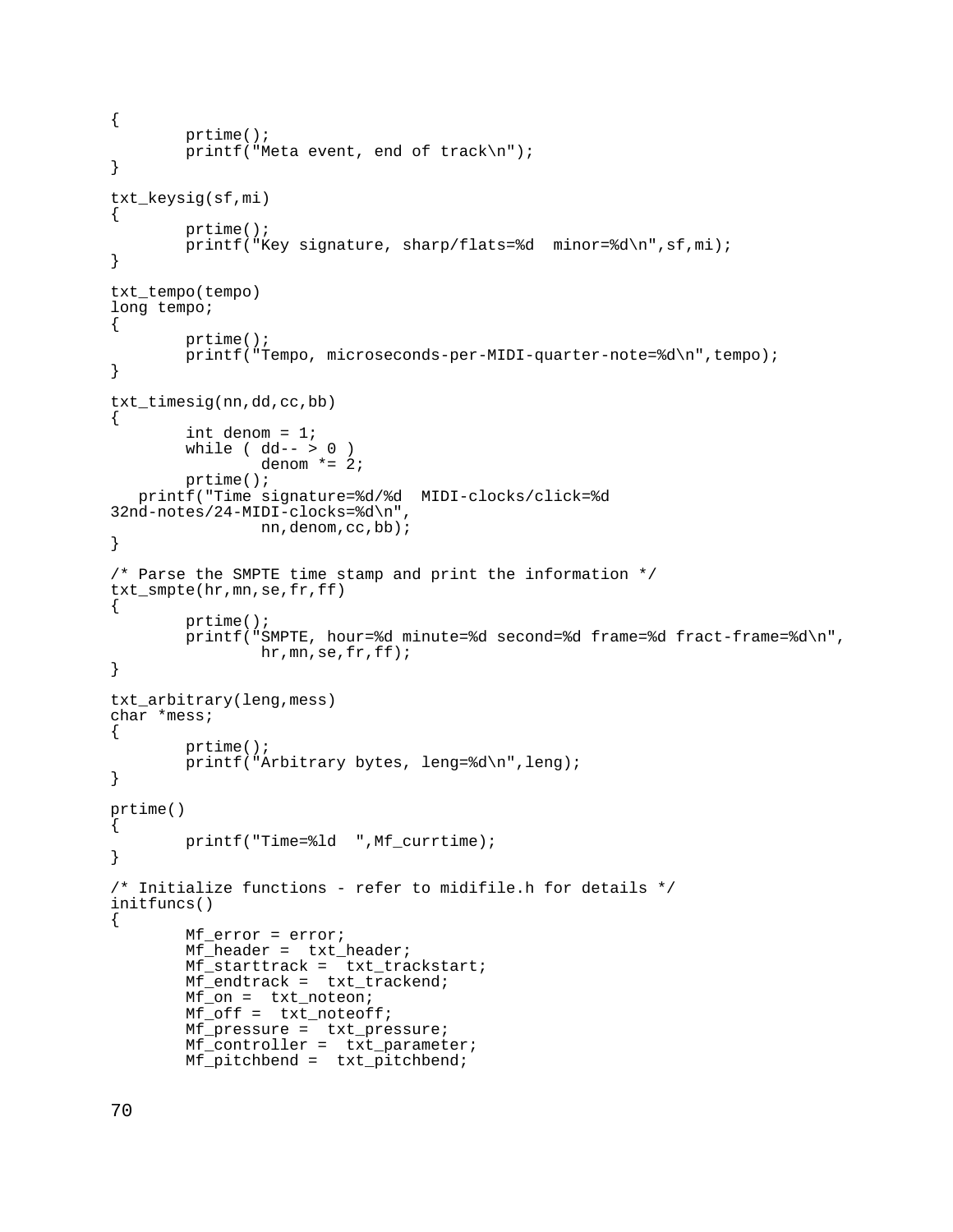```
 Mf_program = txt_program;
       Mf_chanpressure = txt_chanpressure;
      Mf<sub>sysex</sub> = txt_sysex;
       Mf_metamisc = txt_metamisc;
Mf_seqnum = txt_metaseq;
Mf_eot = txt_metaeot;
 Mf_timesig = txt_timesig;
Mf_smpte = txt_smpte;
Mf_tempo = txt_tempo;
 Mf_keysig = txt_keysig;
 Mf_sqspecific = txt_metaspecial;
      Mf_{text} = txt_metatext;
       Mf_arbitrary = txt_arbitrary;
```
}

71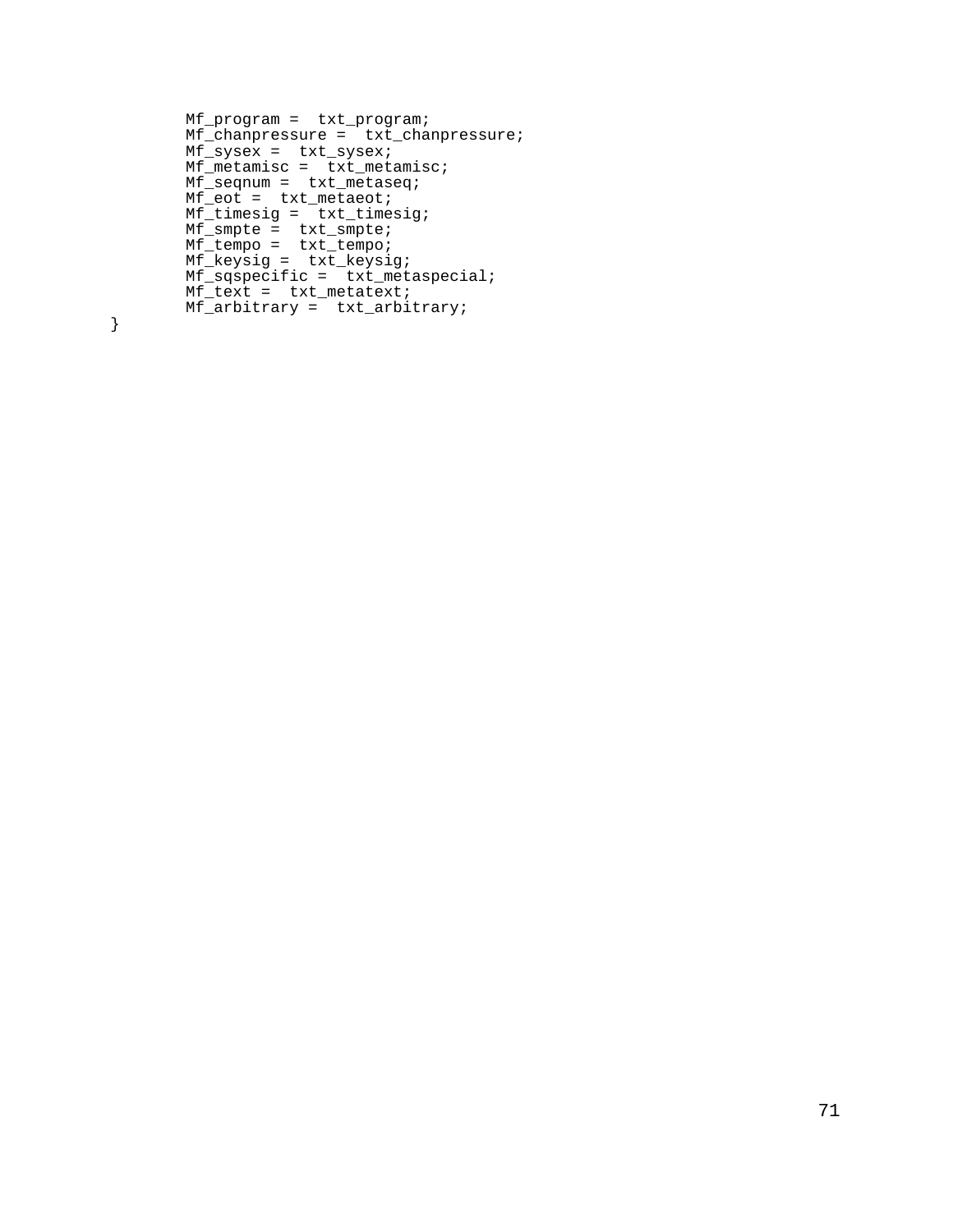# **Music Programming**

# **Introduction**

This section describes the programming of different kinds of music and MIDI related applications using OSS. These include full featured MIDI sequencers as well as simpler MIDI playback and recording programs. The MIDI programming interfaces provided by OSS are based on events such as key press and key release. The applications using these interfaces don't produce the audio data sent to the speakers themselves. Instead they control some kind of hardware (synthesizers) which perform the sound generation. For example, a MIDI playback application can send note on and off messages to an external MIDI synthesizer or keyboard which is connected to a MIDI port using a MIDI cable (the MIDI device can be internal to the computer, too).

Another approach is that the application does all this itself and produces a stream of audio samples. These samples are sent directly to /dev/dsp. This kind of approach is used by some well-known MIDI and module players such as Timidity and Tracker. Implementing this kind of application is beyond the scope of this guide.

The basic foundation behind the music programming interfaces of OSS is the MIDI 1.0 specification. While the API provided by OSS may look different from MIDI, there are a lot of similarities. Most events and parameters defined by the OSS API directly follow the MIDI specification. The few differences between OSS API and MIDI are extensions defined by OSS. These extensions make it possible to control built-in synthesizer (wave table) hardware in a way which is not possible or practical with plain MIDI. When applicable, the OSS API follows the General MIDI (GM) and Yamaha XG specifications which further specify how things work.

You should have some degree of understanding of the MIDI and General MIDI specifications (the more the better) before proceeding with this section. The official MIDI specification is available from the MIDI Manufacturers Association (MMA). Their web site (http://www.midi.org) contains some online information. Additional information can be found on various Internet sites as well as from several MIDI related books. Information about the XG MIDI specification is available from Yamaha (http://www.ysba.com).

# **Midi And Music Programming Interfaces Provided By OSS**

Open Sound System provides three different device interfaces for MIDI and music programming. Each of them are intended for a slightly different use.

## **Fundamentals Of /dev/music**

MIDI (music) is a highly real-time process. An experienced listener can pick very minor timing (rhythm) errors from the music being listened to, which makes timing accuracy one of the main goals of the OSS implementation. Unfortunately, general purpose (multiuser and multitasking) computer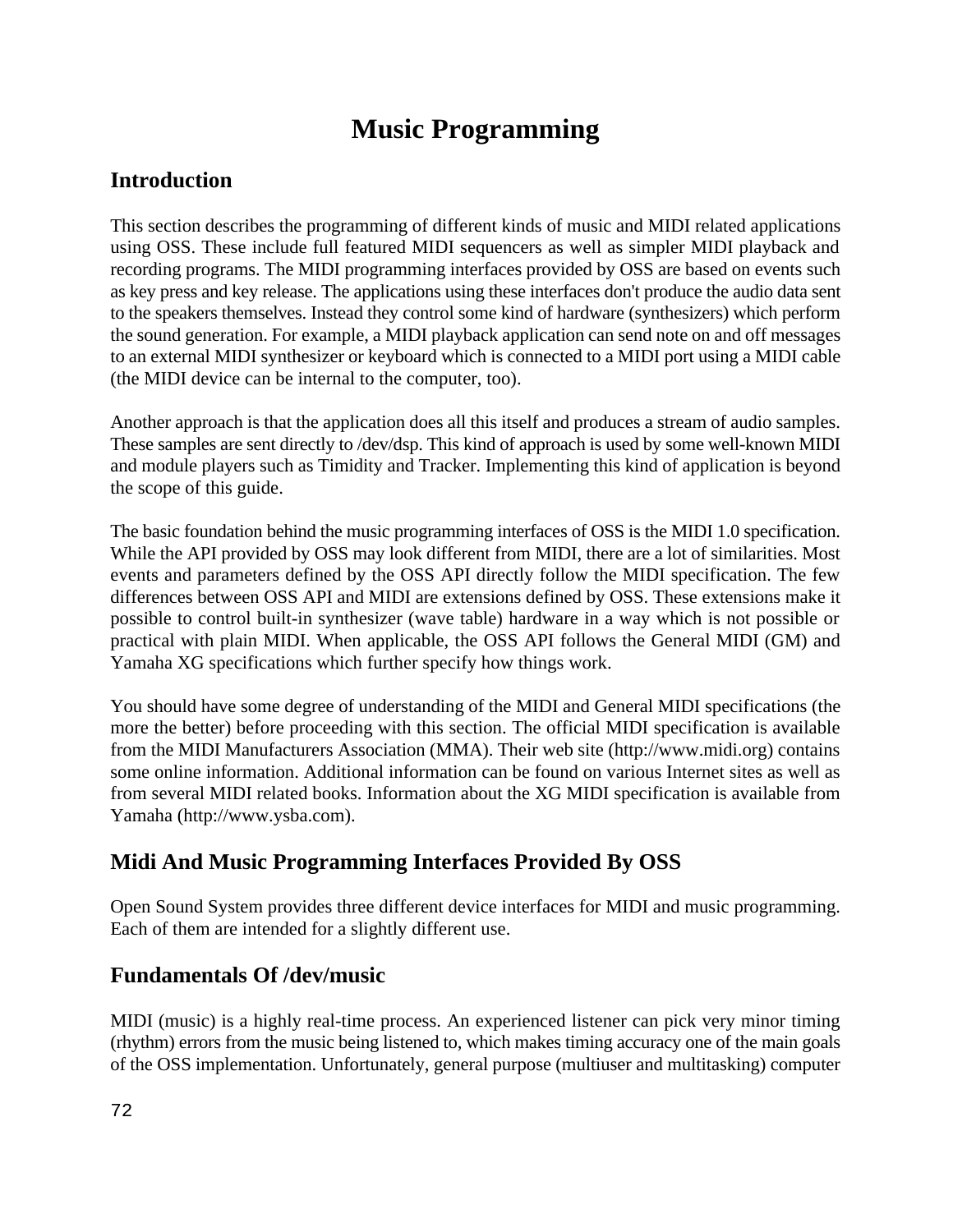systems are not well suited to this kind of tasks. For this reason OSS has been implemented in a way which makes timing precise even in highly loaded systems.

The key idea behind /dev/music and /dev/sequencer interfaces is to make the application and the hardware work asynchronously. This is implemented by separating the application and the playback logic using large buffers. The buffer can hold enough playback data for several seconds. Since the playback process occurs asynchronously in the background, the application can do other processing (graphics updates, for example) without the need to babysit the music playback. The only requirement is that it should write new data before the queue drains completely and causes audible timing errors. In a similar way, input data is queued until the application has time to read it from the buffer.

# **Queues and Events**

The central part of the /dev/music and /dev/sequencer APIs is queuing. There is a queue both for playback and recording. Everything written to the device is first placed at the tail of the playback queue. The application continues it's execution immediately after the data is put on the queue. This happens immediately except in situations where there is not enough space in the queue for all the data. In this case the application blocks until some old data gets played.

It's very important to notice that the playback is not complete when the write call returns. The playback process still continues in the background until all data has been played. This delay depends on timing information included in the playback data and can sometimes be several minutes (even hours or days in some cases). Even after the output buffer has drained, some notes not being explicitly stopped may continue playing (infinitely) until the application writes more data containing the note off command for this note. It's very important to understand this asynchronous behavior of the API. Even when the application tells the playback engine to wait some time (even hours) the associated write may return immediately. The application never waits until the requested time is occurred. After you understand this and have read the MIDI specification you know most the important concepts regarding /dev/music and /dev/sequencer programming.

Similarly, all input data is first appended to the recording queue where it sits until the application reads them off. There is embedded timing information in the data read from the device file which the application should analyze to acquire the actual time of the event.

The data written to or read from the device file is organized as a stream of events. Events are records of 8 or 4 bytes containing a command code and some parameter data. When using /dev/music all events are 8 bytes long. With /dev/sequencer some events are 4 bytes long (mainly for compatibility reasons with older software). Formatting of these events is defined in a document available in our web site (http://www.opensound.com/pguide/events.html). However, applications should never create the event records themselves. Instead they should use the API macros defined later in this chapter.

The playback engine always processes the events in the order they are written to the device.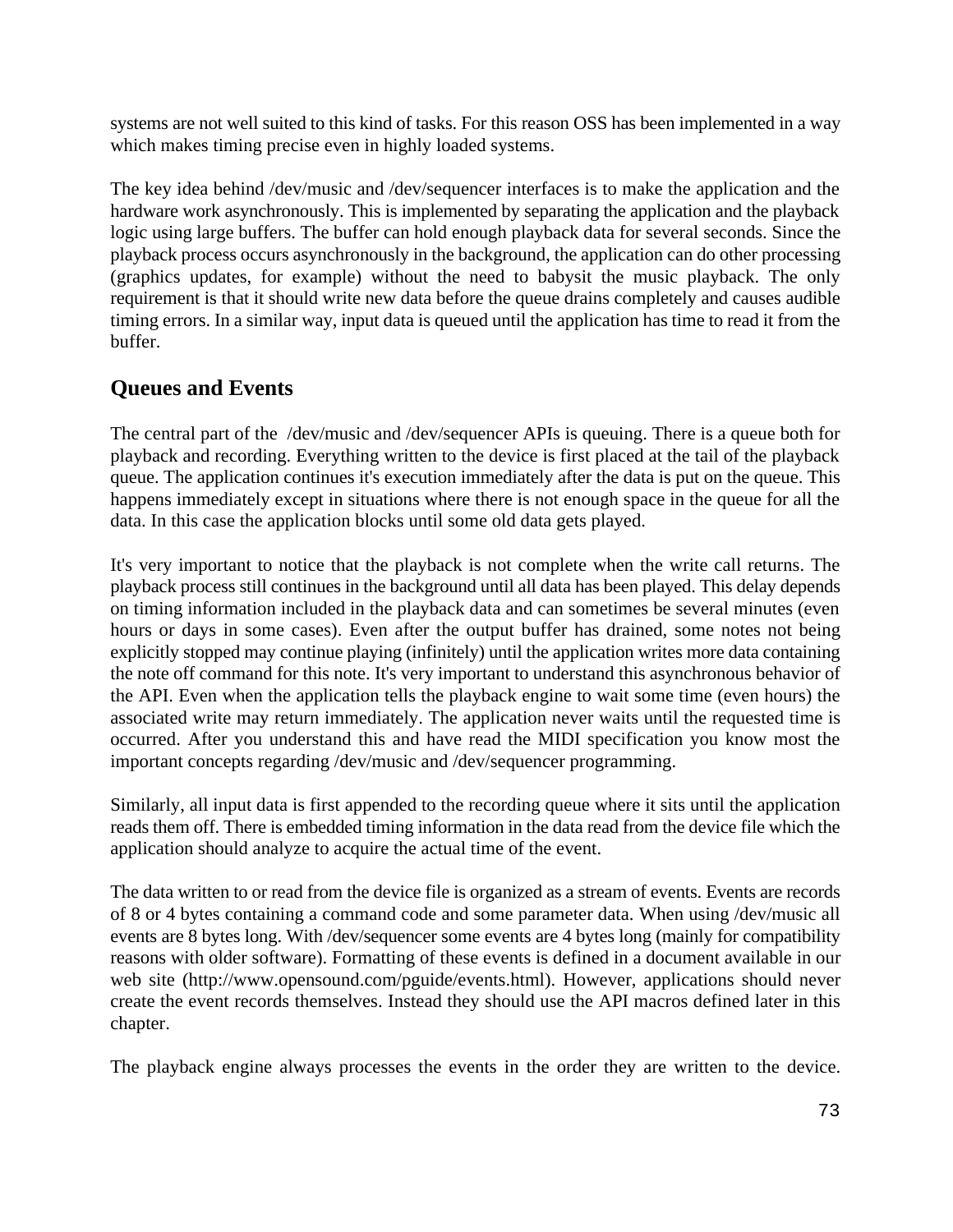However, there is an ioctl call that can be used to send events immediately (ahead of the queued data) to the engine. This feature is intended to be used for playing real-time events that occur in parallel to the pregenerated event stream stored in the playback queue.

There are two main types of events. Timing events are commands that control timing of the playback process. They are also included in the recording data before input events (if the time has changed since the previous received event). The playback engine uses these events to delay playback as instructed by the application. The playback engine maintains absolute time since starting the playback (the application can restart the timer whenever it likes). When it encounters a timing event it computes the time when the subsequent event needs to be processed. It then suspends the playback process until the real-time timer gets incremented to this value. After that moment, the playback process continues by executing the next event in the queue (which can sometimes be another timing event).

When an input event is received from one of the devices (usually MIDI ports) the driver writes a time stamp event containing the current real time to the input queue and then appends an event corresponding to the data received from the device. However, the timestamp is written only if it's time is different from the previously received event (to prevent the input queue from filling up unnecessarily in case of sudden input bursts). Finally, the application reads both these events from the queue when it has time to process the input queue. It's possible for the application to merge the newly received input events with the old playback data based on these timestamps.

There is a fundamental difference in timing behavior between /dev/sequencer and /dev/music. The /dev/sequencer device uses fixed timing based on the resolution of the system timer. In most cases the system timer ticks once every 1/100th of second (100 Hz). However in some types of systems this rate is different (such as 1000 Hz). It is the application's responsibility to check the timing rate before using the device. The /dev/music device uses an adjustable timer which supports selecting different tempos and timebases.

The second main type of event is active events. These events are played whenever they reach the head of the playback queue. They are used mainly for sound generating purposes but also for changing various other parameters. These events are instantaneous by definition (they don't consume any time). However, in some cases they may cause some processing delays, for example when a byte is sent to a MIDI port whose hardware level output buffer is full. When no timing events are present in the buffer, the playback engine plays all active events as fast as it can. The same thing also happens when timing events have already been expired when they are written to the device file.

# **MIDI Ports and Synthesizer Devices**

The /dev/music and /dev/sequencer APIs are based on devices. There can be from 0 to N devices in the system at the same time. The API differentiates between these devices by using unique device numbers. It's important to notice that all these devices can be used at the same time. For some reason it looks like most applications using this API use only one device at the same time (which is usually selected using a command line parameter). There are two main types of devices, described in the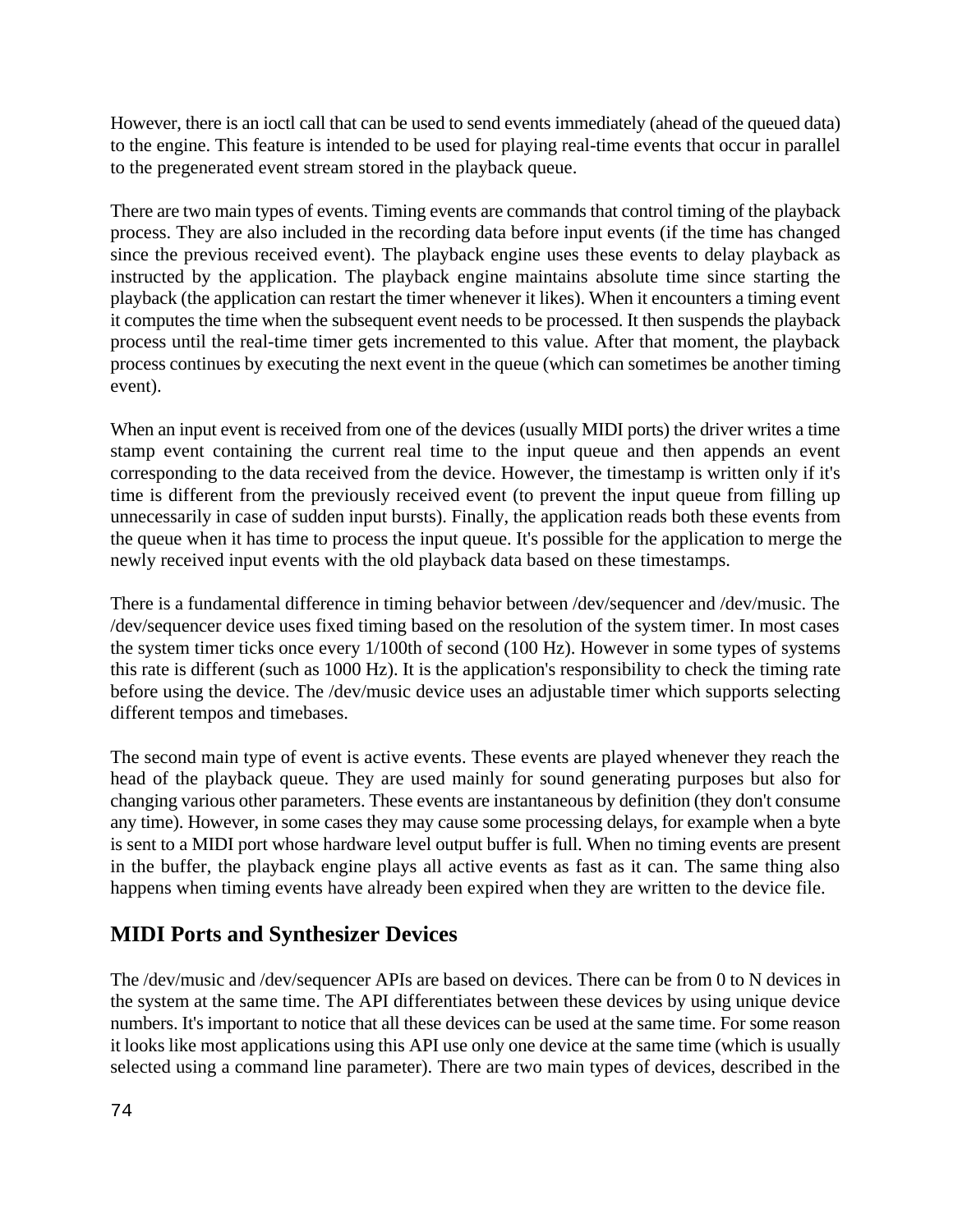following sections.

#### **MIDI Ports**

MIDI ports are serial communication ports that are present on almost every sound card. Usually they are called MPU401 (UART) devices. There are even dedicated (professional) MIDI only cards that don't have audio capabilities at all. A MIDI port is just a dumb serial port which doesn't have any sound generation capabilities or other intelligence itself. All it does is provide the capability to connect to an external MIDI device using standard MIDI cabling. An external MIDI device can be a full featured MIDI keyboard or a rack mounted tone generator without a keyboard. The MIDI cable interface can also be used to control almost any imaginable device from a MIDI controlled mixer or flame thrower to a washing machine. The MIDI interface is simply used to send and receive bytes of data which control the devices connected to the port. It's possible to have an almost unlimited number of devices on the same MIDI interface by daisy-chaining them or by using external MIDI multiplexing devices. So in practice, a command sent to the MIDI cable may get processed by an unlimited number of devices. Each of them react to the command depending on their internal configuration.

Most sound cards have a so-called wavetable connector on them. This connector can be used to connect a MIDI daughter card. Actually, the wavetable connector is just a branch of the MIDI interface of the parent sound card. Everything written to the MIDI port gets sent both to the wave table daughter card and to the MIDI connection port (usually shared with a joystick port) on the back of the sound-card. Another way to add MIDI devices to a sound card is to solder a MIDI chip on the card itself. In practice this doesn't differ from the daughter card interface in any way.

The common thing between the various ways to implement MIDI devices is that OSS sees just a port which can send and receive MIDI data. In practice it doesn't know anything about the devices connected to the port so it doesn't care about it. It's possible that there are no devices or even a cable connected to the port. In this case playback using this port doesn't generate any sound which may confuse some users.

Another common point between all devices connected to MIDI ports is that they are self contained. The devices contain all the necessary instrument (patch) data. There is no need for the application to worry about so called patch caching when using MIDI ports.

#### **Internal Synthesizers**

Synthesizer devices are sound chips (usually based on wave table or FM synthesis) that are always mounted directly on the sound card or system's motherboard. The other main difference is that they provide tighter connection to the OSS driver. OSS has direct control of every hardware level feature of the synth chip while devices connected to a MIDI port can be controlled only by sending MIDI messages to the port. This means that synth devices have usually some capabilities beyond ones provided by plain MIDI (however this will not necessarily be true in the future). The drawback is that both OSS and the application have additional responsibilities which make use of the (old)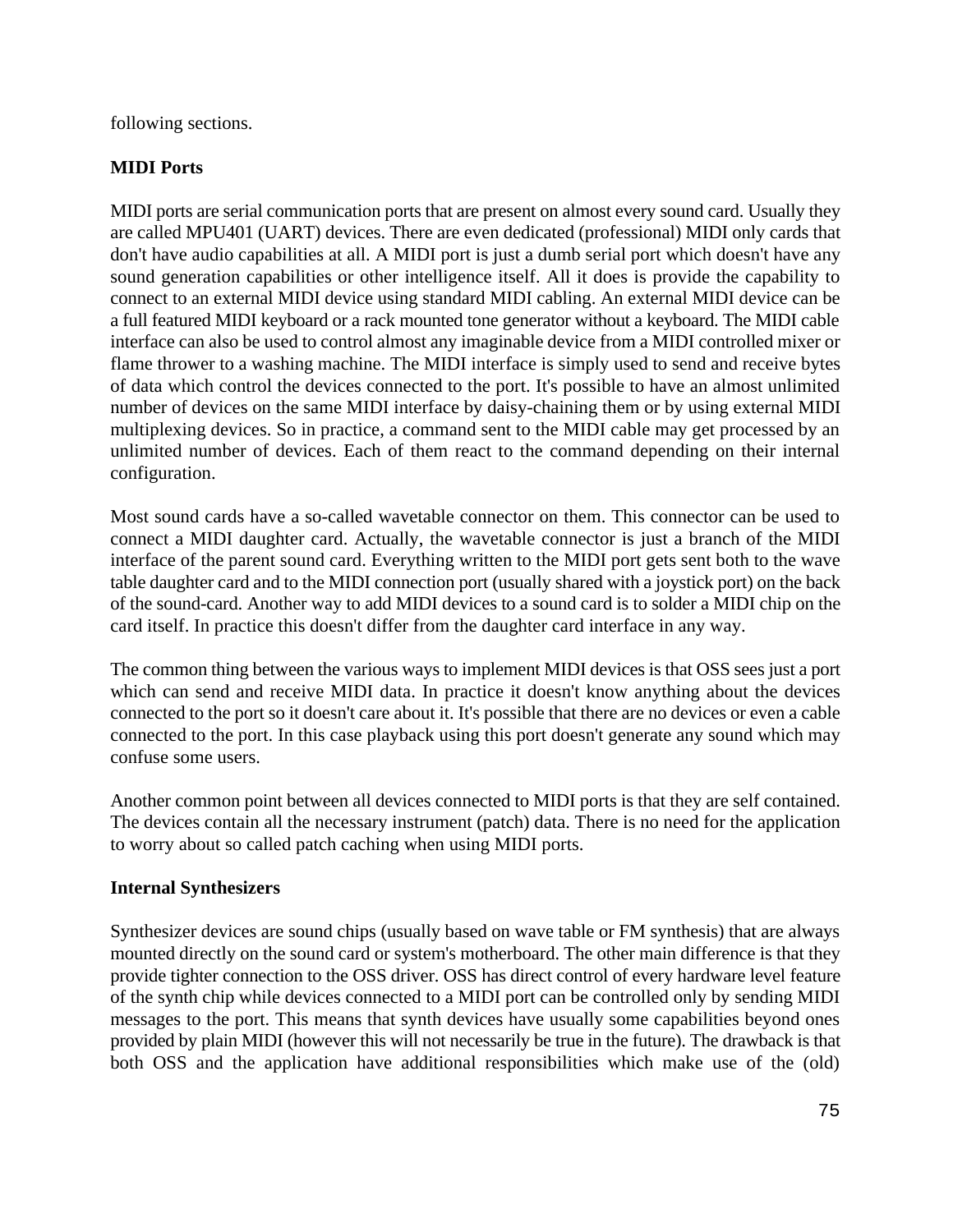/dev/sequencer API very tricky with them. For this reason, use of the /dev/sequencer interface is strongly discouraged. The /dev/music API fixes most of these problems but leaves some additional tasks such as so called patch caching to the application (which will be described later in this chapter).

The currently supported synthesizer chips are the following:

- 1. Yamaha OPL2/OPL3 FM synthesizer. The OPL2 chip was used in the first widely used sound card (AdLib) in the late 80s. OPL3 is it's successor, originally introduced in the SoundBlaster Pro and still widely used for DOS games compatibility in almost every sound card. FM synthesis provides rich capabilities to produce synthetic sounds. However, it's very difficult to emulate acoustic instrument sounds using it. In addition, the OPL3 chip has a very limited amount of simultaneous voices which makes it practically obsolete. OPL4 is a combined FM and wave table sound chip compatible with OPL3.
- 2. Gravis Ultrasound (GUS) was the first wave table based sound card on the market. It provides the capability to play up to 32 simultaneous voices by synthesizing them from wave table samples stored on it's on board RAM (up to 8 MB in the latest models but just 512K in the original one). The wave table capability made this card very useful for playing so called module (.MOD, etc) music using 386 and 486 computers of the early 90s. However, major advances in CPU speeds have made this approach very impractical when compared to mixing in software (except when a very large number of voices are used at the same time). The main problem with GUS is it's limited memory capacity which doesn't permit loading the full GM patch set simultaneously. This means that applications supporting GUS must be able to do patch loading/caching. The driver interface originally developed for GUS defines a de facto API which is supported by other wave table device drivers (of OSS) too. This means that programs written for GUS work also with the other ones with some minor modifications.
- 3. Emu8000 is the wave table chip used on SoundBlaster 32/63/AWE cards. It's very similar with GUS but provides a GM patch set on ROM. This means that patch loading/caching is not necessary (but still possible).
- 4. SoftOSS is a software based wave table engine by 4Front Technologies. It implements the OSS GUS API by doing the mixing in software. This makes it possible to use any 16 bit sound card (without wave table capabilities) to play with wave table quality instruments. However this mixing process consumes CPU cycles and system RAM which can cause some problems with performance critical applications and/or on underconfigured systems.

In addition to the above, OSS supports some wave table chips which work as MIDI port type devices.

#### **Differences Between Internal Synthesizer and MIDI Port Devices**

There is no fundamental difference between these two device types when using the /dev/music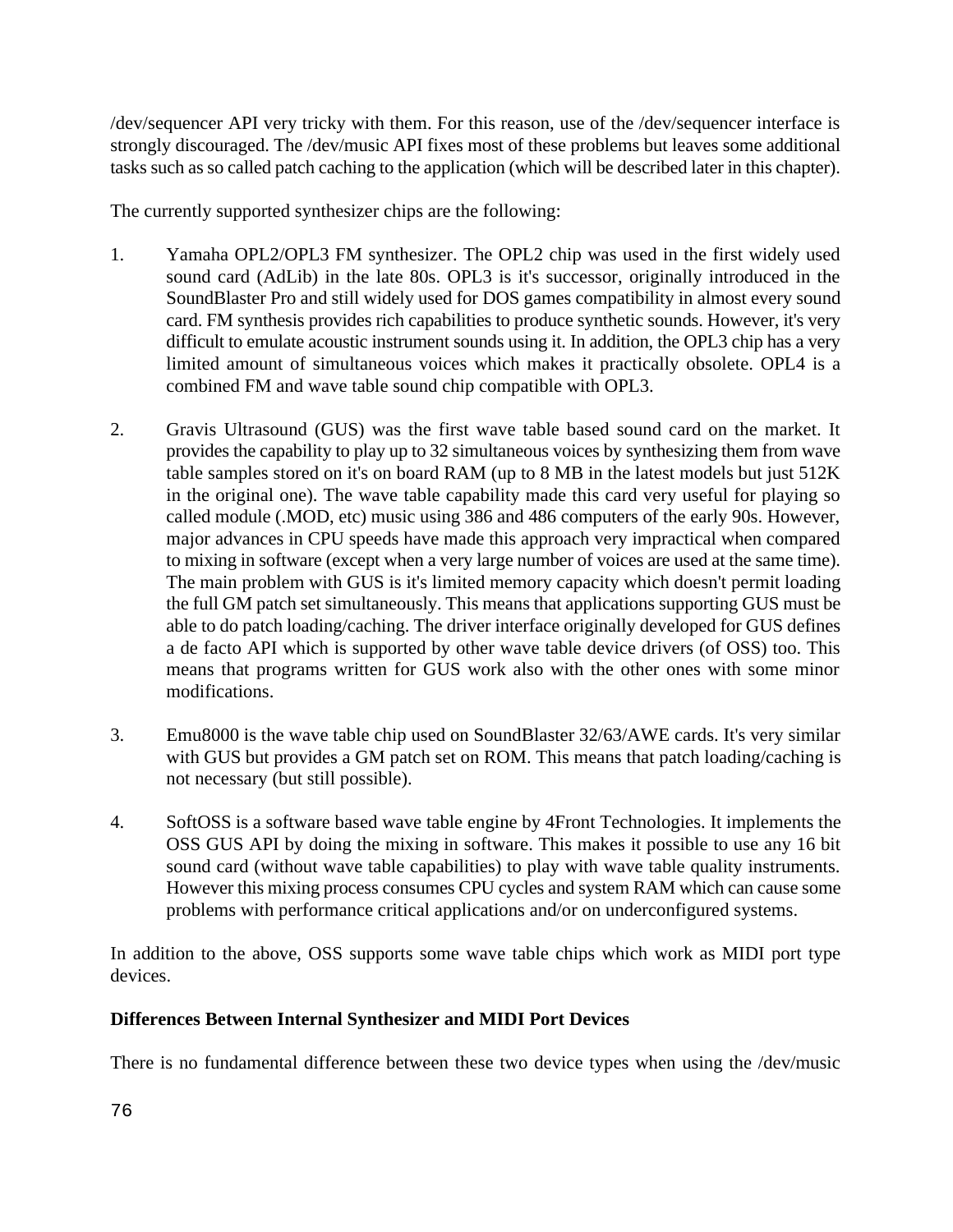interface. The only practical difference is that the internal synth devices need some patch management capabilities from the application. Together with libOSSlib these differences are rather minimal.

However, the situation is very different with /dev/sequencer. In fact there is nothing common with these device types. There are completely different interfaces for both of these devices. In addition there are some differences between OPL3 and wave table devices with /dev/sequencer which make it difficult to use. For this reason using the /dev/sequencer interface is not recommended.

The /dev/music and /dev/sequencer API acts as a multiplexer which dispatches events to all devices in the system. The application merges the events going to all devices to the same output stream and the playback engine sends them to the destination device. When recording it places input from all input devices to a common input queue where the application picks them (the application should be prepared to handle merged input from multiple devices or to filter the unnecessary data based on the source device number.

All devices known by the driver are numbered using an unique number between 0 and number\_of\_devices - 1. However, the numbering is slightly different depending on the device file being used. With /dev/sequencer separate numbering is used for internal synthesizer devices and MIDI ports while /dev/music knows only synthesizer devices (MIDI ports are masqueraded as synth devices too). More information about device numbering will be given in the programming section.

#### **Instruments and Patch Caching**

The common feature between all MIDI and synthesizer devices is that they produce sound synthetically. Very often they emulate other (acoustic) instruments but many devices can create fully artificial instrument sounds too. Practically all devices are multitimbral which means that they can emulate more than one instrument. Switching between different instruments/programs is done using MIDI program change messages (actually it's equivalent in the OSS API).

Programs are numbered between 0 and 127. The meanings of these program numbers are determined (freely) by the playback device. However in practice all modern devices follow the General MIDI (GM) specification which binds the program numbers to fixed instruments so that, for example, the first instrument is an acoustic piano. It should be noted that in OSS (just like in the MIDI protocol) device numbering starts from 0, however in many tables and books the numbering starts from 1.

OSS assumes that the devices are GM compatible and that the application using the API is GM compatible too. The instrument and program numbers are defined to be GM compatible. However, it's possible for the application to use any other numbering scheme provided that the devices being used support it.

To be able to produce any sound the synthesized device needs some kind of definition for the instrument. The exact implementation depends on the type of the device. For example, with devices using FM synthesis (OPL2/3) the instrument is defined by a set of few parameters (numbers).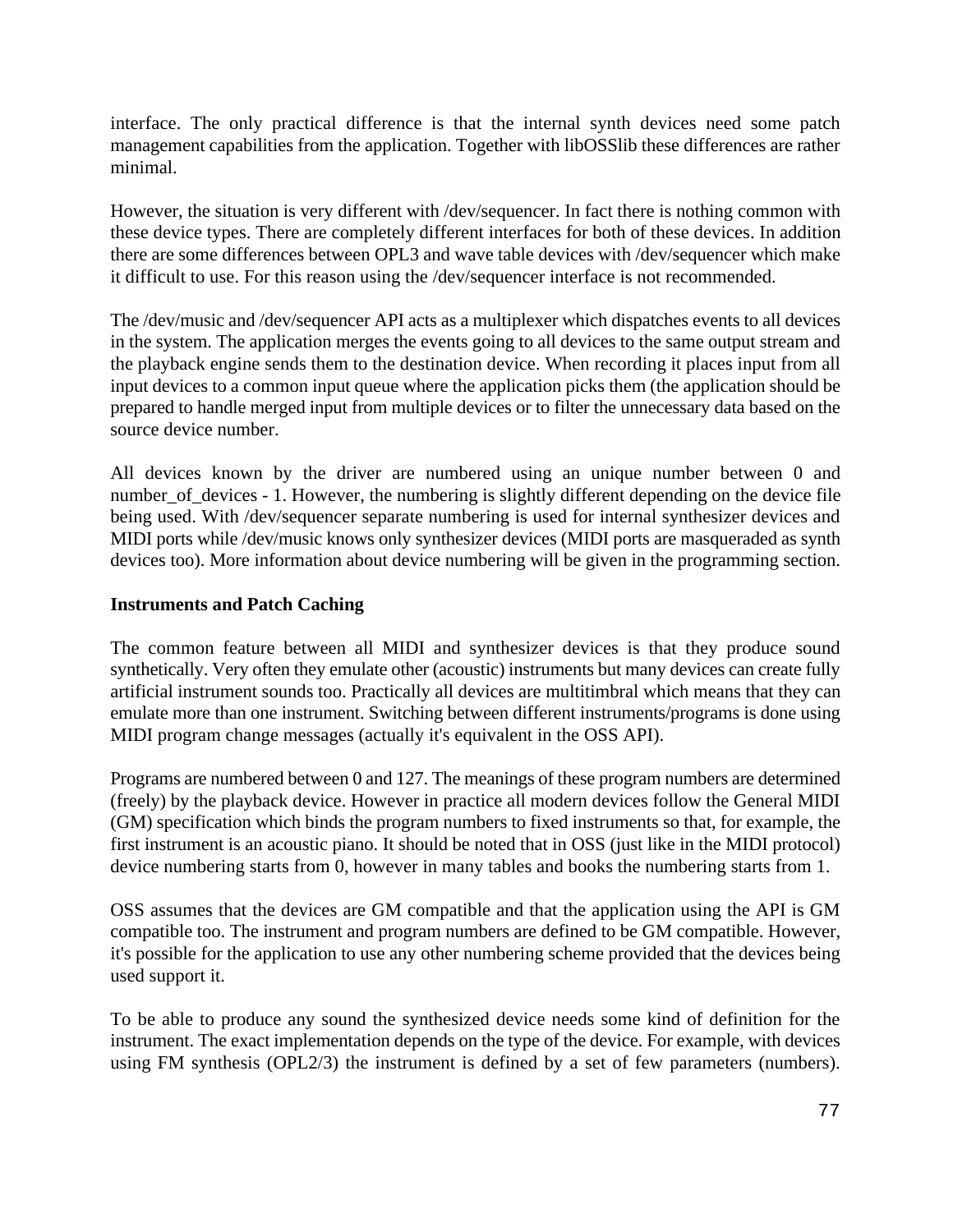Devices based on wave table synthesis use prerecorded instrument samples and some additional control information. The information required for one instrument by a particular instrument is called a patch.

In most cases all the instrument information is stored permanently in the device (for example on ROM chips). In this case the instruments are always there and the playback application doesn't need to care about this. It's usually possible to the application to modify the instruments or even to create new ones but it's beyond the scope of this guide. However there are devices that don't have permanently installed instruments. They just have a limited amount of memory in which the instrument definitions need to be loaded on demand. This process is called patch caching. The OSS API defines a simple mechanism which the application should use to support patch caching devices. The core of this mechanism is OSSlib library which can be linked with the application.

#### **Notes**

The main task in playing music using the /dev/music and /dev/sequencer interface is playing notes. For this purpose there are two messages in the MIDI specification. The note on message is used to signal the condition where a key was pressed on the keyboard. The message contains information about the key that was pressed and the velocity it was pressed. When receiving this message the MIDI device behaves just like an analog keyboard instrument (such as piano) by sounding a voice. The pitch of the voice is determined by the key number and the volume is determined by the velocity with which the key was hit. Other characteristics of the voice depend on the instrument that was selected before the note on message.

After a note on message, the sound starts playing on it's own. Depending on the instrument characteristics it may decay immediately or continue playing indefinitely. In any case, each note on message should be followed by a note off message for the same note number. After this message the voice will decay according to the instrument characteristics (it may even already have decayed prior the note off message).

Both the note on and the note off message contain a note number (0 to 127). The note number is simply the number of the key on the keyboard. A value of 60 specifies the middle C.

The OSS API defines events for all MIDI messages including the note on and note off ones.

#### **Voices and Channels**

At the lowest level all devices produce sounds using a limited number of operation units called voices. To play a MIDI note the device usually needs one voice but it's possible that it uses more of them (this is called layering). The number of simultaneously voices (degree of polyphony) is limited by the number of voices available on the device. With primitive devices the number of voices can be very low (9 with OPL2 and 18 with OPL3). Most devices support 30 or 32 voices. Some more recent devices support 64 or 128 voices which is the future trend.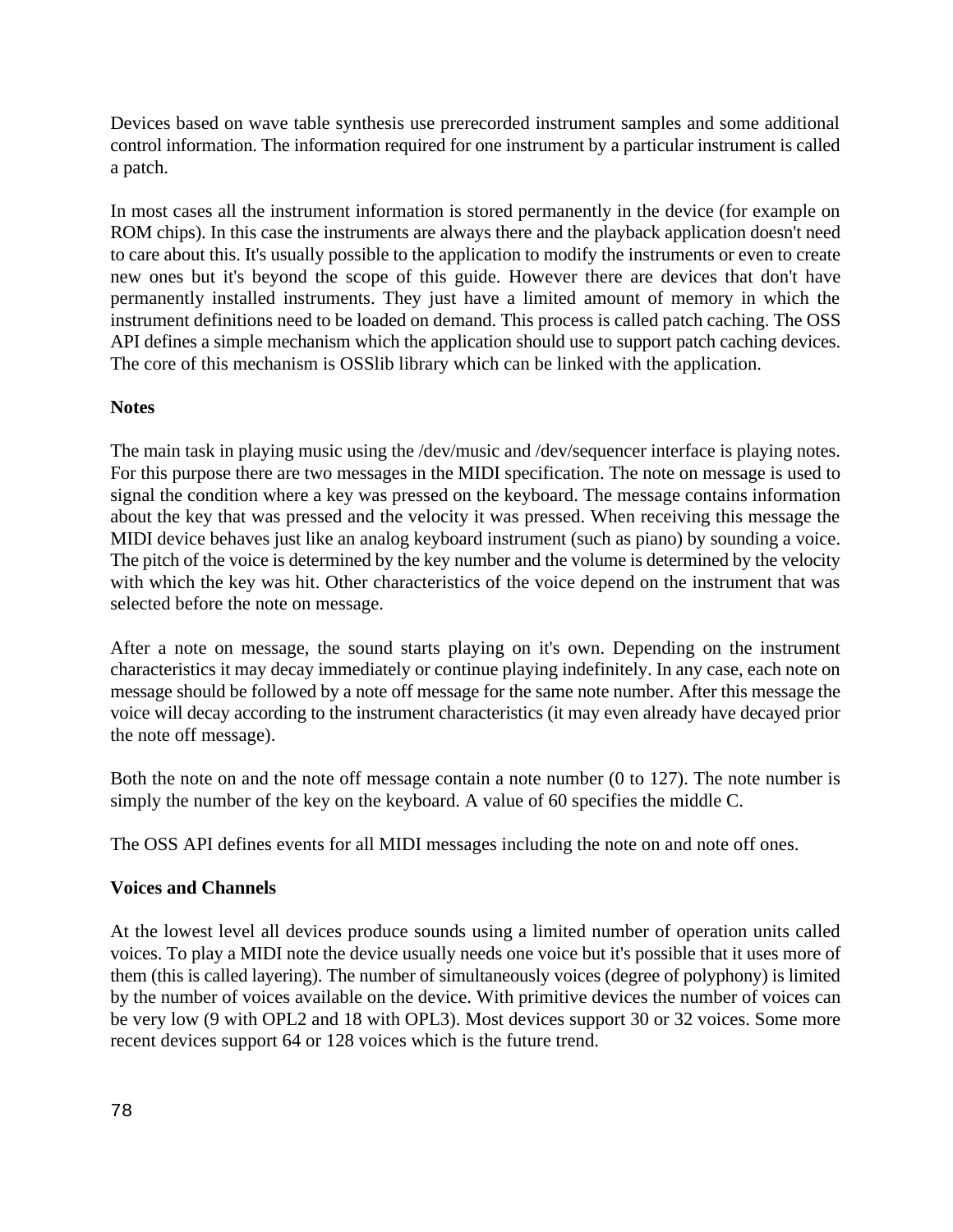When using the /dev/sequencer API the application needs to know how many voices are supported by the particular device. It also needs some kind of mechanism for allocating voice operators for the notes to be played. The voice number needs to be used as a parameter in all note related events sent to the driver. This task is usually very complicated due to need to handle out of voices situations. For this reason it's recommended to use the /dev/music interface which handles all of this automatically.

The /dev/music API is based channels, just like MIDI. There are 16 possible channels numbered between 0 and 15. It's possible to assign a separate instrument to each channel. Subsequent notes played on this channel will be played using the instrument previously assigned to the channel. Any number of notes can be playing on each channel simultaneously. However, the number of notes actually playing depends on the number of voices supported by the device. When using /dev/music there is no need to do the voice allocation by the application. The application just tells which notes to play on which channels and the device itself takes care of the voice allocation. This makes /dev/music significantly easier to use than /dev/sequencer.

#### **Controlling Other Parameters**

The MIDI specification contains some other messages in addition to the basic note on and note off messages. They can be used to alter the characteristics of notes being played and they usually work on a channel basis (i.e. they affect all notes played on a particular channel). Most of these functions are implemented using MIDI control change messages. The OSS API contains an event for all defined MIDI controllers.

#### **Programming /dev/music and /dev/sequencer**

In this guide we handle mainly /dev/music programming. The differences between /dev/music and / dev/sequencer interfaces will be described shortly whenever they are encountered in the text.

### **Initial Steps**

This guide is written for OSS version 3.8 or later. There are a few additions made to the OSS API in version 3.8 which mean that certain features will not work with earlier OSS versions (mainly OSSlib). In any case, at least version 3.5 of OSS is required (earlier versions are not supported any more).

For simplicity reasons it's assumed that the OSSlib interface is being used. OSSlib is a library that handles patch caching in an almost transparent way. With OSSlib the application doesn't need to be aware of the details of the particular synthesizer hardware being used.

The file libOSSlib.a (or libOSSlib.so in some operating systems) is distributed as a part of the commercial OSS software. Another way to obtain it is to download snd-util-3.8.tar.gz (or later) from ftp://ftp.opensound.com/ossfree and to compile it locally. However, this is recommended only with OSS/Free. To be able to compile OSSlib you should have OSS 3.8 or later installed on the system. It's also possible to compile OSSlib or applications using it by obtaining the <soundcard.h> file from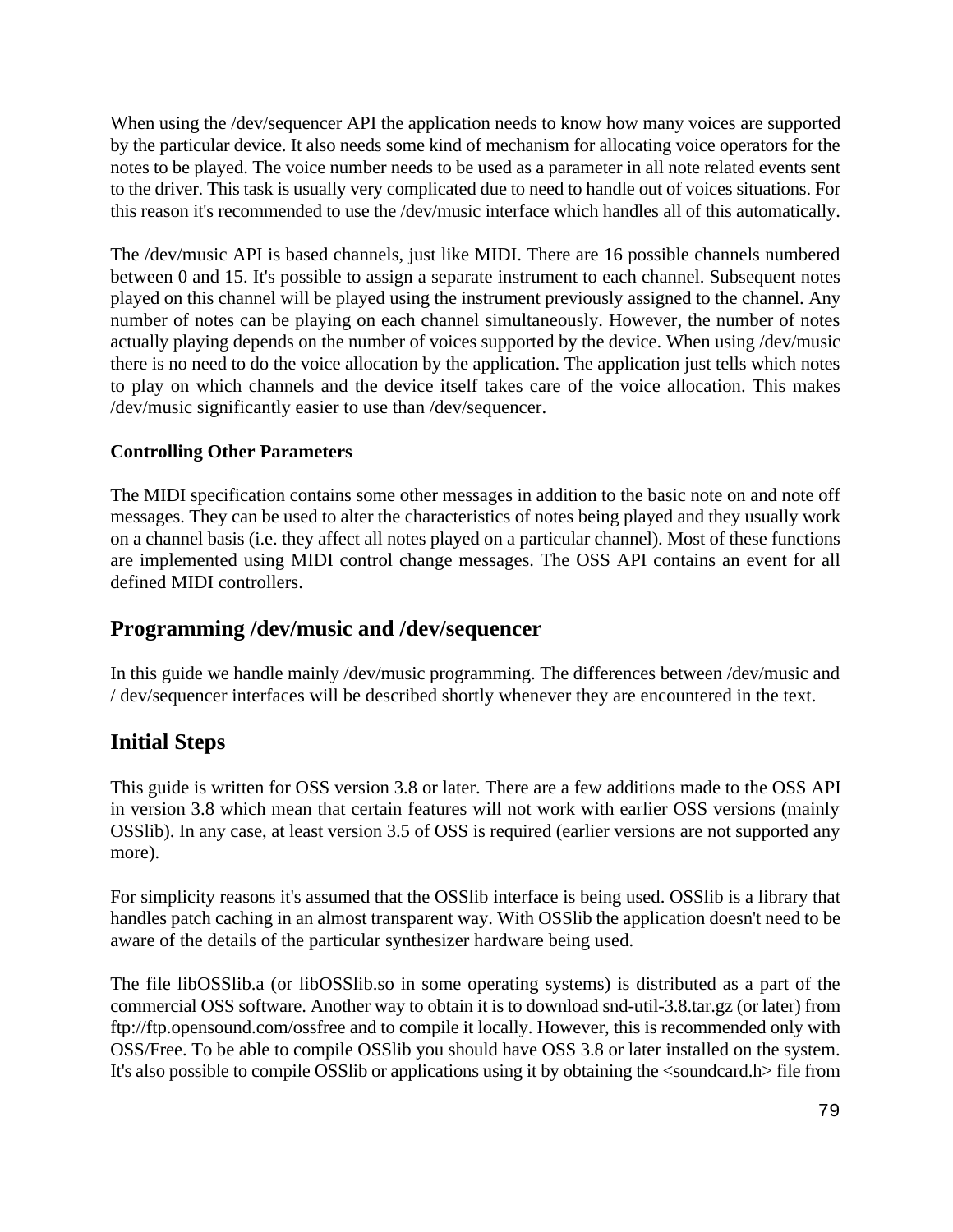the OSS 3.8 distribution but this is not recommended or supported.

To use OSSlib you should use the -DOSSLIB -I/usr/lib/oss/include -L/usr/lib/ oss -lOSSlib options when compiling and linking the application. For example:

cc -DOSSLIB -I/usr/lib/oss/include -L/usr/lib/oss -lOSSlib test.c -o test

It's fairly easy to make the application usable both with and without OSSlib by using an #ifdef OSSLIB directive in the places where there are differences between these cases.

An application using the /dev/sequencer or /dev/music APIs requires some support code to be added in the application. All of this is present in the sample program given later in this chapter. This additional code is required to support buffering used by the SEQ\_\* macros defined in <soundcard.h>. The following has to be present:

- 1. <sys/soundcard.h> must be included in each source file that uses the API.
- 2. Define for the buffer being used by the API.
- 3. Definition of the seqbuf\_dump() routine in case you are not using OSSlib (OSSlib contains this routine).

```
/*
  * Public domain skeleton for a /dev/music compatible OSS application.
 *
  * Use the included Makefile.music to compile this (make -f Makefile.music).
  */
/*
  * Standard includes
 */
#include <stdlib.h>
#include <stdio.h>
#include <unistd.h>
#include <fcntl.h>
#include <sys/soundcard.h>
/*
 * This program uses just one output device which is defined by the following
  * macro. However the OSS API permits using any number of devices
  * simultaneously.
  */
#define MY_DEVICE 0 /* 0 is the first available device */
/*
  * The OSS API macros assume that the file descriptor of /dev/music
  * (or /dev/sequencer) is stored in variable called seqfd. It has to be
  * defined in one source file. Other source files in the same application
  * should define it extern.
```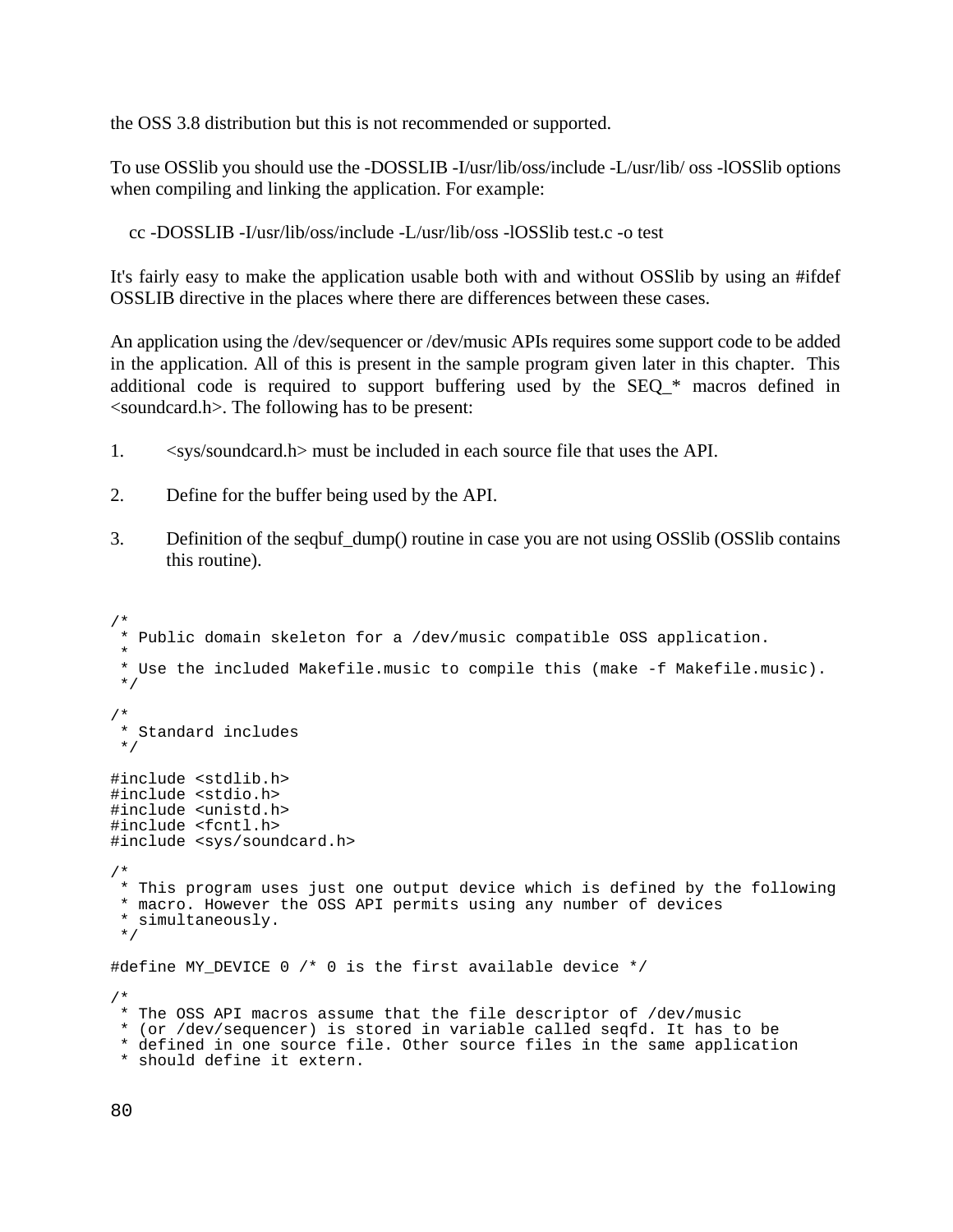```
int seqfd=-1;
/*
 * A buffer needs to be allocated for buffering the events locally in
 * the program (prior writing them to the device file). The SEQ_DEFINEBUF
  * macro can be used to define the buffer. The argument is the size of the
  * buffer (in bytes). 1024 is a good size (128 events).
 *
  * Note that SEQ_DEFINEBUF() should be used only in one source file in each
  * application. In other source files you should use SEQ_USE_EXTBUF().
  */
#define BUFFSIZE 1024
SEQ_DEFINEBUF(BUFFSIZE);
/*
 * seqbuf_dump() routine is required only when OSSLib is NOT used. It's
  * purpose is to write buffered events to the device file.
  */
#ifndef OSSLIB
/*
  * NOTE! Don't ever define seqbuf_dump() in two source files or when OSSlib
  * is used. It may have unpredictable results. 
 */
void seqbuf_dump ()
{
  if (_seqbufptr)
   if (write (seqfd, _seqbuf, _seqbufptr) == -1)
\{ perror ("write /dev/music");
     exit (-1);
 }
    \intseqbufptr = 0;
   }
#endif
```
#### **Opening the Device**

\*/

The music device file to be used needs to be opened in the beginning of the program. A normal open call can be used for this (fopen or other buffered I/O routines should not be used). Select /dev/music or /dev/sequencer depending on your needs. You need also to open OSSlib by calling OSS\_init() in case you use OSSlib.

```
int error, ndevices, tmp;
/*
 * First open the device file (/dev/music in this case but
  * /dev/sequencer will work in the same way). The device is
  * opened with O_WRONLY since we are only going to write. Use
  * O_WRONLY or O_RDWR if you need to use input (too).
  */
if ((\text{seqfd=open}("/dev/music", 0 WRONLY, 0)) == -1){
  perror("/dev/music");
 exit(-1);}
```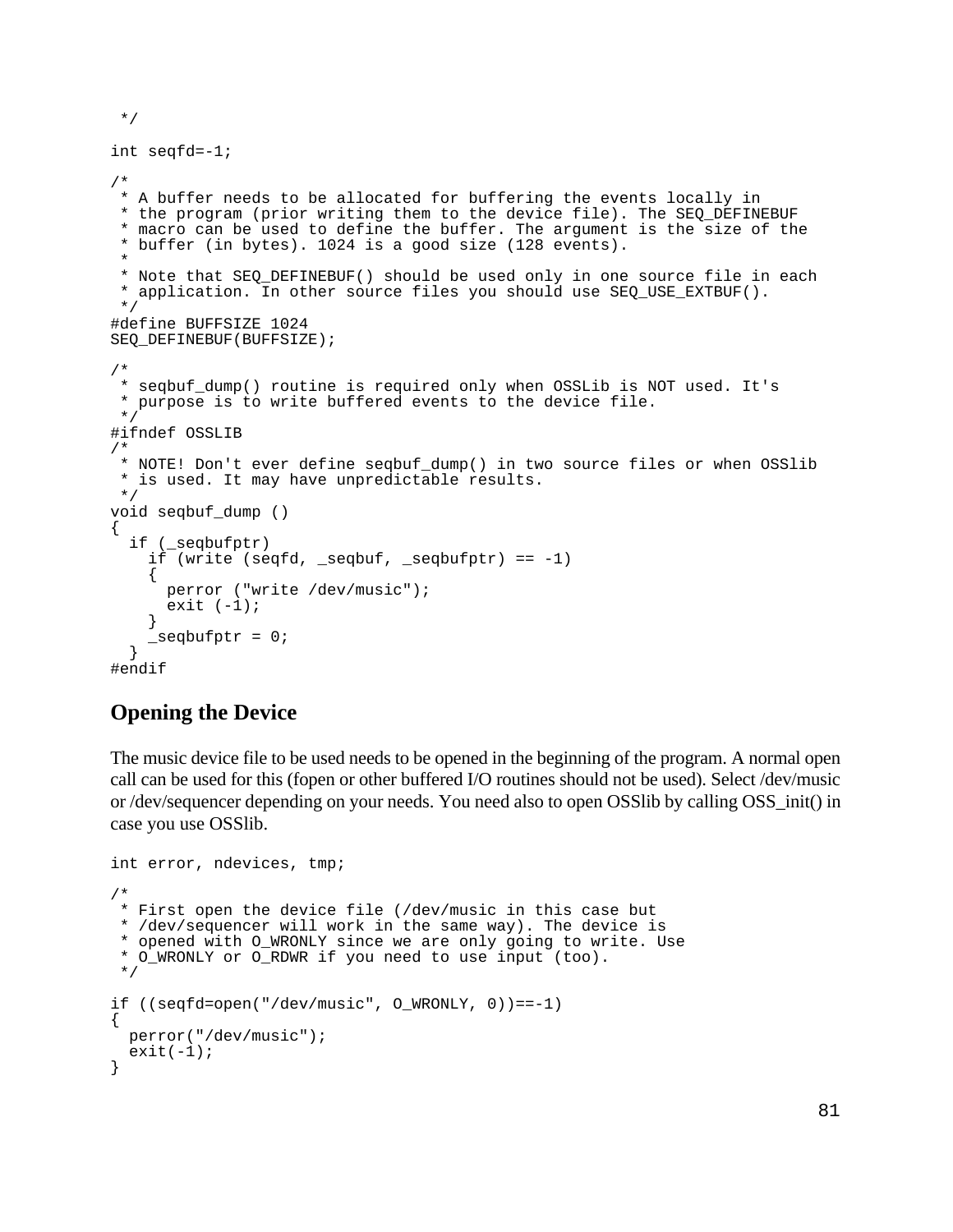```
/*
  * Now initialize OSSlib if required.
  */
#ifdef OSSLIB
if ((error=OSS_init(seqfd, BUFFSIZE)) != 0)
{
   fprintf(stderr, "Failed to initialize OSSlib, error %d\n", error);
 exit(-1);}
#endif
```
After opening the device you should check what devices are available. This can be done using the SNDCTL\_SEQ\_NRSYNTHS, SNDCTL\_SEQ\_NRMIDIS, SNDCTL\_SYNTH\_INFO and SNDCTL\_MIDI\_INFO ioctl calls which will be covered in detail later.

```
/*
 * Check that the (synth) device to be used is available.
*/
if (ioctl(seqfd, SNDCTL_SEQ_NRSYNTHS, &ndevices)==-1)
{
  perror("SNDCTL_SEQ_NRSYNTHS");
 exit(-1);}
if (MY_DEVICE >= ndevices)
{
   fprintf(stderr, "Error: The requested playback device doesn't exist\n");
 exit(-1);}
```
#### **Writing Events**

As said earlier, the /dev/music API is event based. In addition to a few ioctl() calls the only way to use this API is by sending events to the device. To make this task easier a macro has been created for each supported MIDI event. These macros are named  $SEQ_{\pm}^{*}()$  and they usually take one or more parameters. For example the SEQ\_START\_NOTE(device, channel, note, velocity) macro is used to send a MIDI key down message to the given device (synthesizer or MIDI port). This macro itself doesn't write the event directly to the device file. Instead it appends the event after the previous ones in programs local buffer. This local buffer was created using the SEQ\_DEFINEBUF(size) macro in the beginning of the program. The events are queued there until SEQ\_DUMPBUF() macro is called by the program or the local queue becomes full (in this case SEQ\_DUMPBUF will be called automaticly to prevent from overflow). SEQ\_DUMPBUF just calls the seqbuf\_dump() routine defined by the program or OSSlib depending on the situation.

Due to this buffering the application should call SEQ\_DUMPBUF() before it exits or before it suspends writing new events for some reason (waiting for input).

#### **The Minimal /dev/music Program**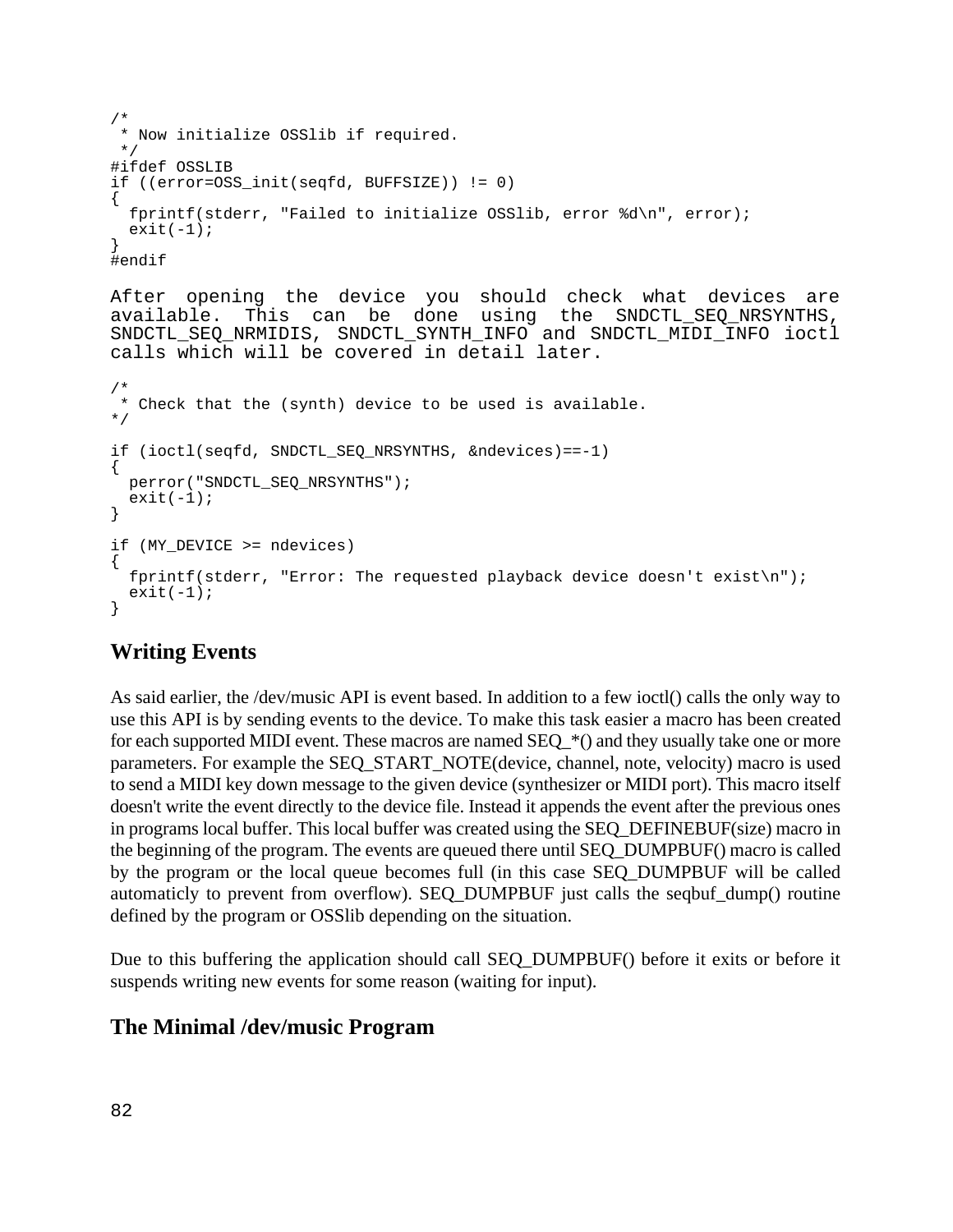By combining the above four code fragments together you have all the necessary initialization code required in a program using /dev/music or /dev/sequencer. All this program does is play a note using the selected device. This program is also available in the samples.tar.gz package available from ftp://ftp.opensound.com/ossfree.

```
/*
  * Setup timing parameters. The defaults may vary so set them
  * explicitly.
  */
tmp = 96;
if (ioctl(seqfd, SNDCTL_TMR_TIMEBASE, &tmp)==-1)
{
  perror("Set timebase");
 exit(-1);}
tmp = 60;if (ioctl(seqfd, SNDCTL_TMR_TEMPO, &tmp)==-1)
{
  perror("Set tempo");
 exit(-1);}
/*
 * Next use OSSlib to cache the instrument (if required). This is
  * recommended to be done in advance (before SEQ_START_TIMER()) since
  * patch loading from disk to the device can be time consuming. Load
  * only the instruments that are required due to limited memory
  * capacity of certain devices.
 *
  * NOTE! OSSLib loads the instrument automaticly when SEQ_PGM_CHANGE
  * is called. Loading it in advance saves you from possible
  * delays associated with demand loading.
  */
SEQ_LOAD_GMINSTR(MY_DEVICE, 0); /* 0=Acoustic piano */
/*
  * Now we are ready to start playing. The first task is to start
  * the timer. This is mandatory stem since otherwise the timer
  * will never get started. It's extremely important to start the
  * timer just immediately before writing the first event. Doing
  * it too early will cause tempo problems in the beginning.
  */
SEO START TIMER();
/*
  * Select the program/instrument 0 on the MIDI channel 0.
 */
SEQ_PGM_CHANGE(MY_DEVICE, 0, 0);
/*
  * Start the note (60=Middle C) on channel 0. Use 64 as velocity.
 */
SEQ START NOTE(MY DEVICE, 0, 60, 64);
/*
 * Then have relative delay of 96 ticks. The delay is from the
  * previous timing event or from the time when SEQ_START_TIMER()
  * was called.
  */
```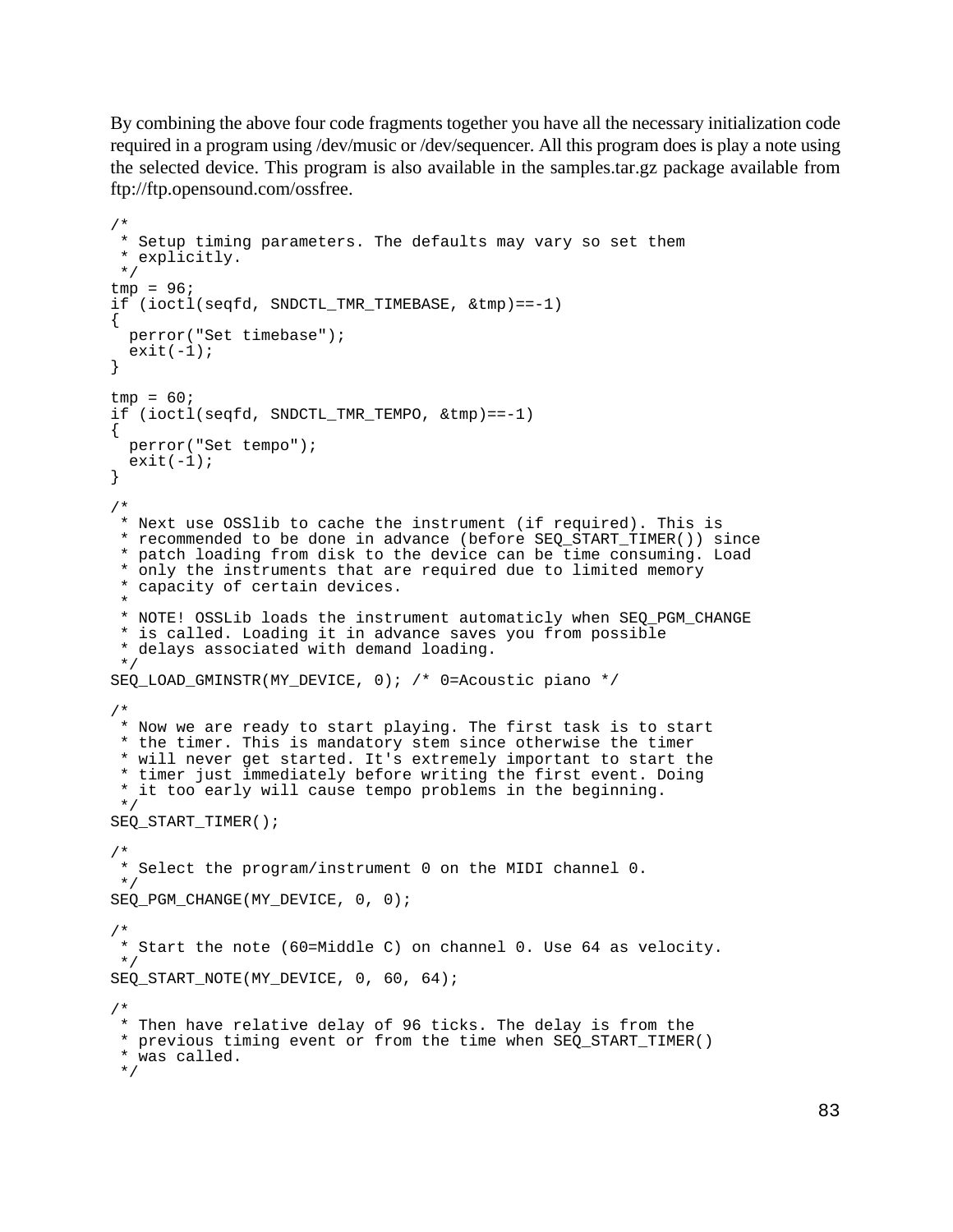```
SEQ_DELTA_TIME(96);
/*
  * Now stop the note. The sound will not stop immediately. The note
  * just starts decaying and fades off.
  */
SEQ_STOP_NOTE(MY_DEVICE, 0, 60, 64);
/*
 * Have a final delay of 1000 ticks. This gives the last note(s) time
  * to decay naturally. Closing the device without this delay just
  * aborts all voices prematurely.
  */
SEQ_DELTA_TIME(1000);
/*
  * Finally flush all events still in the local buffer (mandatory
  * step before closing the device or prior pausing the application.
  * It's the SEQ_DUMPBUF() call that actually writes the events to the
  * device.
  */
SEQ_DUMPBUF();
close(seqfd);
exit(0);}
```
#### **Reading input from /dev/music**

DG-

 $\frac{1}{2}$  the it's recommended that the application reads as many events at the<br>
interval in a separate ducument that is available from<br>
ide/events.html. A simple sample program for reading events is same time as it can.

The event encoding is defined in a separate ducument that is available free  $\frac{1}{2}$ http://www.opensound.com/pguide/events.html. A simple sample program for reading events is<br>available in http://www.opensound.com/pguide/musicin.c.<br>Note that the timer must be started before starting the recording. Otherwis om<br>Sis available in http ran<br>ncod<br>nsou<br>n://w www.opensound.com/pguide/events.html. A simple in http://www.opensound.com/pguide/musicin<br>hat the timer must be started before starting the rehtı<br>ui<br>ar

Note that the timer must be started before starting the recording. Otherwise the timer will stay in  $\alpha$  and no timer events are returned to the application. To start the timer vou need to write the --<br>in<br>ie SEQ\_START\_TIMER() event to the device. However starting from OSS version 3.9.4 the timer will be started automatically when the device is opened with O\_RDONLY flags. Extends the started before starting the recorder events are returned to the application. To T TIMER() event to the device. However start ne<br>er will be started automatically when the device is opened with O RDONLY flags.

TGEQTFKPI-

VJG-

UVCTVKPI-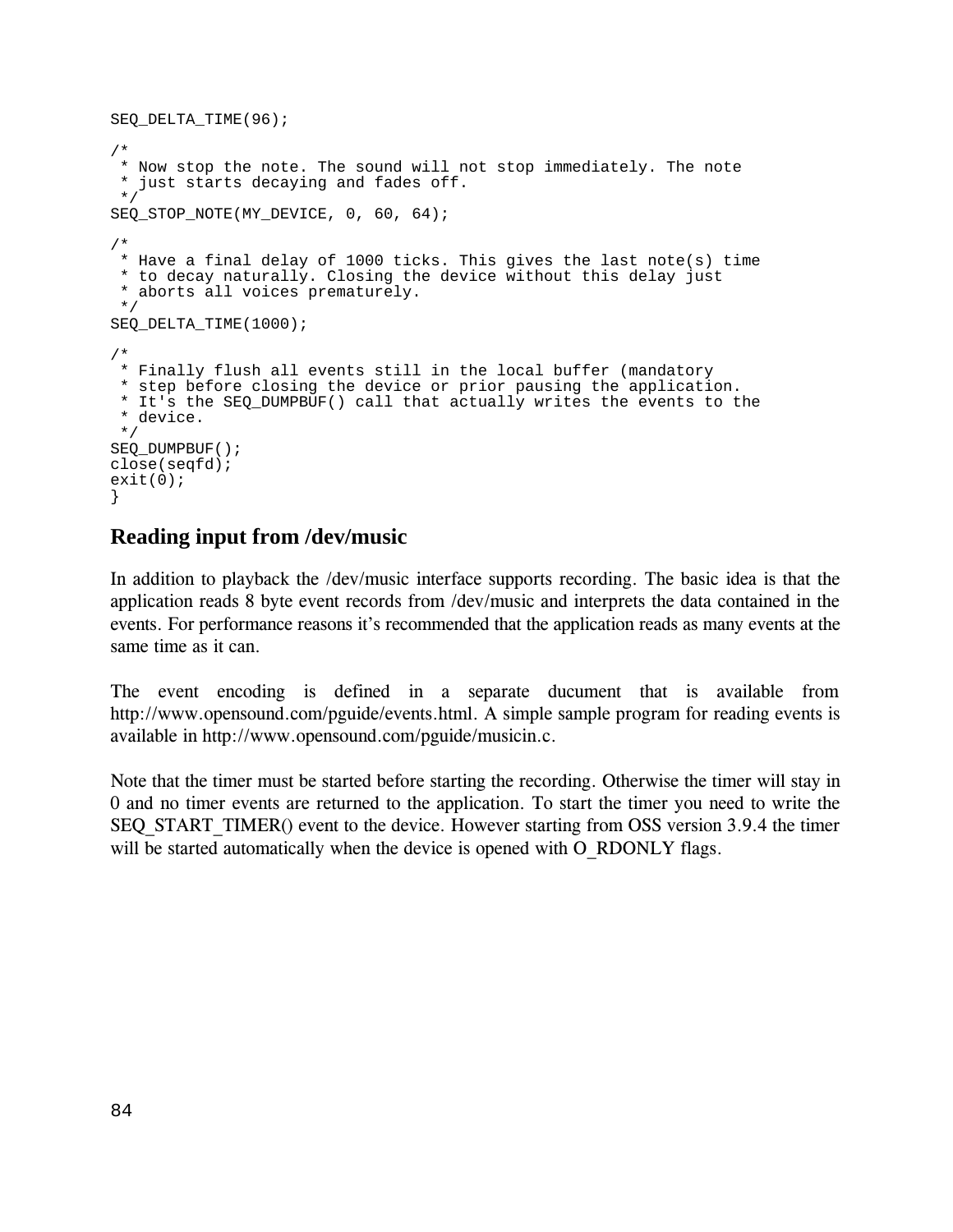# The Virtual Mixer

OSS has an optional feature called software mixing which permits simultaneous playback of up to ັນ<br>ທ<br>ກ

To use this option you should first enable it by configuring the virtual mixer driver. This can l done by adding one of the "4Front Virtual Mixer" devices using the "Add new card/dev n be<br>rice" NKEGPUG- $\frac{dP}{dr}$ <br>This cand/dev  $\overline{e}$ "

 $\overline{NOTE}$ Function of soundconf.<br>
NOTE<br>
In earlier versions of OSS the SoftOSS driver also enabled virtual mixer. Since OSS 3.9.1e this is no longer true. Instead of SoftOSS you should configure the "Virtual Mixer" device. This will also enable SoftOSS. Don't configure SoftOSS at the same time as the virtual mixer. function of soundconf.<br>In earlier versions of OSS  $\mathcal{L}(\mathcal{A})$ WUG-VJKU- $\mathcal{L}(\mathcal{L})$  $\frac{1}{2}$ UJQWNF-HKTUV-GPCDNG- $\overline{a}$ VJG- $X = \frac{1}{\sqrt{2}}$ OKZGT-FTKXGT-6JKU-ECPexternal<br>Persions of C<br>Pue Instead

3: SoftOSS v1.2 CH #1 4: SoftOSS v1.2 CH #2 EtOSS v1.2<br>EtOSS v1.2<br>EtOSS v1.2 2: SoftOSS v1.2 CH #0 5: SoftOSS v1.2 CH #3 6: SoftOSS v1.2 CH #4 7: SoftOSS v1.2 CH #5 8: SoftOSS v1.2 CH #6 9: SoftOSS v1.2 CH #7

hardware device (/dev/dsp0) is open. In the above case the first software mixing device is  $/$ dev $/$ dsp2 ( $/$ dev $/$ audio2) and the last one is /dev/dsp9 (/dev/audio9). You can have up to 8 of these devices active at the same time. Note that the real audio device (usually /dev/dsp0) will not be available while any of the software mixing devices are open. Also, the software mixing devices cannot be used while the actual

To test the virtual mixer, get a couple of wav files (eg. sample1.wav and sample2.wav) and type a command such as the following:

play -d/dev/dsp3 sample1.wav & play -d/dev/dsp4 sample2.wav &

At this point you should hear both the wav files playing simultaneously. Most applications open /dev/dsp or /dev/dsp0 by default. You can make the application use a virtual audio device by simply changing the link /dev/dsp to point to /dev/dsp3 or /dev/dsp4 or any one the other virtual audio devices. However, you cannot use the virtual audio device and the physical audio device (/dev/dsp0 and /dev/dsp1) simultaneously. You will notice that there is degradation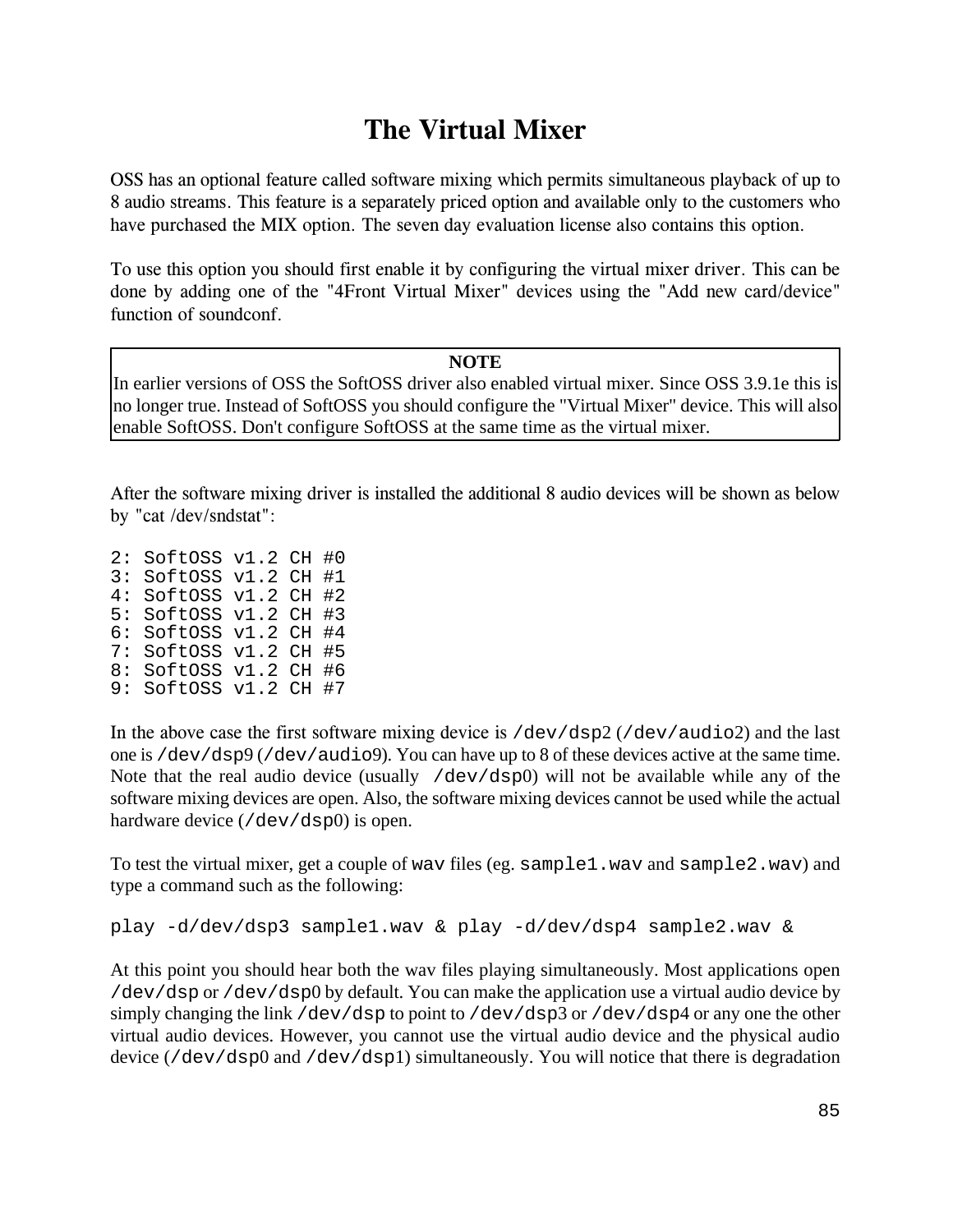of audio quality using the virtual audio device - this is because the driver does sample rate conversion in software. In future versions of OSS there will be a new /dev/vdsp device that will automatically assign an available virtual device to each application using /dev/vdsp. This will mean that you won't have to manually assign a virtual audio device to each application.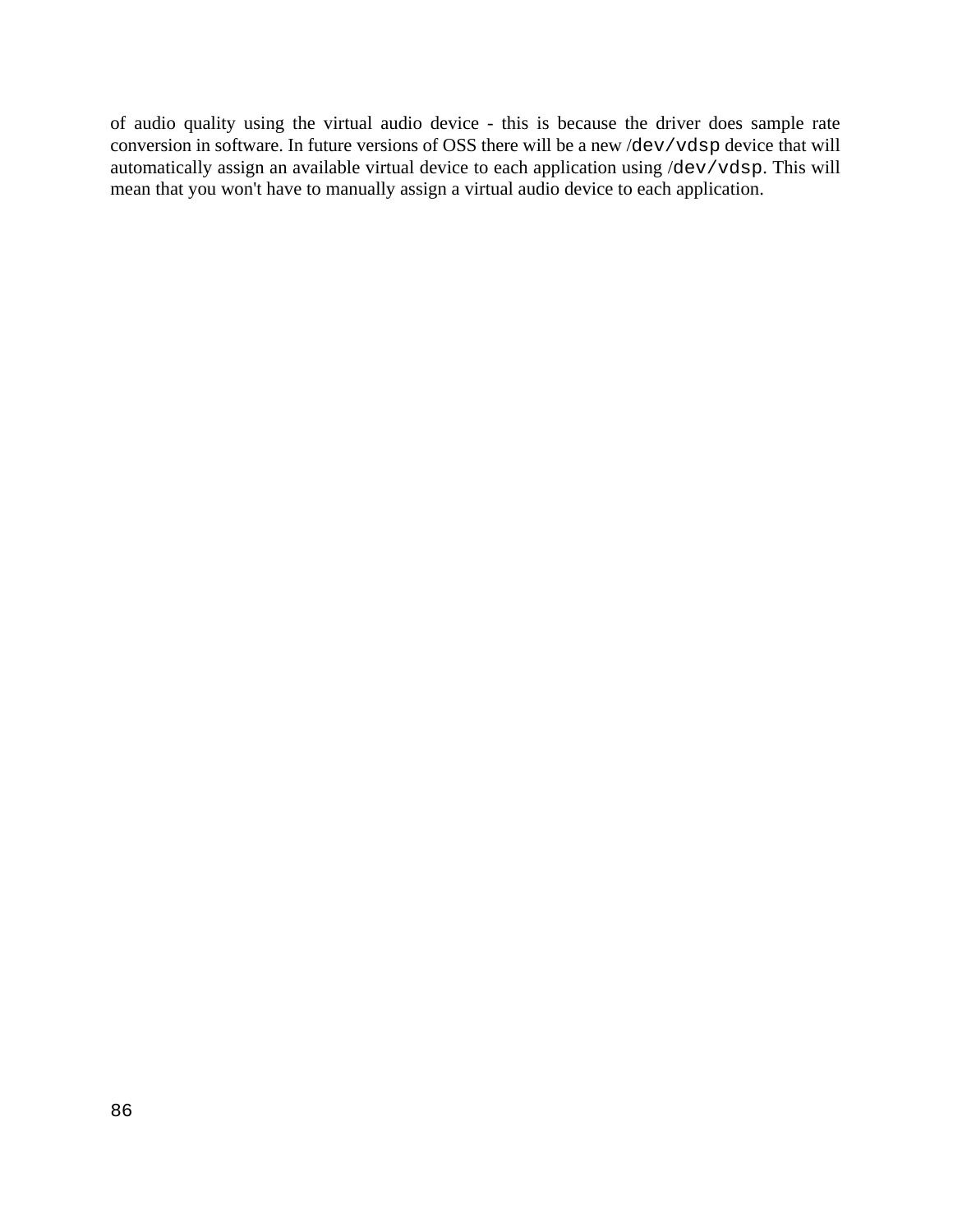# **SoftOSS**

#### **Introduction**

Until today a special wave table soundcard has been required to play high quality MIDI music. SoftOSS is a kernel module which permits doing the same using any inexpensive 16-bit soundcard together with a sufficiently fast CPU (see the System requirements section).

SoftOSS is 100% compatible with the existing wave table API of OSS which has earlier been used by the Gravis Ultra Sound (GUS) driver. This means that all Linux applications work without modification with SoftOSS.

### **Technical Background**

SoftOSS is a virtual wave table engine that is tightly integrated with the MIDI and audio functionality of OSS. The SoftOSS engine uses CPU cycles to mix pre-recorded audio samples in control of MIDI information coming from any application using /dev/sequencer or /dev/music (formerly known as /dev/sequencer2) device files. The resulting 16-bit stereo audio data stream is then played using an ordinary (16-bit) soundcard (support for 8-bit sound cards will be introduced later). Since the mixing is done inside kernel it doesn't suffer from other processing activity in the system. For this reason it is possible to perform CPU intensive tasks at the same time when using SoftOSS. Sound quality is as good as in a lightly loaded system (other tasks just run slower depending on number of currently active SoftOSS voices/notes).

SoftOSS is fully compatible with the sound sample loading API originally developed for the GUS driver of OSS. This means all applications which support loading samples to GUS will work with SoftOSS without any changes.

The final version of SoftOSS will include a library called OSSlib which permits on demand loading (patch caching) of wave table samples from any programs using the /dev/music ( $/\text{dev}/\text{sequence}$ ) API of OSS. Together with changes made to  $\langle$ sys/soundcard.h>, this library permits adding patch caching to existing applications using /dev/sequencer and /dev/music with very minimal changes.

The first release of this OSSlib library will permit loading samples from pat format (GUS) instrument files and from standard audio files (au, wav). Later versions will support other patch file formats such as SoundFont (sf2). You will need a GUS compatible patch set to run SoftOSS.

A freeware version of this library will be released to permit developing OSS compatible applications with OSS/Free. In addition the freeware library will permit using applications written for OSS to work also with OSS/Free without recompiling.

Specification of the new /dev/music API will be released after development of OSSlib is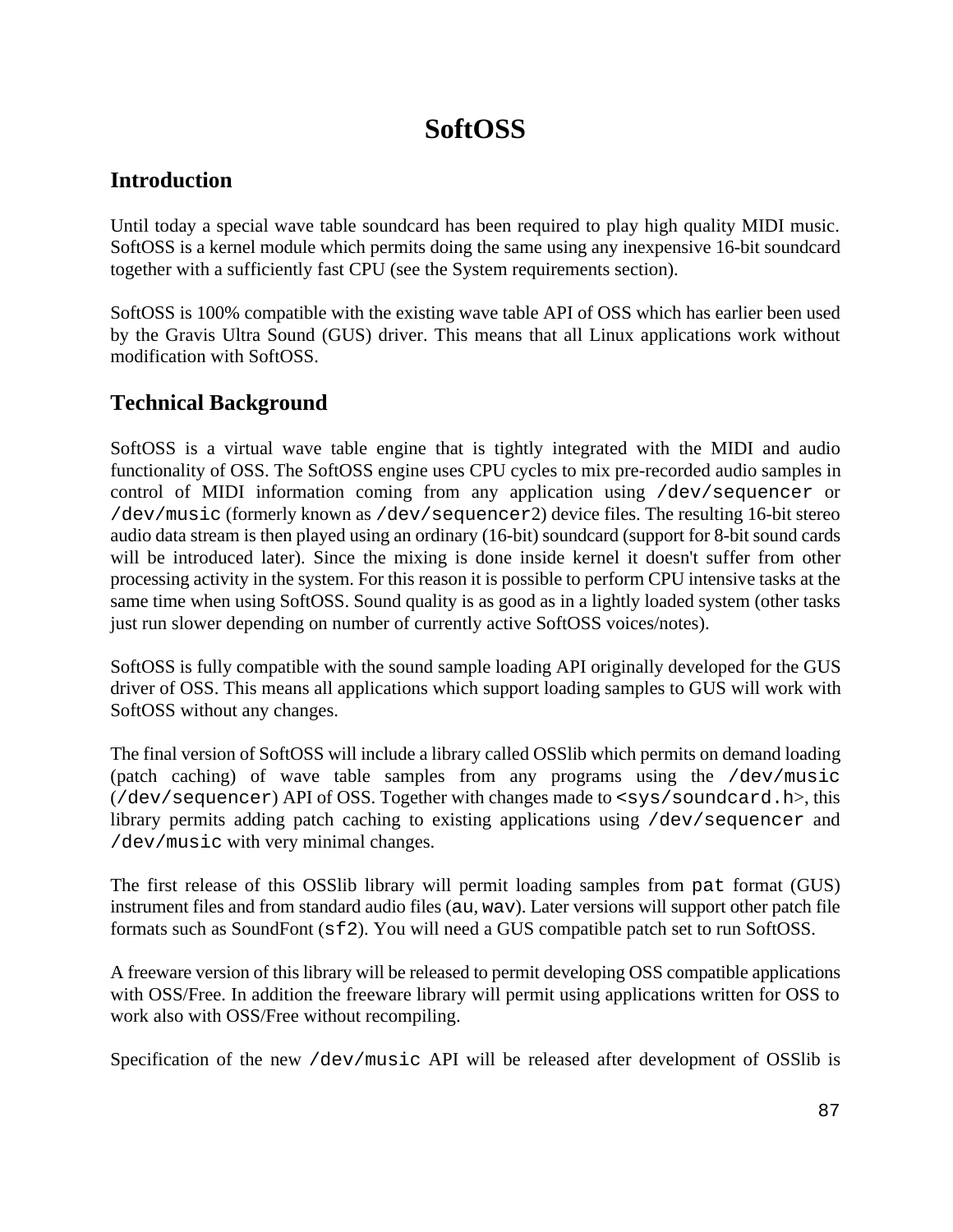complete.

# **Applications of SoftOSS Technology**

SoftOSS is mainly designed for playing MIDI music but it's well suited for some other applications too, including:

- 1. Sound effects in games (not necessarily background music). Since the "mixing" is done at real time priority inside kernel, it's possible to get timing precision and reliability that is not possible with any kind of process based mixing. With SoftOSS sound effects will play perfectly even in slightly under-configured machines. In addition, sound effects programming using SoftOSS and OSSlib is "fire and forget". After an effect is started the application itself doesn't need to worry about it. Of cause, the same is possible with a wave table card too. The best thing is that SoftOSS is perfectly compatible with hardware wave table devices so compatibility with SoftOSS ensures compatibility with wave table cards too.
- 2. Sound effects in simulators and similar applications. SoftOSS technology permits loading practically unlimited amount (currently there is an artificial limit of 8 MB) into the memory (it's limited just by amount of RAM installed in the system). Starting sounds is easy and it's even possible to change it's volume and panning (3D support is planned in the future). As with games, SoftOSS can later be replaced by a hardware wave table card without any changes to the application. However with a limited number (4 to 8) of simultaneous voices there is no benefit in using an expensive hardware wave table card.
- 3. Playback of pre-recorded messages, alerts, time signals and similar sounds. Future versions of SoftOSS will even permit triggering this kind of special sounds from many different applications at the same time.

# **System Requirements**

Due to the high processing power requirements of software mixing SoftOSS is targeted to fast machines only. With current (rather non-optimized) version it's possible to play 32 simultaneous voices using 32 kHz sampling frequency using a P120 machine. However even this is better than the sampling frequency that is possible at 32 voices using a popular wave table card (19.2 kHz). With a 100 MHz PowerPC processor (RS6000/AIX) it's possible to get almost 32 simultaneous voices at 44.1 kHz.

For the above reason at least a P120 processor is recommended. However one can use SoftOSS with any 486 class (or above) machine by decreasing the sampling frequency. OSS 3.8 permits selecting a SoftOSS version which matches your CPU while configuring the device.

CPU power requirements of SoftOSS depends on concurrently playing notes (voices). You can use 44.1 kHz sampling frequency with any 486 class CPU as long as number of voices remains low. For example playing a mod file using gmod should be possible with any machine.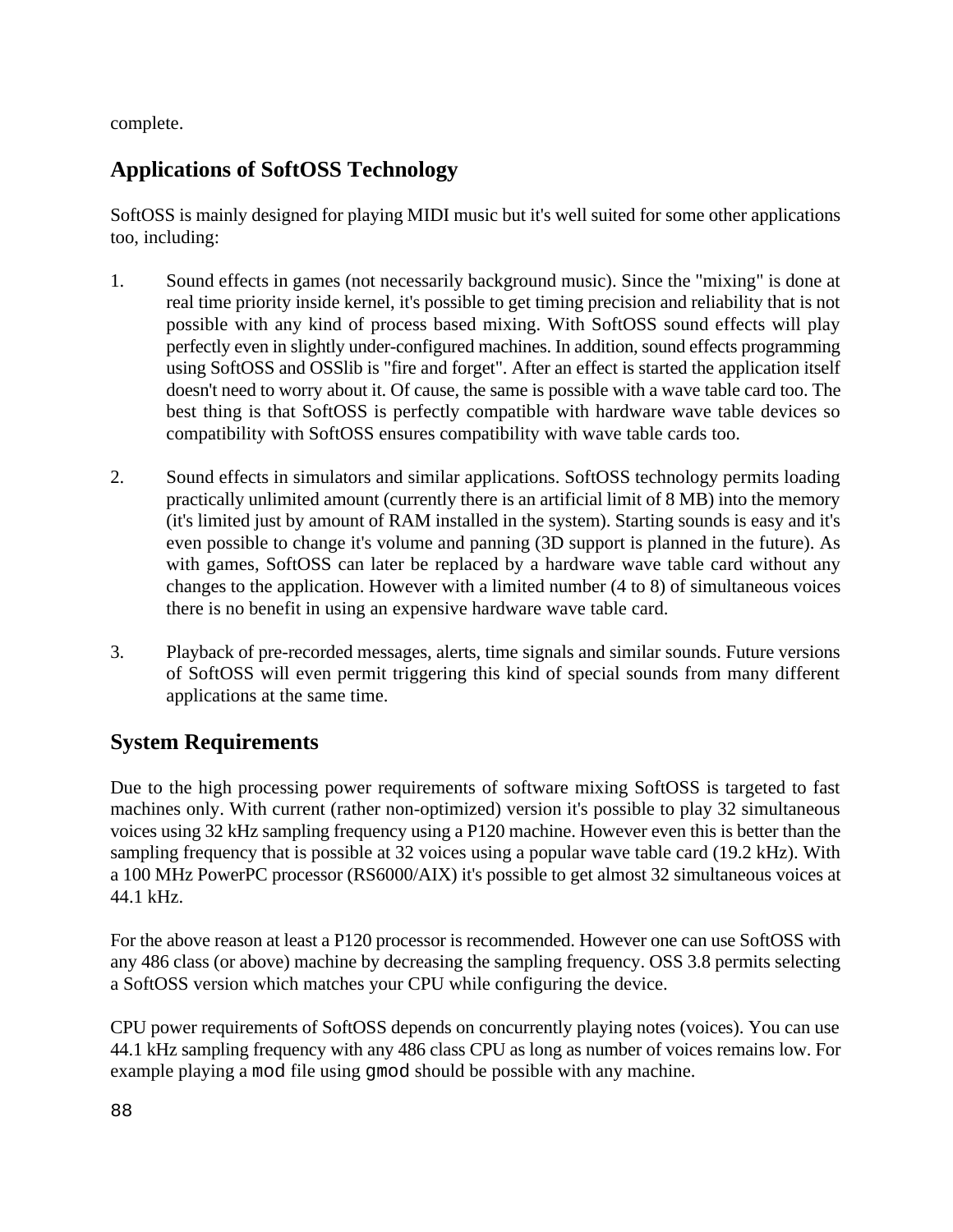Even in low-end 486 class machines, SoftOSS gives better MIDI playback quality than the standard FM synth.

Using SoftOSS with a CPU that is too slow is not dangerous. Playback just becomes distorted (it jumps like a broken vinyl record) and the system becomes rather unresponsive. However, the situation returns back to normal after playback is stopped/interrupted or the number of concurrently playing notes decreases below the system dependent limit.

At least 16 MB of RAM is required (32 MB recommended). SoftOSS stores the instrument samples in the system's (physical) RAM. This means that there must be enough spare RAM on the system. The current version of SoftOSS permits loading up to 8 MB of samples which means that using it on machines with less than 16 MB RAM may not produce the desired performance. It is possible to use SoftOSS on systems with less than 16 MB of RAM but care must be taken that too many samples are not loaded. The final 3.8 version of SoftOSS will permit configuring the maximum memory size which makes it safer to use in under-configured machines.

# **Limitations of SoftOSS**

There are a few limitations in using SoftOSS. However, in most cases they are not significant.

SoftOSS allocates the first audio device (/dev/dsp0) for itself always when /dev/sequencer or /dev/music are open. This means that it is not possible to play audio at the same time with MIDI on machines with just one soundcard. /dev/dsp0 is still accessible when /dev/music and /dev/sequencer are not open.

SoftOSS uses CPU time which may make it useless in some applications. For example, it is not recommended to use it for playing background music in games. Depending on the degree of polyphony (number of simultaneous notes) it may slow down the game seriously. Note that this is not true with playing sound effects of games, which is a well-suited task for SoftOSS.

Most GUS compatible applications would be very confused if they detect two GUS compatible devices on the same system. However, this is not a problem since GUS (particularly GUS PnP with 8 MB RAM) does everything that SoftOSS does (i.e. you don't need to use SoftOSS if you have a GUS).

# **Getting SoftOSS**

SoftOSS is included in the standard OSS software (currently there is no extra fee).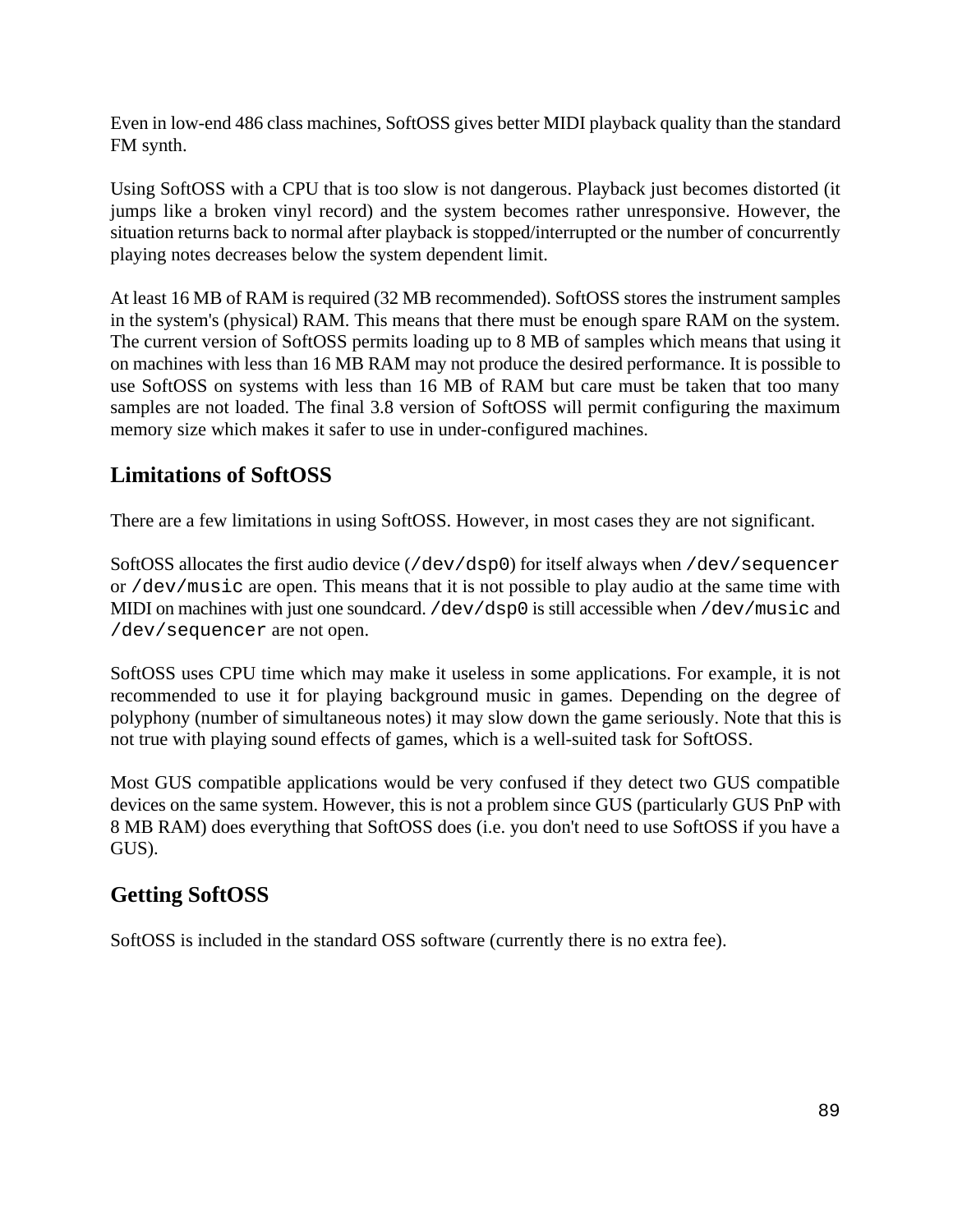#### **Getting the Sound Patches**

To use SoftOSS you will need to use a GUS compatible Linux application such as mplay or gmod. You can get them from the OSS Applications page. With mplay, you need to copy the public-domain MIDIA instrument files.

#### **Configuring SoftOSS**

Configuring SoftOSS is very easy. Run soundconf and you will be presented with a menu that looks something like this:

Save changes and Exit Cancel changes and Exit Add new card/device Remove a card/device Verify configuration Exclude IRQ and DMA numbers Autodetect soundcards Security setup Manual configuration Install license file

If you have not added any sound cards yet (they should be listed above this menu), you should configure it first by activating the "Add new card/device".

To add SoftOSS you just need to activate the "Add new card/device" function and select one of the "4Front Tech. SoftOSS (for *XXX*)" entries where the *XXX* matches (roughly) your CPU. If you can't decide between two or more entries, select the highest one. If it doesn't work (playback jumps), you can start soundconf again to remove this one and to select a lower one.

After adding the SoftOSS engine and a 16-bit soundcard, save the configuration and start OSS using the soundon command. Then execute "cat /dev/sndstat" and verify that there is at least one audio device and the SoftOSS synth is listed (as shown below).

```
Audio devices: 
0: Crystal audio controller (CS4236) (DUPLEX)
Synth devices:
0: SoftOSS
```
Now use the mplay program supplied with OSS (default is /usr/lib/oss/mplay) to play MIDI files. Type "mplay # midifile.mid" (where *#* is the synth number under the Synth Devices heading in the /dev/sndstat output.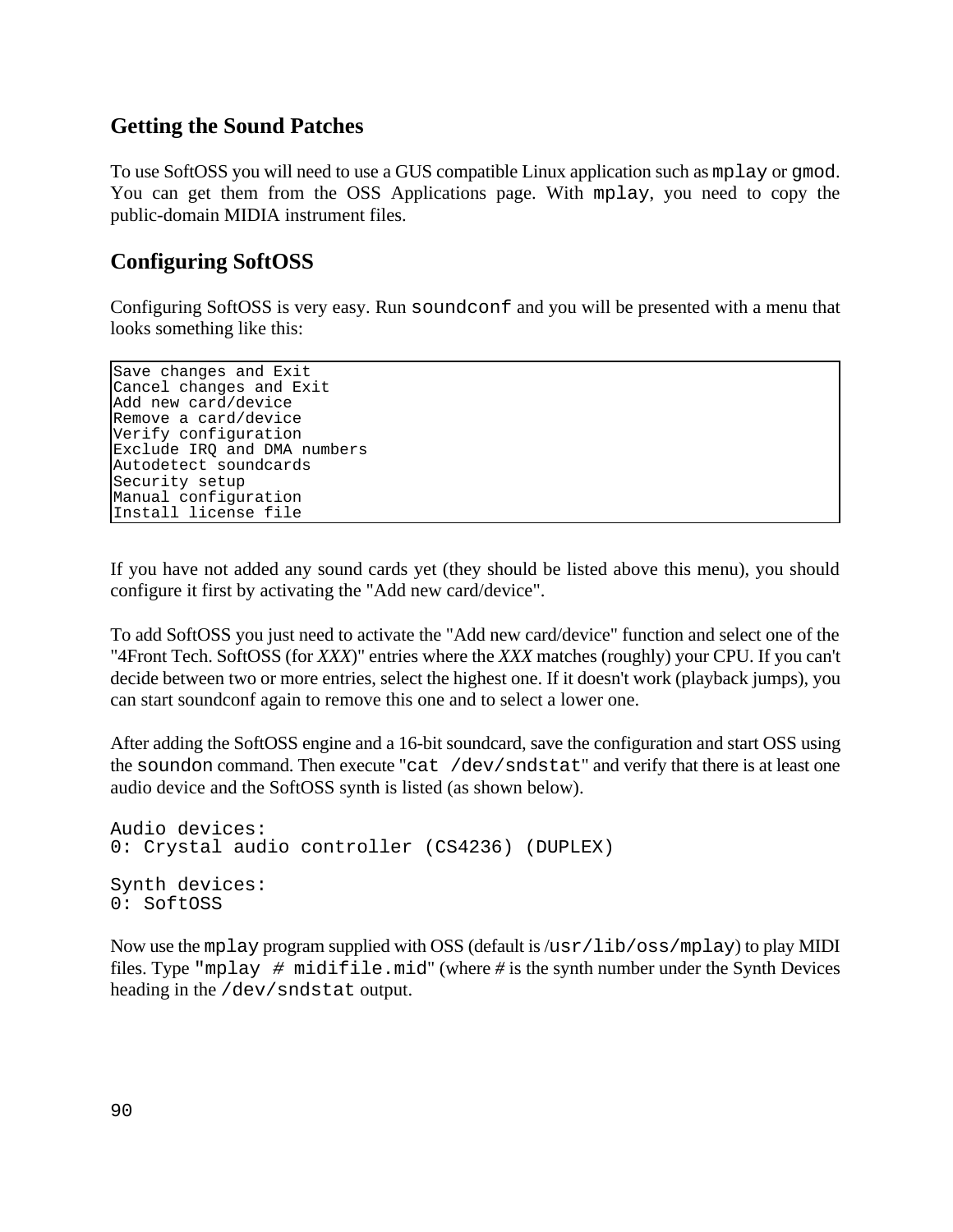### **Future Plans**

The current version of SoftOSS is just a preview release. It doesn't contain all the features which are planned to be included in future versions. The following are some examples:

- 1. Support for sample distribution formats used for distributing commercial instrument samples and sound effects. SoundFont 2 will be the first format supported.
- 2. Support for streaming instruments. Streaming instruments permit playing of very large audio files or computer generated sounds together with ordinary (shorter) samples which fit completely in memory. Using streaming instruments will require some form of support by the application but most of it will be handled by OSSlib.
- 3. Support for 3D voice position and various special effects (this will require faster CPUs than currently available).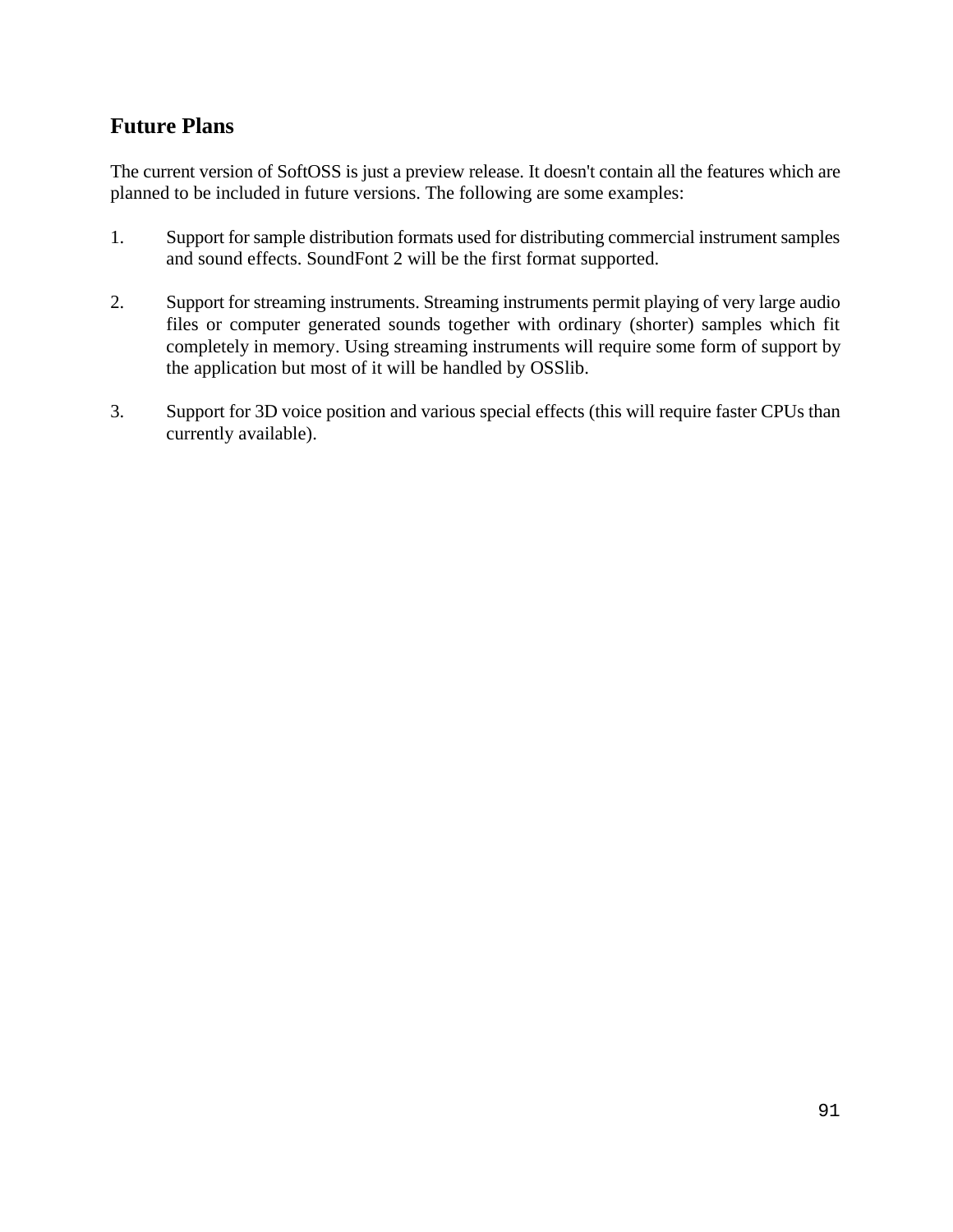# **Advanced Programming Topics**

# **DANGER!!!**

The features that will be described in this section are potentially dangerous and should only be used by engineers qualified by 4Front Technologies. There are no user serviceable parts inside.

For most features discussed here there is exactly one or at most few ways to use them. The remaining unlimited number of ways are wrong. They may seem to work in the environment (sound hardware, operating system and OSS version). However any difference in the environment may be enough to break applications that don't do things in the right way.

### **Introduction**

This chapter describes some features of OSS that are useful or even necessary when used in the right place. However, they don't automatically make your application better if used in situations when they are not necessary. Some of the features to be presented below don't work with all devices (full duplex audio and direct DMA access, among others) or make your application very operating system dependent (e.g. direct DMA access).

**It's highly recommended that you avoid using any of the features described below as long as possible.** If you don't use them exactly in the right way your application will almost certainly fail with some audio devices (professional ones) or even after a minor change in internals of OSS. By using the features described in this section it's very easy to make your applicatuon to work only with given soundcard and given OSS version under the right phase of moon.

Very rare audio applications actually need to care about any of the details described here. You need them only if you are trying to sync audio with some external events such as graphics.

It is assumed that you have a full understanding of the features described in the Introduction and Basic Audio sections of this guide. The features described here will work only if the guidelines defined in the basic sections have been followed carefully.

# **Audio Internals**

An application program doesn't normally access the audio hardware directly. All data being recorded or played back is stored in a kernel DMA buffer while the device is accessing it. The application uses normal read and write calls to transfer data between the kernel buffer and the buffer in the application's data segment.

The audio driver uses an improved version of the so called double buffering method. In the basic double buffering method there are two buffers. One of them is being accessed by the device while the other is being read or written by the application. When the device finishes processing the first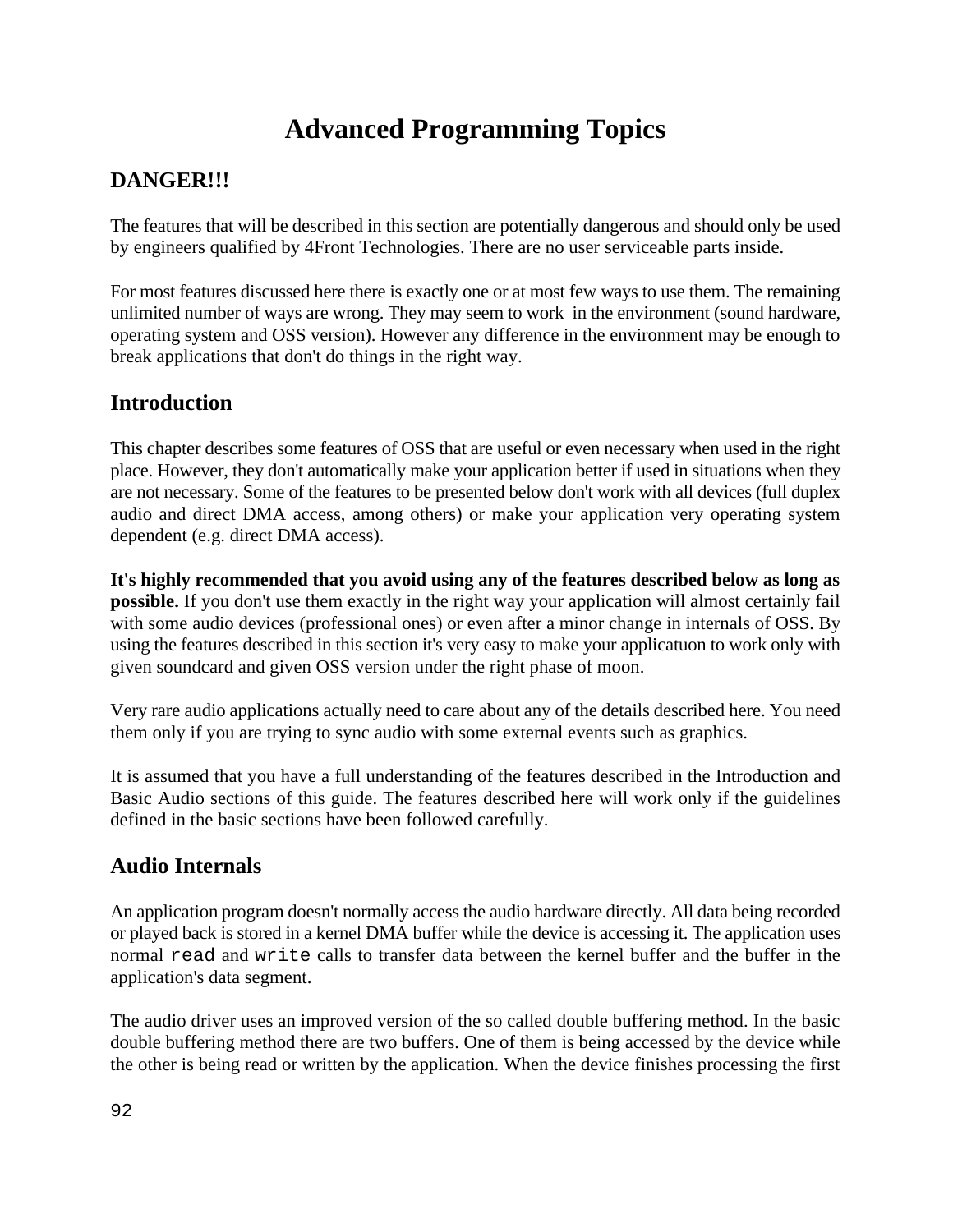buffer, it moves to the other one. This process is repeated as long as the device is in use. This method gives the application time to do some processing at the same time as the device is running. This makes it possible to record and play back without pauses.

The amount of time the application can spend on processing the buffer half depends on the buffer size and the data rate. For example, when a program is recording audio using 8 kHz/8-bit/mono sampling, the data rate is 8 kilobytes/second. If there is 2\*4 kilobytes of buffer, it gives the application more than 0.5 seconds of time to store the data to disk and to come back to read from the device. If it spends more than 0.5 seconds, the buffer overruns and the driver has to discard some data. 0.5 seconds is adequate time to store 4K of data to disk. However, things become more complicated when the data rate is increased. For example, with audio CD quality the data rate is 172 kilobytes/second and the available time is just 23 milliseconds. This is about the same as the worst case seek time of normal disk drives, which means that recording is likely to fail. Better results can be achieved by using larger buffers, but it increases latencies related to the buffering.

The method used by the audio driver of OSS could be called multi-buffering. In this method the available buffer space is divided into several equally sized blocks known as fragments. In this way it is possible to increase the available buffer size without increasing the latencies related to the buffering. By default, the driver computes the fragment size so that latencies are about 0.5 seconds (for output) and about 0.1 seconds (for input) using the current data rate. There is an ioctl call for adjusting the fragment size in the case that the application wants to use a different size.

### **Normal Operation When Writing to the Device**

When the program calls write the first time after opening the device, the driver performs the following steps:

- 1. Programs the audio hardware to use the sampling parameters (speed, channels and bits) the program has selected.
- 2. Computes a suitable size for a buffer fragment (only if the program hasn't requested a specific fragment size explicitly).
- 3. Starts filling the first buffer fragment with the data written by the application.
- 4. If enough data was written to fill the first fragment completely, the device is started to play it. Note that in most cases OSS will wait until two full fragments have been written before starting the playback. This extra fragment makes the application more immune against random variances in system load.
- 5. Finally, the driver copies rest of the data to the buffer. If all buffer fragments have been used, the application is put to sleep until the first buffer gets played completely and the device raises an hardware interrupt (he physical explanation of fragment size is that it's the interrupt interval used by the device). At this moment the application will be woken up to resume it's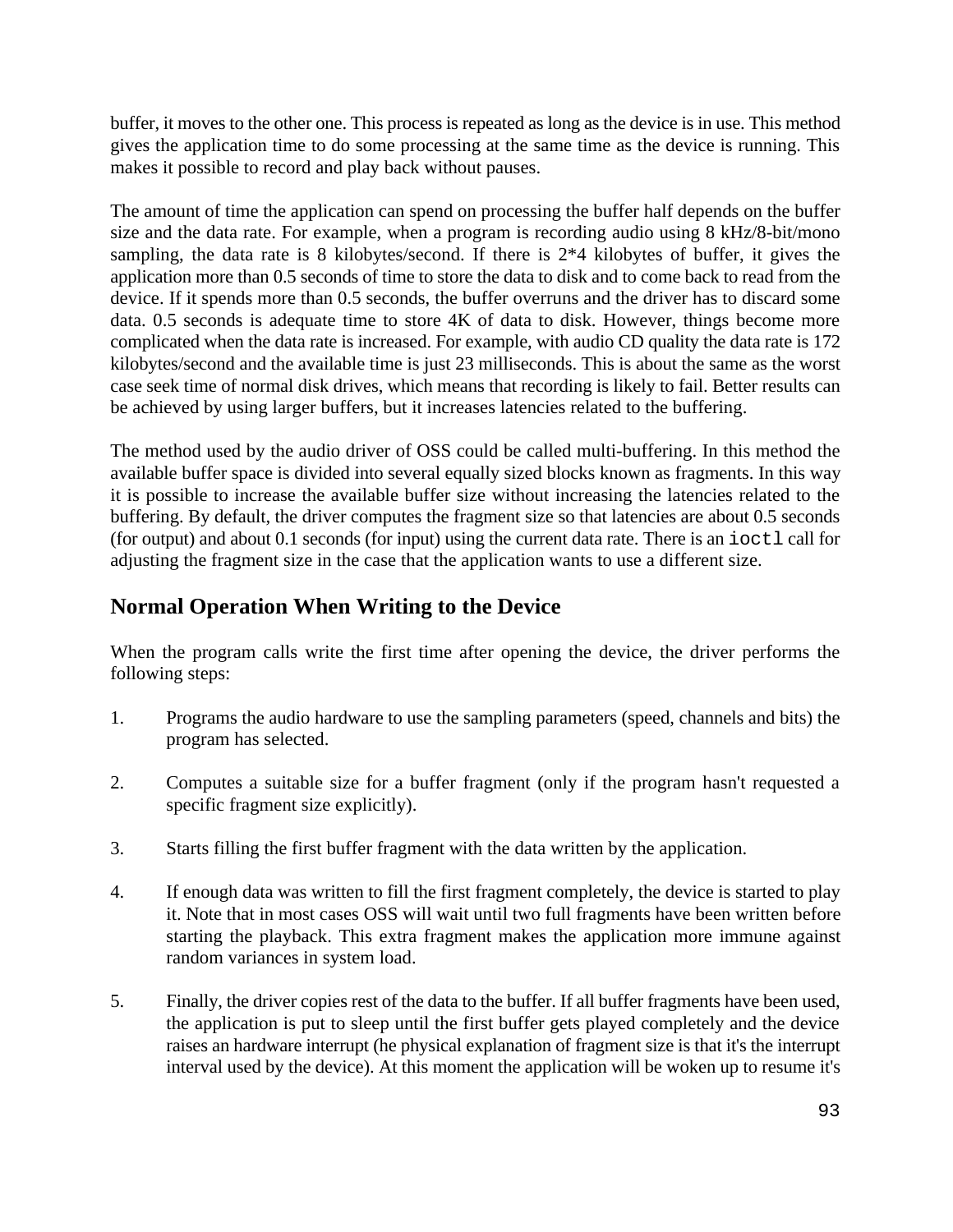operation.

#### **NOTE**

At this point it is possible that the device was not started to play the data. This happens if the application doesn't write enough data to fill one buffer fragment completely. There is no reason to worry about this if the application is going to write more data to the device as soon as it can, or if it closes the device immediately. However (only) if there is going to be a pause of arbitrary length, the application should call the ioctl SNDCTL\_DSP\_POST to activate the playback.

When the application calls write a second time, the data is simply stored in the playback buffer and the internal pointers of the driver are updated accordingly. If the application has attempted to write more data than there is currently free space for in the buffer, it will be forced to wait until one fragment gets completely played by the device. This is the normal situation with programs that work properly. They usually write data at least slightly faster than the device plays it. Sooner or later they get the buffer completely filled and the driver forces them to work at the same speed as the device.

A playback underrun situation occurs when the application fails to write more data before the device gets earlier data completely played. This kind of underrun occurs for one of three reasons.

- 1. The application needs too much time for processing the data. For example, the program is being run on a slow CPU or there are many other applications using the processor. Also, loading audio data from a floppy disk is likely to fail. It is usually very difficult if not impossible to find a solution to this kind of underrun problem. Possibly only rewriting parts of the program in assembly language could help.
- 2. There are slight variations in the amount of CPU time the application gets. In this way an application which normally works fast enough may randomly run out of time.
- 3. The application attempts to work too much in real time. Having less data in the output buffer decreases delays in games and other real time applications. However, the application must take care that it always writes new data before earlier written samples get completely played.

The effect of underrun depends on the audio device. However, in almost every case an audible defect is caused in the playback signal. This may be just a short pause, a click or a repeated section of signal. Repeated underruns may cause very strange effects. For example 100 underruns per second sometimes causes a signal having a frequency of 100 Hz (it could be very difficult to find the reason which causes this effect).

# **Normal Operation When Reading from the Device**

When the program calls read the first time after opening the device, the driver performs the following steps: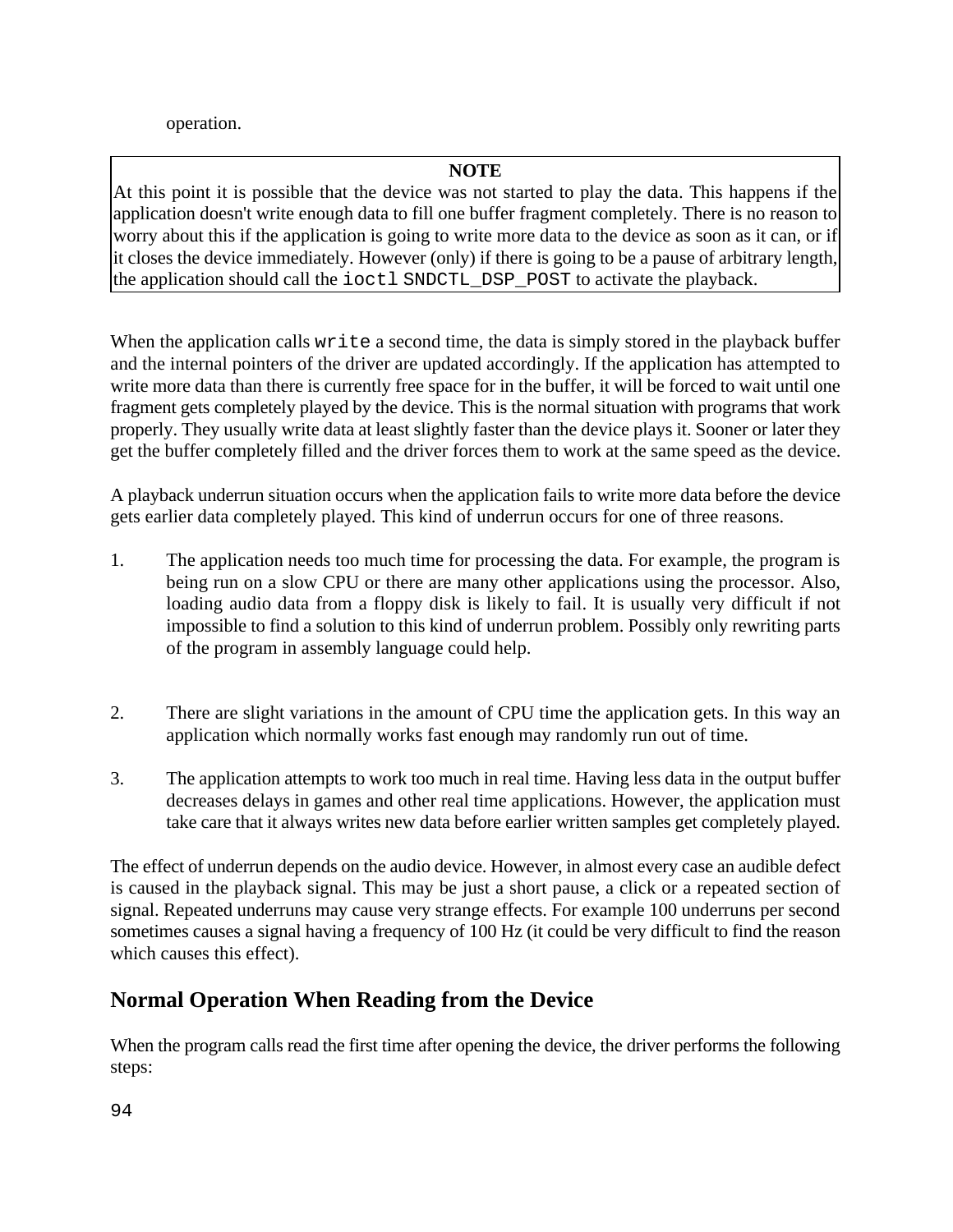- 1. Programs the audio hardware to use the sampling parameters (speed, channels and bits) the program has selected.
- 2. Computes a suitable size for a buffer fragment (only if the program doesn't have requested specific fragment size explicitly).
- 3. Activates the recording process on the device.
- 4. Puts the application to sleep until the first fragment of data gets recorded by the device. Note that the application will wait until the whole fragment gets recorded even if it attempted to read just one byte.
- 5. After recording of the first fragment is ready, it's contents, up to the amount requested by the application, will be copied to the application's buffer variable.
- 6. The read call returns after all bytes requested by the application have been read. If there is more data in the driver's buffer, it is left there.

Subsequent reads work just like the first one except that the device doesn't need to be started again.

A recording overrun situation occurs if the device fills the recording buffer completely. If this happens, the device is stopped and further samples being recorded will be discarded. Possible reasons for recording overruns are very similar to the causes of playback underruns. A very common situation where playback overrun may occur is recording of high speed audio directly to disk. In Linux this doesn't work except with very fast disk drives (in other environments this should not be a problem).

### **Buffering - Improving Real-Time Performance**

Normally programs don't need to care about the buffering parameters of audio devices. However, most of the features presented in this document have been designed to work with full fragments. For this reason your program **may** work better if it reads and writes data one buffer fragment at time (please note that this is not normally required).

#### **Determining Buffering Parameters**

The driver computes the optimum fragment size automatically depending on sampling parameters (speed, bits and number of channels) and amount of available memory. Application may ask the buffer size by using the following ioctl call:

```
int frag_size;
if (ioctl(audio_fd, SNDCTL_DSP_GETBLKSIZE, &frag_size) == -1)
    error();
```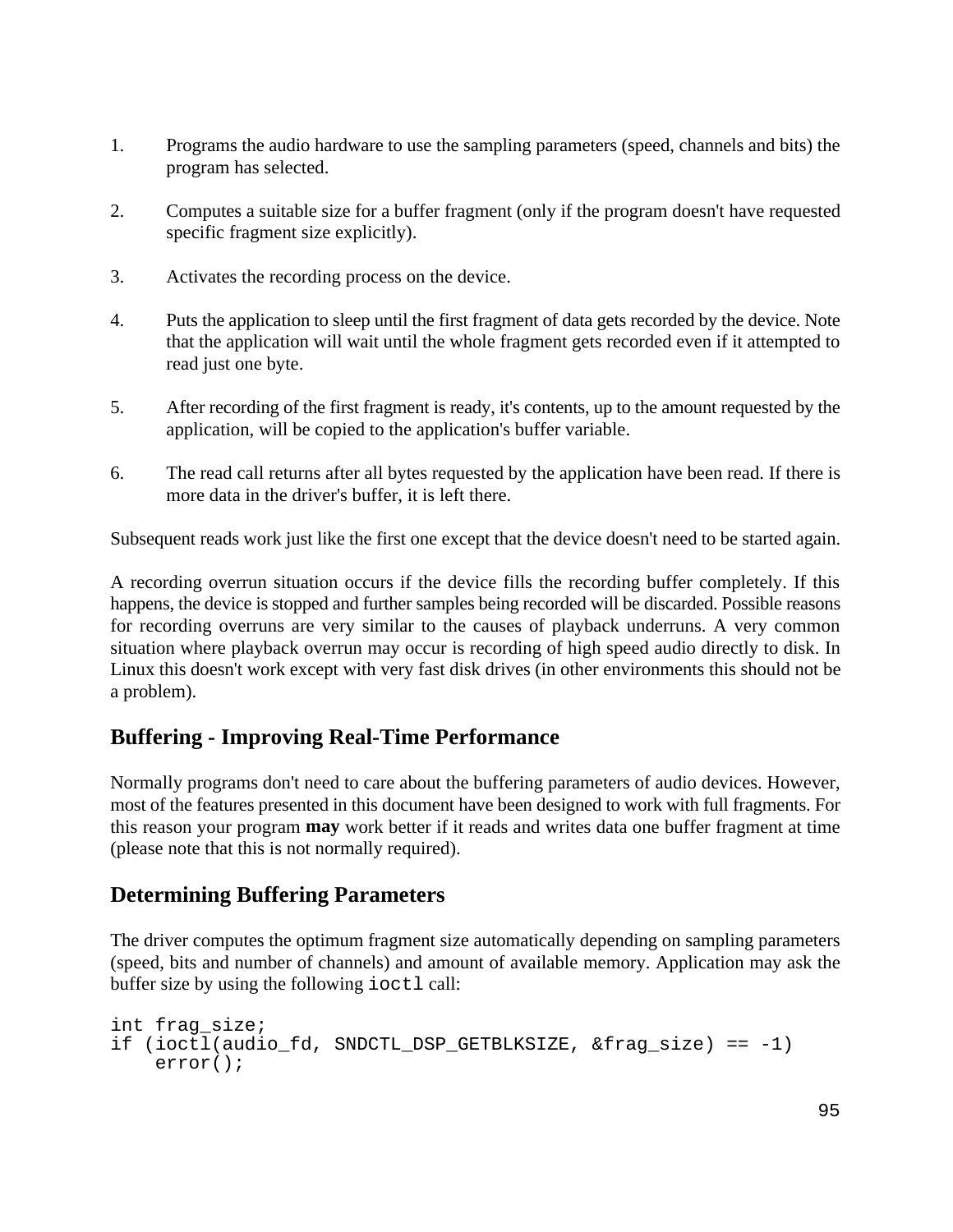#### **NOTE**

This ioctl call also computes the fragment size, in case it has not already been done. For this reason you should call it only after setting sampling parameters or setting fragment size explicitly.

The fragment size in bytes is returned in the frage size argument. The application may use this value as the size when allocating (malloc) a buffer for audio data and the count when reading from or writing to the device.

#### **NOTE**

Some old audio applications written for Linux check that the returned fragment size is between arbitrary limits (this was necessary with version 0.1 of the driver). New applications should not make this kind of test.

The above call returns the static fragment size. There are two additional calls which return information about the live situation.

audio buf info info; ioctl(audio\_fd, SNDCTL\_DSP\_GETISPACE, &info); ioctl(audio\_fd, SNDCTL\_DSP\_GETOSPACE, &info);

The above calls return information about output and input buffering, respectively. The audio\_buf\_info record contains the following fields:

int fragments;

Number of full fragments that can be read or written without blocking. Note that this field is reliable only when the application reads/writes full fragments at time.

int fragstotal;

Total number of fragments allocated for buffering.

int fragsize;

Size of a fragment in bytes. This is the same value than returned by ioctl(SNDCTL\_DSP\_GETBLKSIZE).

int bytes;

Number of bytes that can be read or written immediately without blocking.

These two calls, together with select, can be used for writing asynchronous or non-blocking applications. It is important that SNDCTL DSP GETBLKSIZE be the last ioctl call made before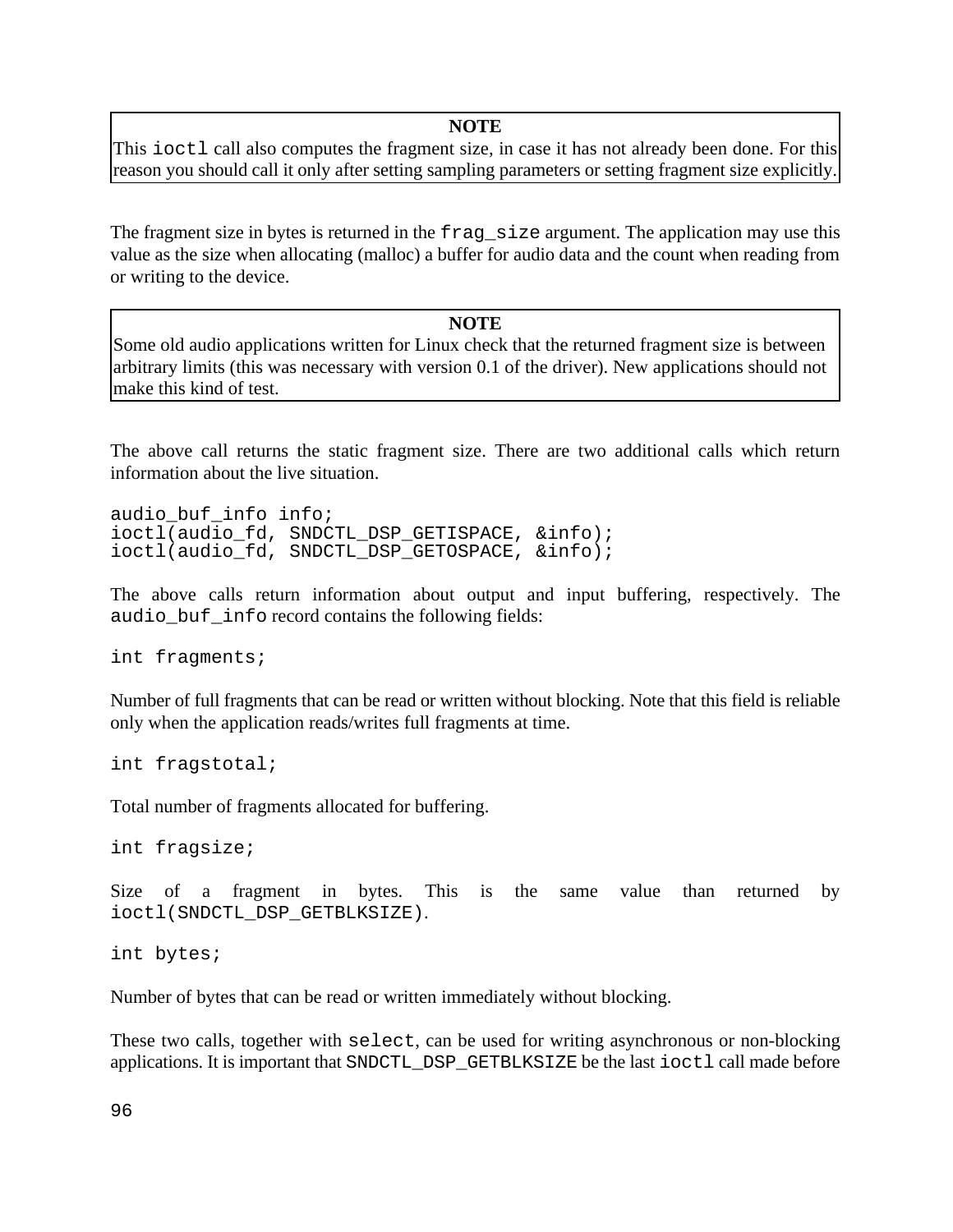the first read or write. This call (as well as read or write) will perform some optimizations which require that the sampling parameters to be used are known. Changing the rate, format, or numbers of channels may cause an error condition with some hardware devices.

It is not recommended to use the SNDCTL\_DSP\_GETISPACE and SNDCTL\_DSP\_GETOSPACE functions for obtaining exact synchronization between audio and graphics or other external events. The values returned by these calls are tuned for preventing blocking anf they may in some situations behave unexpectedly. The new SNDCLT\_DSP\_GETODELAY call should be used for synchronization purposes instead.

### **Selecting Buffering Parameters (fragment size)**

In some cases it may be desirable to select the fragment size explicitly. For example, in real time applications such as games, it is necessary to use relatively short fragments. Otherwise, delays between events on the screen and their associated sound effects become too long. The OSS API contains an ioctl call for requesting a given fragment size and limiting maximum number of fragments. However it should be pointed out that the default fragment size is suitable for most applications.

int  $arg = 0x$ MMMMSSSS; if (ioctl(audio fd, SNDCTL DSP SETFRAGMENT, &arg)) error();

This call doesn't set the actual fragemnt size. It just records the parameters to be used later when the final sampling parameters are known. With some (older) devices the requested fragment size will be used as is. With most devices the available fragment size is fixed or it depends on the sample size being used. The result is that the fragment size actually being used may or may not be the one requested by the application.

#### **NOTE**

This ioctl call must be used as early as possible. The optimum location is immediately after opening the device. It is not possible to change fragmenting parameters a second time without closing and reopening the device. Also note that calling read, write or the above three ioctl calls lock the buffering parameters which may not be changed after that.

The argument to this call is an integer encoded as 0x*MMMMSSSS* (in hex). The 16 least significant bits determine the fragment size. The size is 2^SSSS. For example SSSS=0008 gives fragment size of 256 bytes (2^8). The minimum is 16 bytes (SSSS=4) and the maximum is total\_buffer\_size/2. Some devices or processor architectures may require larger fragments - in this case the requested fragment size is automatically increased.

Large number of audio devices (the professional ones in particular) use fixed fragment size and it's possible that this ioctl call has no effect.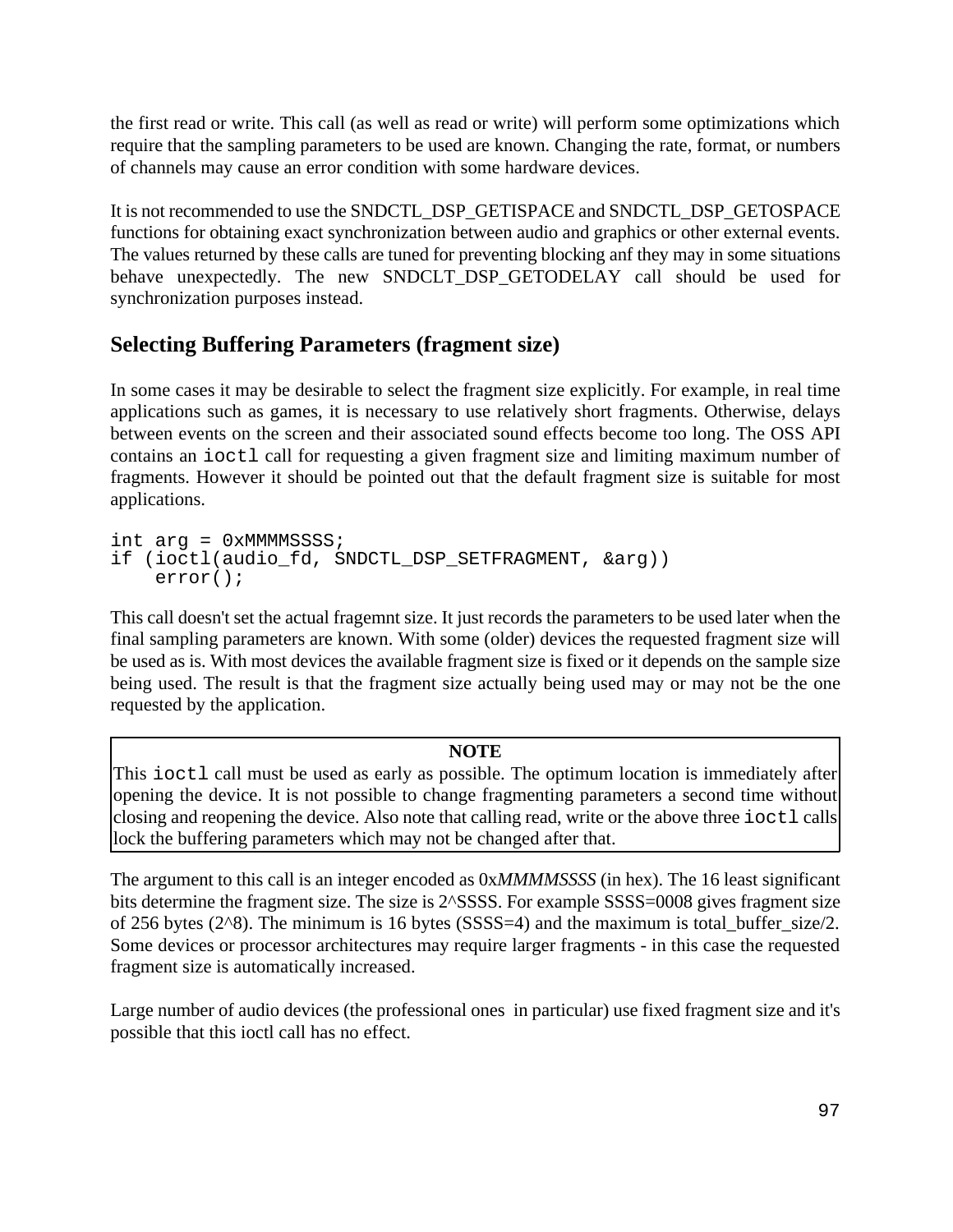The 16 most significant bits (MMMM) determine the maximum number of fragments. By default, the driver computes this based on available buffer space. The minimum value is 2 and the maximum depends on the total buffer space available for the device. Set MMMM=0x7fff if you don't want to limit the number of fragments.

#### **NOTE**

Setting the fragment size and/or number of fragments too small may have unexpected results (at least on slow machines). UNIX is a multitasking environment where other processes may use CPU time unexpectedly. The application must ensure that the selected fragmenting parameters provide enough slack so that other concurrently running processes don't cause underruns. Each underrun causes a click or pause to the output signal. With relatively short fragments this may cause a whining sound which is very difficult to identify. Using fragment sizes shorter than 256 bytes is not recommended as the default mode of application. Short fragments should only be used when explicitly requested by the user.

The value returned in the argument by SNDCTL\_DSP\_SETFRAGMENT is just a meaningless (random) value. It has nothing to do with the fragment size that will actually be used. Also there is no guarantee that the requested value will be used even when the ioctl call doesn't return any errors.

The only way to find out the fragment size being used is calling any of the SNDCTL\_DSP\_GETBLKSIZE, SNDCTL\_DSP\_GETISPACE or SNDCTL\_DSP\_GETOSPACE ioctl calls. **Any application using SNDCTL\_DSP\_SETFRAGMENT has responsibility to check the actual fragment size being used using these calls.**

#### **Obtaining Buffering Information (pointers)**

In some cases it is necessary for an application to know exactly how much data has been played or recorded. The OSS API provides two ioctl calls for these purposes. The information returned by these calls is not precise in all cases. Some sound devices use internal buffering which make the returned pointer value very imprecise. In addition, some operating systems don't allow obtaining the value of the actual DMA pointer. Using these calls in applications is likely to make it non-portable between operating systems and makes them incompatible with many popular devices (such as the original Gravis UltraSound). Applications should use ioctl(SNDCTL\_DSP\_GETCAPS) to check device capabilities before using these calls.

```
count_info info;
ioctl(audio fd, SNDCTL DSP GETIPTR, &info);
ioctl(audio_fd, SNDCTL_DSP_GETOPTR, &info);
```
These calls return information about recording and playback pointers, respectively. The count\_info structure contains the following fields:

int bytes;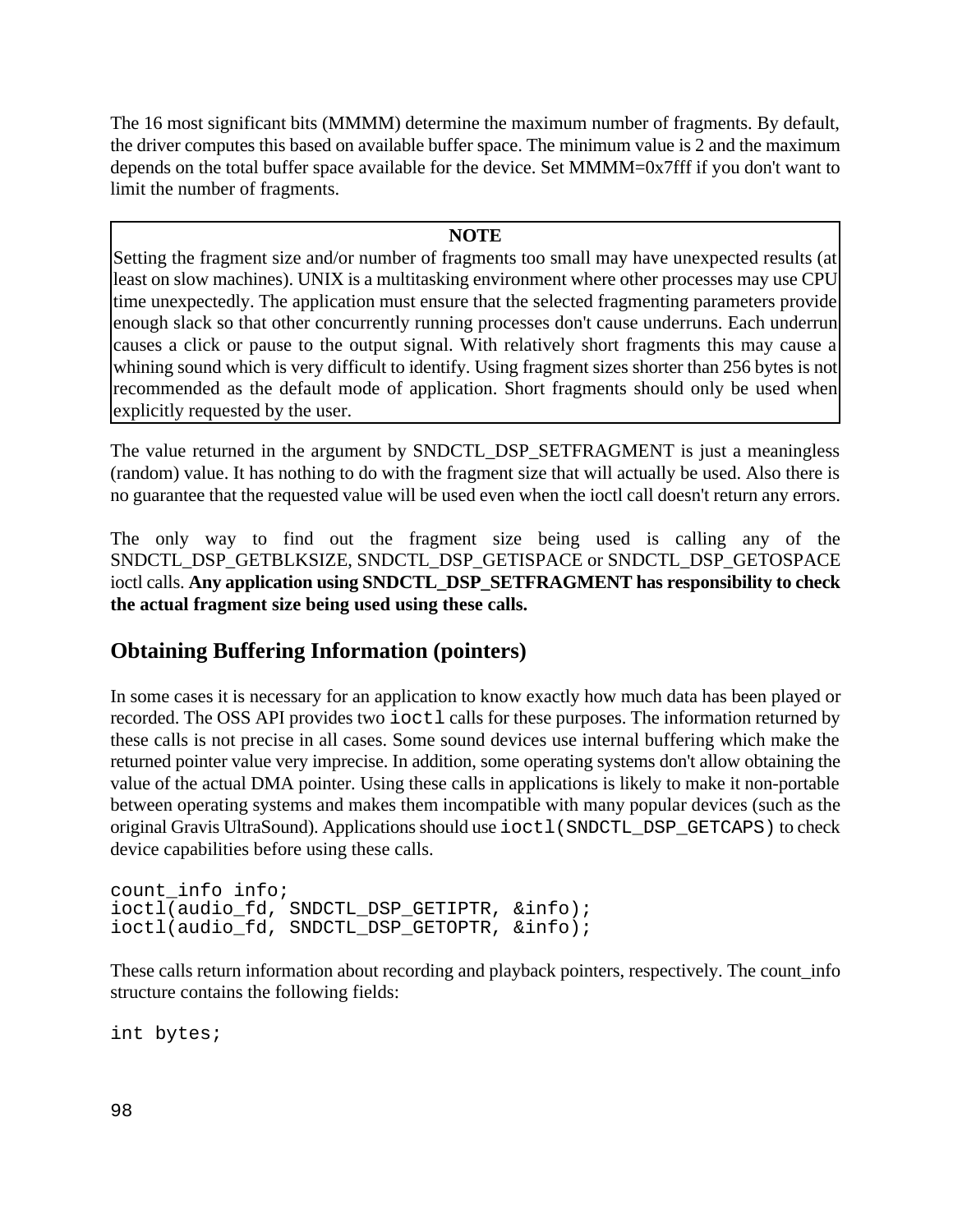Number of bytes processed since opening the device. This field divided by the number of bytes/sample can be used as a precise timer. However underruns, overruns and calls to some ioctl calls (SNDCTL\_DSP\_RESET, SNDCTL\_DSP\_POST and SNDCTL\_DSP\_SYNC) decrease precision of the value. Also, some operating systems don't permit reading value of the actual DMA pointer so in these cases the value is truncated to previous fragment boundary. The value returned will wrap somehow unpredictably just before every hour or playback or recording has elapsed. For this reason, these calls should not be used for audio and graphics synchronization purposes (unless for less than one hour duration). Use the new SNDCTL\_DSP\_GETODELAY function instead. The SNDCTL\_DSP\_GETERROR ioctl (described below) can be used to obtain the exact "wrap count" substracted from this field.

int blocks;

Number of fragment transitions (hardware interrupts) processed since the previous call to this ioctl (the value is reset to 0 after each call). This field is valid only when using direct access to audio buffer.

int ptr;

This field is the byte offset of the current playback/recording position from the beginning of the audio buffer. This field has little value except when using direct access to an audio buffer.

#### **Checking for errors**

OSS versions 3.9.4 and later have a new ioctl SNDCTL\_DSP\_GETERROR that can be used to check for various error situations.

```
audio errinfo errinfo;
ioctl(audio_fd, SNDCTL_DSP_GETERROR, &errinfo);
```
The audio\_errinfo structure has the following fields:

```
int play_underruns;
int rec_overruns;
```
These fields give the number of playback underrun and recording overrun situations detected since last call to SNDCTL\_DSP\_GETERROR (these counters will be reset to 0 after every call). If these counters contain non zero value it means that the application is not reading and/or writing data fast enough which causes clicks and pauses to the audio signal.

```
unsigned long play ptradjust;
unsigned long rec_ptradjust;
```
The bytes field reported by the SNDCTL\_DSP\_GETOPTR and SNDCTL\_DSP\_GETIPTR calls will "warp" at every hour to avoid uncontrolled overflows. These two fields tell the value that was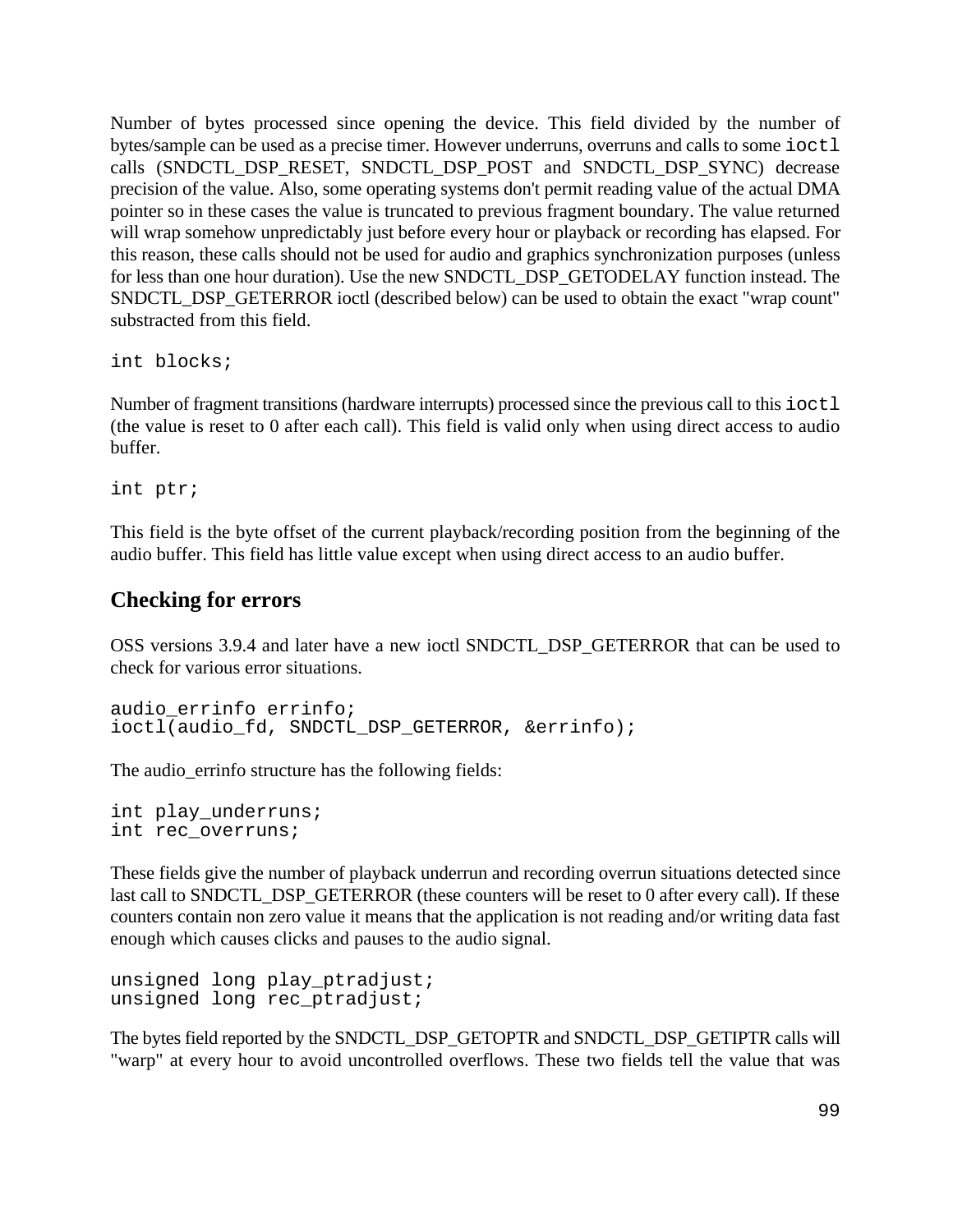substracted from the bytes field(s). The value will be reset to 0 after being read. You can use this information to reconstruct the "continuous" byte pointer value. However keep in mind that 32 bit integers (even unsigned) can hold rather limited values.

```
int play_errorcount;
int rec errorcount;
int play_lasterror;
int rec_lasterror;
long play errorparm;
long rec errorparm;
```
When read, write or ioctl calls return an error these fields may give some additional information. This OSS specified information may make it easier to debug the problem. However please note that this additional information is not always available in which case the application should display the call that failed and the system error returned in errno(3).

Note that these fields don't normally have any defined meaning. They are only defined immediately after a read, write or ioctl call has failed on an audio device file. Checking these fields at any other time will cause false alarms.

The play errorcount field contains the number of OSS defined error "events" that were detected during the call (write or some of the ioctl calls). The last event code that was encountered is then given in the play\_lasterror field. If play\_errorcount is 0 it means just that OSS didn't have any additional information (however it doesn't mean that there was no error).

The rec\_errcount and rec\_lasterror fields work in the same way. However they are only defined after read or some of the ioctl calls returned error.

The values given in play\_lasterror and rec\_lasterror fields are reserved for OSS and the application should not try to interpret them. Insteas these error codes should be reported so that debugging of the problem becomes easier. A list of the error codes may get published later if it proves to be usefull.

The play\_errorparm and rec\_errorparm fields give additional information that is related with the play\_lasterror and rec\_lasterror fields (respectively). This information should be printed in case of error.

### **Non-Blocking Reads and Writes**

All audio read and write calls are non-blocking as long as there is enough space/data in the buffer when the application makes the call. The application may use SNDCTL\_DSP\_GETOSPACE and SNDCTL\_DSP\_GETISPACE to check the device's status before making the call. The bytes field tells how many bytes can be read or written without blocking. It is highly recommended to read and write full fragments every time when using select (actually it's recommended to always read all data that is accumulated in the recording buffer).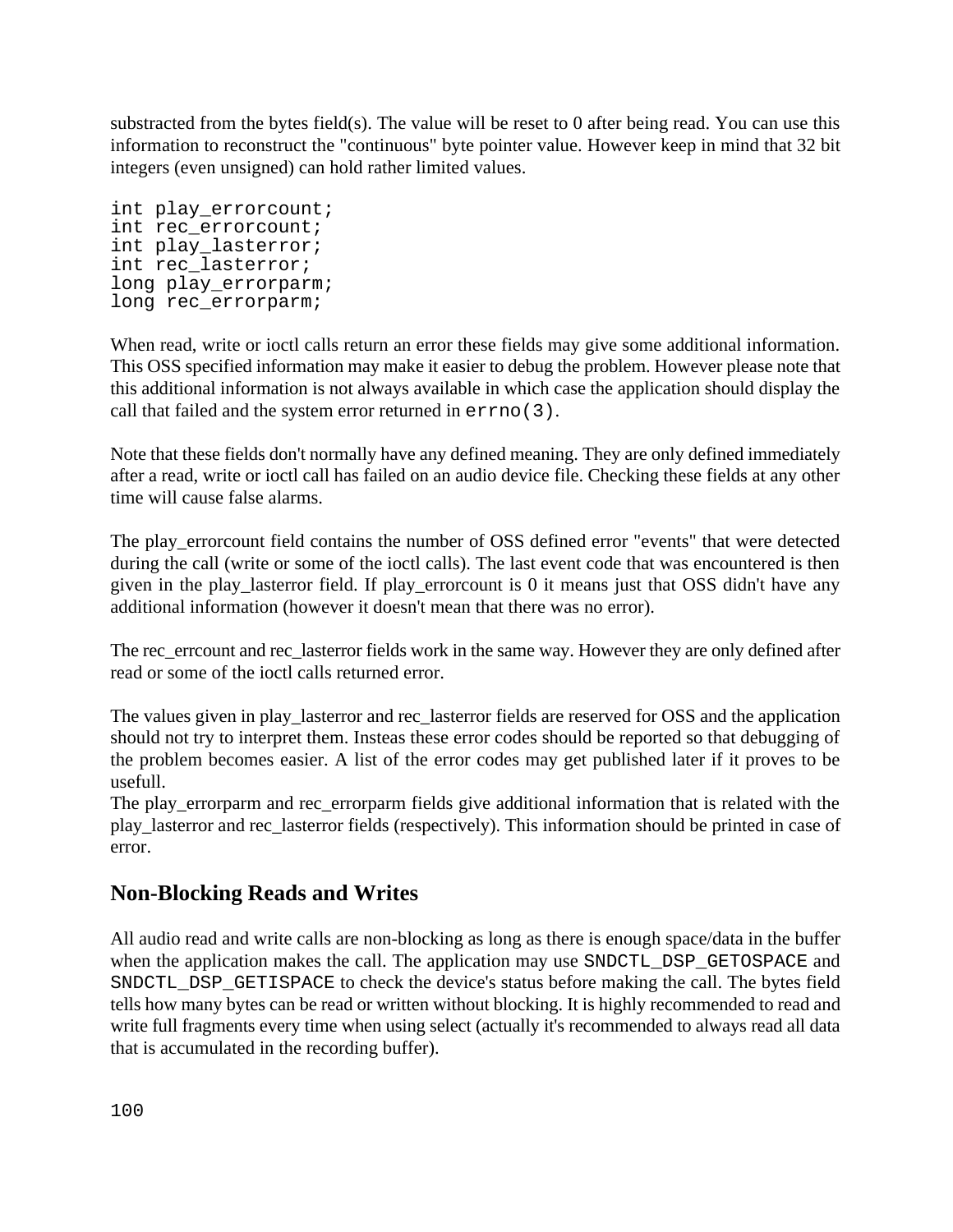### **Using select**

The OSS driver supports standard select system call. With audio devices, select returns 1 in the read or write descriptor bit mask when it is possible to read or write at least one byte without blocking. The application should use SNDCTL\_DSP\_GETOSPACE and SNDCTL\_DSP\_GETISPACE to check the actual situation. Reading and writing full fragments at a time is recommended when select is used.

**In some earlier OSS versions calling select() with the bit set in readfds started recording automatically. This feature is not available any more.** Use SNDCTL\_DSP\_SETTRIGGER to start recording before calling select().

Some operating systems (such as Solaris) don't support select. In this case the poll system call can be used instead.

### **Checking Device Capabilities**

There are some features in the OSS API that don't work with all devices and/or operating systems. For this reason it is important to check that the features are available before trying to use them. The result of using features not supported by the current hardware/operating system combination is undefined. However note that there are just very few cases when the device capabilities have any meaning.

It is possible to check the availability of certain features by using the SNDCTL\_DSP\_GETCAPS ioctl as below:

```
int caps;
ioctl(audio_fd, SNDCTL_DSP_GETCAPS, &caps);
```
This call returns a bit mask defining the available features. The possible bits are:

DSP\_CAP\_REVISION - the 8 least significant bits of the returned bit mask is the version number of this call. In the current version it is 0. This field is reserved for future use.

DSP CAP DUPLEX - tells if the device has full duplex capability. If this bit is not set, the device supports only half duplex (recording and playback is not possible at the same time).

DSP\_CAP\_REALTIME - tells if the device/operating system supports precise reporting of output pointer position using SNDCTL\_DSP\_GETxPTR. Precise means that accuracy of the reported playback pointer (time) is within a few samples. Without this capability the playback/recording position is reported using precision of one fragment. **Note that most devices don't have this capability**.

DSP\_CAP\_BATCH - indicates that the device has some kind of local storage for recording and/or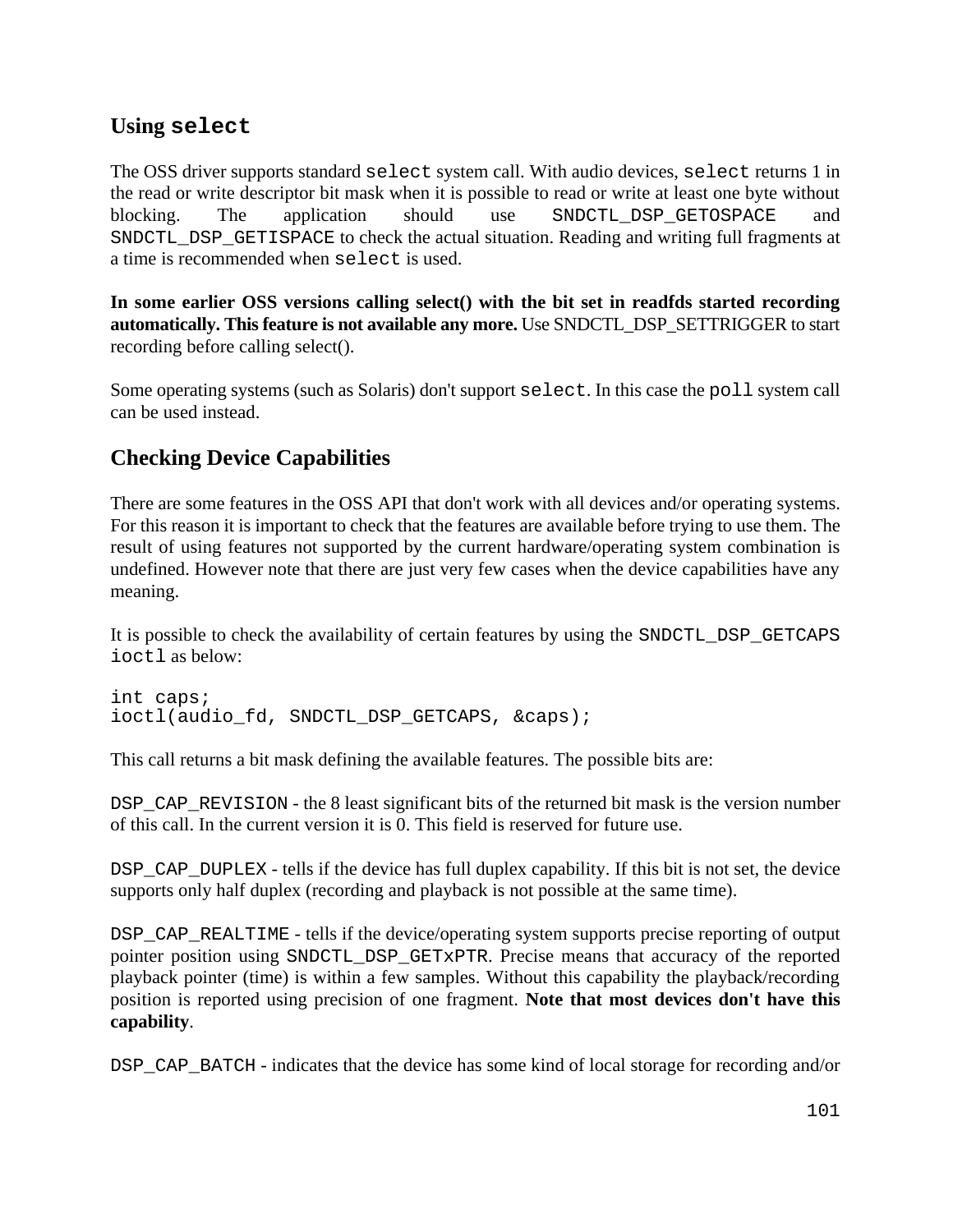playback. For this reason the information reported by SNDCTL\_DSP\_GETxPTR is very inaccurate.

DSP\_CAP\_COPROC - means that there is some kind of programmable processor or DSP chip associated with this device. This bit is currently undefined and reserved for prehistoric use.

DSP\_CAP\_TRIGGER - tells that triggering of recording/playback is possible with this device.

DSP\_CAP\_MMAP - tells if it is possible to get direct access to the hardware level recording and/or playback buffer of the device.

### **Synchronization Issues**

In some applications it is necessary to synchronize audio playback/recording with screen updates, MIDI playback, or some other external events. This section describes some ways to implement this kind of feature. When using the features described in this section it is very important to access the device by writing and reading full fragments at time. Using partial fragments is possible but it may introduce problems which are very difficult to handle.

There are several different reasons for using synchronization:

- 1. The application should be able to work without blocking in audio reads or writes.
- 2. There is a need to keep external events in sync with audio (or to keep audio in sync with external events).
- 3. Audio playback and recording needs to be done in sync.

It is also possible to have several of the above goals at the same time.

### **Avoiding Blocking in Audio Operations**

The recommended method for implementing non-blocking reads or writes is to use select together with the SNDCTL\_DSP\_GETISPACE and SNDCTL\_DSP\_GETOSPACE calls. Further instructions for using this method have been given above.

# **Synchronizing External Events With Audio**

When there is a need to get audio recording and playback to work in sync with screen updates, it is easier to play the audio at its own speed and to synchronize screen updates with it. To do this, you can use the SNDCTL\_DSP\_GETxPTR calls to obtain the number of bytes that have been processed since opening the device. Then divide the bytes field returned by the call by the number of bytes per sample (for example 4 in 16-bit stereo mode). To get the number of milliseconds since start, you need to multiply the sample count by 1000 and to divide this by the sampling rate.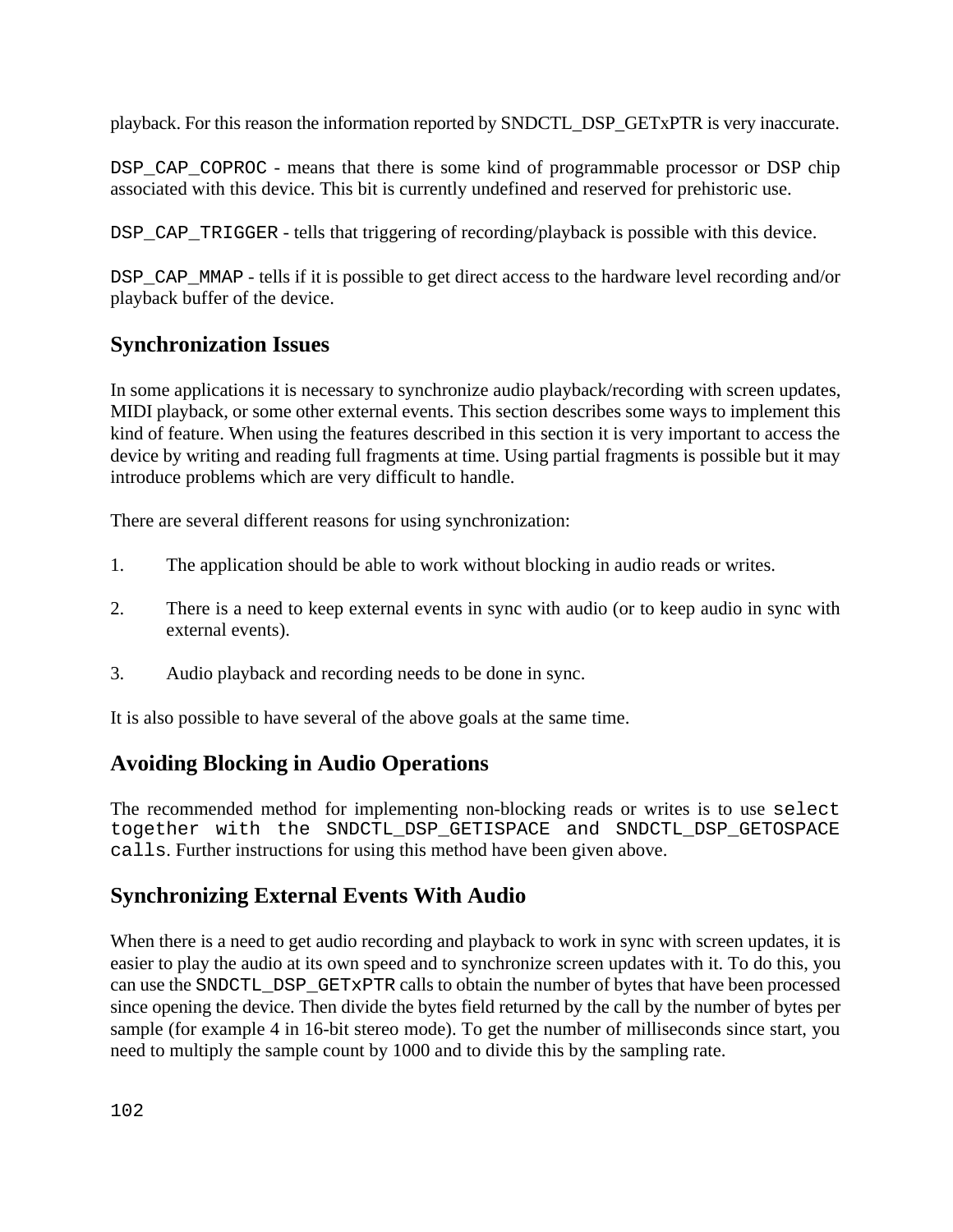In this way you can use normal UNIX alarm timers or select to control the interval between screen updates while still being able to obtain exact audio time. Note that any kind of performance problems (playback underruns and recording overruns) disturb audio timing and decrease it's precision.

Recent versions of OSS support the new SNDCTL\_DSP\_GETODELAY function. It accepts a parameter that points to an integer variable. The call returns the number of unplayed bytes in the kernel buffer (the precision varies between a few samples and one fragment depending on the hardware capabilities). The return value can be used to compute the time before the next sample written to the device will be played. The advantage of this call us that the value will not overflow or wrap after a period of time, unlike the bytes parameter returned by the SNDCTL\_DSP\_GETOPTR call.

This synchronization strategy is probably only useful when doing playback. When recording , use approach described in the next section.

### **Synchronizing Audio With External Events**

In games and some other real time applications there is a need to keep sound effects playing at the same time as the associated game events. For example, the sound of an explosion should be played exactly at the time (or slightly later) as the flash on the screen.

The recommended method to be used in this case is to decrease the fragment size and maximum number of fragments used with the device. In most cases this kind of application work best with just 2 or 3 fragments. A suitable fragment size can be determined by dividing the byte rate of audio playback by the number of frames/second to be displayed by the game. It is recommended to avoid too tight timing since otherwise random performance problems may seriously degrade audio output. **However note that many devices don't permit changing the fragment size at all.**

Another way to synchronize audio playback with other events is to use direct access to audio device buffer. However, this method is not recommended since it is not possible on many common devices and operating systems.

When using the methods described above, there may be a need to start playback and/or recording precisely at the right time. This is possible by using the trigger feature described below.

### **Synchronizing Recording and Playback Together**

In full duplex applications it may be necessary to keep audio playback and recording synchronized together. For example, it may be necessary to play back earlier recorded material at the same time as recording new audio tracks. Note that this kind of application is possible only with devices supporting full duplex operation or by using two separate audio devices together. In the second case it is important that both devices support precisely the sampling rate to be used (otherwise synchronization is not possible). Use the trigger feature when you need this kind of synchronization.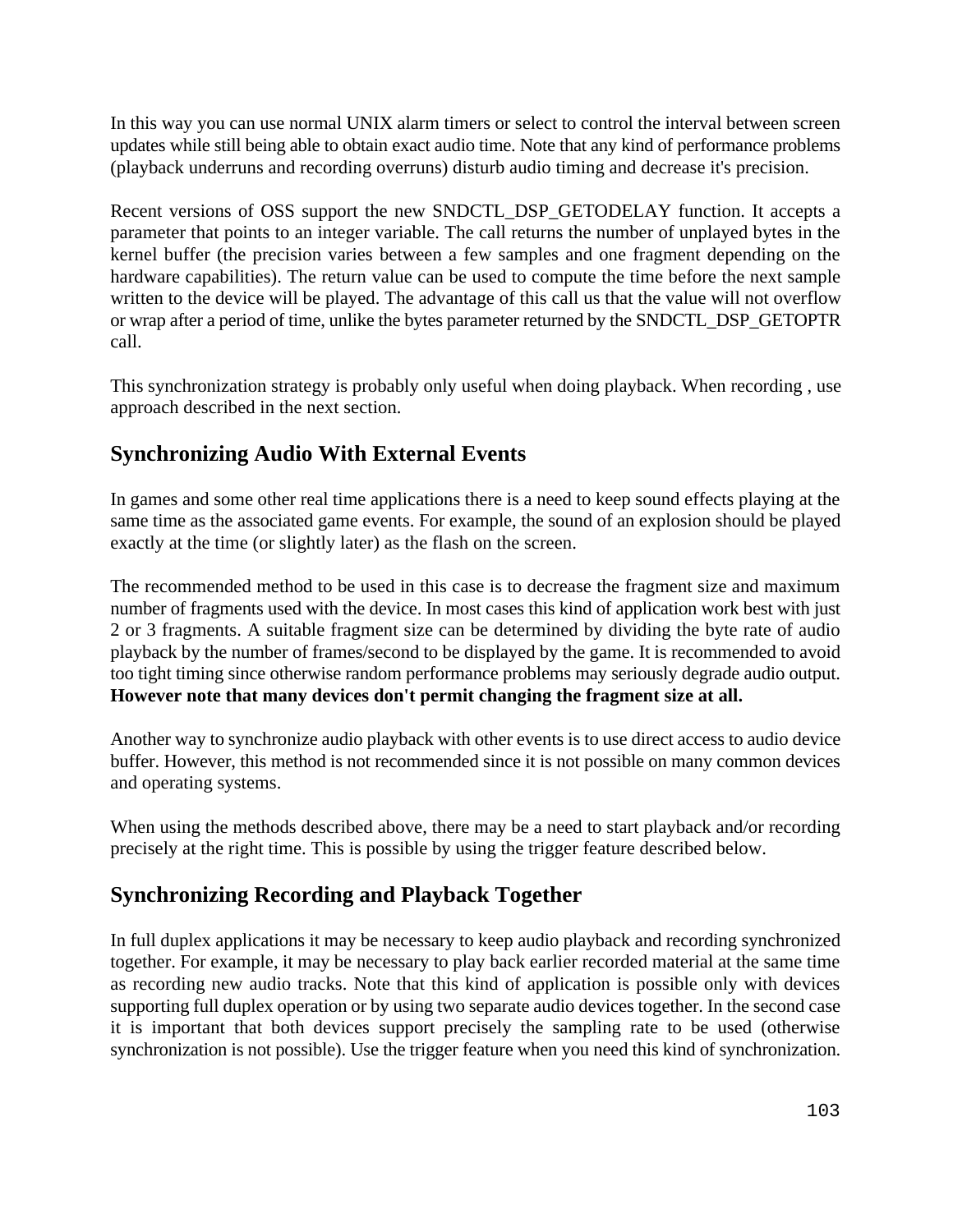### **Implementing Real-Time Effect Processors and other Oddities**

Here the term "real-time" means an application which records audio data, performs some kind of processing on it, and outputs it immediately without any noticeable delay. Unfortunately, this kind of applications in general is not possible using UNIX-like multitasking operating systems and general purpose computer hardware. There is always some delay between recording a sample and before it is available for processing by the application (the same is true with playback too). In addition, the multitasking overhead (other simultaneously running processes) causes unexpected pauses in operation of the application itself. Normally these kinds of operations are done with dedicated hardware and system software designed for this kind of use.

It is possible to decrease the delay between input and output by decreasing the fragment size. In theory, the fragment size can be as short as 16 bytes with a fast machine. However, in practice it is difficult to get fragment sizes shorter than 128 to 256 bytes to work. Using direct access to the hardware level audio buffer may provide better results in systems where this feature works.

If you still want to implement this kind of application, you should use short fragments together with select. The shortest fragment size that works depends on the situation and the only way to find it out is making some experiments. And, of course, you should use a device with full duplex capability or two separate devices together.

Usually read/write type real-time full duplex applications require that one fragment of silence data is written to the output device immediately prior to writing the first recorded data to it. This extra data causes some unwanted delay but without it the application (and operating system) has practically no time to do it's own processing. It's important that this silent data is written after the first read is complete, because otherwise playback may start too early.

It should be noted that in general it's not possible to use two or more sound cards in perfect synchronization. Two devices that are not explicitly synchronized together will never work exactly at the same sampling rate. For this reason, there will be some drift between the two sound cards. Eventually, after enough time has elapsed, this will cause problems (the time could be from seconds to hours).

For the above reason, effect processing and multi-track recording may work only when using a single full duplex capable soundcard or a proper multi channel device. There are also devices that may be synchronized together using a special cable which solves this problem.

A similar problem may happen when working with ISDN connections. The ISDN data rate is exactly 8K bytes/sec but not all sound cards are able to work at exactly the 8 kHz rate.

# **Starting Audio Playback and/or Recording with Precise Timing**

The SNDCTL\_DSP\_SETTRIGGER ioctl call has been designed to be used in applications which require starting recording and/or playback with precise timing. Before you use this ioctl, you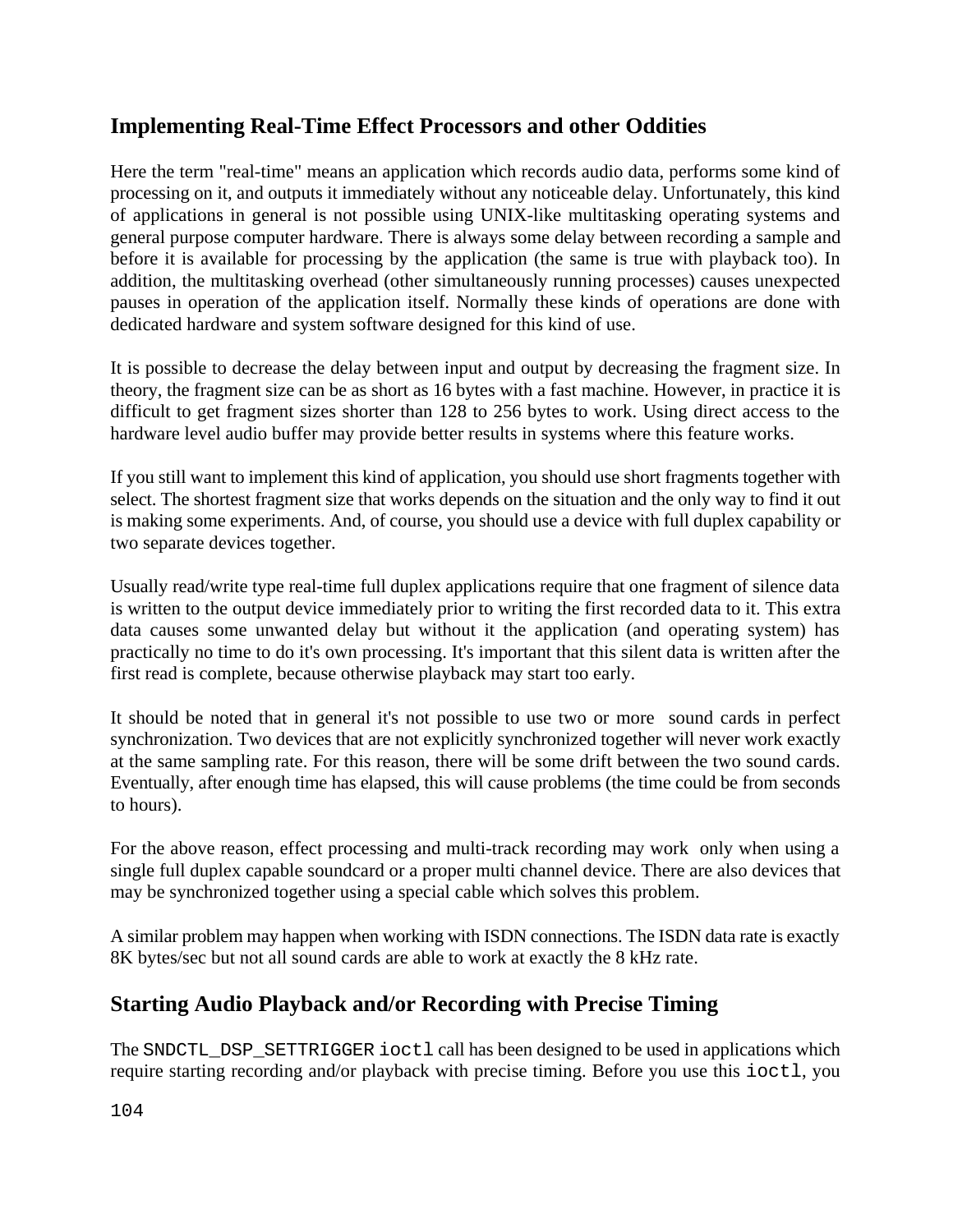should check that the DSP\_CAP\_TRIGGER feature is supported by the device. Trying to use this ioctl with a device not supporting it will give undefined results.

This ioctl accepts an integer parameter where two bits are used to enable and disable playback, recording or both. The PCM\_ENABLE\_INPUT it controls recording and PCM\_ENABLE\_OUTPUT controls playback. These its can be used together, provided that the device supports full duplex and the device has been opened for O\_RDWR access. In other cases the application should use only one of these bits without reopening the device.

The driver maintains these bits for each audio device which supports his feature. Initially, after open, these bits are set to 1 which makes the device work normally.

Before the application can use the trigger  $i$  oct  $1$  to start device operations, the bit to be used should be set to 0. To do this you can use the following code. It is important to note that this can be done only immediately after opening the device (before writing to or reading from it). It is currently not possible to stop or restart a device that has already been active without first reopening the device file.

```
int enable_bits = ~PCM_ENABLE_OUTPUT; /* This disables playback */
ioctl(audiofd, SNDCTL_DSP_SETTRIGGER, &enable_bits);
```
After the above call writes to the device, don't start the actual device operation. The application can fill the audio buffer by outputting data using write. Write will return -1 with errno set to EAGAIN if the application tries to write when the buffer is full. This permits preloading the buffer with output data in advance. Calling read when PCM ENABLE INPUT is not set will always return EAGAIN.

To actually activate the operation, call SNDCTL\_DSP\_TRIGGER with the appropriate bits set. This will start the enabled operations immediately (provided that there is already data in the output buffer). It is also possible to leave one of the directions disabled while starting another one.

#### **Starting Audio Recording or Playback in Sync with /dev/sequencer or /dev/music**

In some cases it is necessary to synchronize playback of audio sequences with MIDI output (this is possible with recording too). To do this you need to suspend the device before writing to or reading from it. This can be done by calling ioctl(audiofd, SNDCTL\_DSP\_SETSYNCRO, 0). After this, the device works just like when both the recording and the playback trigger bits (see above) have been set to 0. The difference is that it is not possible to reactivate the device without using features of /dev/sequencer or /dev/music (SEQ\_PLAYAUDIO event).

# **Full Duplex Mode**

Full duplex means an audio device has the ability to do input and output in parallel.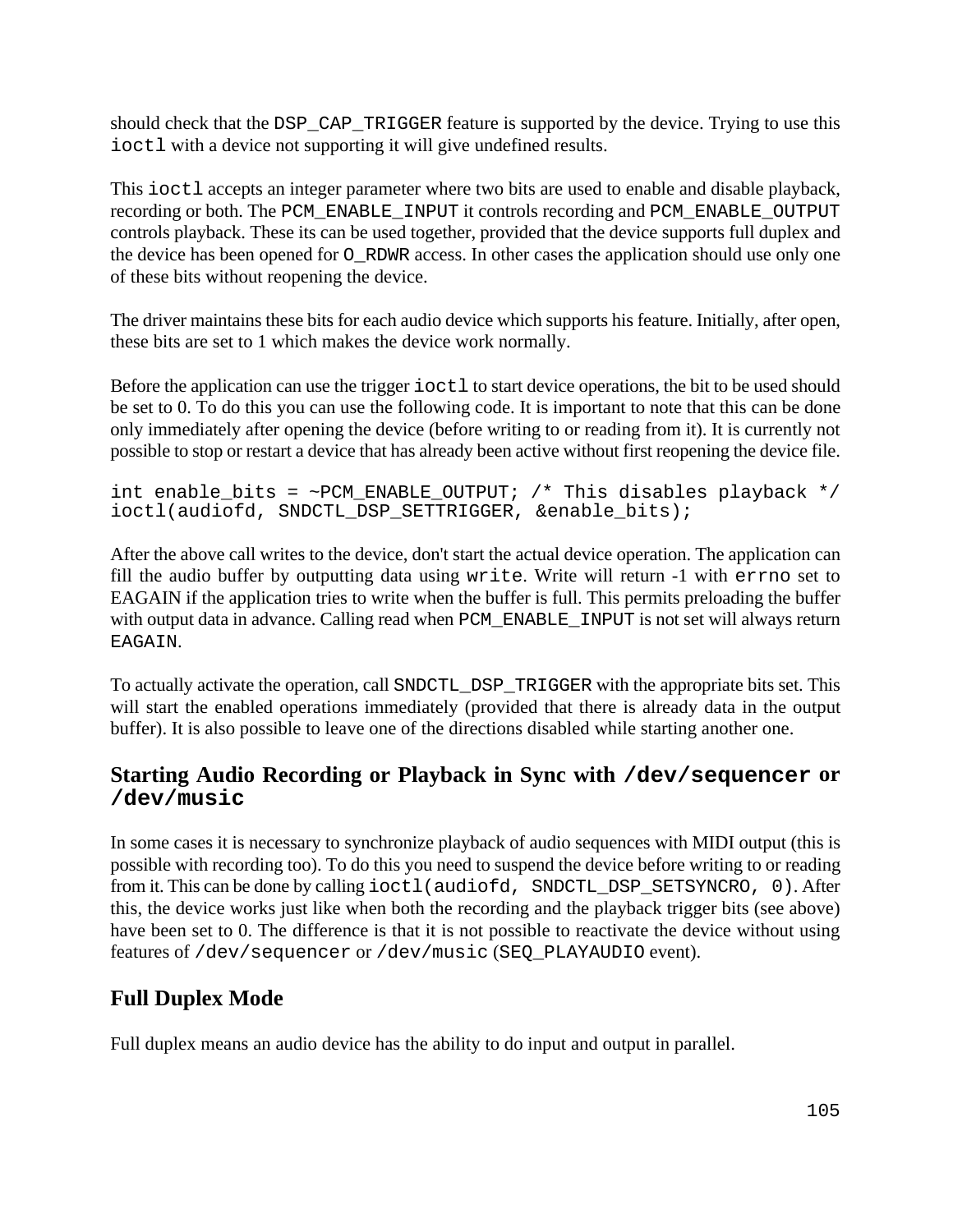Most audio devices are half duplex, which means that they support both recording and playback but can't do them simultaneously due to hardware level limitations (some devices can't do recording at all). In this case it is very difficult to implement applications which do both recording and playback. It is recommended that the device is reopened when switching between recording and playback.

It is possible to get full duplex features by using two separate devices. In the context of OSS this is not called full duplex but simultaneous use of two devices.

Full duplex does not mean that the same device can be used twice. With the current OSS implementation it is not possible to open a device that is already open. This feature can possibly be implemented in future versions. In this situation you will need to use two separate devices.

Some applications require full duplex operation. It is important that such applications verify that full duplex is possible (using DSP\_CAP\_DUPLEX) before trying to use the device. Otherwise, the behaviour of the application will be unpredictable.

Applications should switch the full duplex feature on immediately after opening the device using ioctl(audiofd, SNDCTL\_DSP\_SETDUPLEX, 0). This call switches the device to full duplex mode and makes the driver prepared for full duplex access. This must be done before checking the DSP\_CAP\_DUPLEX bit, since otherwise the driver may report that the device doesn't support full duplex.

Using full duplex is simple in theory. The application just:

- 1. Opens the device
- 2. Turns on full duplex
- 3. Sets the fragment size if necessary
- 4. Sets the number of channels, sample format, and sampling rate
- 5. Starts reading and writing the device

In practice, it is not that simple. The application should be able to handle both input and output correctly without blocking on writes and reads. This almost certainly means that the application must be implemented to use the synchronization methods described earlier.

#### **Syncronizing two separate audio devices together**

You may think that it's possible to implement a multi track recording system by using two (or more) cheap soundcards. Forget that and buy a true multi track soundcard. This idea just doesn't work.

The problem is that all cards will have slightly different sampling rate. All cards compute the sampling rate based on their internal crystal oscillator. Even if you have two exactly similar soundcards (having subsequent serial numbers) there is a minor difference (error) in their crystals. This means that after given time they will get several thousands of samples out of sync.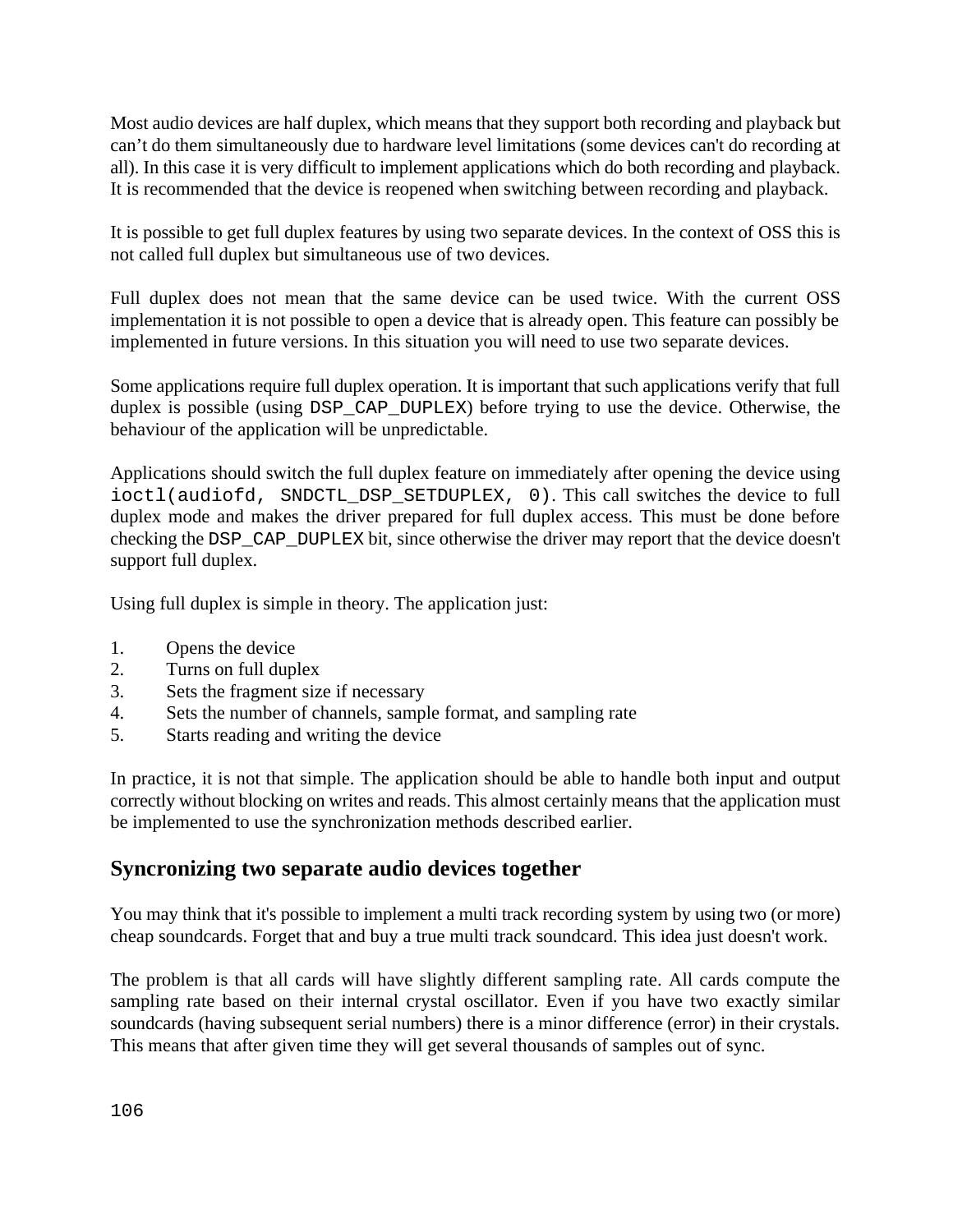The same thing will happen if you try to play 8 kHz audio data received from an ISDN line using a soundcard set to use 8 kHz sampling rate. This may work but your application needs to be able to convert between the two (slightly different) 8 kHz clocks on the fly (the problem is how to measure the sampling rate difference quickly and reliably)..

### **Accessing the DMA Buffer Directly**

In some rare cases it is possible to map audio device's hardware level buffer area into the address space of an application. This method is very operating system dependent and is currently only supported on the Linux platform. In general, this feature should be avoided if possible because it's always possible to do the same thing using normal read/write. **It doesn't work with many common audio devices**. Contact 4Front Technologies for assistance if there is no other way to implement your application.

The direct mapping method is possible only with devices that have a hardware level buffer which is directly accessible from the host CPU's address space (for example, a DMA buffer or a shared memory area).

The basic idea is simple. The application uses an operating system dependent method to map the input or the output buffer into it's own virtual address space. In the case of full duplex devices, there are two separate buffers (one for input and one for output). After that, it triggers the desired transfer operation(s). Then, the buffer will be continuously accessed by the hardware until the device is closed. The application can access the buffer area(s) using pointers, but normal read and write calls can no longer be used.

The buffer area is continuously scanned by the hardware. When the pointer reaches the end of the buffer, the pointer is moved back to the beginning. The application can read and write the data using the SNDCTL\_DSP\_GETxPTR calls. The bytes field tells how many bytes the device has processed since beginning. The ptr field gives an offset relative to the beginning of the buffer. This pointer must be aligned to the nearest sample boundary before accessing the buffer using it. The pointer returned by this call is not absolutely precise due to possible delays in executing the  $i$ octl call and possible FIFOs inside the hardware device itself. For this reason, the application should assume that the actual pointer is a few samples ahead of the returned value.

When using direct access, the blocks field returned by the SNDCTL\_DSP\_GETxPTR calls has special meaning. The value returned in this field is the number of fragments that have been processed since the previous call to the same ioctl (the counter is cleared after the call).

Also, select works in a special way with mapped access. Select returns a bit in the readfds or writefds parameter after each interrupt generated by the device. This happens when the pointer moves from a buffer fragment to another. However, the application should check the actual pointer very carefully. It is possible that the select call returns a relatively long time after the interrupt. It is even possible that another interrupt occurs before the application gets control again.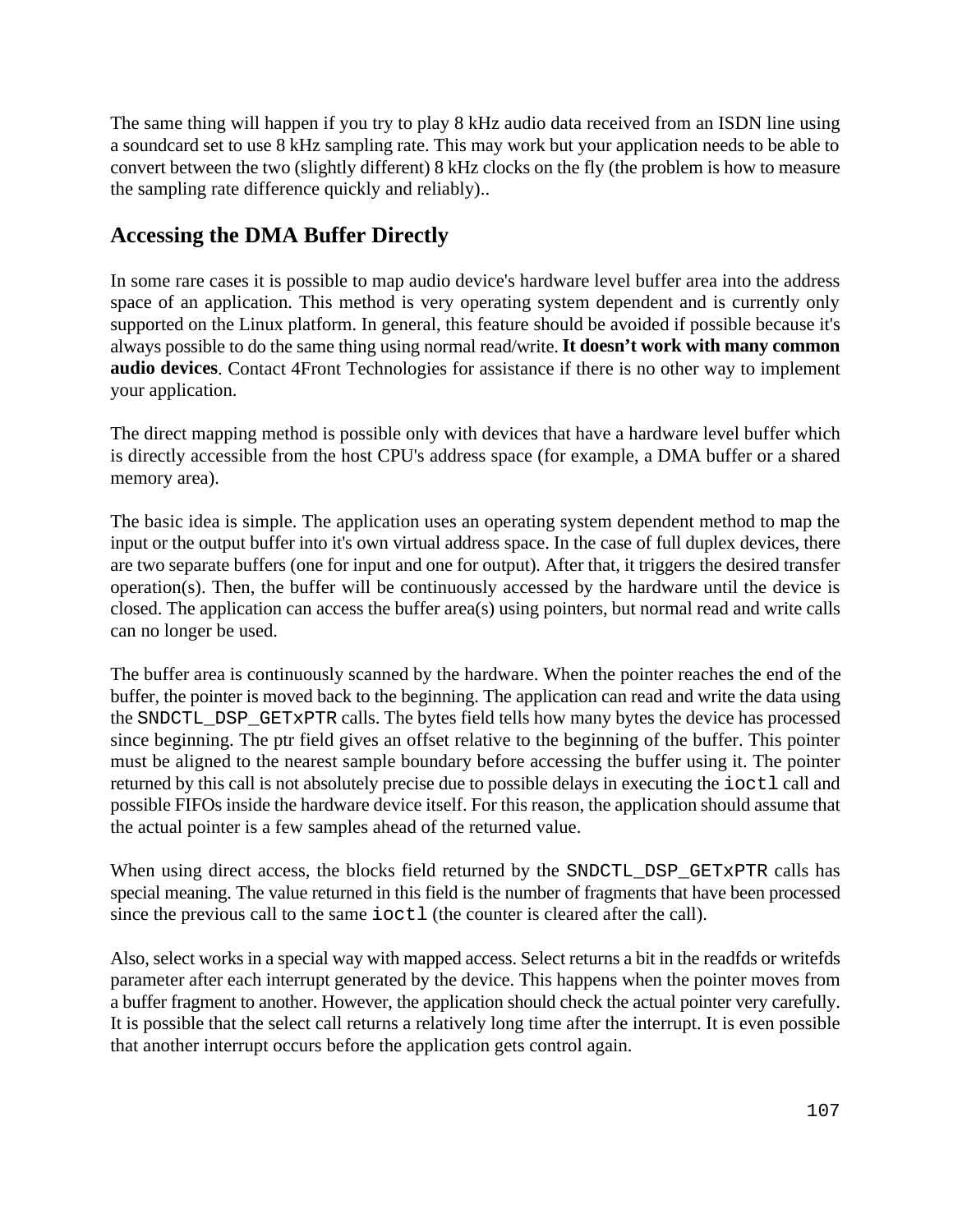Note that the playback buffer is never cleaned by the driver. If the application stops updating the buffer, its present contents will be played in a loop again and again. Sufficient play-ahead is recommended, since otherwise the device may play uninitialized (old) samples if there are any performance problems.

No software based sample format conversions are performed by the driver. For this reason the application must use a sample format that is directly supported by the driver. Equally well any software sample rate conversions cannot be used together with mmap() so with some devices mmapped applications may use only one fixed sampling rate (usually 48kHz).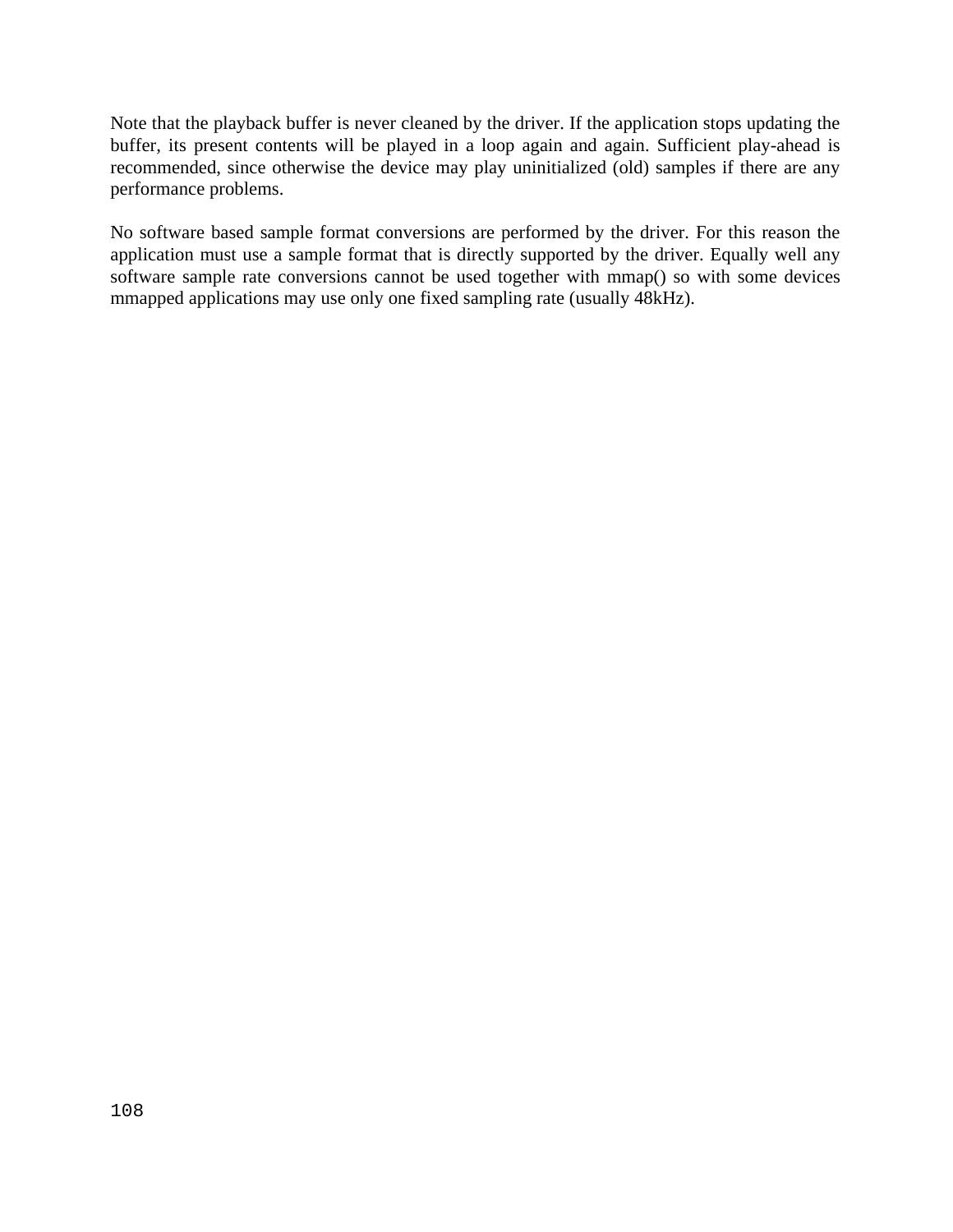### **Platform Specific Issues**

In general, all sound/audio programs written for Linux, FreeBSD, SCO or UnixWare use the same OSS API (or its older version called VoxWare). The sound related functionality of these programs is portable between operating systems where OSS is available. However, there are some common portability problems.

Programs that use OS specific libraries or features are not portable or they require some changes before they work.

Some programs include <soundcard.h> in a nonstandard way such as <linux/soundcard.h> or <machine/soundcard.h>. You should instead use <sys/soundcard.h>.

Many 16-bit audio programs assume that they are running on a little-endian (x86) machine. This causes problems (e.g. noise) in big-endian RISC machines such as PowerPC, SPARC or HP-PA.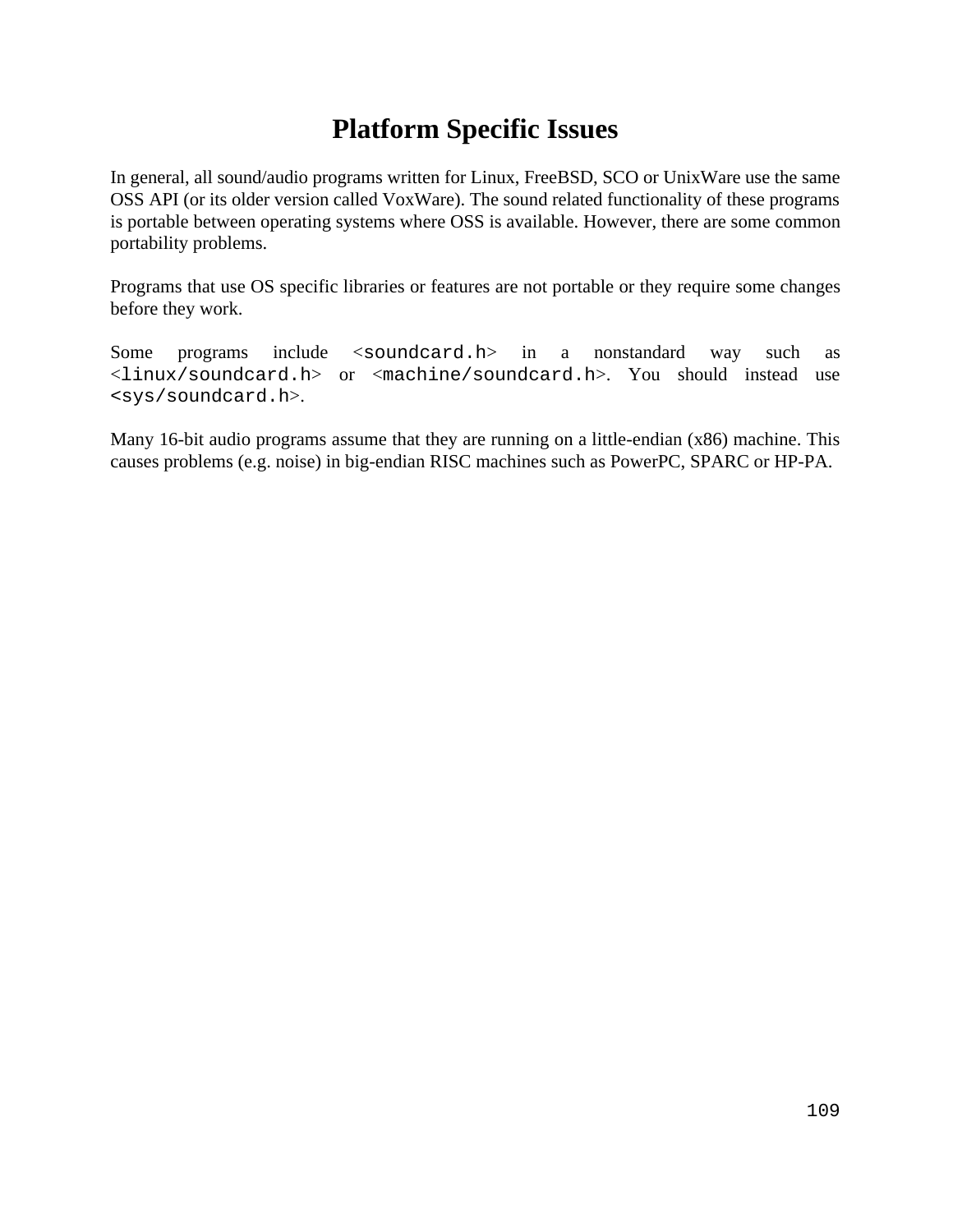## **Appendix A - References**

The full MIDI definition is found in *The Complete MIDI 1.0 Detailed Specification*, published by the MIDI Manufacturers Association. More information can be found at **http://www.midi.org**.

Information on installing and configuring OSS can be found in the *Open Sound System Installation Guide*.

Listed here are just a few web resources related to sound and multimedia:

### **http://www.opensound.com**

The 4Front Technologies web site has a list of multimedia applications that support OSS, as well as a "killer app" featured each month.

### **http://www.linuxdoc.org**

The Linux Documentation Project has created many HOWTO documents for Linux, including the CD-ROM and Sound HOWTOs. It also includes several freely available books. Many of these are installed on Linux systems in the /usr/doc directory.

### **http://sound.condorow.net**

This web site has a comprehensive and up to date list of Linux and UNIX MIDI and sound applications.

#### **http://www.freshmeat.net**

This site is a central clearing house for Linux applications, both a large searchable database, as well as announcements of new releases.

Several published books have some coverage of sound support, most notably *Linux Multimedia Guide* published by O'Reilly & Associates. Usenet newsgroups, mailing lists, and local user groups are also a good source of answers to problems related to sound support.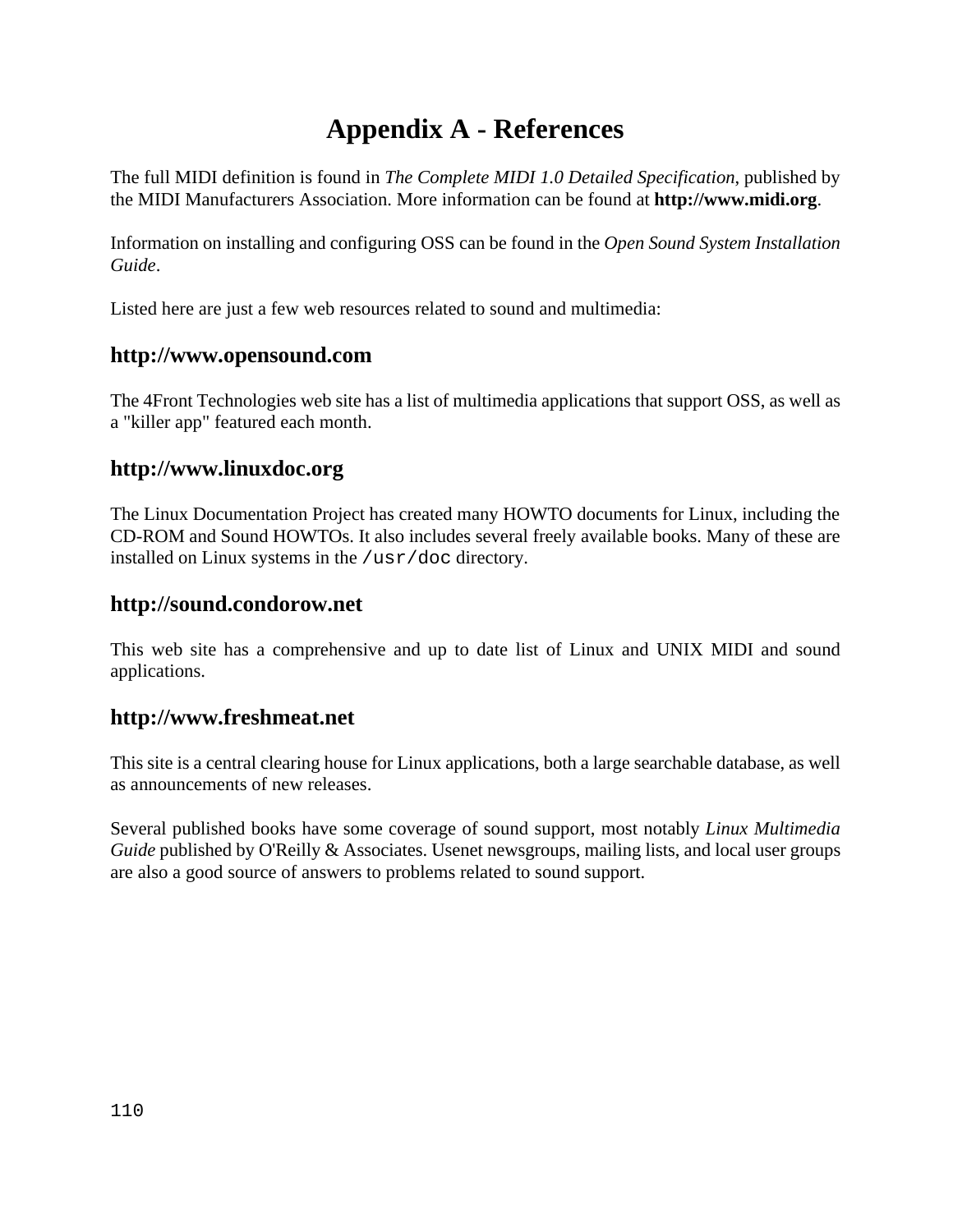# **Appendix B - General MIDI patch map**

Note that, as per the MIDI spec, program numbers listed here start at one but are zero based in MIDI messages. Some MIDI applications may display the zero-based numbers.

| $\#$           | <b>Instrument</b>            | #  | <b>Instrument</b>        | #   | <b>Instrument</b>  |
|----------------|------------------------------|----|--------------------------|-----|--------------------|
| $\mathbf{1}$   | <b>Acoustic Grand Piano</b>  | 44 | Contrabass               | 87  | Lead 7 - Fifths    |
| $\overline{2}$ | <b>Bright Acoustic Piano</b> | 45 | <b>Tremolo Strings</b>   | 88  | Lead 8 - Bass+Lead |
| 3              | <b>Electric Grand Piano</b>  | 46 | <b>Pizzicato Strings</b> | 89  | Pad 1 - New Age    |
| $\overline{4}$ | Honky-Tonk                   | 47 | Orchestral Harp          | 90  | Pad 2 - Warm       |
| 5              | <b>Rhodes Piano</b>          | 48 | Timpani                  | 91  | Pad 3 - Polysynth  |
| 6              | <b>Chorused Piano</b>        | 49 | <b>String Ensemble 1</b> | 92  | Pad 4 - Choir      |
| $\tau$         | Harpsicord                   | 50 | <b>String Ensemble 2</b> | 93  | Pad 5 - Bow        |
| 8              | Clavinet                     | 51 | Synth Strings 1          | 94  | Pad 6 - Metallic   |
| 9              | Celesta                      | 52 | <b>Synth Strings 2</b>   | 95  | Pad 7 - Halo       |
| 10             | Glockenspiel                 | 53 | Choir Aahs               | 96  | Pad 8 - Sweep      |
| 11             | Music Box                    | 54 | Voice Oohs               | 97  | FX 1 - Rain        |
| 12             | Vibraphone                   | 55 | Synth Voice              | 98  | FX 2 - Soundtrack  |
| 13             | Marimba                      | 56 | Orchestra Hit            | 99  | FX 3 - Crystal     |
| 14             | Xylophone                    | 57 | Trumpet                  | 100 | FX 4 - Atmosphere  |
| 15             | <b>Tubular Bells</b>         | 58 | Trombone                 | 101 | FX 5 - Brightness  |
| 16             | Dulcimer                     | 59 | Tuba                     | 102 | FX 6 - Goblins     |
| 17             | Hammond Organ                | 60 | <b>Muted Trumpet</b>     | 103 | FX 7 - Echoes      |
| 18             | Percussive Organ             | 61 | French Horn              | 104 | FX 8 - Sci-fi      |
| 19             | Rock Organ                   | 62 | <b>Brass Section</b>     | 105 | Sitar              |
| 20             | Church Organ                 | 63 | Synth Brass 1            | 106 | Banjo              |
| 21             | Reed Organ                   | 64 | Synth Brass 2            | 107 | Shamisen           |
| 22             | Accordion                    | 65 | Soprano Sax              | 108 | Koto               |

**Table 12 - General MIDI Sound Set (all channels except 10)**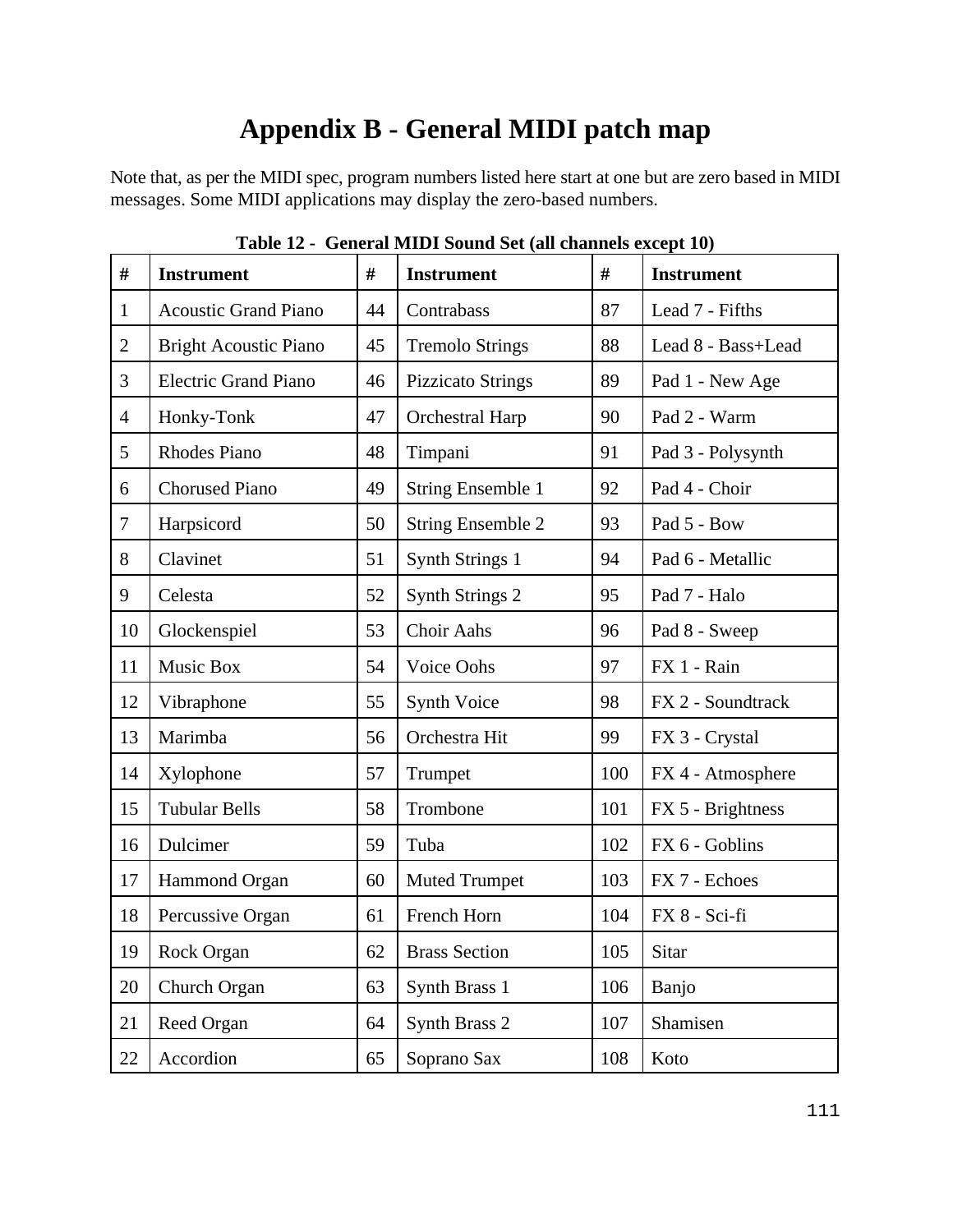| 23 | Harmonica                      | 66 | Alto Sax             | 109 | Kalimba                  |
|----|--------------------------------|----|----------------------|-----|--------------------------|
| 24 | <b>Tango Accordion</b>         | 67 | <b>Tenor Sax</b>     | 110 | Bagpipe                  |
| 25 | <b>Acoustic Guitar (Nylon)</b> | 68 | <b>Baritone Sax</b>  | 111 | Fiddle                   |
| 26 | <b>Acoustic Guitar (Steel)</b> | 69 | Oboe                 | 112 | Shannai                  |
| 27 | Electric Guitar (Jazz)         | 70 | English Horn         | 113 | <b>Tinkle Bell</b>       |
| 28 | Electric Guitar (Clean)        | 71 | <b>Bassoon</b>       | 114 | Agogo                    |
| 29 | Electric Guitar (Muted)        | 72 | Clarinet             | 115 | <b>Steel Drum</b>        |
| 30 | Overdriven Guitar              | 73 | Piccolo              | 116 | <b>Wook Block</b>        |
| 31 | <b>Distortion Guitar</b>       | 74 | Flute                | 117 | Taiko Drum               |
| 32 | <b>Guitar Harmonics</b>        | 75 | Recorder             | 118 | Melodic Tom              |
| 33 | <b>Acoustic Bass</b>           | 76 | Pan Flute            | 119 | <b>Synth Drum</b>        |
| 34 | Electric Bass (Finger)         | 77 | <b>Blown Bottle</b>  | 120 | Reverse Cymbal           |
| 35 | Electric Bass (Pick)           | 78 | Shakuhachi           | 121 | <b>Guitar Fret Noise</b> |
| 36 | <b>Fretless Bass</b>           | 79 | Whistle              | 122 | <b>Breath Noise</b>      |
| 37 | Slap Bass 1                    | 80 | Ocarina              | 123 | Seashore                 |
| 38 | Slap Bass 2                    | 81 | Lead 1 - Square Wave | 124 | <b>Bird Tweet</b>        |
| 39 | Synth Bass 1                   | 82 | Lead 2 - Saw Tooth   | 125 | Telephone                |
| 40 | Synth Bass 2                   | 83 | Lead 3 - Calliope    | 126 | Helicopter               |
| 41 | Violin                         | 84 | Lead 4 - Chiflead    | 127 | Applause                 |
| 42 | Viola                          | 85 | Lead 5 - Charang     | 128 | Gunshot                  |
| 43 | Cello                          | 86 | Lead 6 - Voice       |     |                          |

### **Table 13 - General MIDI Percussion Map (Channel 10)**

| #  | <b>Instrument</b>         | #  | <b>Instrument</b> | #  | <b>Instrument</b> |
|----|---------------------------|----|-------------------|----|-------------------|
| 35 | <b>Acoustic Bass Drum</b> | 51 | Ride Cymbal 1     | 67 | High Agogo        |
| 36 | <b>Bass Drum 1</b>        | 52 | Chinese Cymbal    | 68 | Agogo Low         |
| 37 | Side Stick                | 53 | Ride Bell         | 69 | Cabasa            |
| 38 | <b>Acoustic Snare</b>     | 54 | Tambourine        | 70 | <b>Maracas</b>    |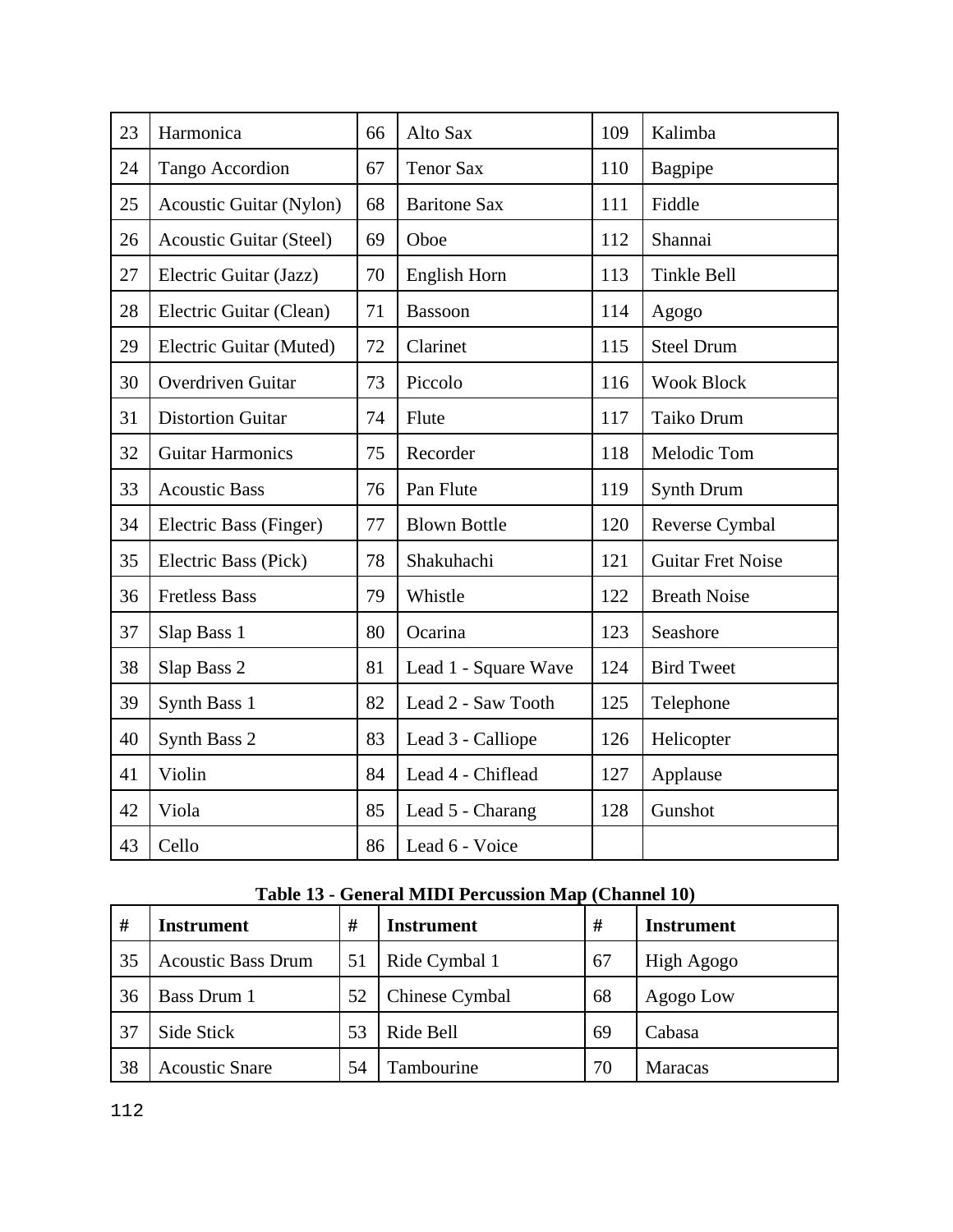| 39 | Hand Clap             | 55 | Splash Cymbal       | 71 | <b>Short Whistle</b> |
|----|-----------------------|----|---------------------|----|----------------------|
| 40 | <b>Electric Snare</b> | 56 | Cowbell             | 72 | Long Whistle         |
| 41 | Low Floor Tom         | 57 | Crash Cymbal 2      | 73 | <b>Short Guiro</b>   |
| 42 | Closed Hi Hat         | 58 | Vibraslap           | 74 | Long Guiro           |
| 43 | <b>High Floor Tom</b> | 59 | Ride Cymbal 2       | 75 | Claves               |
| 44 | Pedal Hi Hat          | 60 | Hi Bongo            | 76 | Hi Wood Block        |
| 45 | Low Tom               | 61 | Low Bongo           | 77 | Low Wood Block       |
| 46 | Open HiHat            | 62 | Mute Hi Conga       | 78 | Mute Cuica           |
| 47 | Low-Mid Tom           | 63 | Open High Conga     | 79 | Open Cuica           |
| 48 | Hi-Mid Tom            | 64 | Low Conga           | 80 | Mute Triangle        |
| 49 | Crash Cymbal 1        | 65 | <b>High Timbale</b> | 81 | Open Triangle        |
| 50 | <b>High Tom</b>       | 66 | Low Timbale         |    |                      |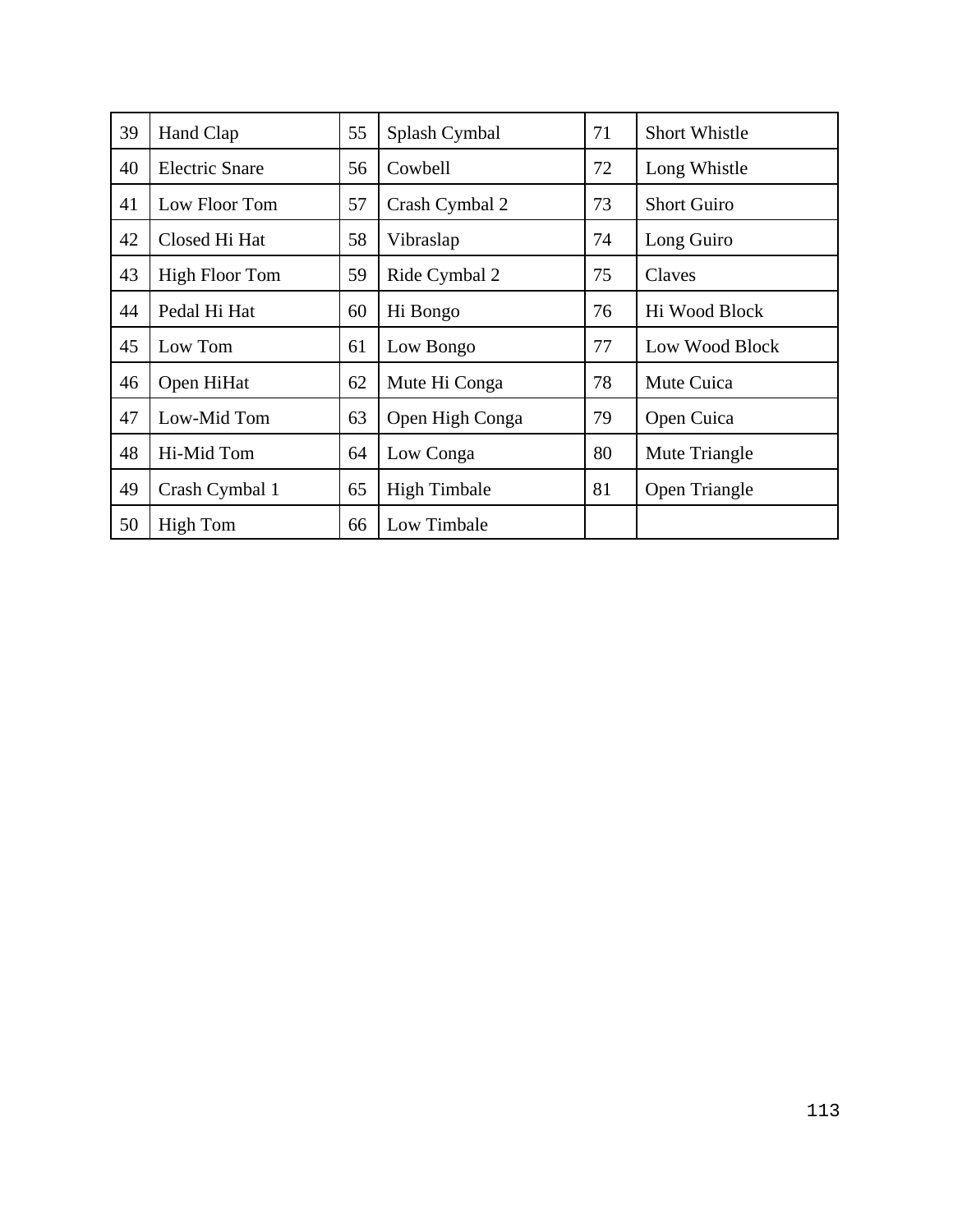# **Appendix C - FM Synthesizer Interface**

This section describes the /dev/sequencer interface. This interface is now obsolete and has been replaced by the /dev/music device.

The /dev/sequencer device is used for producing musical type sounds. It can be used to control an FM sound chip (OPL-3 or OPL-4), a wavetable sound card (e.g. GUS), MIDI devices, and other compatible devices (like the SoftOSS software wavetable device). While you can do similar things with the /dev/music and /dev/midi devices, this one gives you the most control for on-board sound devices.

It is used in a manner vaguely similar to MIDI, you send events to the driver, the events are put in a queue and executed in the background. If you fill the queue, your process will block until the queue is not full. The low "water mark" queue threshold is configurable (the default is half the queue) and settable via the SNDCTL SEQ THRESHOLD ioctl.

You can avoid blocking by opening in non blocking mode, in which case it will fail with return code EAGAIN. If the queue empties, playing stops until more events sent. The queue is quite large (1024 events).

There is a low-level interface, but you will normally make use of the macros defined in <soundcard.h> to make programming more convenient (and less likely to break in future). Note that the interface does not run on real-time! You put timing information in the messages and the sounds are played in the background.

The normal way in which the interface is used is the following:

- 1. Set buffer size with SEQ\_DEFINEBUF()
- 2. Define file descriptor, seqfd
- 3. Implement buffer writing routine called seqbuf\_dump (the example code shown below should work fine, possibly with different error handling)

#### **Listing 13 - Sample Implementation of Buffer Writing Routine**

```
void seqbuf_dump ()
{
    if (_seqbufptr)
       if (write (seqfd, _seqbuf, _seqbufptr) == -1) {
            perror ("write /dev/sequencer");
           exit (-1);
 }
   seqbuffer = 0;}
```
- 4. Open the device (in most cases for write only)
- 5. Load instrument patches (if internal sound card)
- 6. Set patches for each voice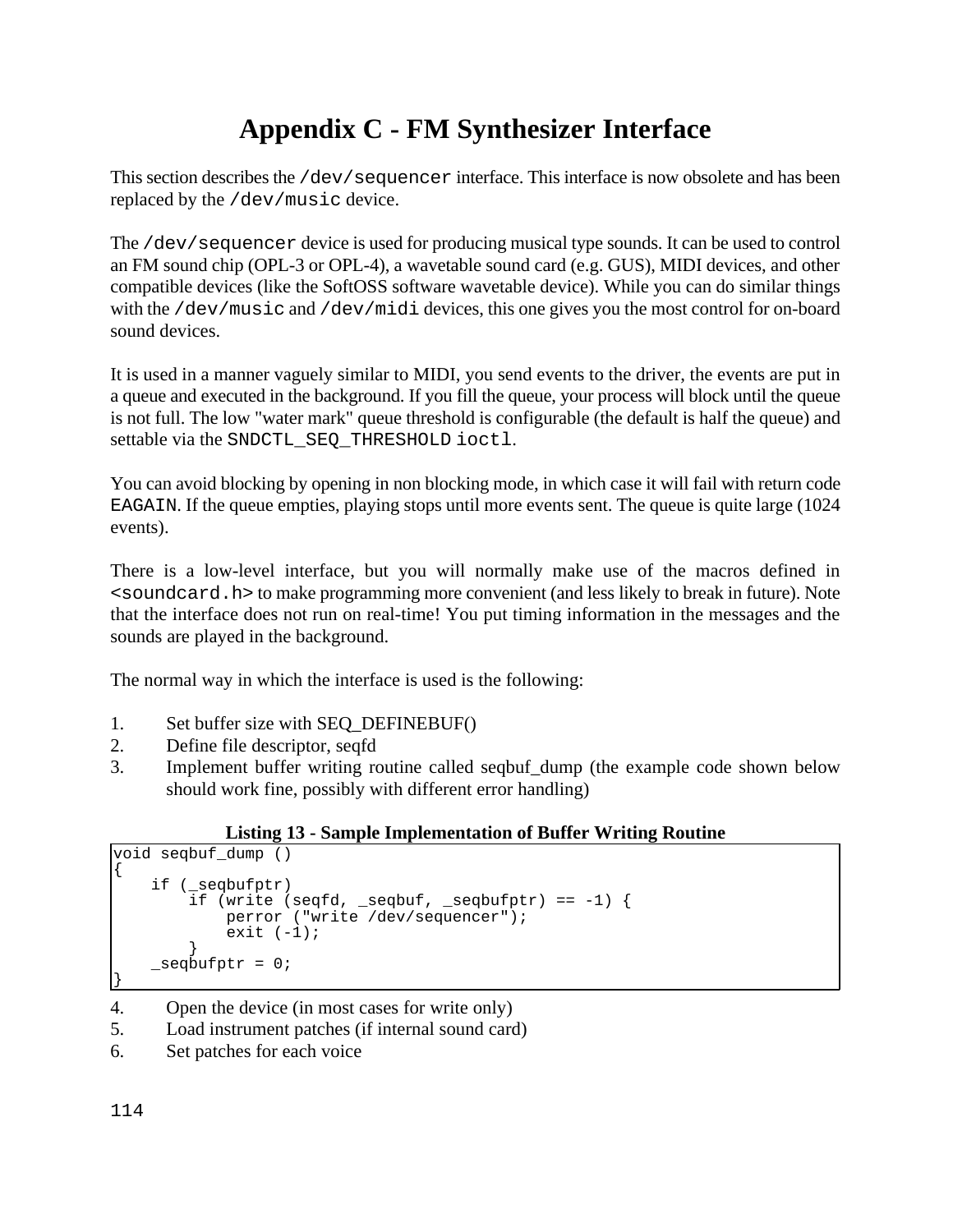- 7. Start timer (starts when device opened)
- 8. Play notes with SEQ\_START\_NOTE
- 9. Timing info with SEQ\_DELTA\_TIME or SEQ\_WAIT\_TIME
- 10. Stop notes with SEO STOP NOTE
- 11. Use other events for various effects
- 12. When done call SEQ\_DUMPBUF() to flush the buffer

The event commands defined in the header file start with "SEQ\_". The sequencer specific ioctl functions start with the prefix "SNDCTL\_SEQ\_".

Patches for the sound devices vary by the type of device. Defined types are FM\_PATCH, OPL3\_PATCH, WAVE\_PATCH, GUS\_PATCH, and WAVEFRONT\_PATCH. The are often obtained from patch files. The files /etc/std.o3 and /etc/drums.o3 are FM patch files for General MIDI. The files /etc/std.sb and /etc/drums.sb are SBI file format patches. You may also have .sbi patch files for individual voices. Files with extension .pat are patch files for GUS cards. Patches are written to the device using the macros SEQ\_WR\_PATCH for SEQ\_WRPATCH2.

Don't assume a clock rate, you can check it with SNDCTL\_SEQ\_RATE (it usually 100 ticks per second).

Each voice can only play one sound at a time. If told to play a note any previous one stops. Application needs to handle switching voices if you want polyphony. Like MIDI, channel 10 (9 zero-based) is the percussion channel.

You can get the current time using SNDCTL\_SEQ\_GETTIME ioctl. Given this you can synchronize other things with the playing of the music. It is also possible receive events using SEQ\_ECHO\_BACK which will be synchronized with the playing.

Note that you can play /dev/sequencer independently of /dev/dsp. Some programs, e.g. games, use /dev/dsp for sound effects and /dev/sequencer for music

For an example of using the devices, read the source code for applications such as playmidi.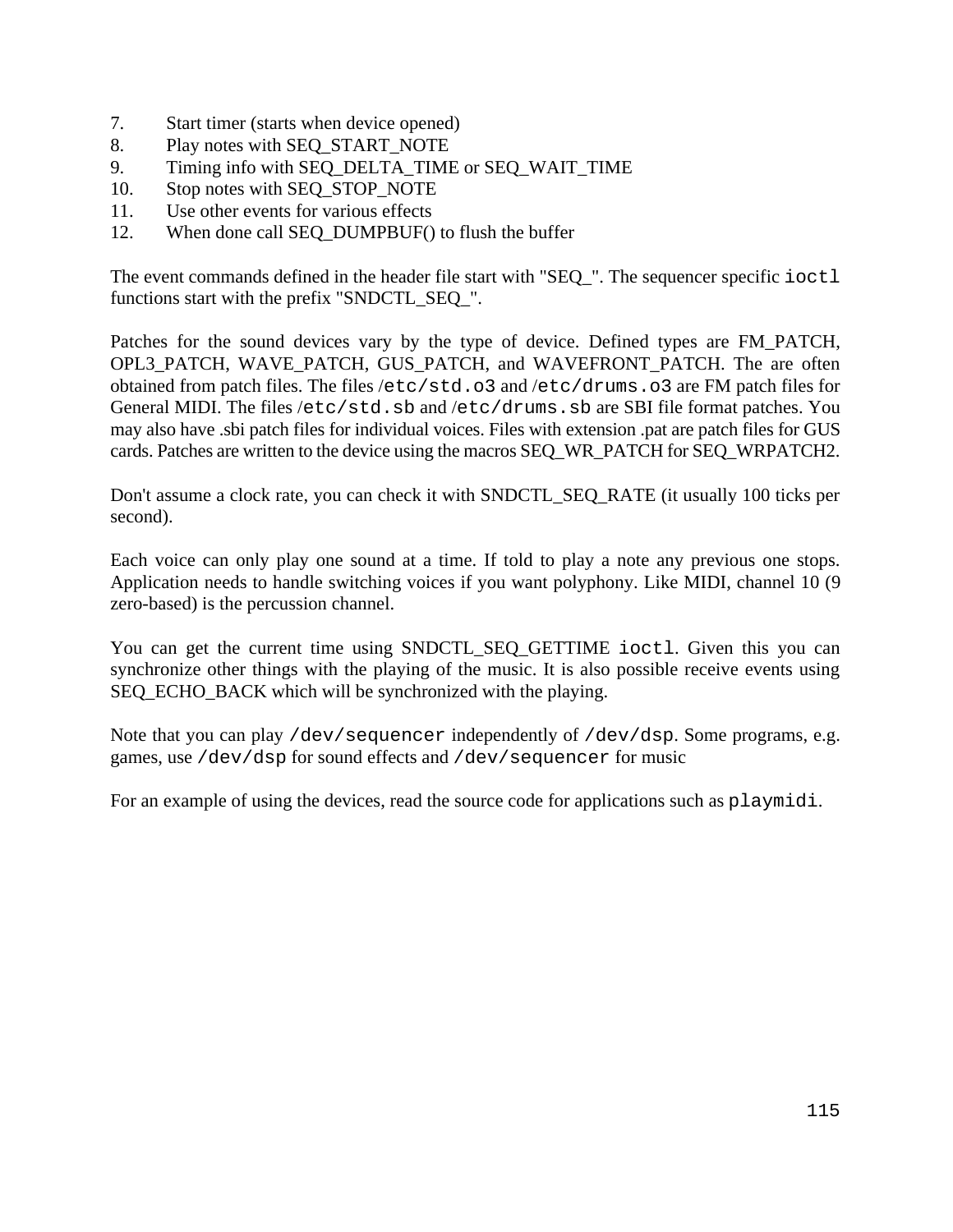## **Glossary of Terms**

**A-law** - a logarithmic coding scheme that uses companding to compress 12 bit samples into 8 bits. Used primarily in European digital telephone systems.

**ADC** - analog to digital converter. A device that converts continuously variable analog values (such as sound pressure measured by a microphone) to discrete digital samples.

**ADPCM** - Adaptive Delta Pulse Code Modulation. A digital encoding scheme developed by the Interactive Multimedia Association.

**API** - Application Programming Interface. The set of functions, constants, and variables provided by a software application, library, or device driver.

**Bitmask** - a bit pattern used to isolate specific bits in a data representation. Often used in conjunction with binary boolean operation such as AND and OR.

**Codec** - encoder/decoder; a method of coding and decoding data from one format to another. May be implemented in hardware or software.

**DAC** - digital to analog converter. A device that converts discrete digital samples to continuously variable analog values (such as sound produced by a speaker).

**DAT** - Digital Audio Tape. A standard for storing digital information on magnetic tape.

**DMA** - Direct Memory Access. A hardware feature whereby data can be transferred directly between peripheral devices and main memory without the intervention of the CPU.

**DSP** - Digital Signal Processor. Strictly speaking refers to a processor chip designed for signal processing applications, but often used informally to refer to the ADC and DAC devices on a sound card.

**Decibel (dB)** - a unit of measurement based on a logarithmic scale. Often used for measuring sound intensity, since the human ear has a logarithmic response.

**Digitize** - to convert from analog to digital form.

**Dynamic Range** - the difference between the weakest and loudest values that can be represented. For a perfect analog to digital converter, the dynamic range is approximately 6 dB times the numbers of bits used for sampling.

**Endian** - The endian convention of a processor refers to the way in which multi-byte numbers are stored in memory. Little-endian systems store the least significant bytes at lower memory address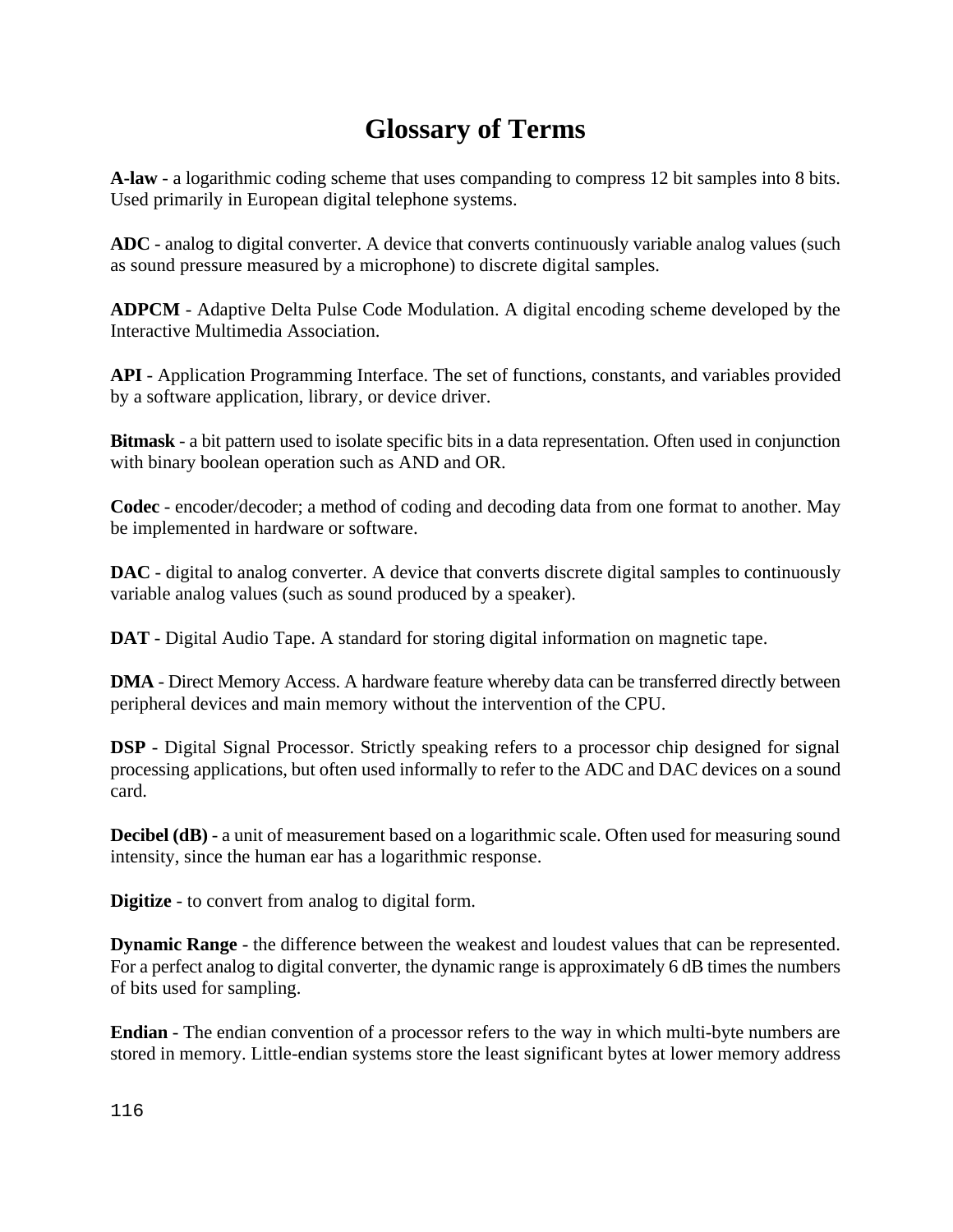which big-endian systems use the opposite convention.

**FM Synthesis** - Frequency Modulation synthesis; a method of sound generation that uses waveform generators and modulators in combination to produce sound.

**Full Duplex** - in the context of a sound card, refers to the ability to both record and play back simultaneously.

**GM** - see General MIDI

**GUS** - Gravis UltraSound; a manufacturer of sound cards.

**General MIDI** - an extension to the MIDI standard which improves compatibility by defining a minimum set of capabilities and standardized sound sets.

**Half Duplex** - in the context of a sound card, refers to the limitation that a device can either record or play back, but not both simultaneously.

**IMA** - Interactive Multimedia Association. A body which defines standards, such as the ADPCM encoding format.

**ISDN** - Integrated Services Digital Network. A series of ISO standards for voice and data services over digital telecommunications networks.

Ioctl - a system call used to control devices.

**Line In/Line Out** - a standardized physical and electrical interface for connecting analog audio devices together. Line level differs from microphone level and speaker level.

**MIDI** - Musical Instrument Digital Interface. A standardized protocol for conveying musical performance information as electronic data.

**MMA** - MIDI Manufacturers Association. A body which publishes the MIDI standard and promotes the use of MIDI and related technologies.

**MOD** - MODule file; a music file format that includes both sequencing information as well as sound samples. First popularized on the Amiga computer platform.

**MPEG** - Moving Pictures Experts Group, a body which sets standards for digital audio and video encoding. Also used informally to refer to the standards produced by the group.

**MPU-401** - A de facto standard for a PC MIDI interface developed by Roland Corporation.

**MSS** - Microsoft Sound System; a (now obsolete) sound card.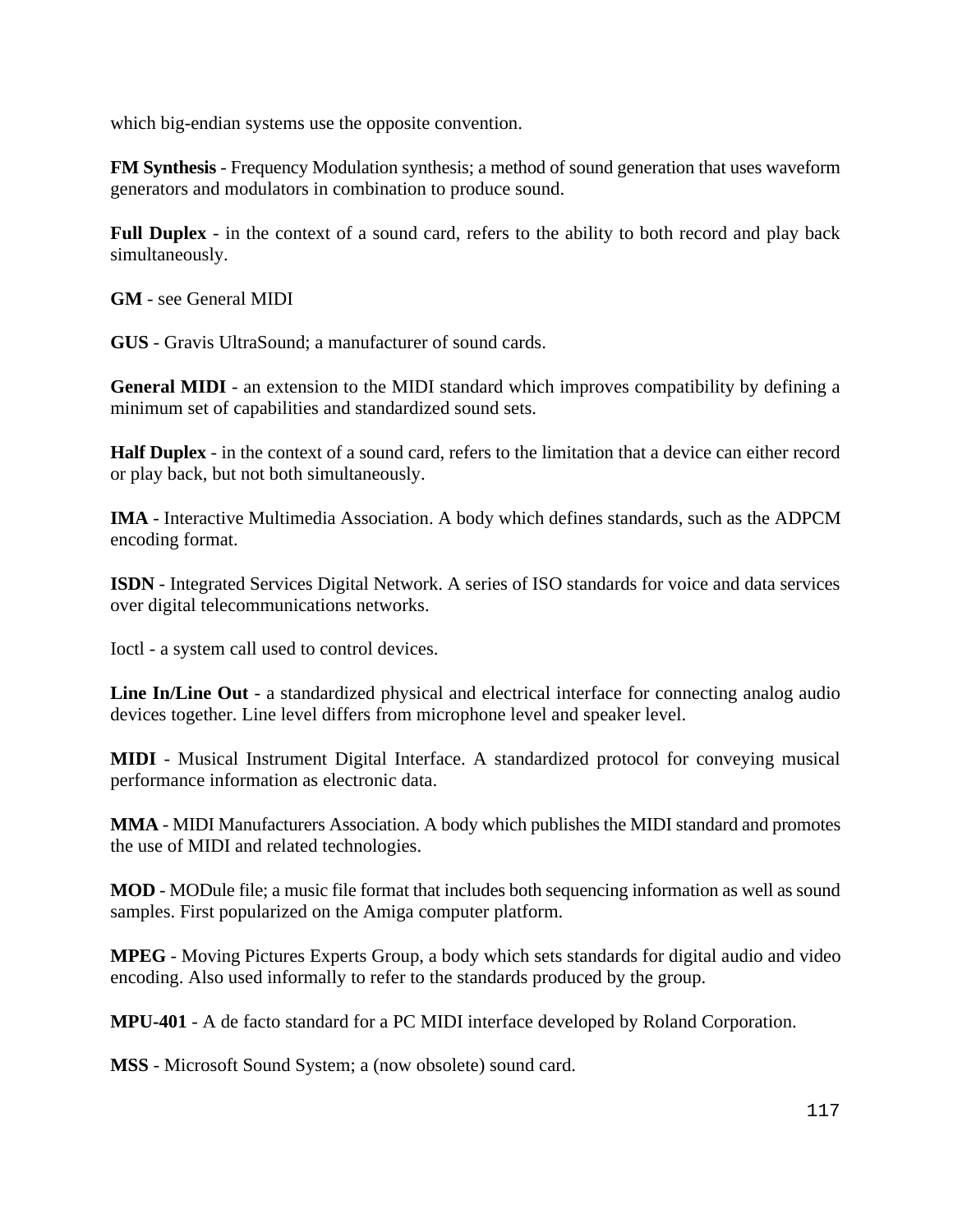**Mic** - microphone

**Mixer** - a device used to control sound input and output volume levels and switching of the input sources.

**Mu-law** - (µ-law); a logarithmic coding scheme that uses companding to compress 12 bit samples into 8 bits. Used primarily in North American digital telephone systems.

**OPL-2** - An FM synthesizer chip developed by Yamaha. It provided 2 operators and 9 voices.

**OPL-3** - An FM synthesizer chip developed by Yamaha. It offered improved sound quality of the OPL-2 chip by providing 4 operators and more voices.

**OSS** - Open Sound System, the multi-platform sound drivers sold by 4Front Technologies.

**Operator** - a waveform oscillator on an FM synthesizer chip used to produce sound. More operators allow more realistic sounds to be produced.

**Overrun** - an error condition in which incoming data cannot be read quickly enough, resulting in data loss.

**PAS** - ProAudio Spectrum, a manufacturer of sound cards.

**Patch** - In the context of sound generation, the device settings for a sound generator which produce a specific sound (i.e. acoustic piano). The settings are often permanently stored in files, known as patch files.

**PCM** - Pulse Code Modulation. An encoding scheme for representing audio in digital format.

**SB** - SoundBlaster. A series of sound cards developed by Creative Labs.

**SBI** - SoundBlaster Instrument. A file format developed by Creative Labs to define FM synthesizer settings (patches).

**SMPTE** - Society of Motion Picture Technicians and Engineers. A standards organization. Often used informally to refer to the time code standard developed by the SMPTE.

**Sample Rate** - that rate at which digital samples are measured or produced. Along with sample size, is one of the fundamental parameters which affects sound quality.

**Sample Size** - the size, usually expressed in bits, of digitized sound samples. Along with sample rate, is one of the fundamental parameters which affects sound quality.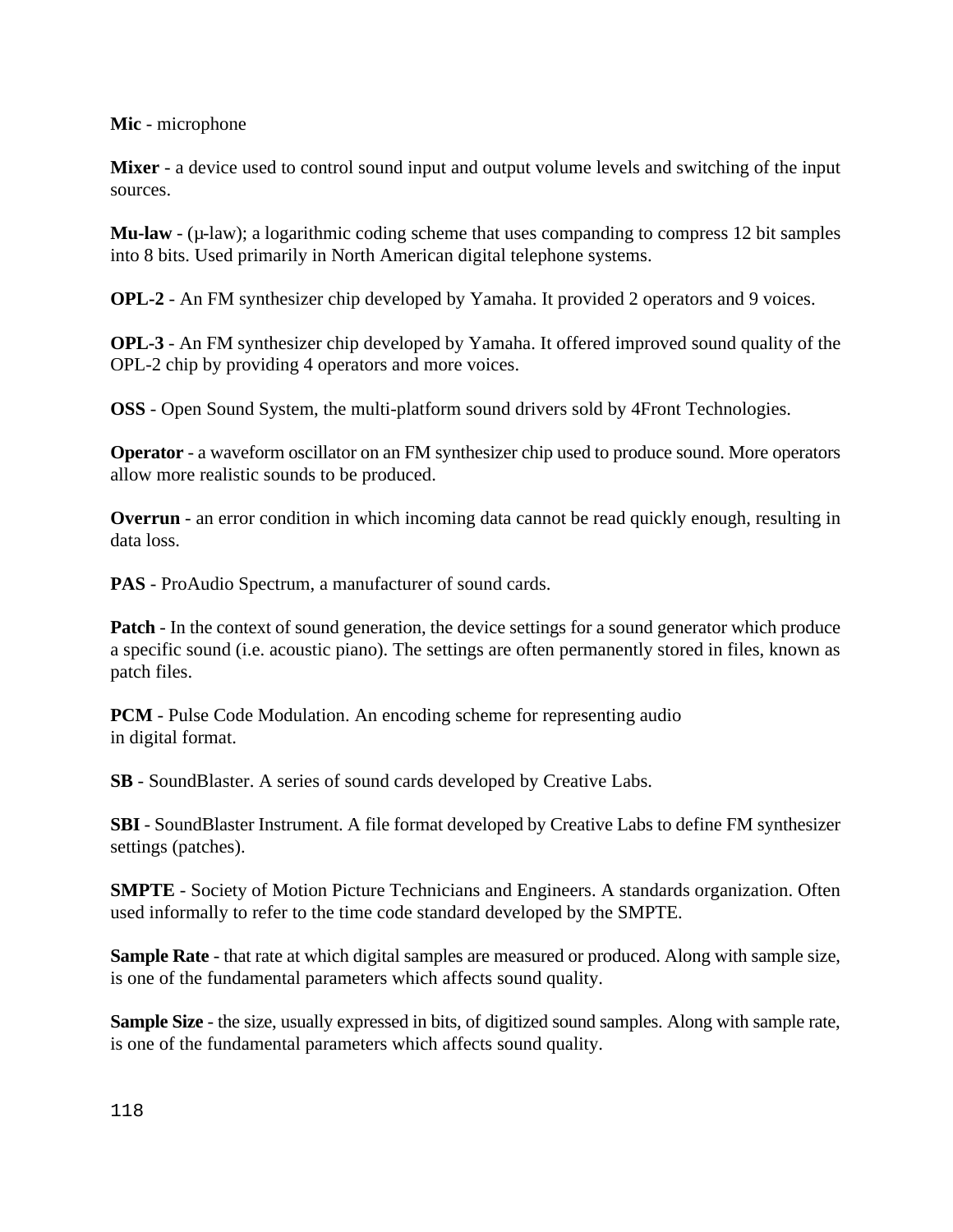**Sequencer** - a device (hardware or software) which controls (sequences) the playing of notes on a music synthesizer.

**SoftOSS** - an optional feature of OSS which implements wavetable synthesis on non-wavetable sound cards.

**SysEx** - System Exclusive Message. A class of MIDI system messages which are used to transfer information in a manufacturer dependent format.

**Underrun** - an error condition in which outgoing data is not available to be sent when required, usually resulting in data loss or noise.

**Virtual Mixer** - an optional feature of OSS which provides multiple virtual sound devices using only one physical device.

**Voice** - an independent sound generator.

**Wavetable Synthesis** - a method of sound generation that uses digital sound samples stored in dedicated memory.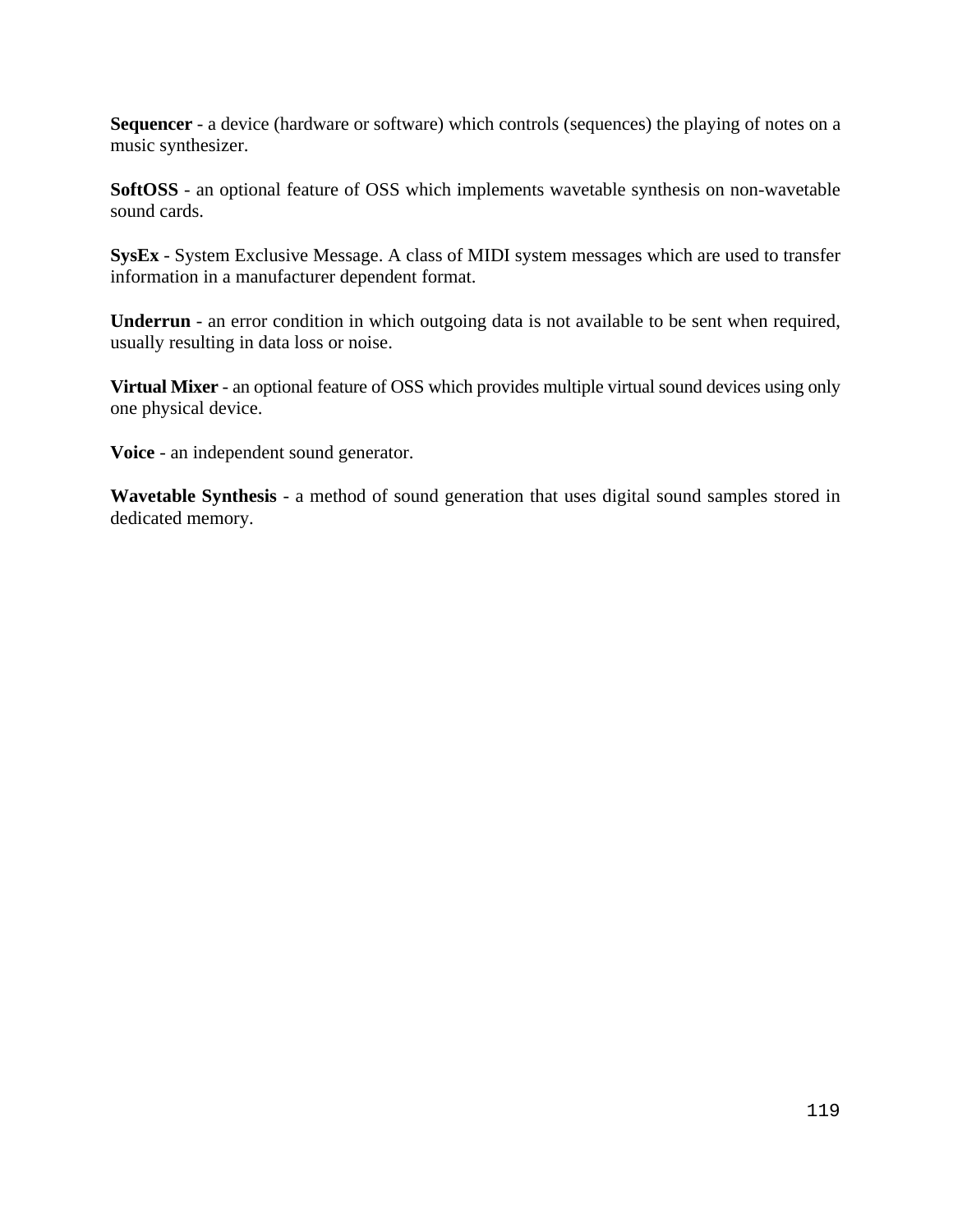| books |
|-------|
|       |
|       |
|       |
|       |
|       |
|       |
|       |
|       |
|       |
|       |
|       |
|       |
|       |
|       |
|       |
|       |
|       |
|       |
|       |
|       |
|       |
|       |
|       |
|       |
|       |
|       |
|       |
|       |
|       |
|       |
|       |
|       |
|       |
|       |

# Index